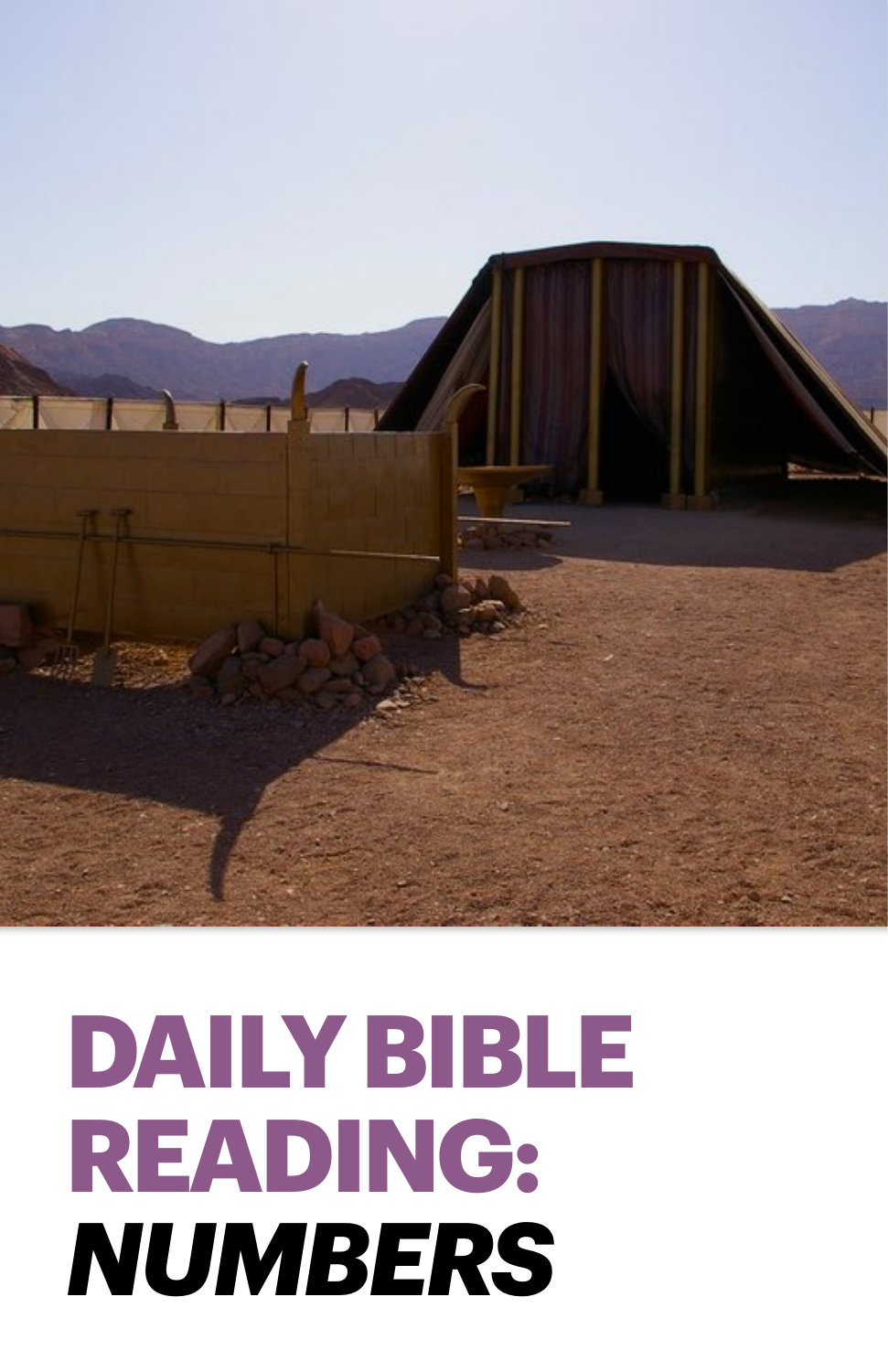## **Chuck Lowe**

# *NUMBERS*

*What God said to them... What God is saying to us...*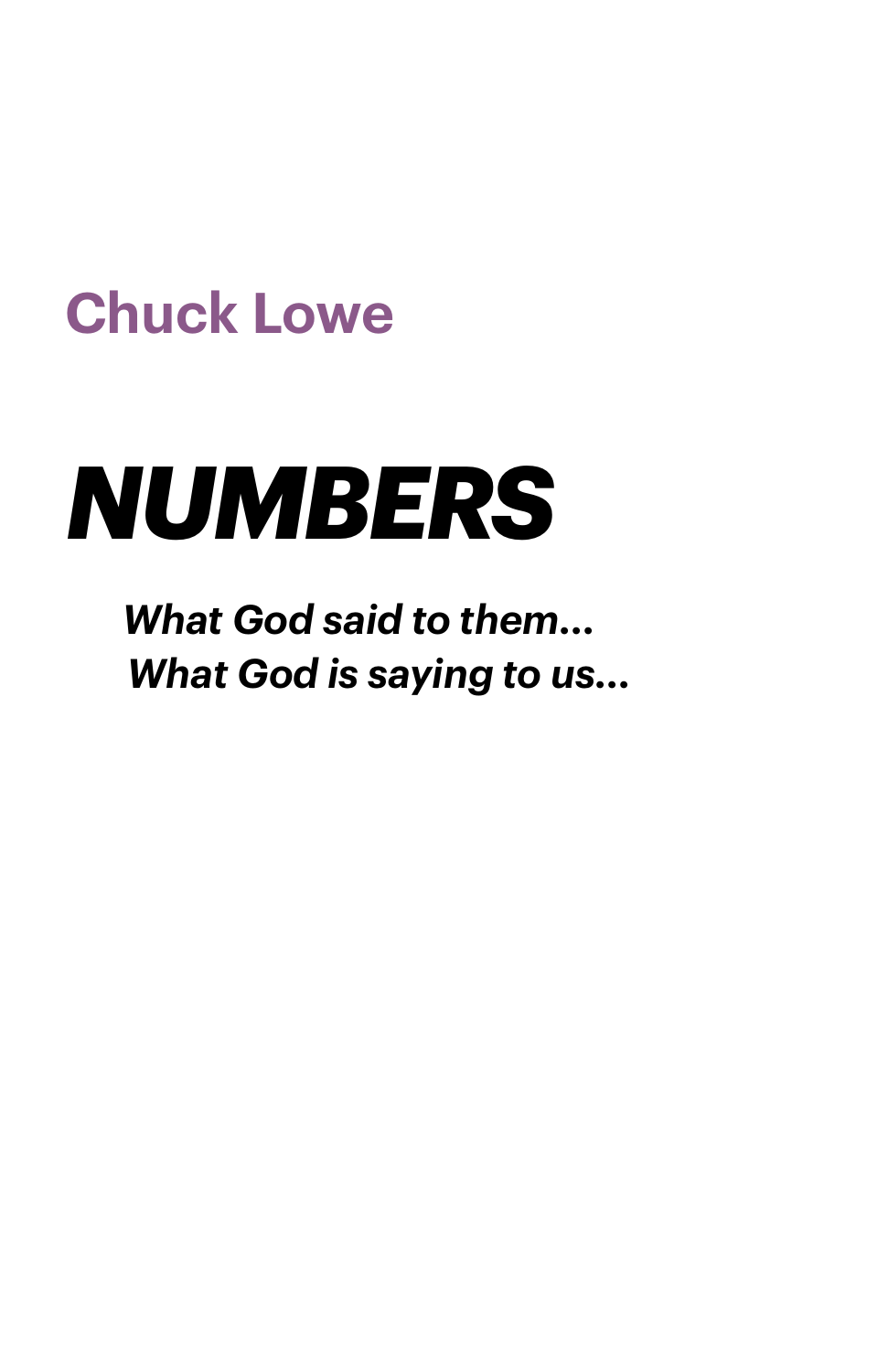#### © Chuck Lowe

#### *Layout design:* Melissa Yang and Grace Zhao

*Cover Photo:* Replica of the Israelite Tabernacle, Timna Park, Israel. Credit: [Bigonese](https://commons.wikimedia.org/wiki/Category:Timna_tabernacle#/media/File%3ATabernacle_timna.jpg)

#### *Verse Photo: [Wolfgang Hasselmann on Unsplash](https://unsplash.com/photos/pdzQ1cAdftk)*

By means of the tabernacle, God travels with Israel, guiding and providing for them, as they wander in the wilderness for forty years, in punishment for their rebellion against him.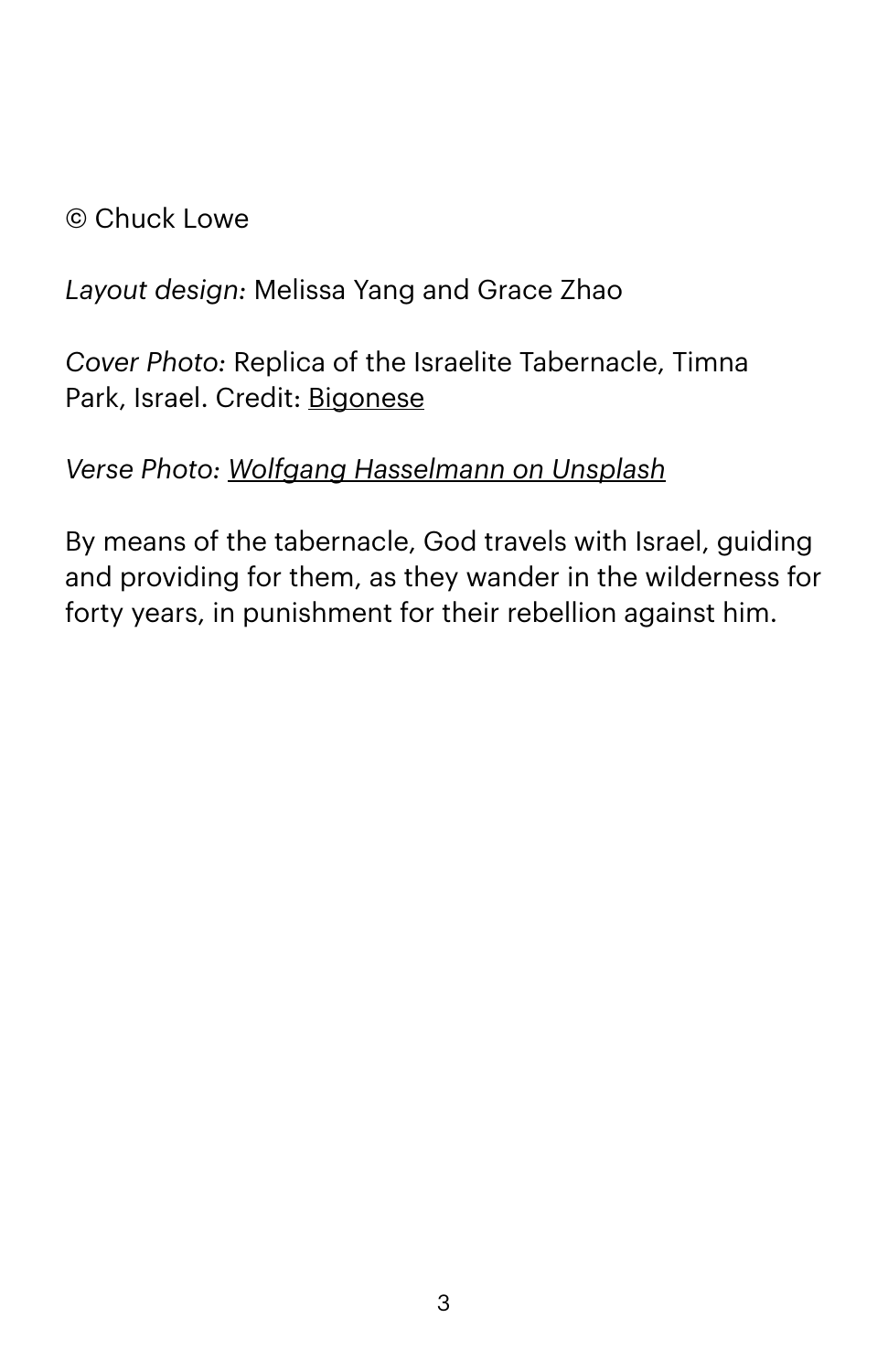## DAY 1 **WHEN GOD DOES NOT FULFILL HIS COVENANT PROMISES**

#### [Numbers 1](https://www.biblegateway.com/passage/?search=numbers+1-36&version=NIV)-36 Overview

God promised Abraham myriad descendants and a homeland, and that Israel would be a conduit of divine blessing to the nations (Genesis 12,15,17). By the time Exodus began, the first promise was fulfilled (Exodus 1). At that point, God turned his efforts to the second, vowing to deliver Israel out of Egypt into a new and fertile land (Exodus 3,6,32). They would prevail, because he would fight for them (Exodus 14:13-14; 23:20-33; 33:1-2; 34:24).

Before long, God delivers Israel out of Egypt. Oddly, though, he does not lead them into the promised land. Instead, they meander forty years in a barren wilderness. Why does he fulfill only half his promise? The book of Numbers explains the discrepancy.

*What God said to them.* The English name of this book comes from the ancient Greek translation (the Septuagint, or LXX), and fastens on its most conspicuous feature: two censuses (chapter 1 and 26). The original Hebrew title derives from its geographical setting, "In the wilderness" (1:1). Neither name captures the overall theme.

Thematically and geographically, the book has three parts. In chapters 1-10, God readies to make good on his promise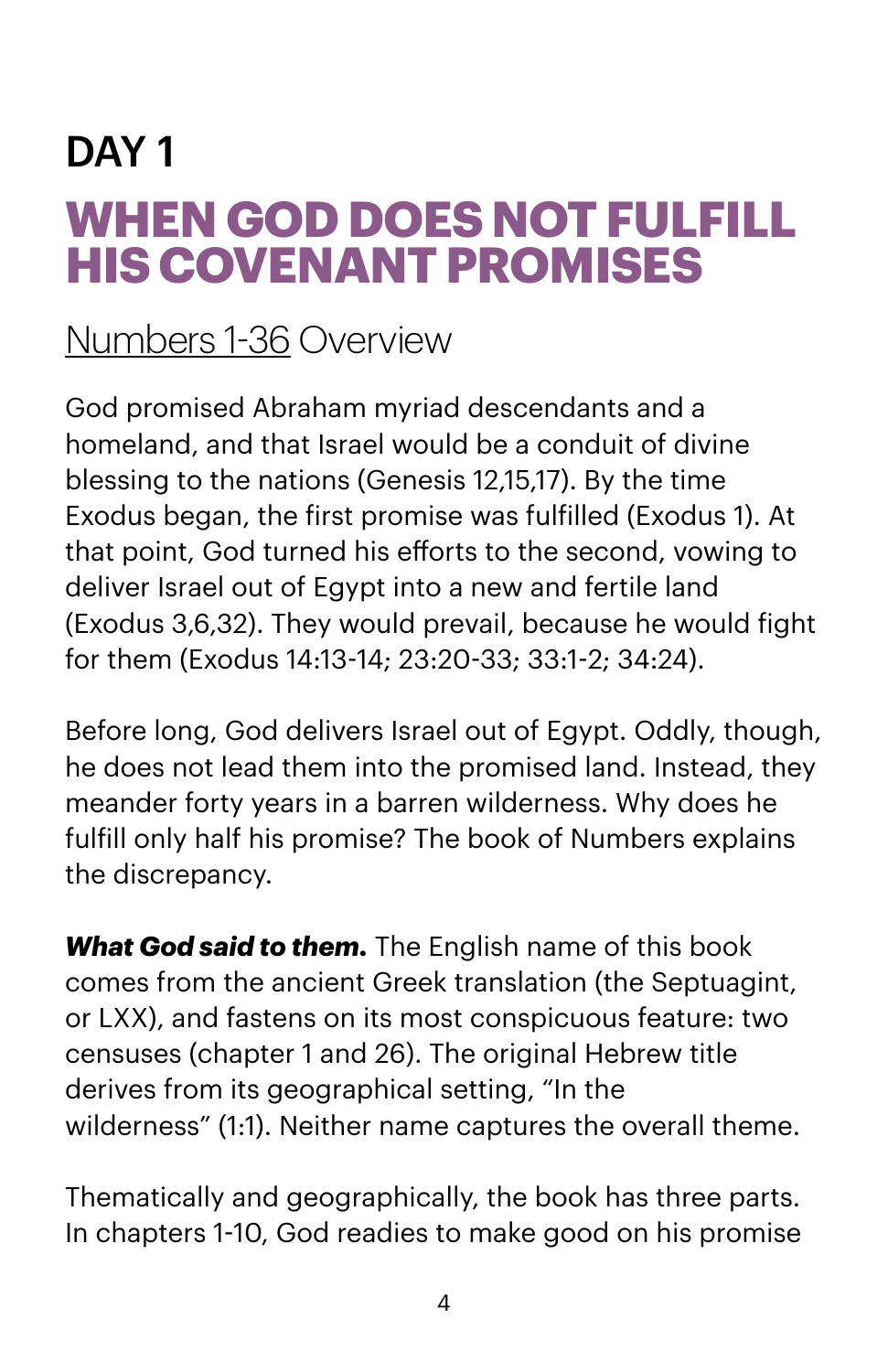of a homeland, and guides Israel's preparations. The clan heads count the number of men available to fight (chapter 1). Yet they will win not because of their numbers, but because God fights for them. God's presence in the camp entails various corollaries and commitments. The groundwork takes nine chapters (chapters 2-10). During each step of preparation, "the Israelites did everything just as the Lord commanded Moses" (9:5; cf. 1:19,54; 2:33,34; 3:16,39,42,51; 4:37,49; 5:4; 8:3,20,22).

The tone darkens abruptly as the Israelites encounter a variety of obstacles on the journey to their new homeland. The entire second part of the book is a litany of rebellions against God and punishments by him. In chapters 11-25, complaints over food, personal attacks on Moses, paralyzing fear, mass rebellion, and sex-fueled idolatry lead to various judgments against them.

The final section, chapters 26-36, resumes the first. After the failure and death of the Exodus generation, God prepares the next generation to enter the new land.

Overall, the point of Numbers is that the Exodus generation failed to enter the Promised Land not because God is unfaithful to his covenant commitments, but because his people were unfaithful to theirs. God's faithfulness is evident in this: after he punishes the first generation, he renews the promise to their descendants. In this way, Numbers continues the narrative of Genesis and Exodus, and the laws of Leviticus. God's plan for the restoration of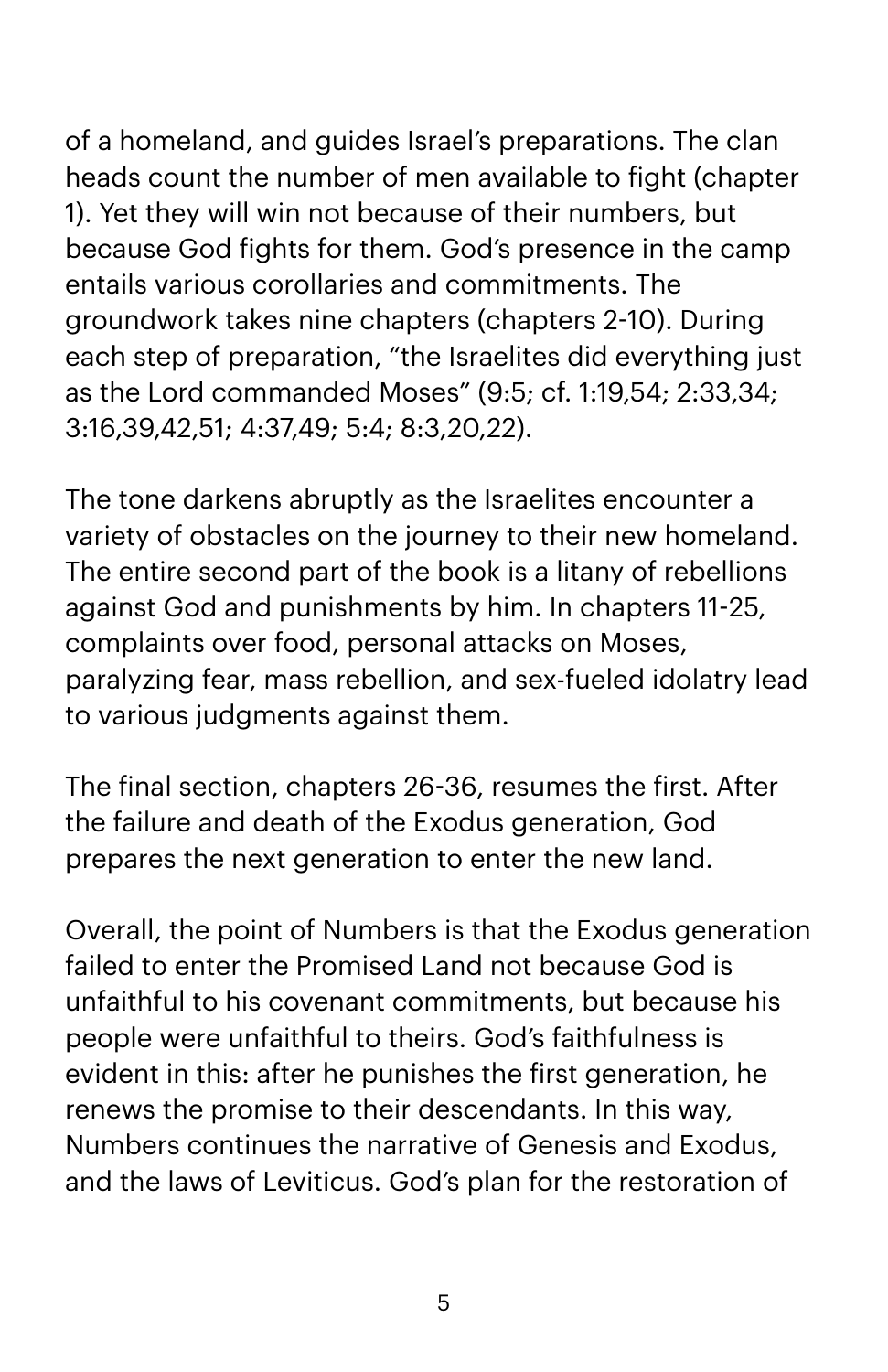the world continues toward fulfillment, despite obstacles thrown up by sin and a fallen world.

**What God is saying to us.** Already in 200 CE, Church father Origen complained,

<span id="page-5-1"></span>*"When the Gospels or the Apostle or the Psalms are read, [a listener] joyfully receives them... But if the book of Numbers is read to him ... he will judge that there is nothing helpful, nothing as a remedy for his weakness or a benefit for the salvation of his soul. He will constantly spit them out as heavy and burdensome food." [1](#page-5-0)*

Contemporary readers share this reflex with Origen's peers, assessing the usefulness of Scripture in terms of its application to our personal spiritual lives, and finding Numbers unhelpful.

While the original message of Numbers undoubtedly has secondary relevance for individuals, it actually speaks predominately to Israel collectively. While many passages carry implications for their private lives, the book speaks primarily to their place in the second stage of God's mission; specifically, his promise to provide a national homeland.

<span id="page-5-0"></span><sup>&</sup>lt;sup>[1](#page-5-1)</sup> Cited from Olson, *Numbers* (1996), p1.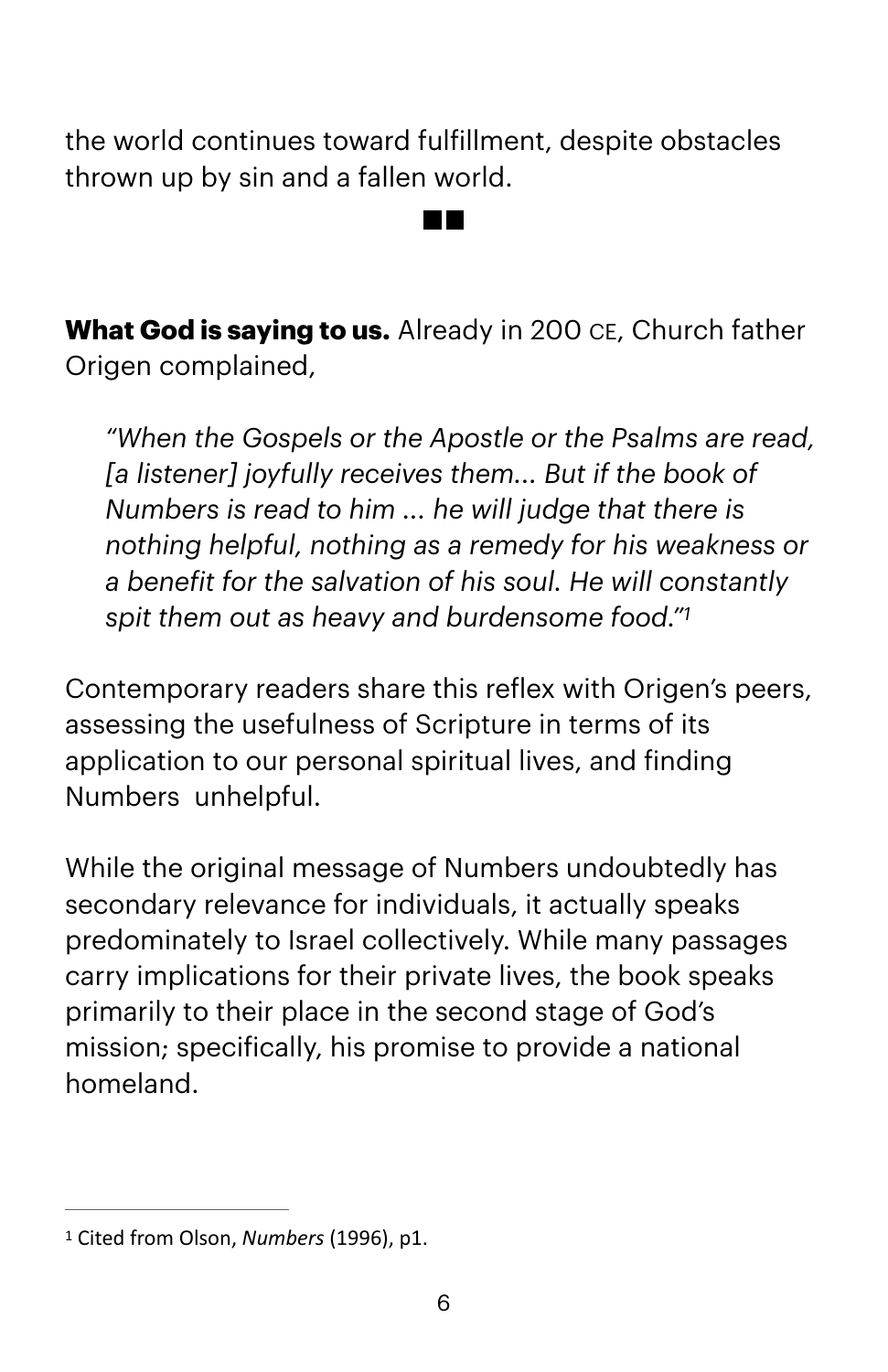Numbers defends God's delay in fulfilling his covenant promise, while holding out hope that he would eventually do so, provided his people obey him. The events spoke, of course, to those who lived through them. The message of the book continued to be relevant to subsequent generations, as the conquest of the land proved unexpectedly slow and dificult. It spoke again when the nation went into exile. And a third time, when they returned to Canaan.

Today, Numbers still applies primarily to the collective people of God, the Church. Specifically, it applies to our engagement in the third stage of God's mission, the spread of the gospel among all peoples. The overall structure of Numbers points to our tendency to participate enthusiastically when the mission advances easily, only to rebel against God when obstacles and hardship arise, provoking his punishment, perhaps even forfeiting participation in the fulfillment of his promise. We must not respond to struggles as Israel did, lest God respond to us as he did to them.

*"The Lord had told those Israelites they would surely die in the desert, and not one of them was left" (26:65).*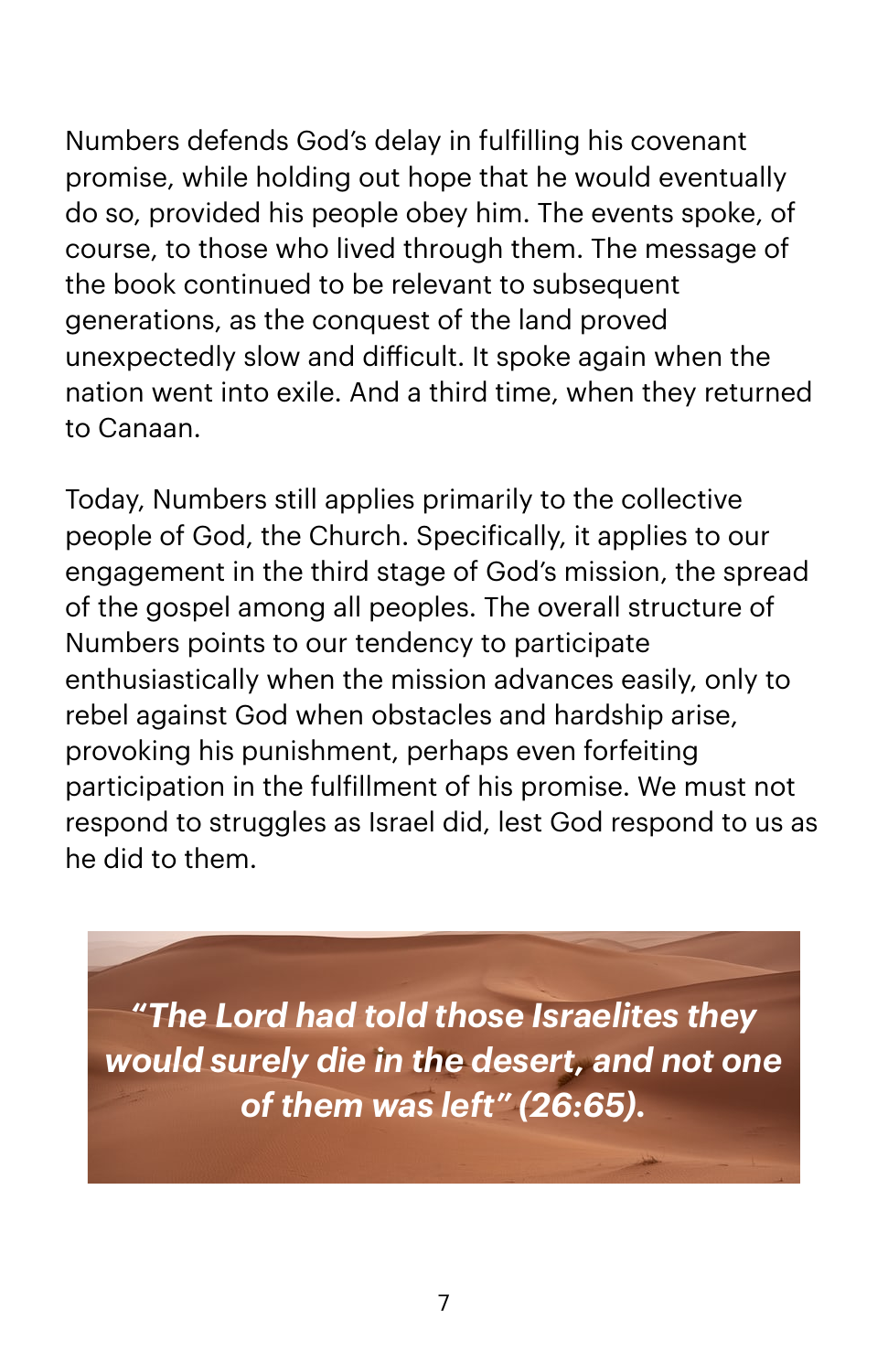# DAY<sub>2</sub> **WILL THE INVASION SUCCEED?**

## [Numbers 1](https://www.biblegateway.com/passage/?search=numbers+1&version=NIV)

The content of this chapter could not possibly be more obvious. Its point, however, is not readily apparent. Nor is its contemporary relevance.

*What God said to them.* In preparation for the invasion of Canaan, Moses registers all men for military draft. He and Aaron are told "'to count ... all the men in Israel who are twenty years old or more and able to serve in the army'" (verses 2-3). Registration requires bureaucracy, so each clan appoints commissioners (verses 4-16). Each commissioner counts his own clan (verses 17-19). The bulk of the chapter reports the detailed results:

- from the descendants of Reuben, 46,500 (1:20-21);
- from the descendants of Simeon, 59,300 (1:22-23);
- from the descendants of Gad, 45,650 (1:24-25);
- from the descendants of Judah, 74,600 (1:26-27);
- from the descendants of Issachar, 54,400 (1:28-29);
- from the descendants of Zebulun, 57,400 (1:30-31);
- from the descendants of Ephraim, 40,500 (1:32-33);
- from the descendants of Manasseh, 32,200 (1:34-35);
- from the descendants of Benjamin, 35,400 (1:36-37);
- from the descendants of Dan, 62,700 (1:38-39);
- from the descendants of Asher, 41,500 (1:40-41);
- from the descendants of Naphtali, 53,400 (1:42-43).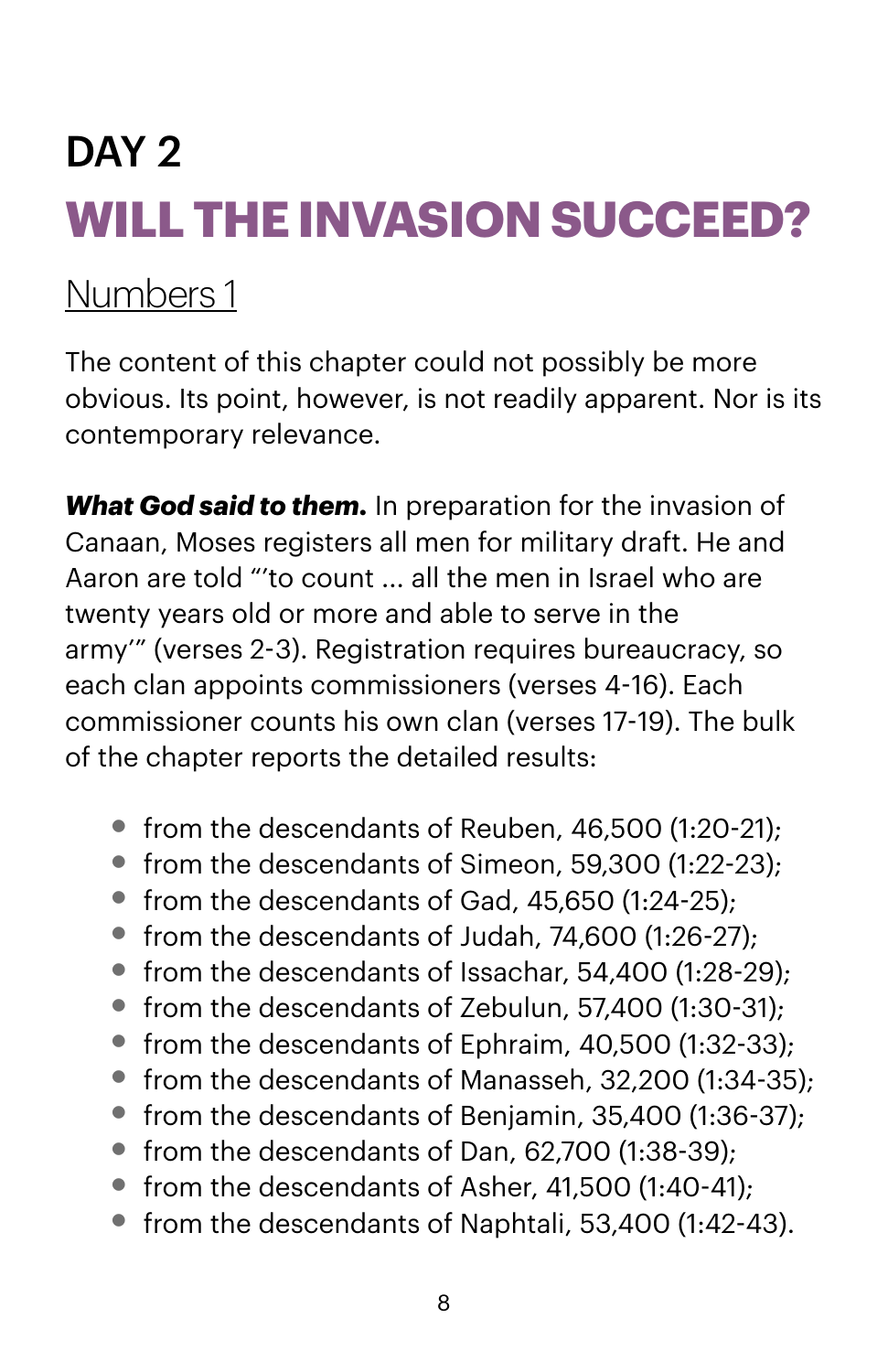<span id="page-8-1"></span>The total comes to over 600,000 men.[2](#page-8-0)

What could possibly justify this long, (and to us) boring census report? In part, the same factor as justifies the listing of every war fatality on the Vietnam Veterans Memorial in Washington, D.C.: the list is not boring to the family and descendants of those whose names appear on it. Similarly, the Numbers list memorializes those who risked their lives in service of the nation, and to the benefit of their descendants. Beyond the personal attachment, the list also defends each clan's claim to a share of the new land.

Within its own era, the census plays an additional role. As the time for invasion approaches, Israel will naturally worry: Will the invasion succeed? Pragmatically, the census offers an emphatic 'yes'; with 600,000 soldiers, they have the numbers to prevail.

Another factor is in play, with a deeper message. The clan subtotals drive home the identical message twelve times. When they were previously counted, Israel numbered only seventy males (Genesis 46:26; Exodus 1:15). Now they are a vast horde. God fulfilled his first promise to Abraham, innumerable descendants. He can now be trusted to fulfill his second promise, a national homeland.

At the same time, the final paragraph adds an important condition. Since the success of the invasion depends on

<span id="page-8-0"></span> $2$  This number seems far too large for Israel's likely size at the time; for interpretive options, see Wenham, *Numbers* (1981) pp 68-76.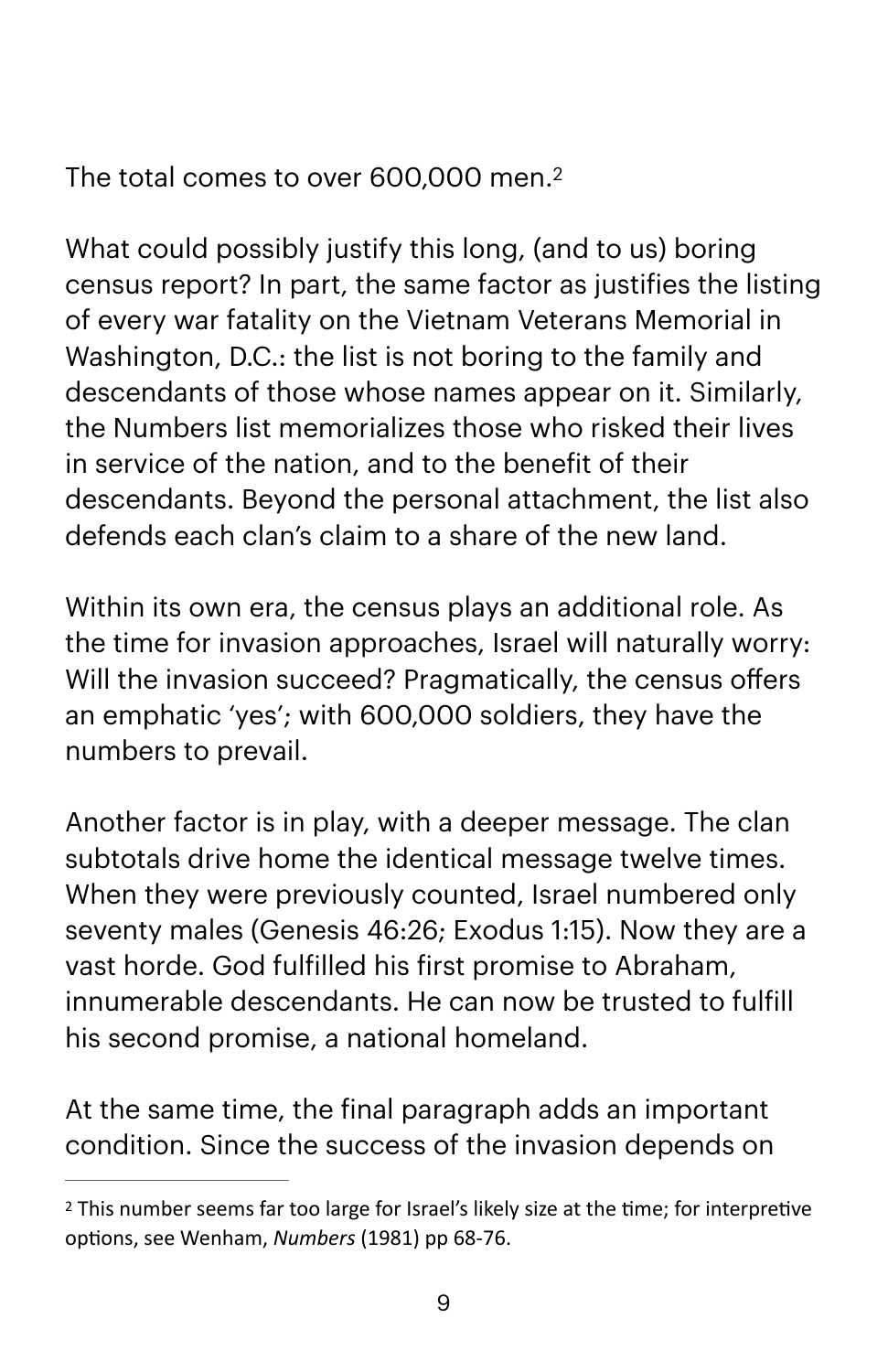God fighting for Israel, they are to dedicate an entire clan to preserving their national relationship with him, and securing his presence in their midst. In charge of the tabernacle, the Levites perform three roles: they carry the structure when in transit; they camp around it to prevent encroachment when the journey pauses; and, they care for it at all times. The soldier clans fight to save the nation from its enemies; the Levites oversee the tabernacle to maintain God's presence in their midst, and his assistance in their battles (1:47-54).

*What God is saying to us.* These lessons apply to us as we engage in the third purpose of God, his mission to the nations. Our task is formidable. It has already resulted in death for some, and will consume the lives of many more. Will the mission ultimately succeed? By our stage of salvation history, God has fulfilled his first two promises to Abraham, so we can be confident that he will fulfill his third. God is in our midst, as he was in theirs, to ensure that the mission succeeds.

a di S

At the same time, he calls us all to play our role. He did not allow Israel to sit back, and leave the battle to him. The census called them all to fight: every man twenty years old and above. The parameters of our participation expand further, encompassing not only men, but also women.

Finally, given the magnitude of the task, and God's involvement in it, we are to nurture our collective relationship with him. This can be expected to engage a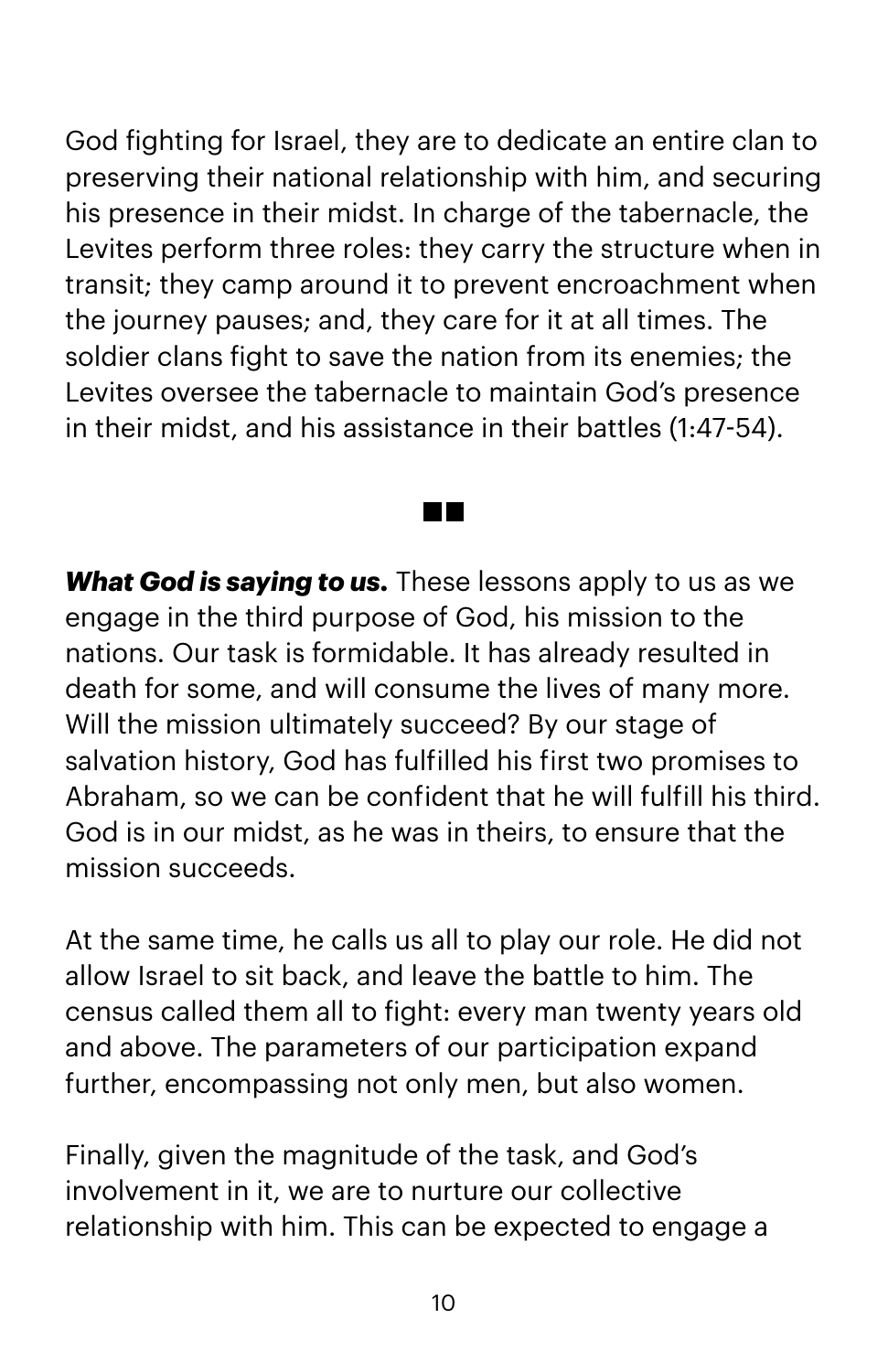considerable contingent, and to require consistent attention.

We are beneficiaries of God's promise to bless the nations; we are also called to be its benefactors. All of us. We must pursue the mission without neglecting relationship with him. The census of Numbers 1 does not promise that we will succeed individually, or even that we will survive. But it does promise that the mission of God will succeed. We give our lives to it, because we can stake our lives on it.

*"The men twenty years old or more were listed by name, one by one" (1:18).*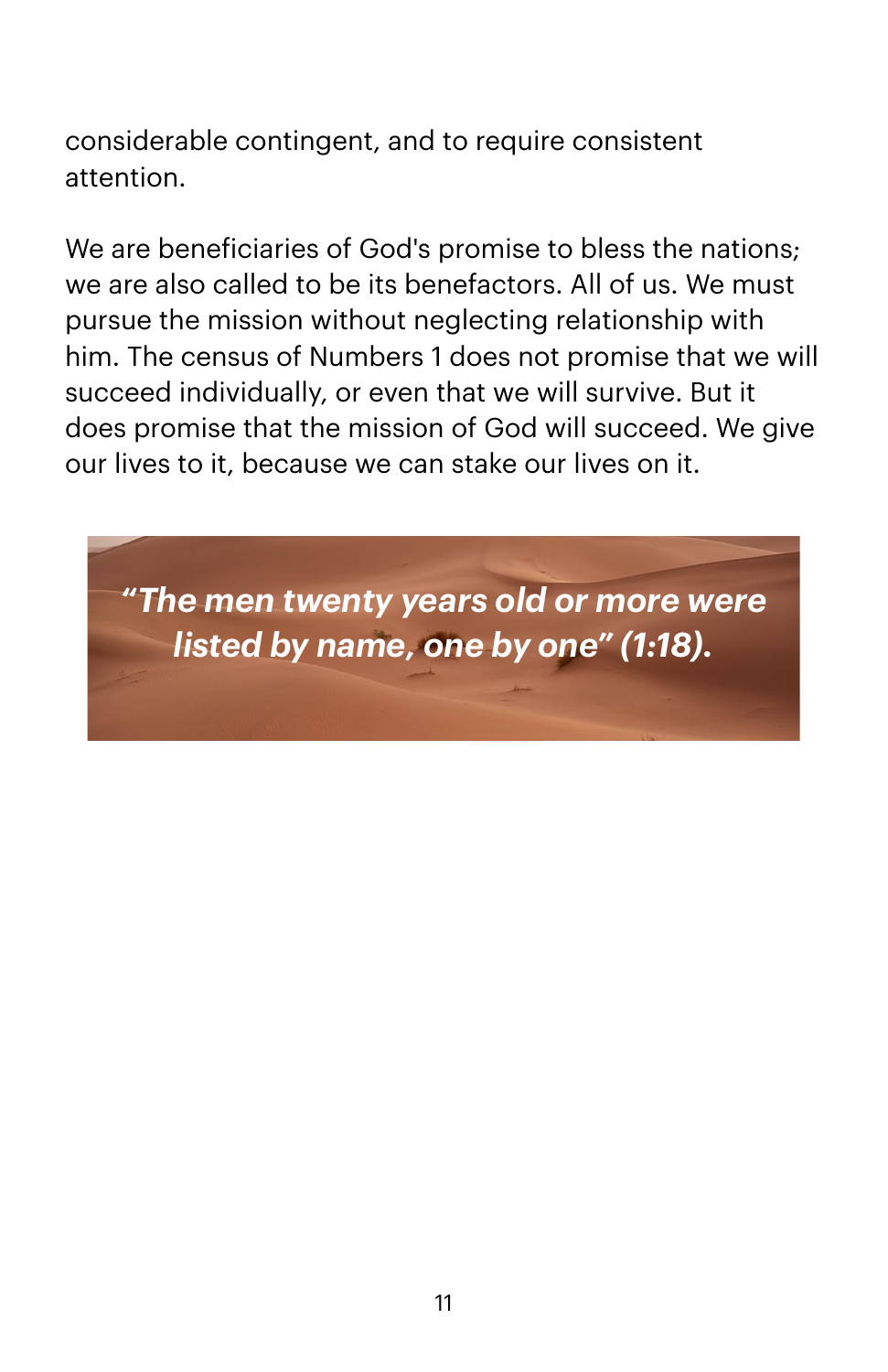## DAY 3 **CAMPING AROUND THE TABERNACLE**

#### [Numbers 2](https://www.biblegateway.com/passage/?search=numbers+2&version=NIV)

Numbers 1 stipulates that the Levites are not to fight in the invasion, because their role is to look after the tabernacle. In particular, they have three responsibilities: carry it, care for it, and camp around it (1:50). These three roles – in reverse order – structure the next three chapters: camp (chapter 2), care (chapter 3), and carry (chapter 4).

*What God said to them.* When God said he would dwell in the midst of Israel, he meant it literally. The tabernacle is situated in the middle of the camp, surrounded by the various clans, three to a side. At the same time, while the tribes surround the tabernacle, they keep 'some distance from it' (verses 1-2). With this safeguard, Israel enjoys proximity to God.

While all clans are situated around the temple, their assigned locations indicate relative status. Clans descended from wives Leah (Reuben, Simeon, Levi, Judah, Issachar, Zebulun) and Rachel (Joseph, Benjamin) generally take precedence over those descended from servants Bilhah (Dan, Naphtali) and Zilpah (Gad, Asher).

Entrance to the tabernacle is from the east. By birth order, this prestigious location rightly belongs to the tribes of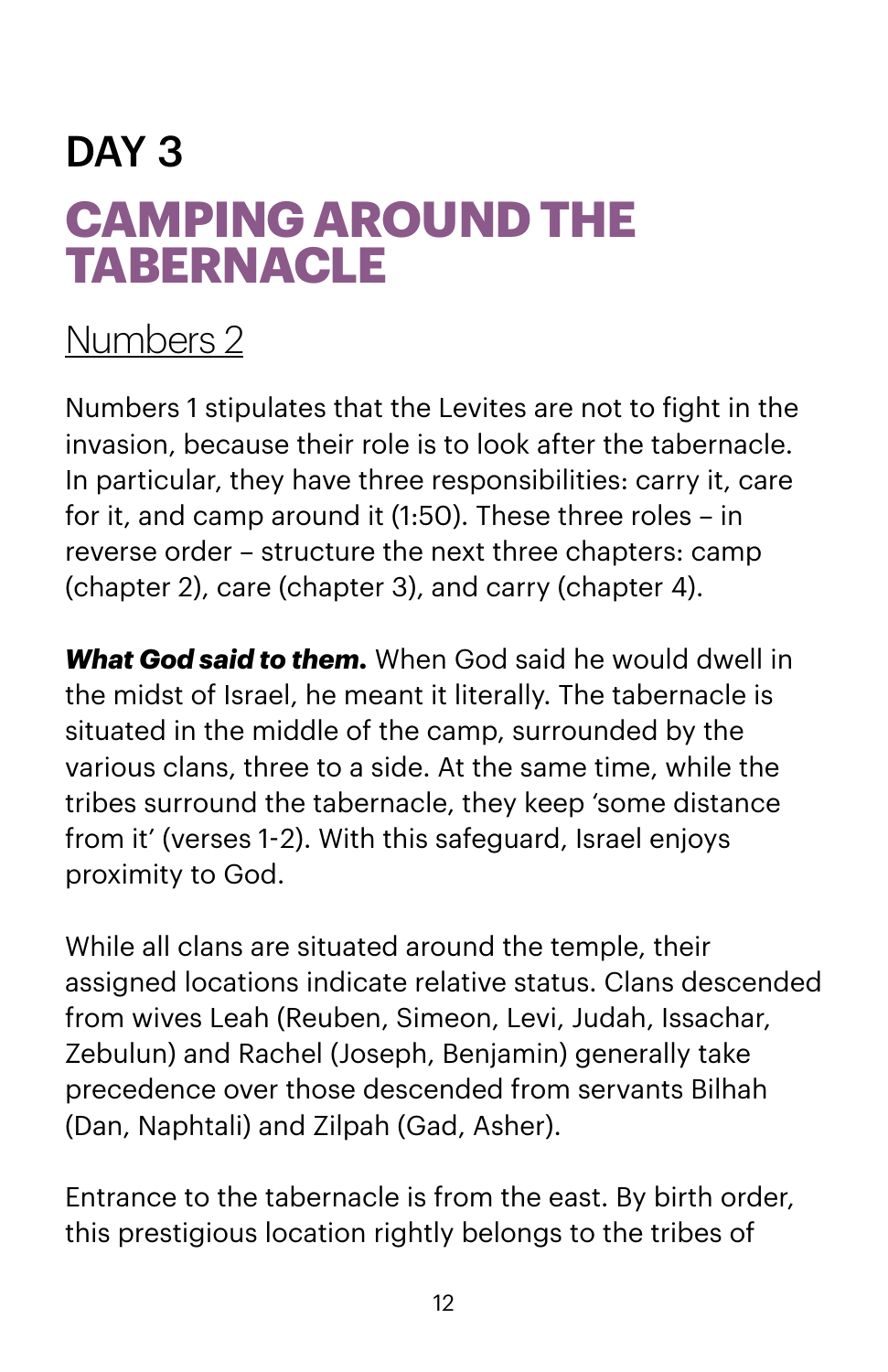Reuben and Simeon, eldest sons of first wife, Leah. Yet they are supplanted by Judah, along with younger siblings, Issachar and Zebulun (verses 3-9). This demotion was anticipated in Genesis 49, where their father Jacob rebukes Reuben for having sex with his father's concubine (Genesis 35:22), and rebukes Simeon for the slaughter of the Shechemites (to avenge the rape of their sister Dinah, Genesis 34).

The tribes of Reuben and Simeon are demoted to the south side of the tabernacle, alongside Gad (verses 10-16).

In the center of the list – and the center of the camp – come the Levites. In recognition of their zeal for God during the golden-calf incident, they occupy the space between the tabernacle and the other tribes, in order to guard against encroachment (verse 17 cf. Exodus 32:25-29).

The west side of the tabernacle is assigned to the descendants of Joseph and Benjamin. The space allotted for Joseph is shared between his sons Ephraim and Manasseh, in order to boost the number of patriarchs back to twelve, after Levi has been assigned distinctive duties (verses 18-24). The tribes of Dan, Asher, and Naphtali occupy the north side (verses 25-31).

While the details can be daunting, the overall point is clear. As in chapter 1, population totals again confirm the fulfillment of the first Abrahamic promise, as the nation turns to pursue the second promise (verses 32-33). In addition, the camp layout indicates that all clans have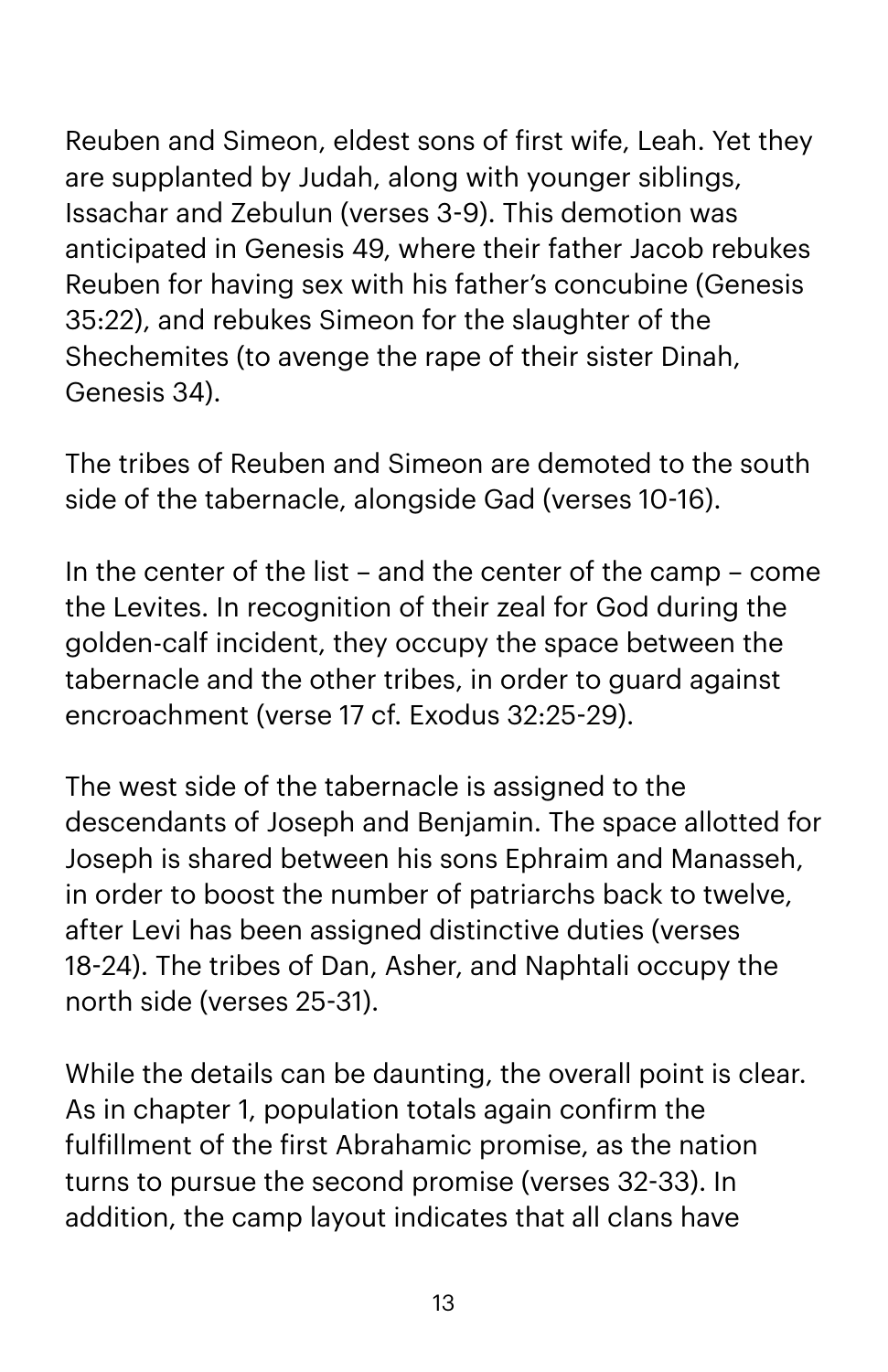proximity to the presence of God within the tabernacle, while keeping a respectful – and safe – distance from it. Chapter two ends just as chapter one did: "The Israelites did everything the Lord commanded Moses" (verse 34 cf. 1:54).

**Contract** 

*What God is saying to us.* Here God grants his people access, though with two buffers in place as safety measures. The tabernacle provides one layer of defense; the ring of Levites, a second. This has been a consistent theme since the exclusion from Eden in Genesis 3: sinful humans must not be in direct proximity to the holy God.

The New Testament nowhere endorses the concept of sacred buildings. On the contrary, God breaches the barriers which separate him from his people, in three ways. The most spectacular is the incarnation: "In the beginning was the Word, and the Word was with God, and the Word was God... The Word became flesh and made his dwelling [literally: 'tabernacled'] among us" (John 1:1,14). From an Old Testament perspective, the incarnation is astounding, that God could inhabit human flesh.

A second way in which God breaches these boundaries is by indwelling Christian community collectively. Of the church – even such a scandalous church as that in Corinth – the apostle Paul writes: "Don't you know that you yourselves are God's temple and that God's Spirit dwells in your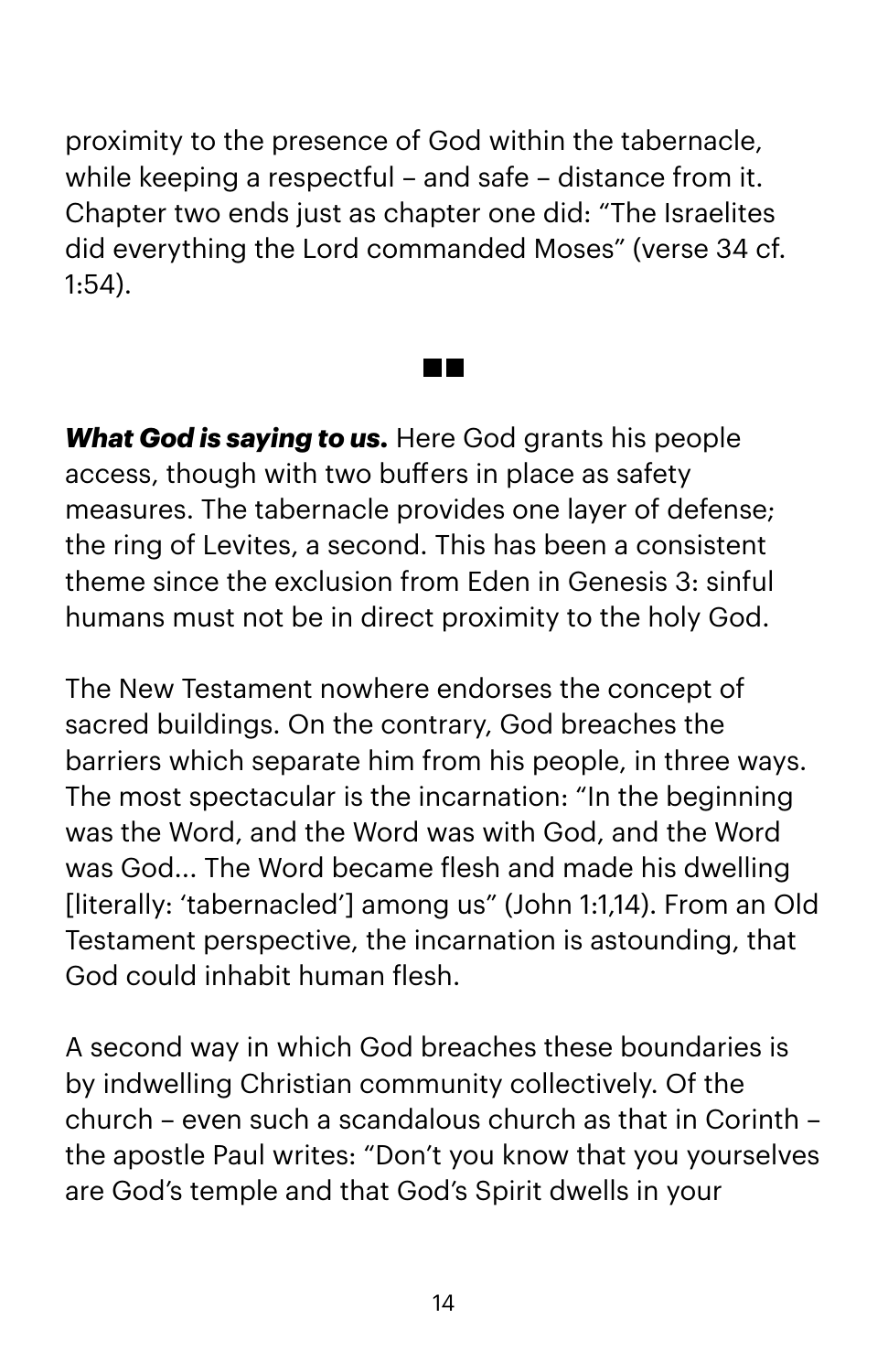midst? ... God's temple is sacred, and you together are that temple" (1 Corinthians 3:16).

The third way in which God breaches these boundaries is by indwelling individual Christians, even such scandalous believers as those in Corinth. Paul again writes: "Do you not know that your bodies are temples of the Holy Spirit, who is in you, whom you have received from God?" (1 Corinthians 6:19).

Numbers 2 provides safe proximity to a holy God through a double barrier of tent and Levite. Neither barrier remains today. Now, safety is available through his Jesus' atoning death for us, his heavenly intercession on our behalf, and his transforming work within us. We will have occasion to develop this theme more fully over the next couple days.

*"The tent of meeting and the camp of the Levites will set out in the middle of the camps" (2:17).*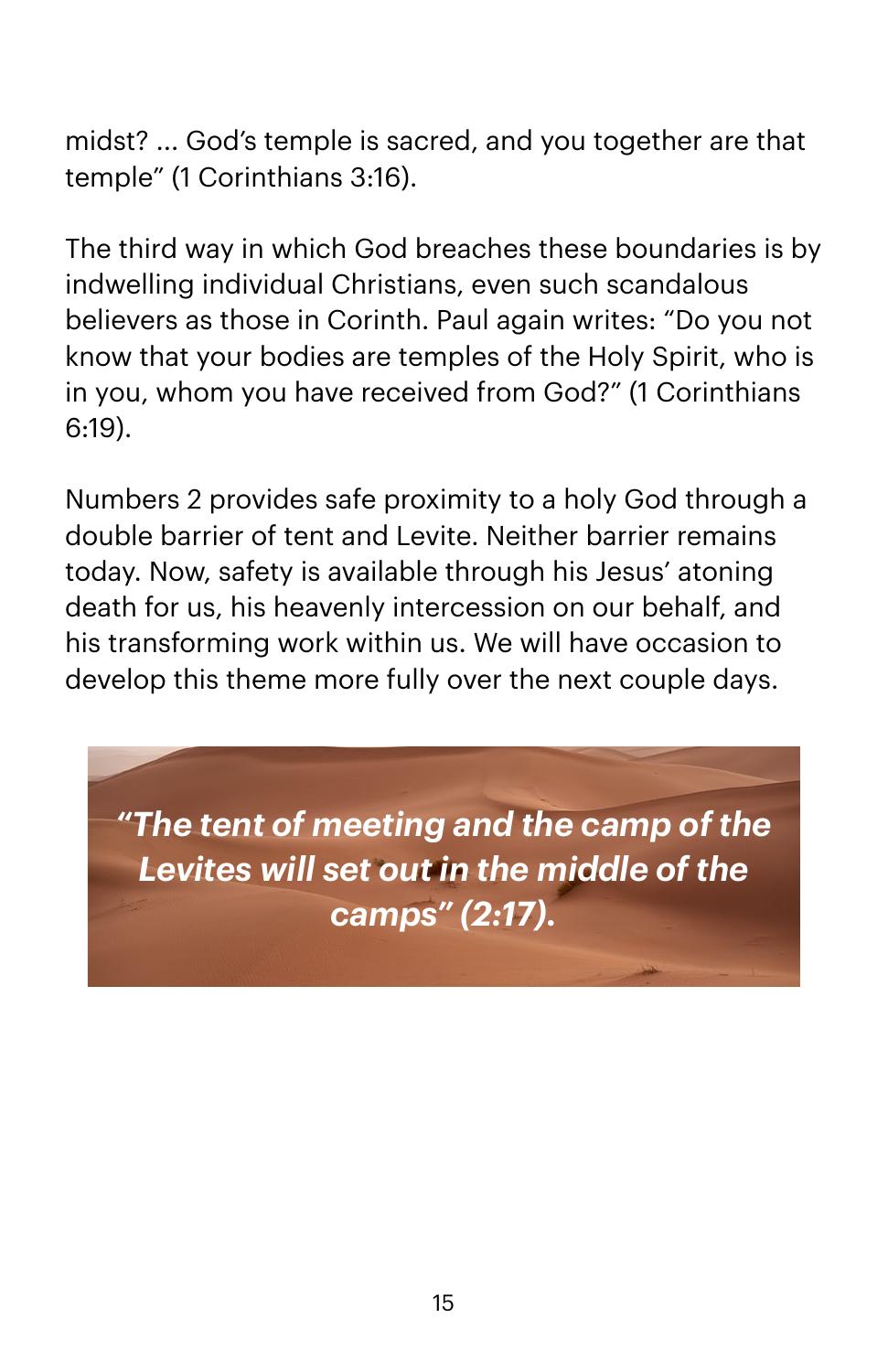# DAY 4 **CARING FOR THE TABERNACLE**

## [Numbers 3](https://www.biblegateway.com/passage/?search=numbers+3&version=NIV)

For Israel to have the tabernacle in their midst is a great blessing, as it houses the presence of God. At the same time, the benefit comes with responsibilities. Leviticus 1-10 previously appointed the priests to oficiate at sacrifices. Now Numbers 1-4 assigns the Levites to oversee the tabernacle structure, furnishings, and equipment. Chapter 1 specifies three main functions: transportation, care, and protection. Chapter 2 elaborates their protective function, directing them to form a cordon around the tabernacle, in order to provide access to God while maintaining safe distance from him. Chapter 3 elaborates their duties in caring for the tabernacle. Their role is custodial, substitutionary, and specialized.

*What God said to them.* Essentially, the Levites assist the priests by looking after the tabernacle structure, furnishings, and equipment. Reinforcing the lethal sanctity of the sanctuary, the passage begins by recalling God's execution of Aaron's eldest two sons, Nadab and Abihu, ranking priests, for offering unauthorized sacrifice (cf. Leviticus 10). For their part, the Levites are restricted to custodial functions. If they usurp the role of priests – offering sacrifice or approaching the Most Holy Place – God will kill them (verses 1-10).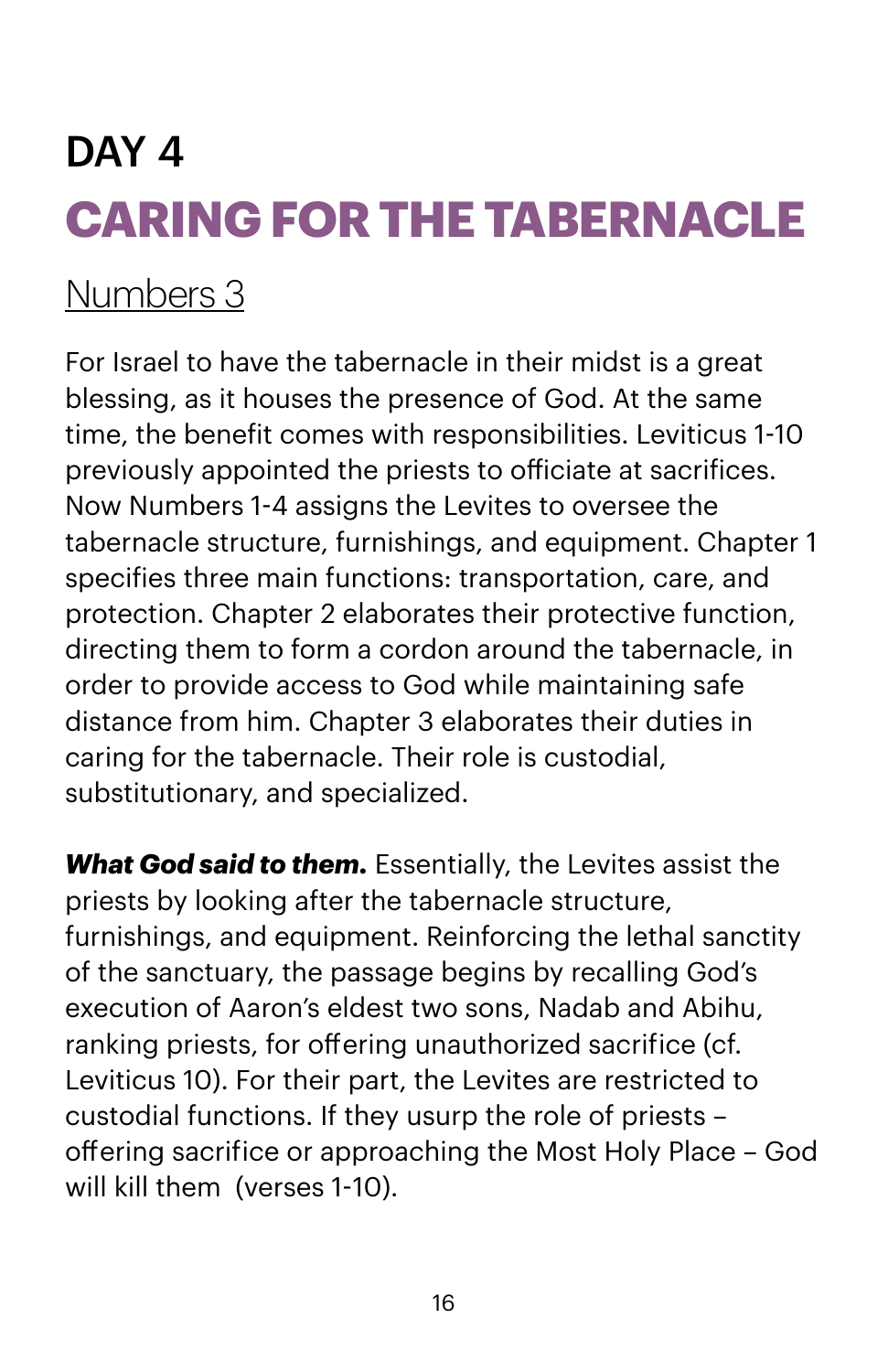The Levites serve on behalf of all Israel, and in substitution for the firstborn. During the original Passover, God laid claim to the firstborn sons of Israel, when he preserved them from the plague that killed the eldest sons of Egyptian families (Exodus 11-13). Later, during the golden calf incident, the clan of Levi zealously answered Moses' call to avenge the honor of God. As reward, God transferred the role of the firstborn to the Levite clan (verses 11-13 cf. Exodus 32). The substitution requires numerical reconciliation. A census of males over one month old indicates that the firstborn outnumber the Levites by 273, to be compensated at the rate of five shekels each, for a total donation of 1,365 shekels (verses 14-20,39-51). [3](#page-16-0)

<span id="page-16-1"></span>The census also tabulates camp locations and tabernacle duties. Gershonite clans camp to the west of the tabernacle, and care for its walls and curtains (verses 21-26). Kohathite clans camp to the south, and care for the sanctuary furnishings, including ark, table, candelabra, and altars. Since they are responsible for the most sacred parts of the tabernacle, they are supervised by a ranking priest, Eleazar, son of Aaron (verses 27-32). Merarites clans camp to the north, and care for the supporting frames and posts, pegs and ropes (verses 33-37). The east side of the tabernacle, the point of entrance, is tended by the priests. Anyone else who tries to enter the sanctuary is to be killed (verse 38).

<span id="page-16-0"></span><sup>&</sup>lt;sup>[3](#page-16-1)</sup> Some discrepancy exists in the number totals. The Levite subtotals (verses 22,28,34) come to 22,300 (not the 22,000 indicated in verse 39). For a proposed resolution, see Wenham, *Numbers* (1981) pp 80-81.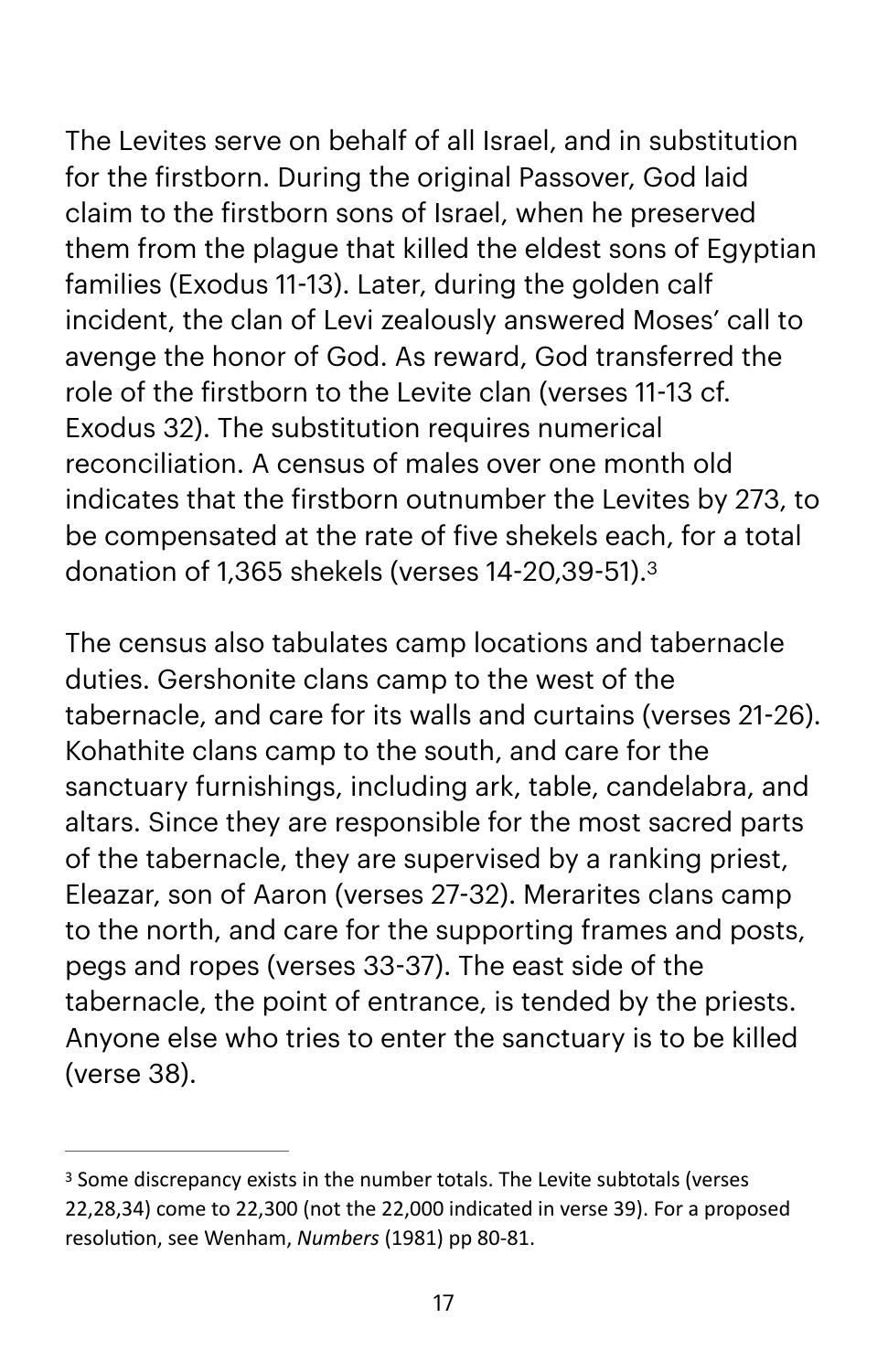Overall, the passage underscores the lethal intensity of God's presence. Senior priests die when they violate mandated practices. Levites die if they perform priestly duties. The substitution of caregivers – Levites for the firstborn – must be reconciled exactly. Priests guard the entrance to the sanctuary; anyone else who enters is to be executed, even Levites (just like the Egyptian firstborn and the Sinai idolaters). Moses implements everything exactly as God commands (verses 16,39,42,51). There is nothing casual about the presence of God.

When Israel first encountered God, he was situated atop Mount Sinai, warning that they would die if they so much as touched the base of the mountain (Exodus 19:12-13,20-25). Now that he lives in their camp, proximity may breed a certain casualness. This would be a fatal mistake. They may enjoy proximity, but must avoid familiarity.

#### a di S

*What God is saying to us.* We are inclined toward familiarity. Our culture promotes egalitarianism (at least theoretically); as the American Declaration of Independence asserts: "All men are created equal." Architecturally, we sit – rather than kneel or stand – for worship. Our seats are even theaterquality, padded to prevent any discomfort. Theologically, we embrace an individualized interpretation of 'the priesthood of all believers', supposing that all Christians have direct access to God, negating any specialized role for a clerical class. We are casual, not awe-struck.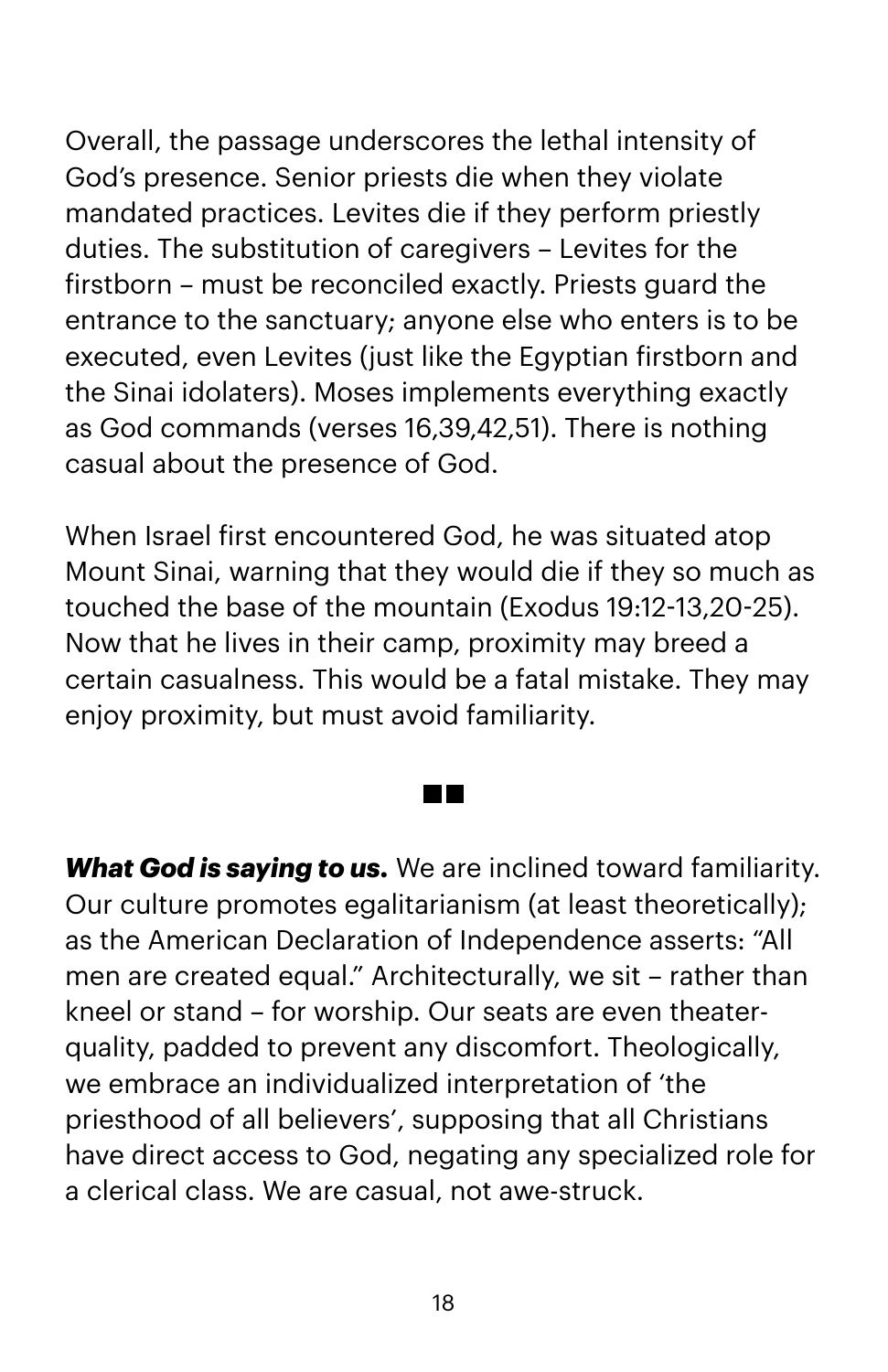Though the New Testament breaches boundaries between God and his people, it does not permit informality. The Incarnate Son shares the glory of Sinai (John 1:14). The local community of believers is the temple of God and habitation of his Spirit, so those who dismember it may be dismembered by God (1 Corinthians 3:16-17). Our individual bodies are members of Christ, temples of God, indwelt by his Spirit, so those who defile their bodies with sin commit sacrilege against the Trinity (1 Corinthians 6:15). Proximity does not permit nonchalance, either in the Old Testament or in the New.

*Anyone else who approaches the sanctuary is to be put to death" (3:10).*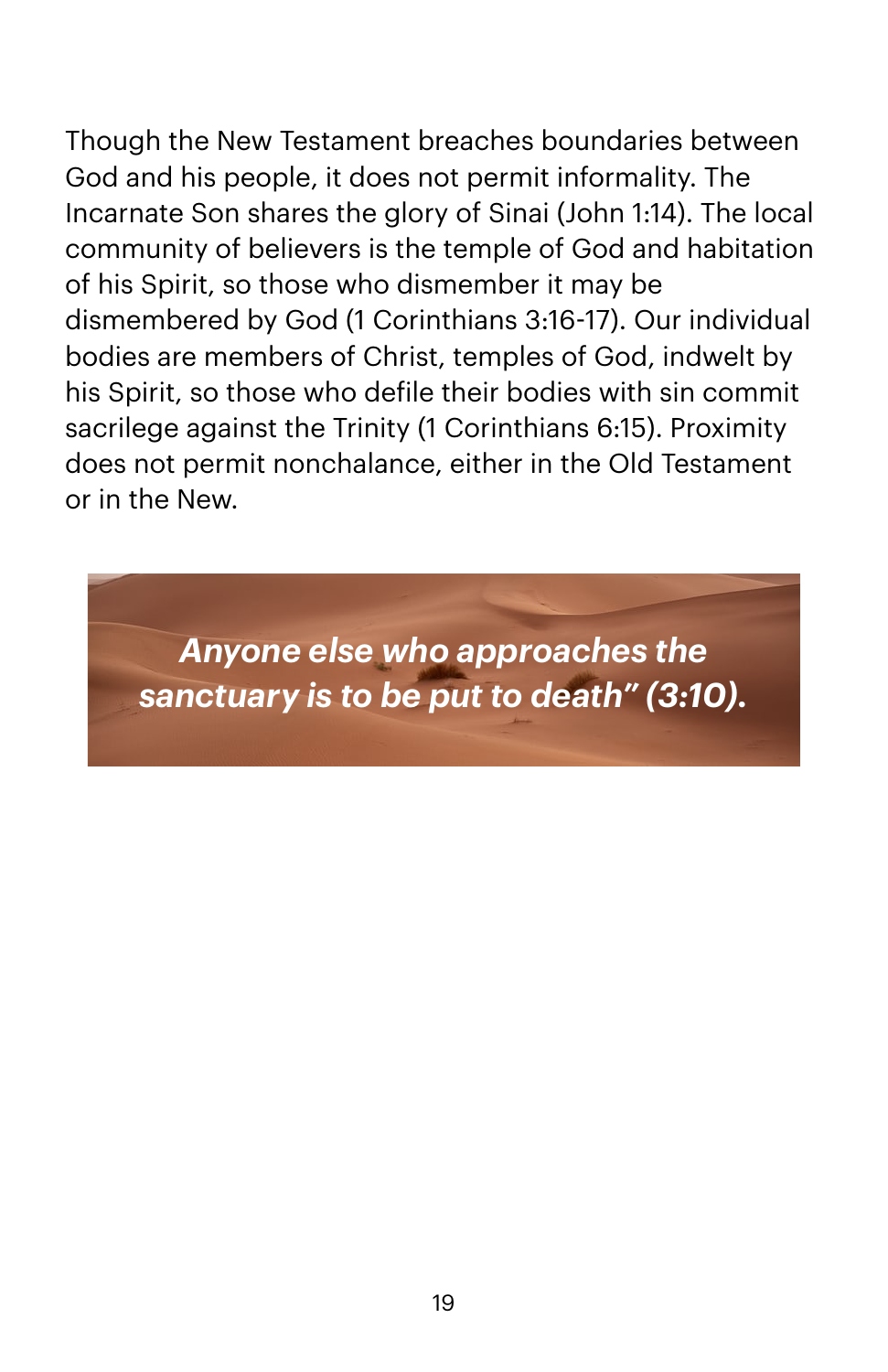# DAY 5 **CARRYING THE TABERNACLE**

### [Numbers 4](https://www.biblegateway.com/passage/?search=numbers+4&version=NIV)

The Levites' third function is to carry the tabernacle while Israel migrates, so that God continues in their midst. The details assume the same conceptual foundation as their other two functions: the presence of God is both a blessing and a risk. Each function mitigates the risk with the same three strategies: a safe zone, specialized staff, and explicit protocols. The commonality emphasizes the point through repetition. At the same time, each function offers variations on the shared theme.

*What God said to them.* The chapter is highly formulaic. It consists of two parts, each consisting of three subsections, corresponding to the three branches of the Levi clan. The first part counts those aged thirty to fifty within each branch of Levites, and assigns their role when the tabernacle moves (verses 1-33). The second part tabulates the results of the census (verses 34-49). Rearranging the order from chapter 3, both lists run: Kohathites, Gershonites, Merarites.

In the first part, the format consists of: (1) command to count a branch; (2) their particular responsibility; and, (3) their supervisory priest. Because they are responsible for the most sacred tabernacle furnishings, the Kohathites appear first, receive detailed instructions, and are subject to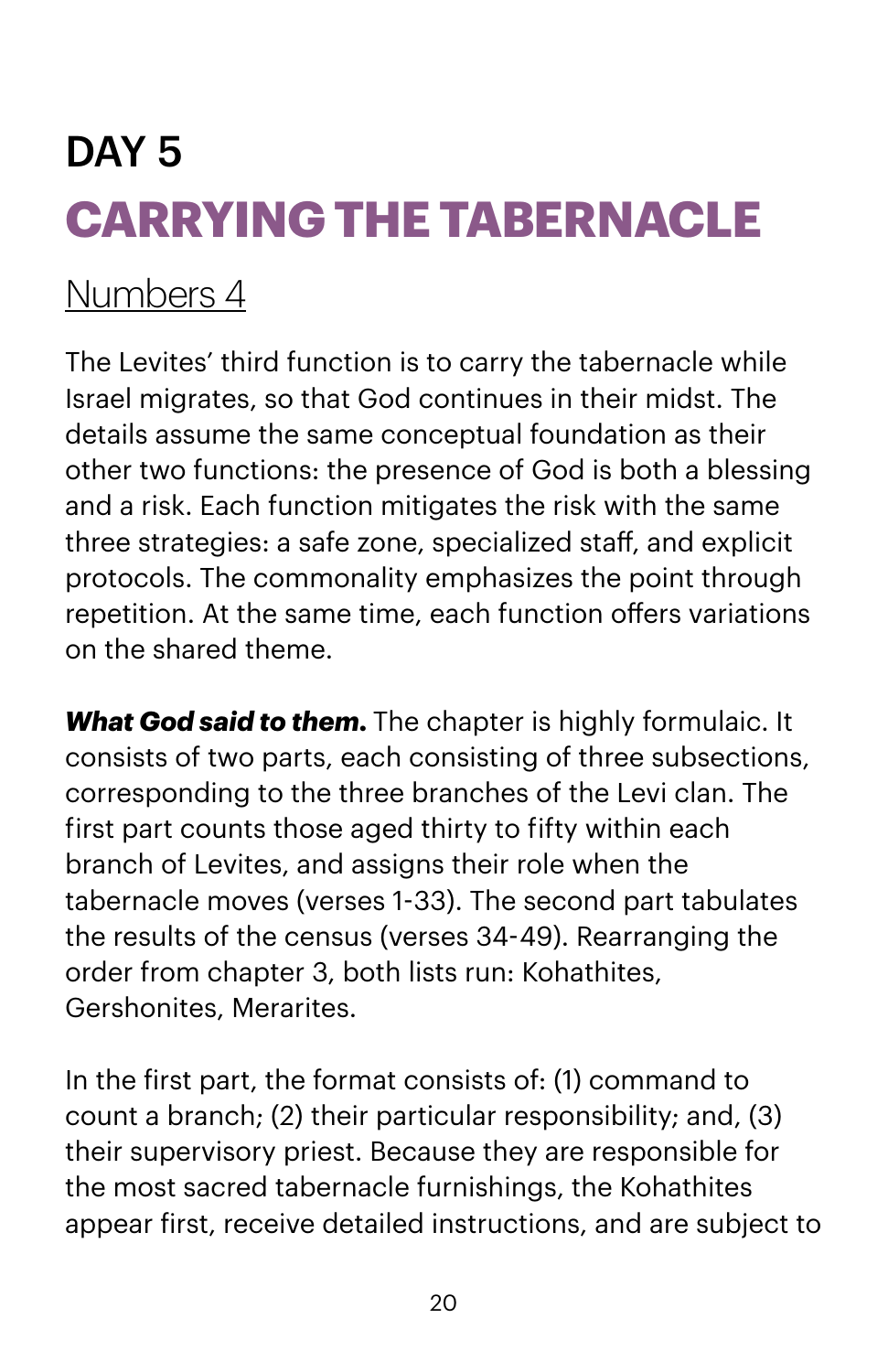severe penalty. They cannot even begin their duties until the priests first wrap the sacred objects in multiple layers of cloth and leather. Four times they are warned that if they directly touch the holy things, or see them uncovered, they will die. The Kohathites are under the supervision of Eleazar, elder surviving son of Aaron (verses 1-20).

The Gershonites receive briefer instructions, though in the same pattern. Their role is to carry the outer coverings and curtains of the tabernacle. They serve under the direction of Ithamar, younger surviving son of Aaron (verses 21-28).

Instructions for the Merarites are briefer still, within the same pattern. They carry the frames and related equipment, which support the tabernacle and surrounding courtyard. They, too, are under the supervision of Ithamar (verses 29-33).

The second part of the chapter tabulates the census totals. Each report is structured in chiasm, with four lines: (a) the counting; (b) numerical total; (b') confirmation of the total; (a') authorization for counting. The subtotals are: Kohathites, 2,750; Gershonites, 2,630; Merarites, 3,200; for a total of 8,580 (verses 34-49).

In short, the migration of Israel from the wilderness into the Promised Land necessitates the transportation of the tabernacle and its furnishings. Just as 'regular people' may not camp near it, or enter it, so they may not carry it. Only Levites may. Yet even they must carry the sacred things without looking directly at them, or touching them. Instead,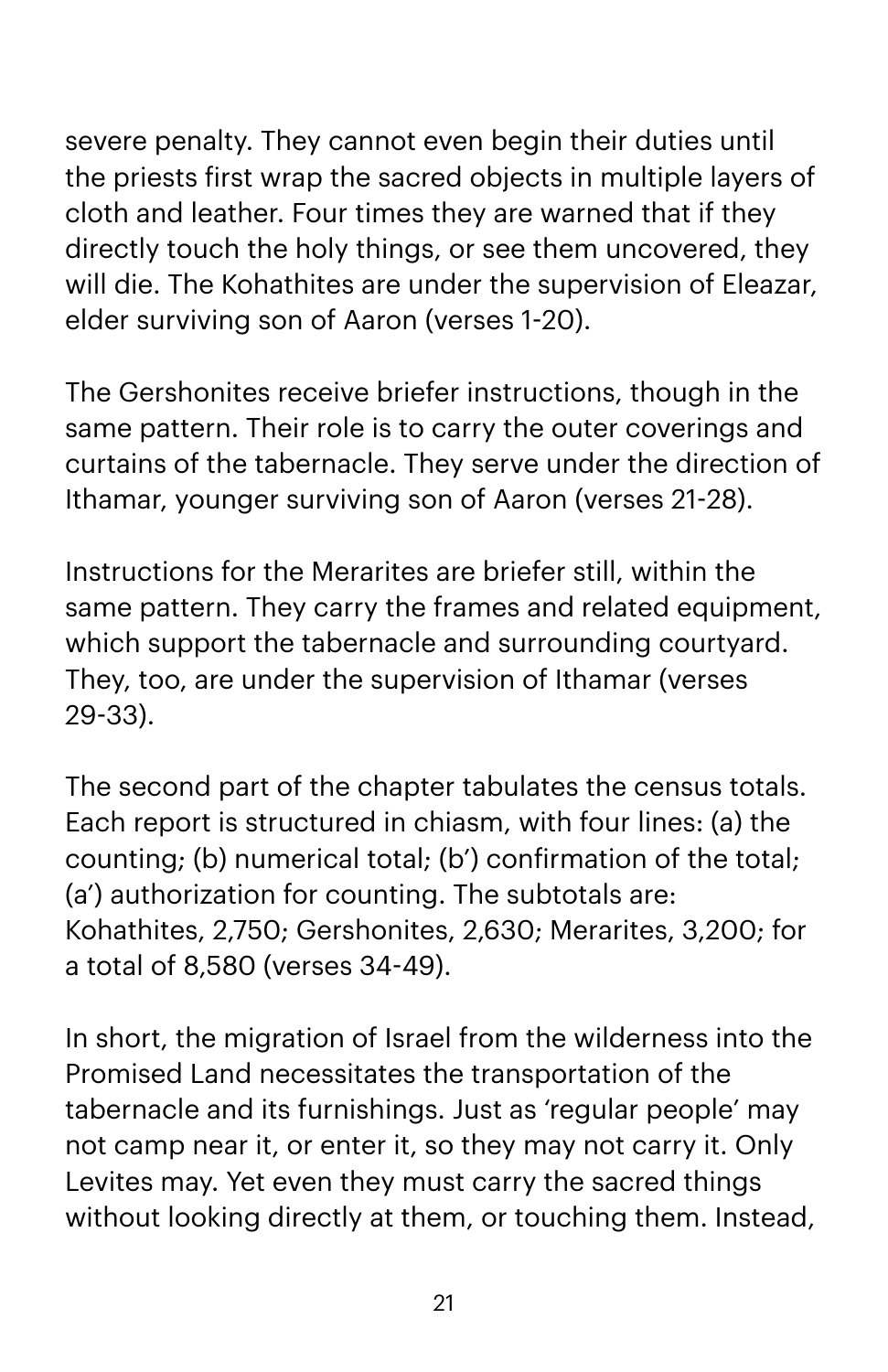the priests must first wrap the sacred objects in several layers of material to hide them from view and from touch. Moses and the leaders carefully comply with all these directives (verses 37,41,45,49[2x]; cf. 3:16,39,42,51).

**What God is saying to us.** God no longer dwells in a tent, so there is no need to carry his domicile anywhere, nor any specialized personnel assigned to that task.

Even without all that, he is with his people. As Jesus commissioned his disciples for worldwide mission, he promised them his presence and assistance: "Go and make disciples of all nations... I am with you always, to the very end of the age" (Matthew 28:19-20). He promises to be with us through his indwelling Spirit: "I will ask the Father, and he will give you another advocate to help you and be with you forever— the Spirit of truth... He lives with you and will be in you. I will not leave you as orphans; I will come to you" (John 14:16-18). We have a degree of proximity to God unimaginable at Sinai or in the tabernacle era.

A more pervasive and intense presence of God still awaits. The elder John envisions the final state of the world, a new heaven and new earth, with the city of God descending from heaven: "God's dwelling place is now among the people, and he will dwell with them. They will be his people, and God himself will be with them and be their God" (Revelation 21:3). No longer will tabernacle or temple provide a buffer of safety between God and his people, for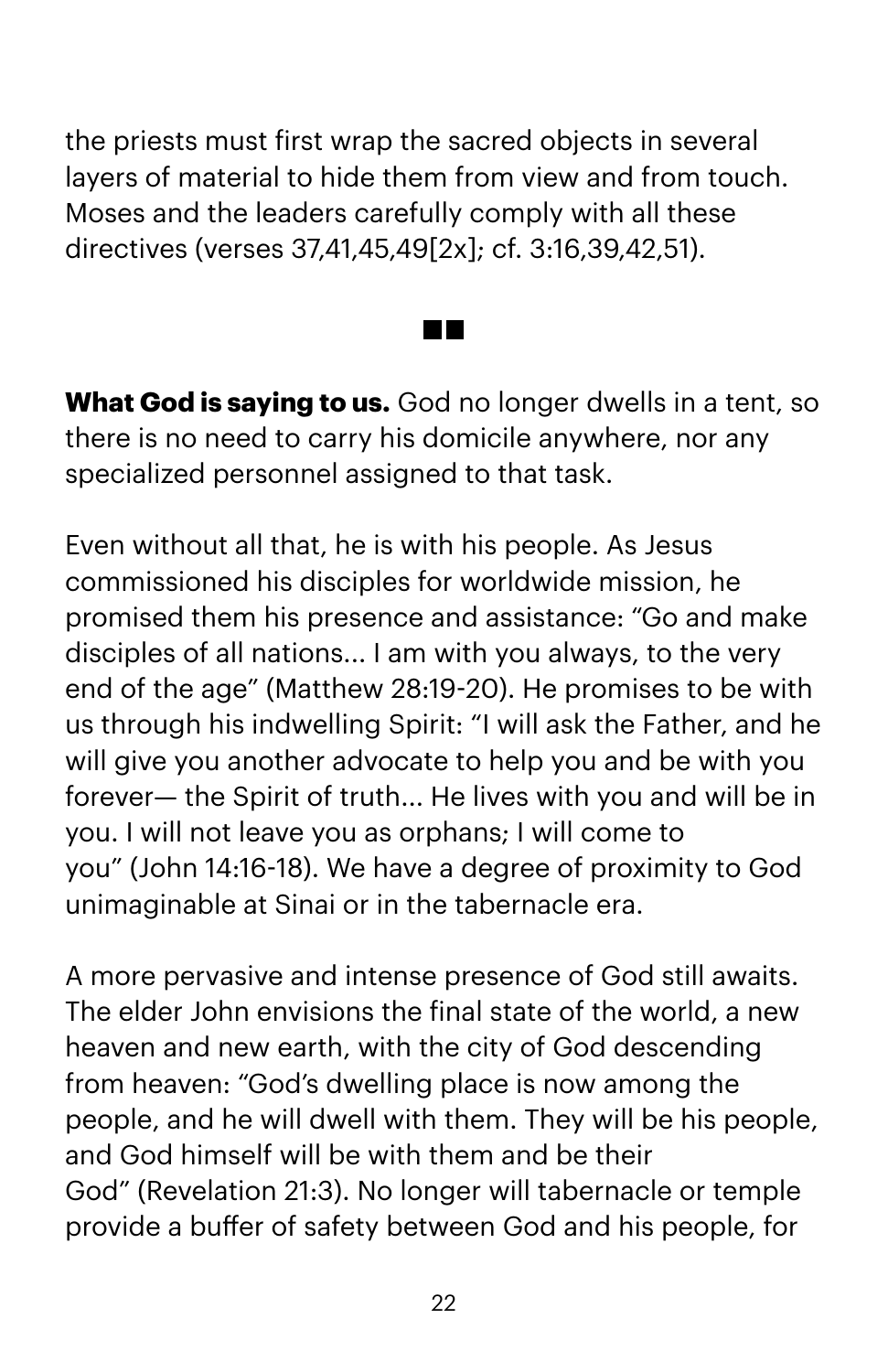neither buffer nor building will be needed: "I did not see a temple in the city, because the Lord God Almighty and the Lamb are its temple" (Revelation 21:22). At that time, those who look on sacred things will not face threat of execution, for all God's people will see him face-to-face (Revelation 22:4). The grandeur of tabernacle will dim beside the presence of the glorious God.

*"The Kohathites [are] to come and do the carrying. But they must not touch the holy things or they will die" (4:15).*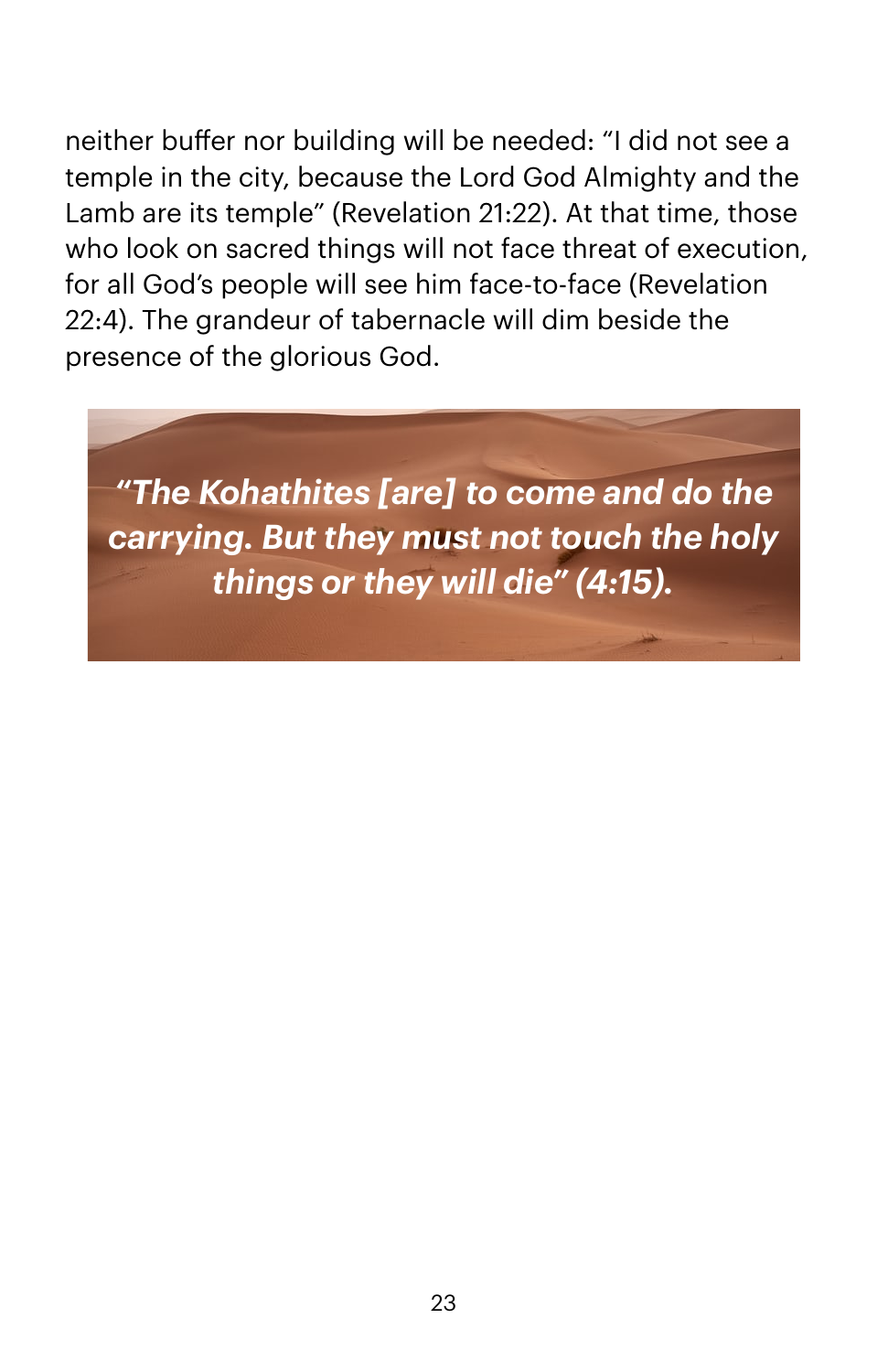## DAY 6 **BEHAVIORAL HOLINESS**

## [Numbers 5](https://www.biblegateway.com/passage/?search=num+5-6&version=NIV)-6

Numbers 2-4 focus on institutional holiness: the tabernacle, its furnishings, and its caretakers. Numbers 5-6 broadens parameters to include all people, and shifts focus to various aspects of behavior. These chapters contain five distinct units. Each time, the phrase "The Lord said to Moses" introduces a new topic: skin disease (5:1-4), finances (5:5-10), adultery (5:11-31), religious vows (6:1-21), and a liturgical benediction (6:22-27). In the interests of time and space, this reading focuses on the unifying theme, and surveys the entire two chapters.

*What God said to them.* Moral and legal codes tend either to be comprehensive and exhaustive, or case-study and representative. The former provides precision, at the cost of excruciating detail (for example, the U.S. tax code). The latter limits precision for accessibility. Leviticus tends toward the former; these chapters of Numbers, the latter. So chapters 5-6 are of interest as much for their higherlevel commonality, as for their individual topics.

Read within this portion of Numbers, the overall message of these two chapters is that holiness is not just institutional, that is, tabernacle and clergy (chapters 3-4,7). Holiness also requires virtue among the individuals within the community.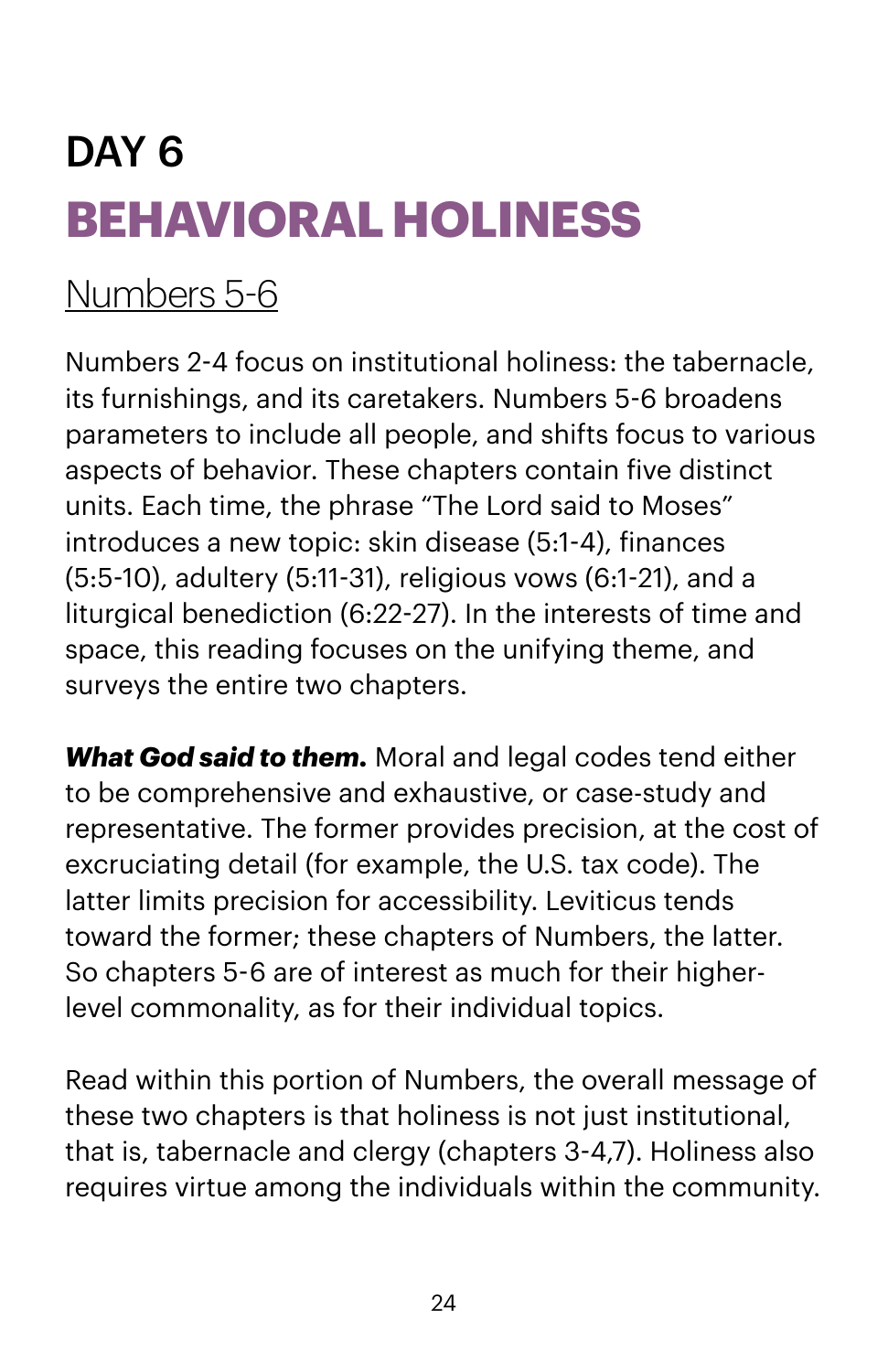Chapters 5-6 survey several dimensions of holiness necessary if God is to dwell among his people.

First, recalling Leviticus 13-15, those who suffer from defiling physical conditions – such as contagious skin diseases, bodily discharges, and contact with the dead – must be excluded from the community. Otherwise, they will contaminate the camp where God dwells (5:1-4).

Secondly, anyone who commits financial wrongdoing must confess, and pay restitution of 120%. If the victim is deceased and has no close relatives, the reparations are paid to the tabernacle, for use by the priests (5:5-10).

Thirdly, if a man suspects his wife of adultery, he may not simply divorce her on suspicion. Instead, he is to submit her to a process to confirm her guilt or innocence. If she is guilty, the offending body parts will deteriorate, in order to prevent further immorality. If she is innocent, the ritual will cause her no harm (5:11-31).

Fourthly, individuals – male or female – may take a Nazirite vow, either temporary or permanent. They must abstain from all grape products, refrain from cutting their hair, and have no contact with the dead, not even with deceased parents. Inadvertent violation of these commitments requires remedy, including multiple sacrifices. The end of a temporary vow is marked by a full complement of sacrifices. These requirements impose a more stringent standard on the Nazirite than on priests, matching or exceeding the requirements on high priests (6:1-21).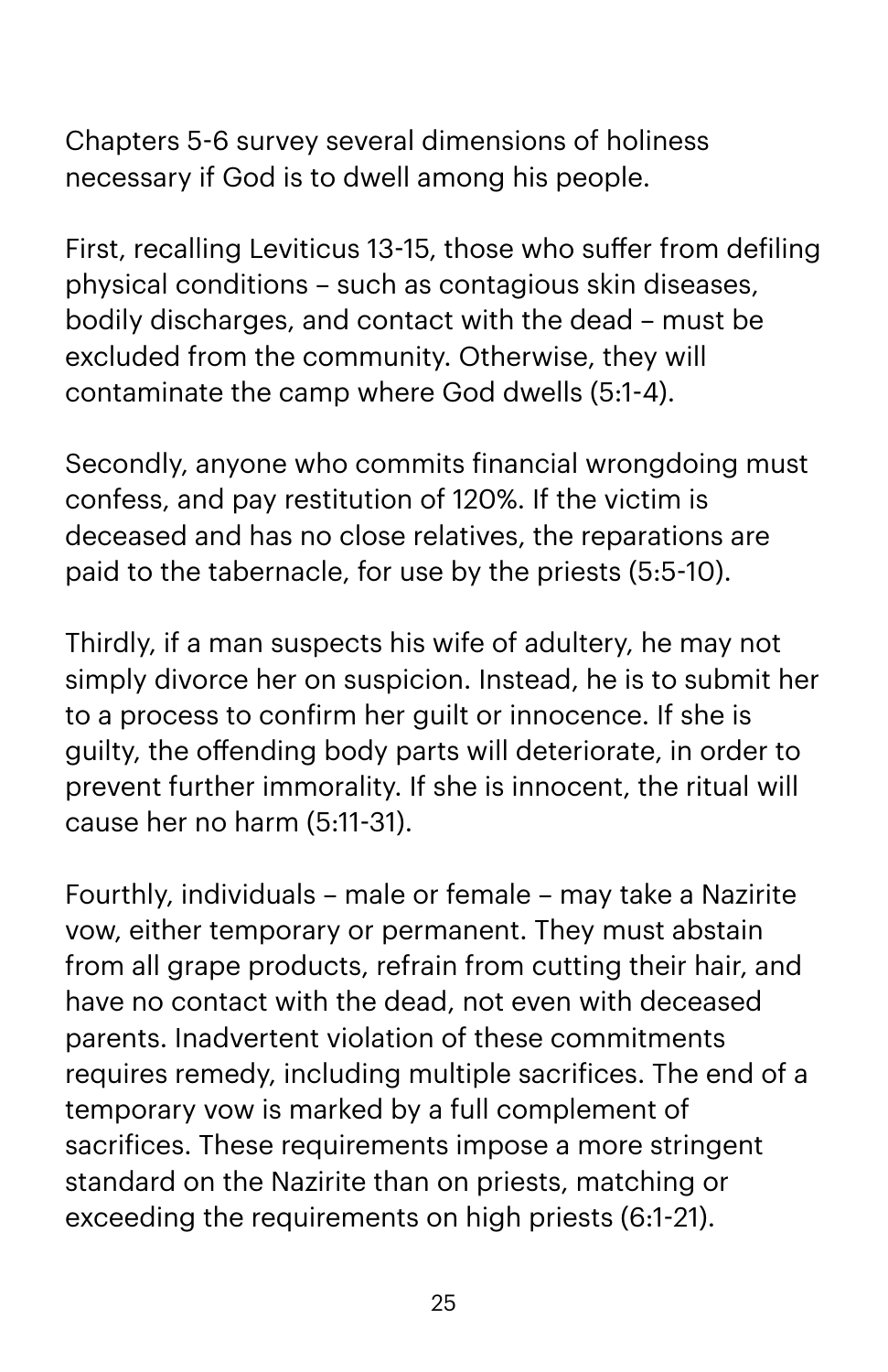Finally, God supplies a liturgical benediction for the priests to bless the holy community (6:22-27).

By way of case study, then, Numbers 5-6 extends the requirements of holiness beyond tabernacle worship, to encompass lifestyle more broadly, including bodily conditions, financial dealings, and sexual conduct. These form the minimal standard; higher levels of devotion are also welcome.

*What God is saying to us.* The contemporary application of these standards vary from one to the other. Regarding debilitating physical conditions, Jesus cured some, and abrogated others, so these are no longer disqualifying (cf. Mark 1:40-44; 7:14-23; Matthew 15:11).

**THE REAL** 

On the other hand, the New Testament consistently requires financial integrity and sexual purity (for example, 1 Corinthians 5:9-11; Revelation 21:6-8). Ironically, influenced by our culture, Christians today are often more concerned over their physical condition than over financial and sexual morality.

Regarding special vows, the New Testament says little, perhaps because Jesus calls all of his followers – not just a self-selected few – to radical commitment (Matthew 16:24-27). The book of Acts does record occasional vows, but incidentally, as background to other events. It does not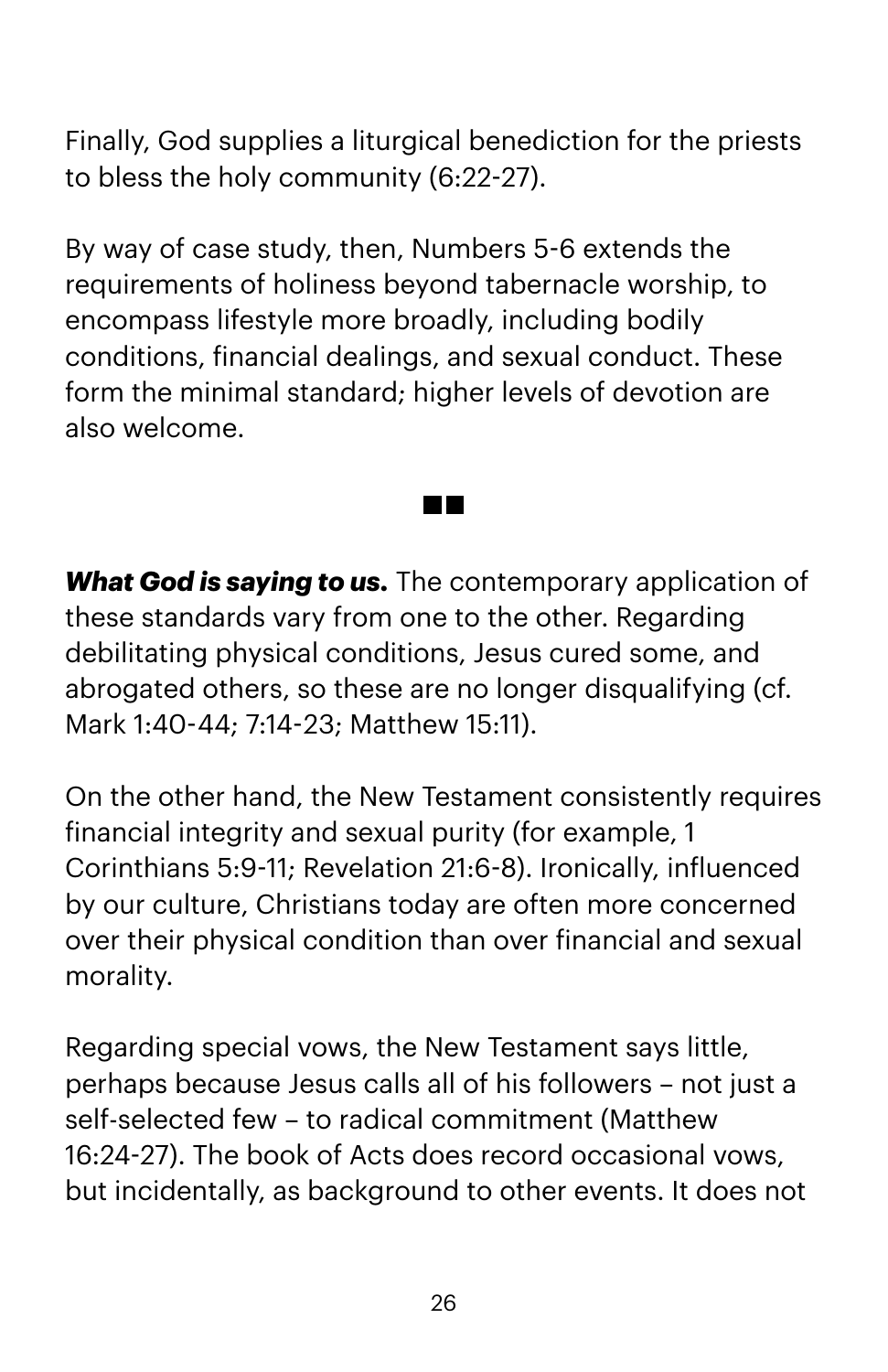take an explicit position on vows, beyond the necessity of fulfilling any vows made (Acts 18:18; 21:23).

Finally, regarding the ordeal required of the wife suspected of adultery, the gender imbalance is undeniable, and may embarrass Christians today. Numbers as a whole reflects a traditional culture where men fill the ranks of warriors (chapters 1-2) and priests (chapters 3-4), and women are sexually suspect (chapters 5). Yet this chauvinism should not be overstated: men and women are subject to the same requirement for fair dealing (5:5-10), and both may take Nazirite vows (6:1-2). Moreover, the adultery ordeal has a protective purpose, excluding more extreme remedies – such as divorce or execution – on suspicion alone. Finally, while we theoretically prefer an egalitarian ethic, recent media and business scandals demonstrate that our own era's record on gender and sexuality is abysmal. Rather than disparage the ancient biblical text, we might better reflect on our own culture's failures to embody the values that we profess.

*"'Send them outside the camp so they will not defile their camp, where I dwell among them'" (5:3)*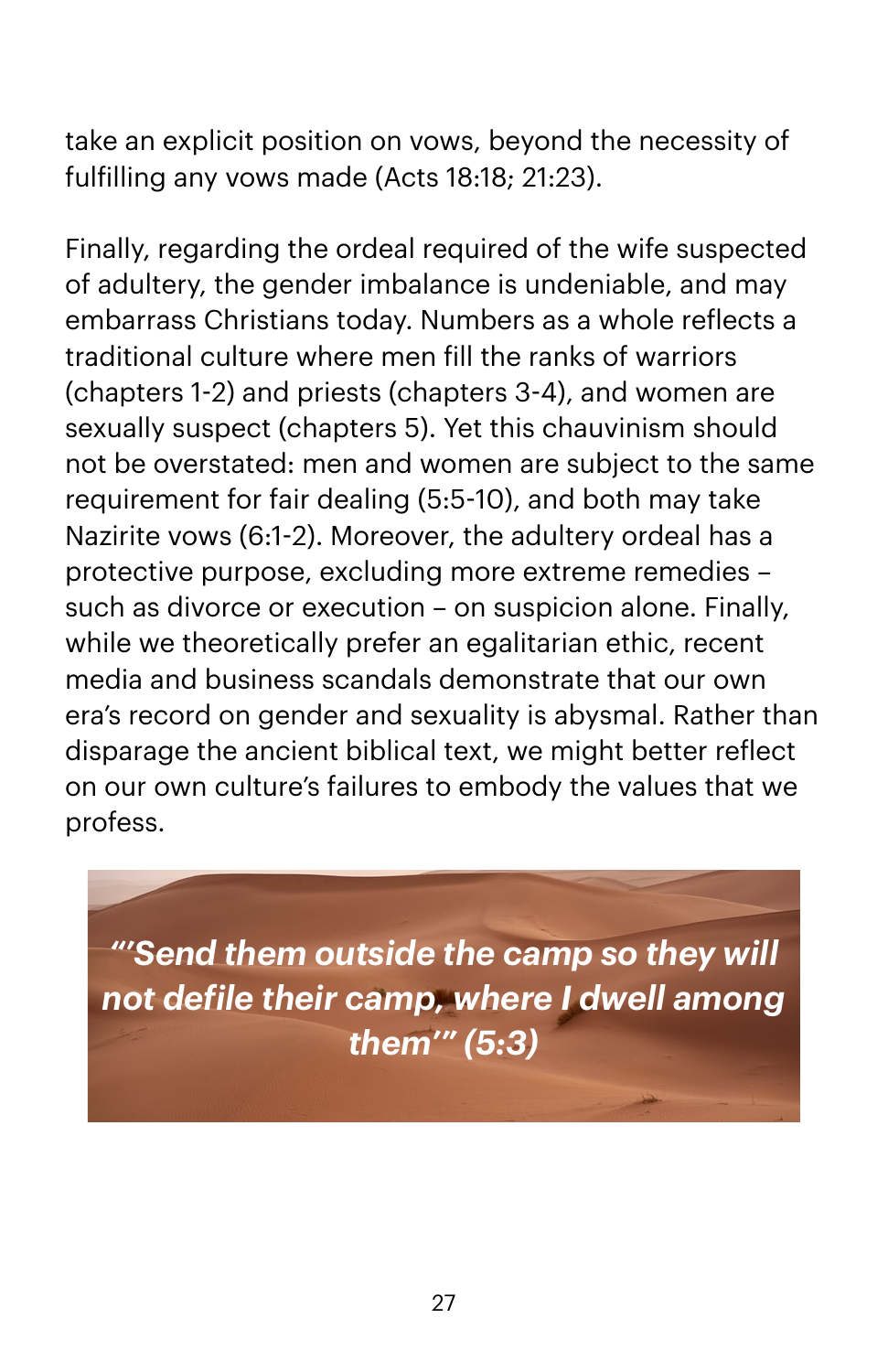## DAY<sub>7</sub> **CONSECRATING THE TABERNACLE AND ALTAR**

#### [Numbers 7](https://www.biblegateway.com/passage/?search=numbers+7&version=NIV)

A time stamp opens the chapter: "When Moses finished setting up the tabernacle, he anointed and consecrated it. He also anointed and consecrated the altar and all its utensils" (verse 1). This note is structurally significant in two ways.

Broadly, it indicates that Numbers 1-9 are organized thematically rather than chronologically. The events of chapters 1-6 date to the first day of the second month of the second year after the exodus from Egypt (Numbers 1:1). The events of chapters 7-9 date to the first day of the first month (cf. Exodus 40:2). Thematically, they combine to bridge the final section of Exodus and the initial section of Numbers, from the construction of the tabernacle and the ministry of the priests (Exodus 25-40), to the consecration of the tabernacle and the ministry of the Levites (Numbers 1-9). An additional effect is to link the events of chapters 7-9 – the consecration of the tabernacle and the Levites, and the celebration of Passover – with Israel setting out for the Promised Land.

Narrowly, the first verse of chapter 7 outlines the chapter. The consecration of the tabernacle (verse 1a) covers verses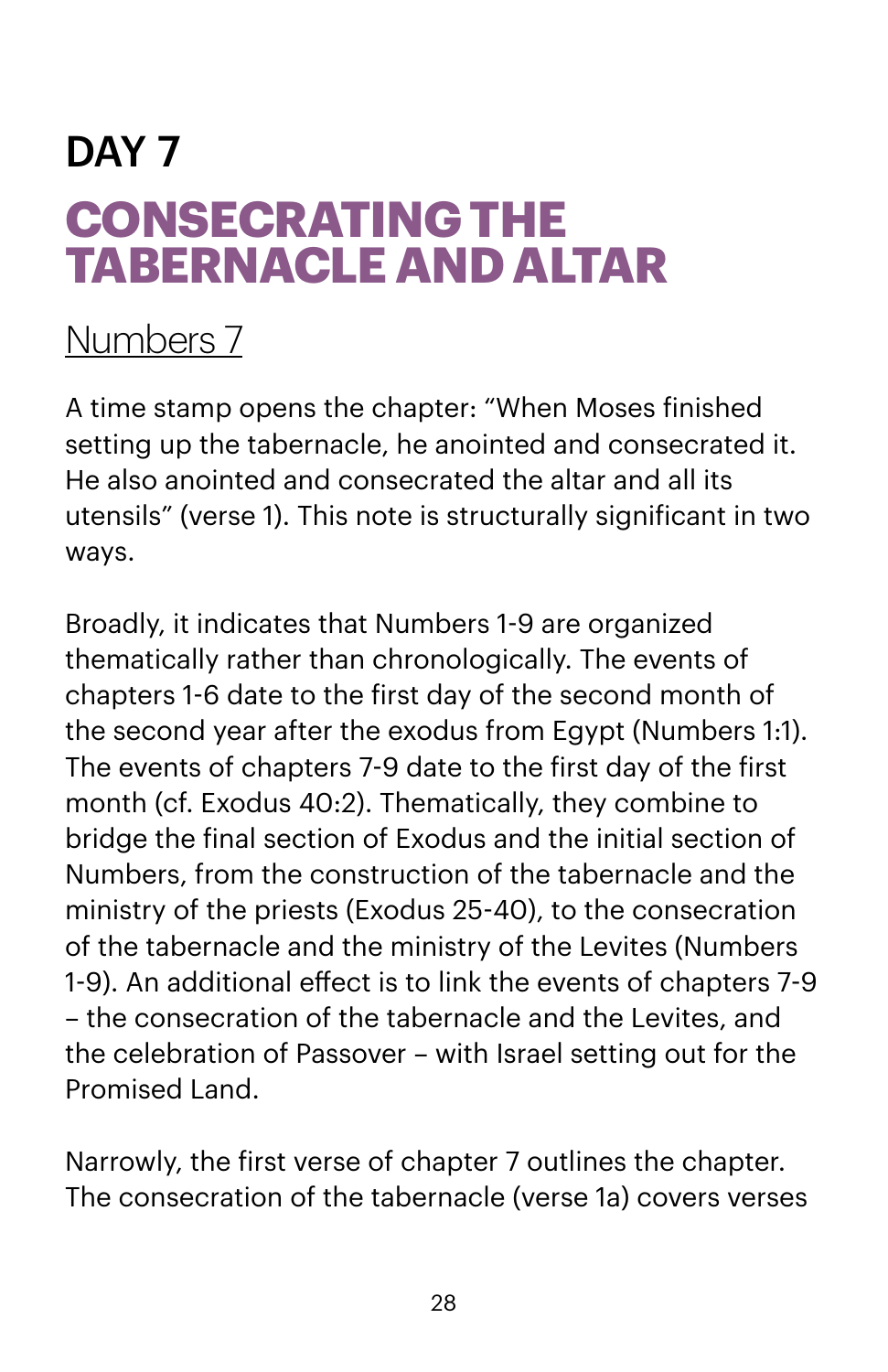2-9. The consecration of the altar (verse 1b) covers verses 10-88.

*What God said to them.* Chapter 7 identifies the offerings that the tribes make at both dedications. It goes to extraordinary detail to document that each clan makes precisely the same offerings.

At the consecration of the tabernacle, the clan leaders collectively donate six carts with twelve oxen, for the Levites to use in transporting the tabernacle on the journey into the new land. The Gershonites receive two carts and four bulls, for carrying the tabernacle tents and curtains. The Merarites receive four carts with eight bulls, for moving the tabernacle frame and posts. Since the Kohathites are to carry the sacred furnishings on their shoulders, they receive no cart or bulls (verses 2-9).

At the consecration of the altar, the clan leaders take turns to make offerings, one clan per day (verses 10-11). The clans follow the same order as their arrangement in the camp and on the march: Judah (verses 12-17), Issachar (verses 18-23), Zebulun (verses 24-29), Reuben (verses 30-35), Simeon (verses 36-41), Gad (verses 42-47), Ephraim (verses 48-53), Manasseh (verses 54-59), Benjamin (verses 60-65), Dan (verses 66-71), Asher (verses 72-77), and Naphtali (verses 78-83). Most notable about these accounts is their detailed, word-for-word correspondence, twelve times in a row. A conclusion provides a thirteenth iteration, totaling the various items by number, weight, and value (verses 84-88). The extensive repetition underscores that all clans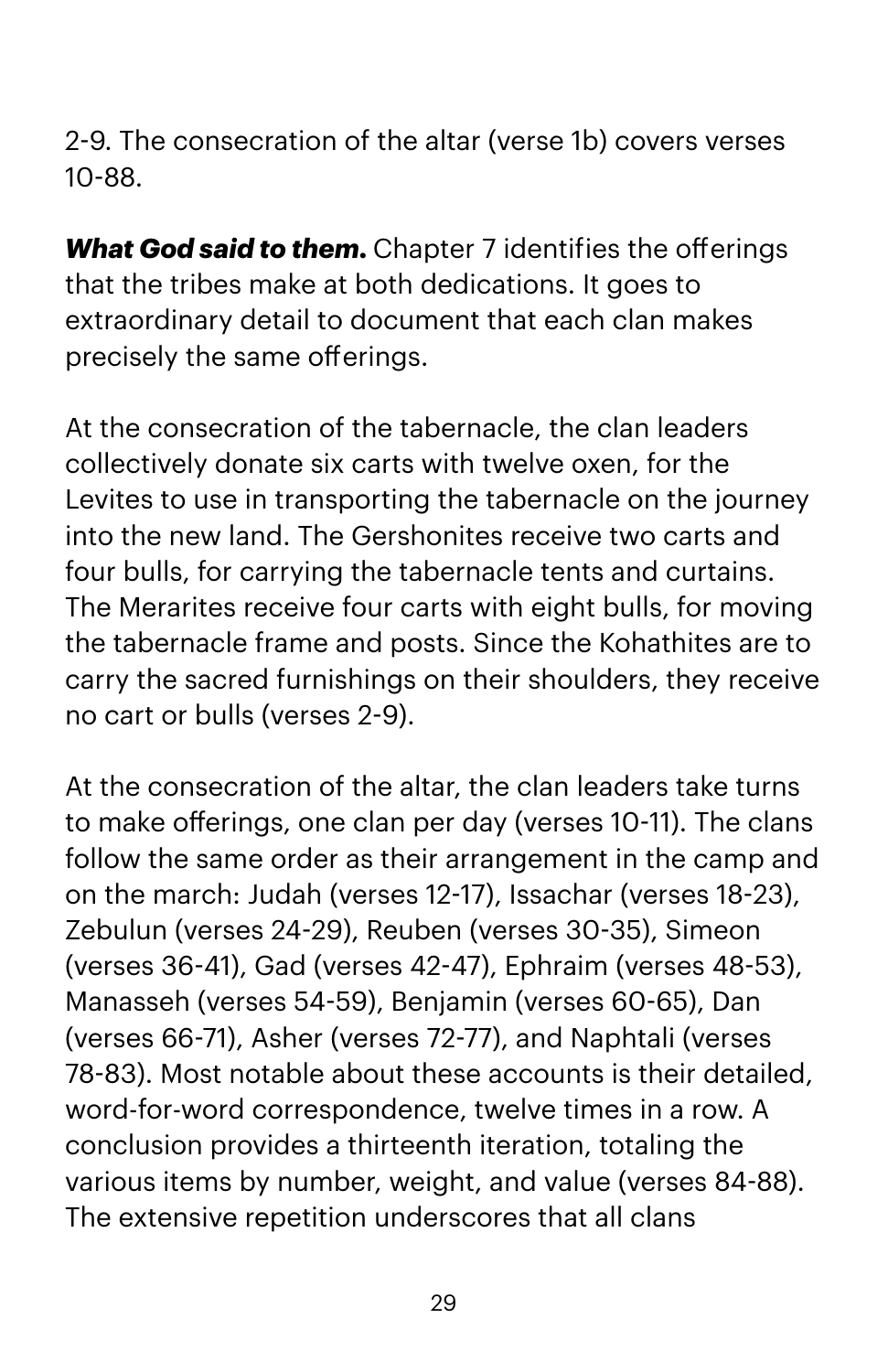contribute generously and equally to the dedication of the tabernacle and its altar.

This chapter is more than a random historical record. It makes a point that would prove important throughout Israel's future. Later, when the temple is built within Judah's territory, this account sets a clear precedent to the other clans to share equally the cost of construction. It also sends a strong message to Judah, that all clans have equal claim to the temple. When the nation splits into northern and southern factions, this history sends a strong message to the north that there is only one legitimate temple, the one located in Judah; and a message to the south, to allow ready access to that temple. When the impoverished remnants of Israel return from exile, earlier history sets this precedent for full support from the entire community in the reconstruction of the temple, even in the midst of perilous economic conditions.

The closing verse stamps God's approval on their collective devotion: he speaks to Moses from between the cherubim, on the cover of the ark, within the Most Holy Place. This fulfills the promise he made when he first commissioned the construction of the tabernacle (verse 89 cf. Exodus 25:22).

*What God is saying to us.* The New Testament does not endorse the concept of sacred buildings. Jesus' stance on the temple argues against the idea (Matthew 24:1-2). The

and the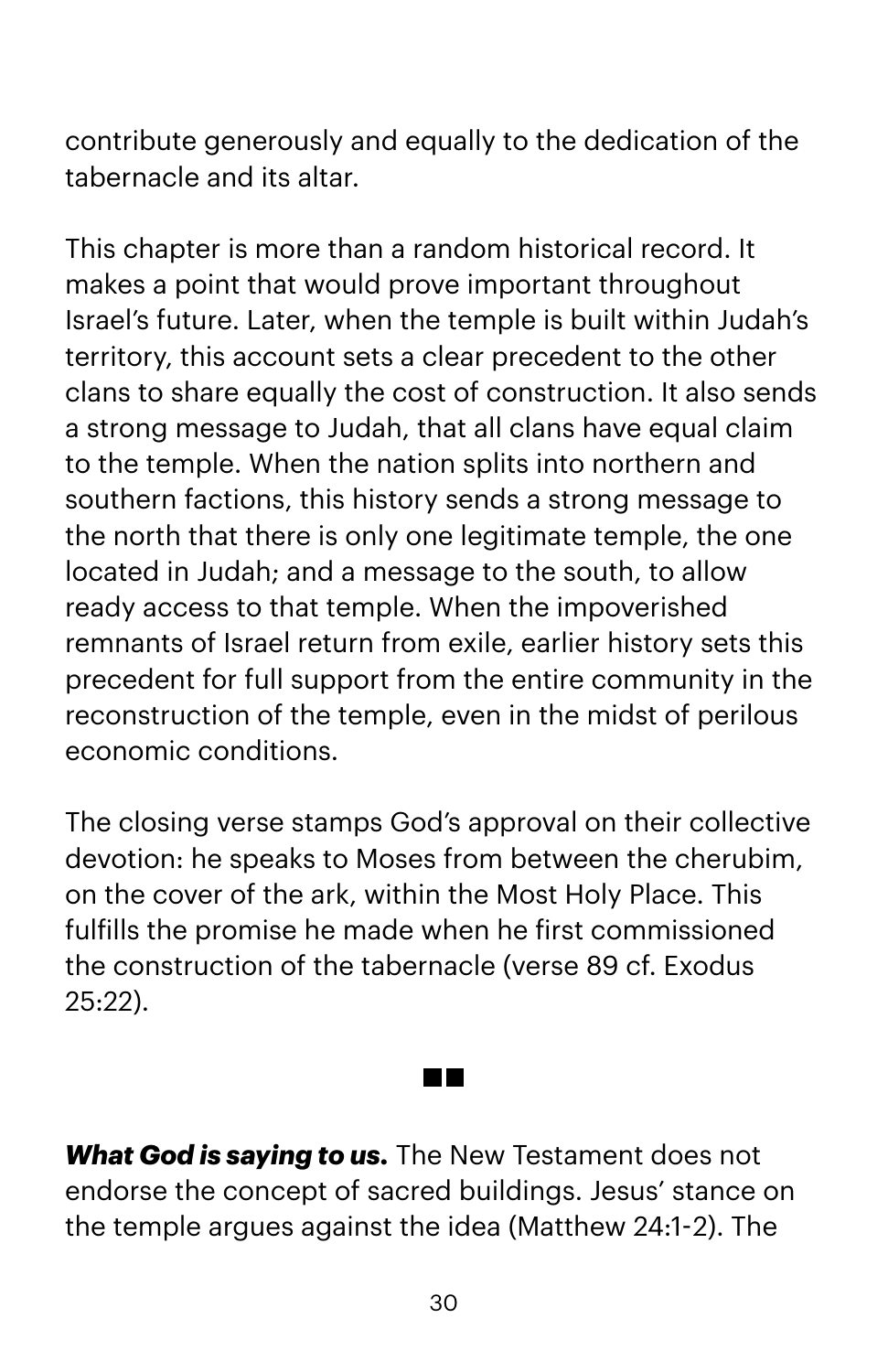apostle Paul portrays the Christian community as successor to the temple (1 Corinthians 3:16-17). Consequently, this passage does not legitimately apply today to the construction of church buildings. Besides, contemporary construction projects are generally internal to a single congregation and for its own benefit, rather than shared across a larger network for the common good.

Instead, this passage could be a model for churches or Christian organizations working together in the cause of God. The business model has crossed into Christian ministry: competition is rife, and the temptation is strong for each organization to focus exclusively on its own wellbeing. It is when we bridge organizational boundaries to work together in cross-network outreach, poverty relief, immigrant welfare, or world missions, that we demonstrate a shared commitment to the work of God.

*"When the altar was anointed, the leaders brought their offerings for its dedication and presented them before the altar" (7:10).*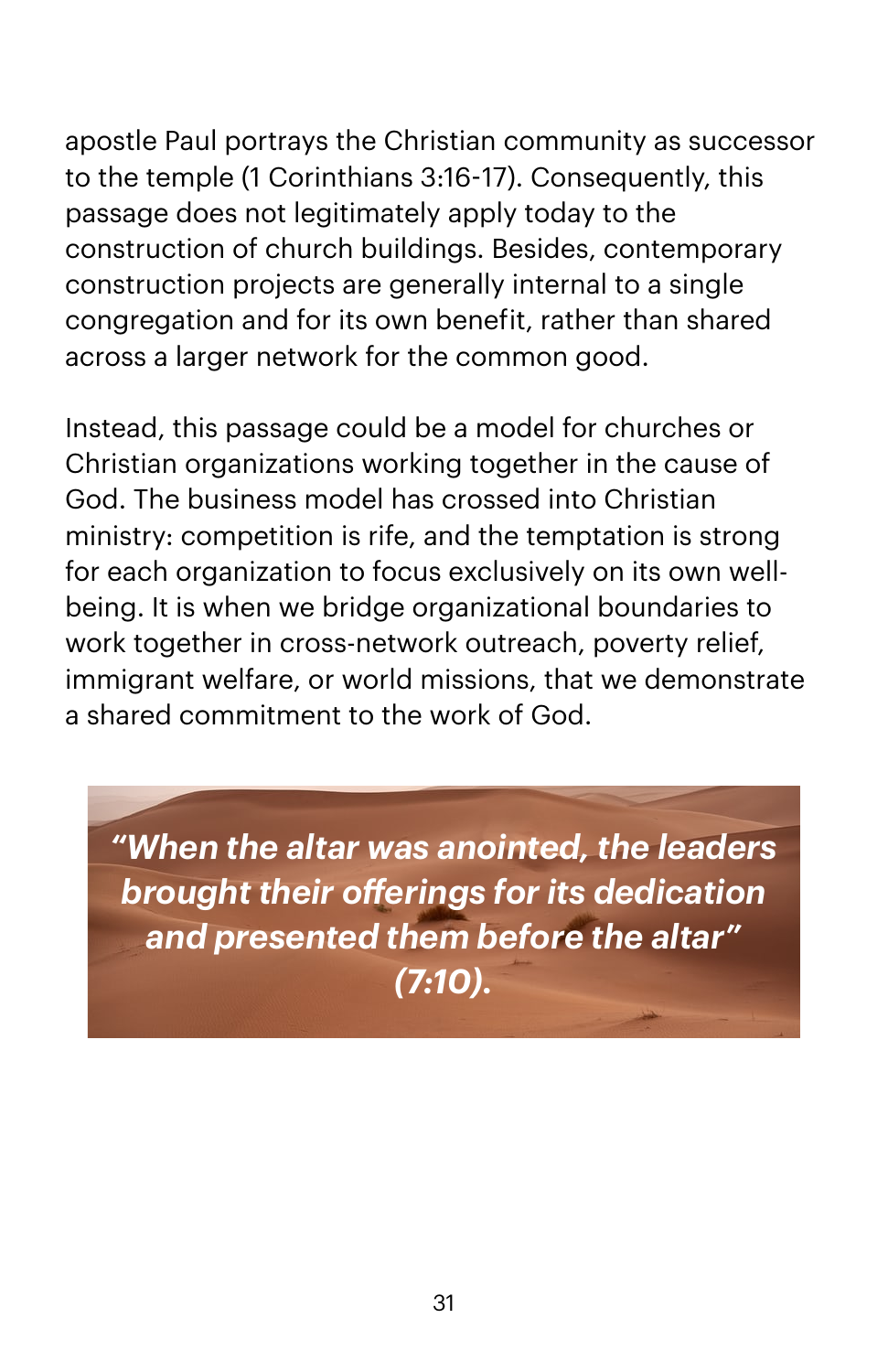## DAY 8 **CONSECRATING THE TABERNACLE SUPPORT STAFF**

#### [Numbers 8](https://www.biblegateway.com/passage/?search=numbers+8&version=NIV)

Narrative generally makes its point implicitly, rather than explicitly. One technique is the juxtaposition of events that shed light on each other. When two seemingly disconnected narratives appear together, it is worth a second look, to assess whether thematic links exist. Today's passage illustrates this principle.

*What God said to them.* Structurally, chapter 8 consists of two units. Each begins with an standard introductory formula: "The Lord said to Moses" (verses 1,5). In the first, God tells Moses to have Aaron position the tabernacle lampstand so that its lamps shine forward, illumining the Holy Place, with its table of bread loaves and incense altar. Aaron complies. The passage concludes by reminding the reader about the composition and construction of the lampstand, which conform exactly to God's directions (verses 1-4; cf. Exodus 25:31-40; 40:4,24-25). Yet if we focus on the lampstand as the point of verses 1-4, its relevance is unclear: How is the positioning of the lamps germane to the tabernacle donations in chapter 7, or to the anointing of tabernacle staff in chapter 8?

Another element in verses 1-4 appears more cohesive within this context. In 7:89, Moses enters the tabernacle to speak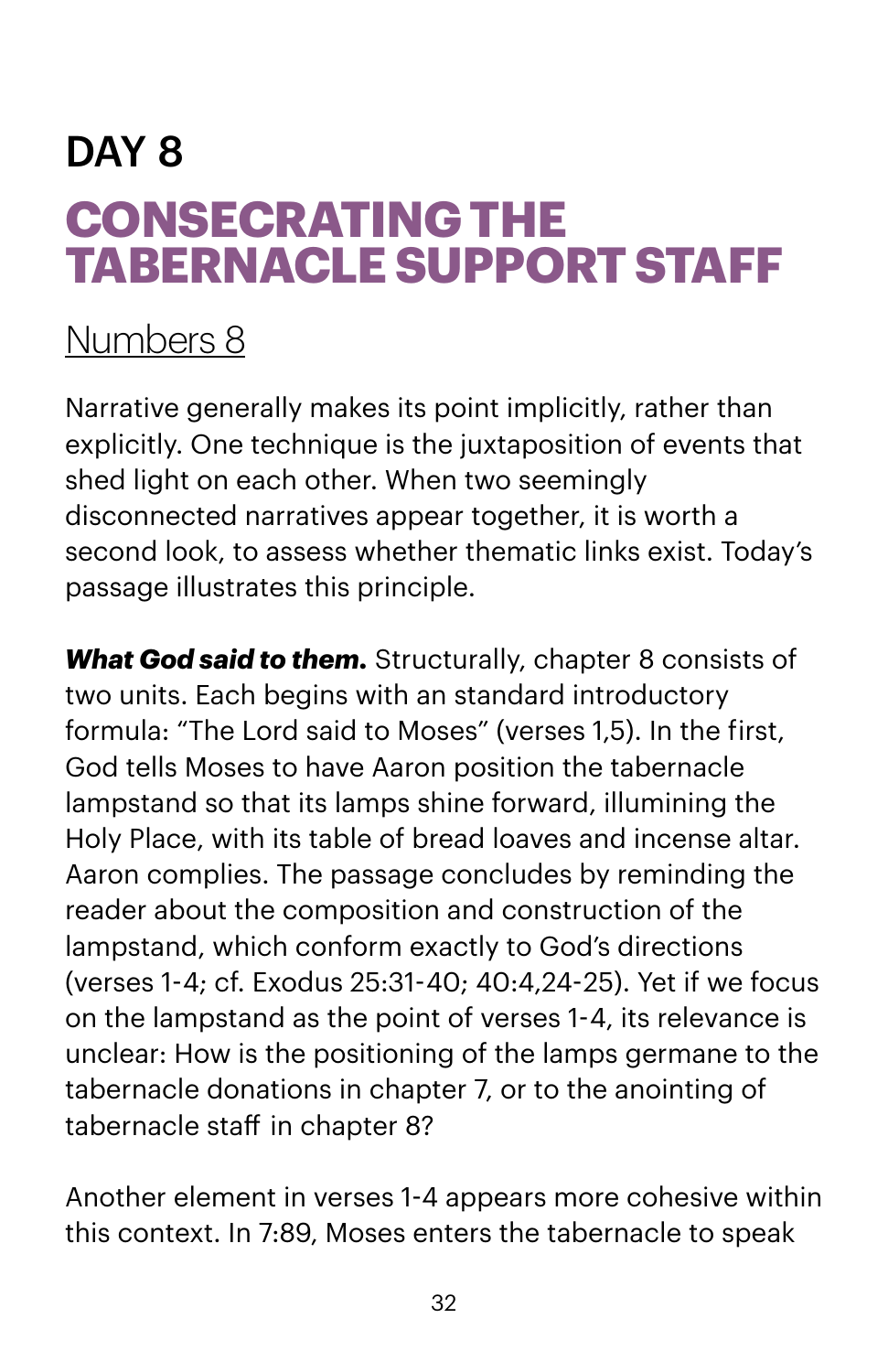(Hebrew: *dbr*) with the Lord, who spoke (*dbr*) to him from between the cherubim on the atonement cover of the ark (as promised in Exodus 25:22). In this way, 7:89 repeats, the Lord spoke (*dbr*) to Moses. Then in 8:1-2, God speaks (*dbr*) to Moses, telling him to speak (*dbr*) to Aaron, directing him to mount the lamps facing forward on the lampstand (as stipulated earlier; cf. Exodus 25:27). Aaron does just as the Lord commanded Moses. Additionally, 8:4 notes that the lampstand was produced of the materials and in the pattern that God had shown Moses. Thus, God speaks to Moses (six times), who, in turn, speaks to Aaron, who obeys (three times).

How is this relevant to the context? The remainder of chapter 8 reports the anointing of the Levites for their role in assisting Aaron, who directs them (verses 19,22). That the Levites assist the priests, and serve at the priests' direction, is the consistent emphasis of the early chapters of Numbers (e.g., 3:32; 4:19,27-28,33). This chapter now emphasizes that any authority that Aaron exercises is not inherent; it is delegated to him by God via Moses (verses 5-8,9,10,12,14, 15-18,23-26; cf. 3:5-9). From the positioning of the lampstand to the service of tabernacle staff, Aaron manages day-to-day operations and staff, but he serves under the aegis of Moses, who in turn serves under the aegis of God. (This distinction plays a central role in Numbers 12.)

Apart from establishing the (derivative) authority of Aaron and the Levites, the chapter reports the consecration of the latter. So far, they have been counted, and assigned responsibility for the tabernacle (chapters 2-4). As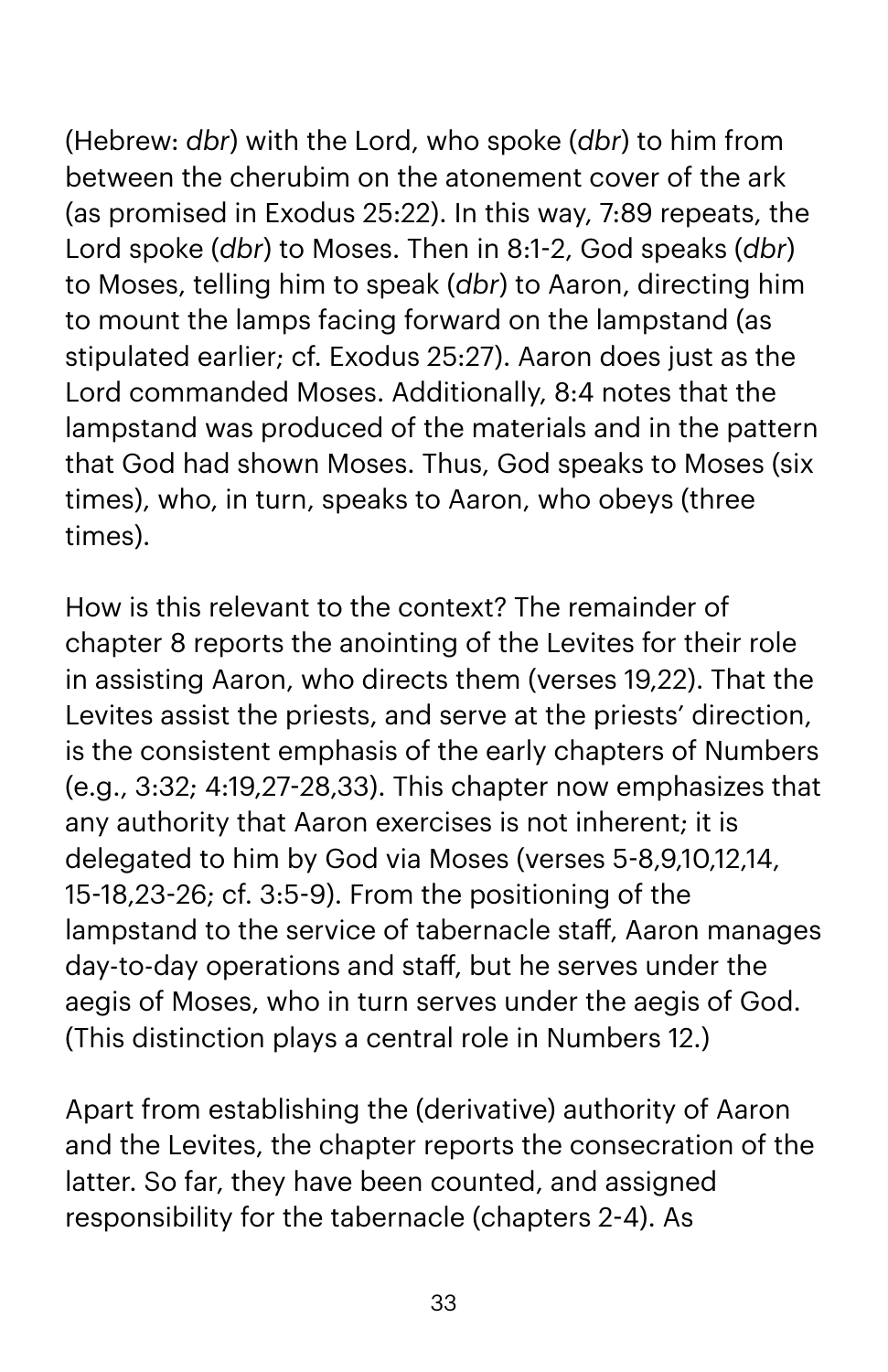previously with the priests (Leviticus 1-7,8-9), once their duties are identified, they are consecrated for ministry.

The ordination ceremony differentiates the Levites from other Israelites. They are cleansed physically through washing and shaving. They are cleansed spiritually through sin, burnt, and grain sacrifices. Laying of hands occurs twice, transferring ministry responsibility from Israel as a whole to the Levites, and transferring sin from the Levites to the animal sacrifices (verses 5-14).

Once consecrated, the Levites begin work: they assist the priests in tabernacle ministry, in lieu of the first-born Israelite males, who belong to God by virtue of the original Passover deliverance (verses 15-19 cf. chapters 3-4).

Moses and Israel do all this, just as the Lord commanded. The Levites wash. The people sacrifice. Then the Levites assist the priests in the tabernacle. All, just as the Lord commanded (verses 20-22).

A postscript restricts Levites to serving between the ages of twenty-five to fifty. After that age, they may assist, but they may no longer perform the duties (verses 23-26).

The consecration of the Levites is far simpler than the ritual for priests, reflecting their lower status and lesser access to the holiest portion of the tabernacle. Yet even though their role is more administrative and custodial, than authoritative and spiritual, it is still sacred.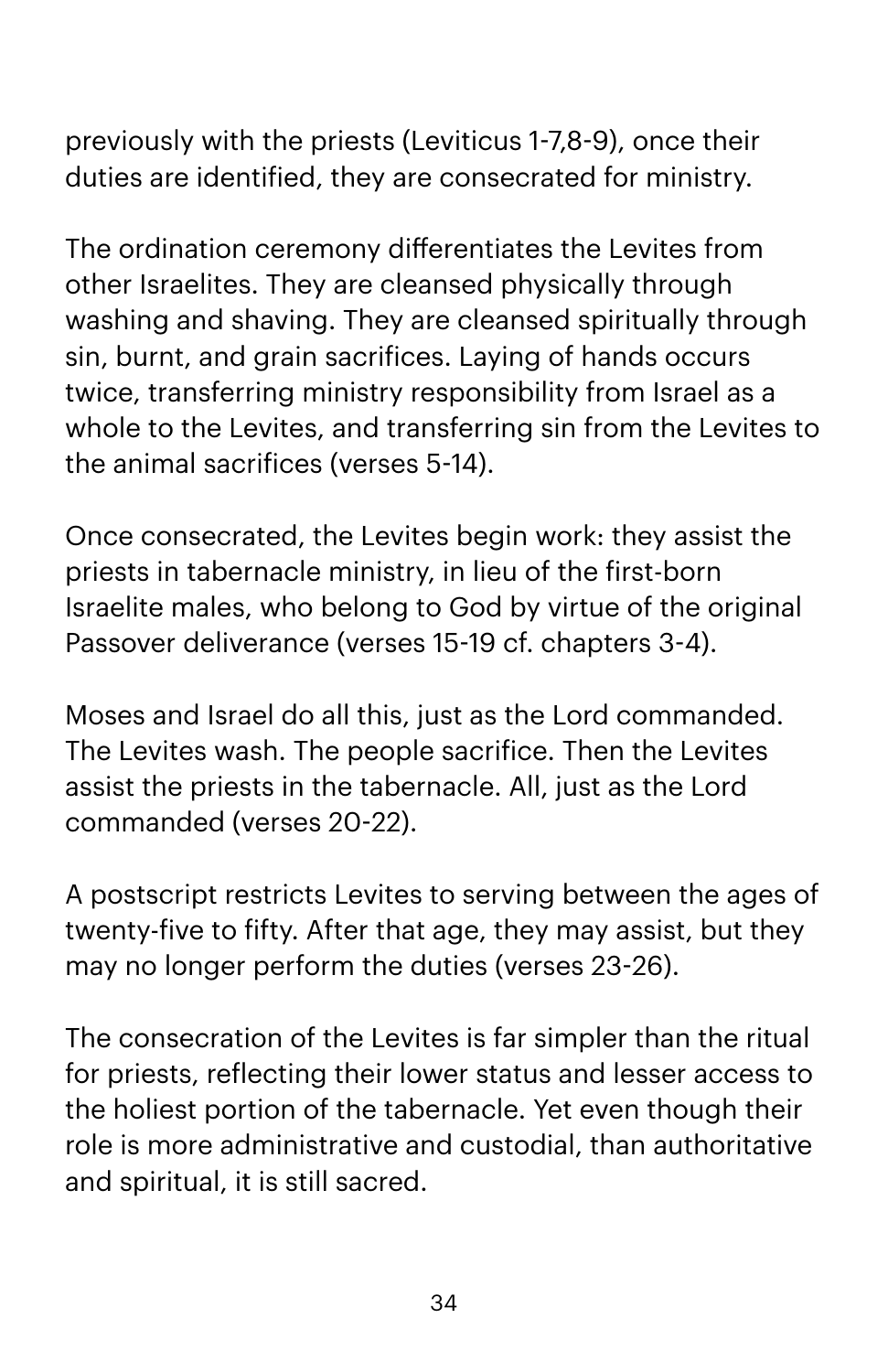*What God is saying to us.* Since the New Testament discontinues both sacrifice and sacred buildings, it offers no direct parallel or application to either priests or Levites. Analogically, however, it does reflect a similar dual leadership structure: elders and deacons. Once again, the former role is more authoritative and spiritual; the other, subordinate and administrative (as near as we can ascertain from the limited data). The commonality with Numbers 8 includes this point: despite their more modest authority and functions, the role of deacon is sacred, and the qualifications are robust (1 Timothy 3 cf. Acts 6:1-6).

a ka

*"The Levites came to do their work at the tent of meeting under the supervision of Aaron and his sons" (8:22).*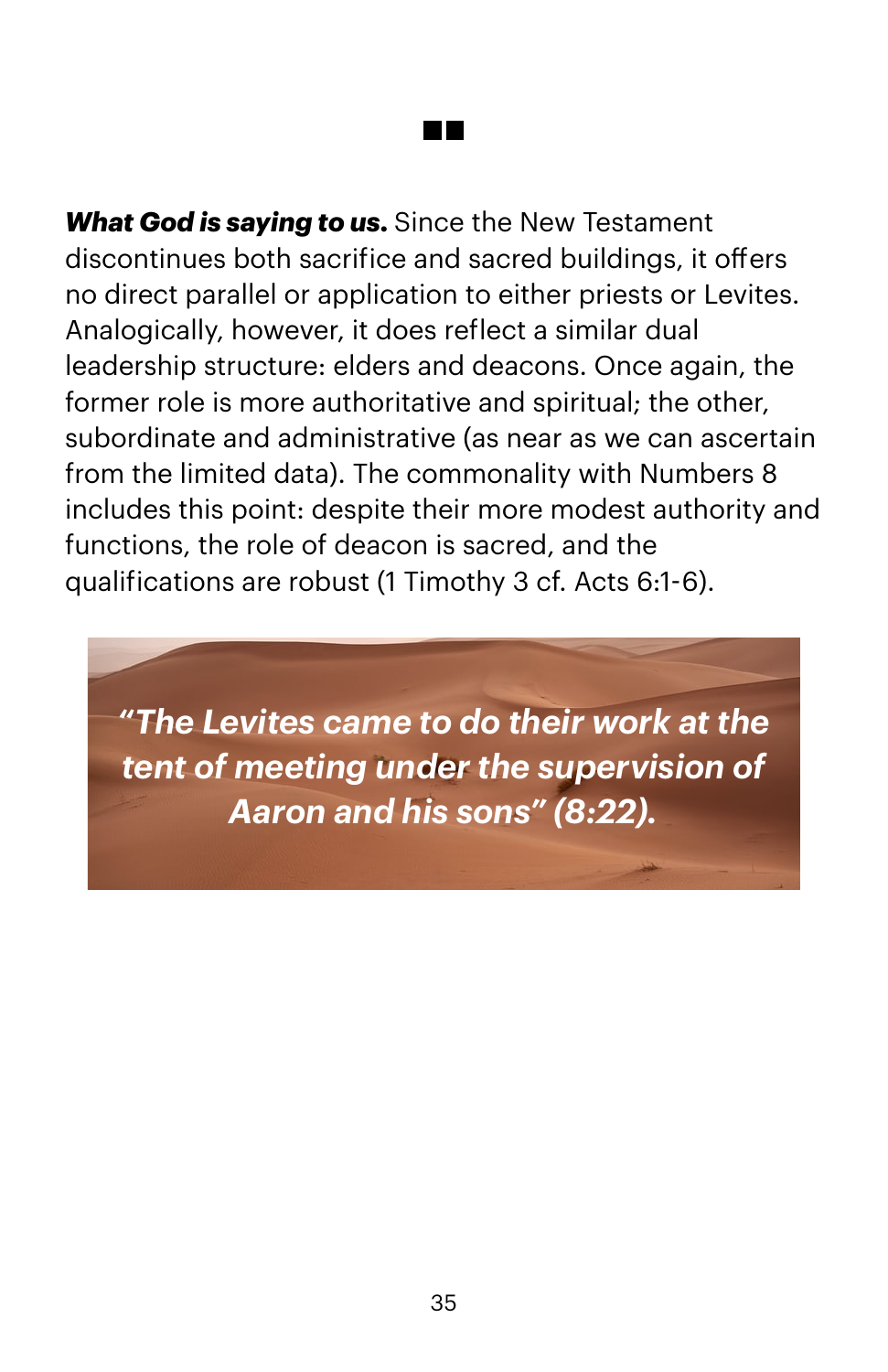## DAY 9 **CELEBRATING THE SECOND PASSOVER**

#### [Numbers 9:1](https://www.biblegateway.com/passage/?search=numbers+9:1-14&version=NIV)-14

The first Passover occurred on the night before the exodus from Egypt. The second, recounted here, occurs a year later. The timing is transparently significant: the God who delivered Israel from Egypt will empower them to invade Canaan. The occasion also provides guidelines for celebrating Passover under atypical circumstances.

*What God said to them.* The development of the passage is straightforward. It has three parts: the mandated celebration of Passover (verses 1-5); permitted exceptions (verses 6-12); and, disallowed exemptions (verses 13-14).

The first paragraph introduces the issue as the timing of the Passover celebration. In a common narrative technique, repetition highlights the point: God twice tells Israel to celebrate 'at the appointed time' – specified as the fourteenth day of the first month of the year – and twice confirms that they did so. In another common narrative technique, timing represents a broader category, implying observance of all Passover regulations (verses 1-5).

The timing specification provokes a question: What happens to those who are ceremonially unclean at the regularly scheduled time? For instance, Numbers requires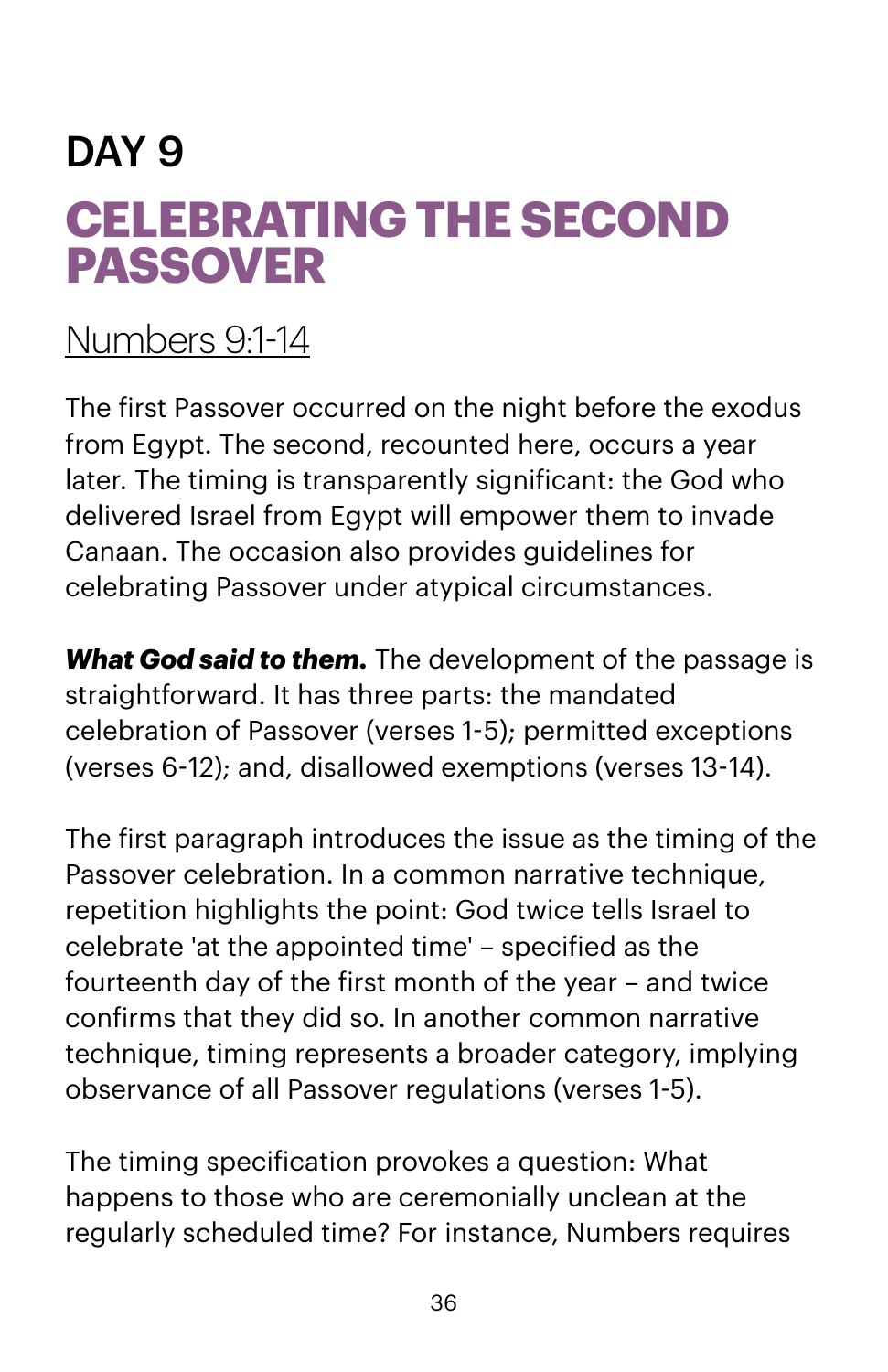that those who come into contact with a dead body must leave the camp for seven days (5:2; 19:11-12). If their exclusion overlaps with the timing of Passover, must they skip the celebration and wait until the next year? After consulting with God, Moses offers a backup date: they may celebrate a month later, on the fourteenth day of the second month, adhering to the same protocols (verses 6-12).

Alongside this permissible delay, two categories of people are not allowed exemption. All who are ceremonially clean and in town are to celebrate; anyone who fails to do so will come under community censure and divine judgment (verse 13). Resident foreigners are also to celebrate alongside Jews, following the same regulations (verse 14).

an pa

*What God is saying to us.* One obvious and familiar update is that Passover has been replaced by the Lord's Supper. At the Last Supper, Jesus invited his disciples to eat the bread and drink the wine "in remembrance of me" (1 Corinthians 11:23-25 cf. Luke 22:19). This is to be the new memorial, commemorating the new redemption, the deliverance provided in Christ.

Similar to the way that skipping Passover brings judgment, so does abusing communion: "Those who eat and drink without discerning the body of Christ eat and drink judgment on themselves. That is why many among you are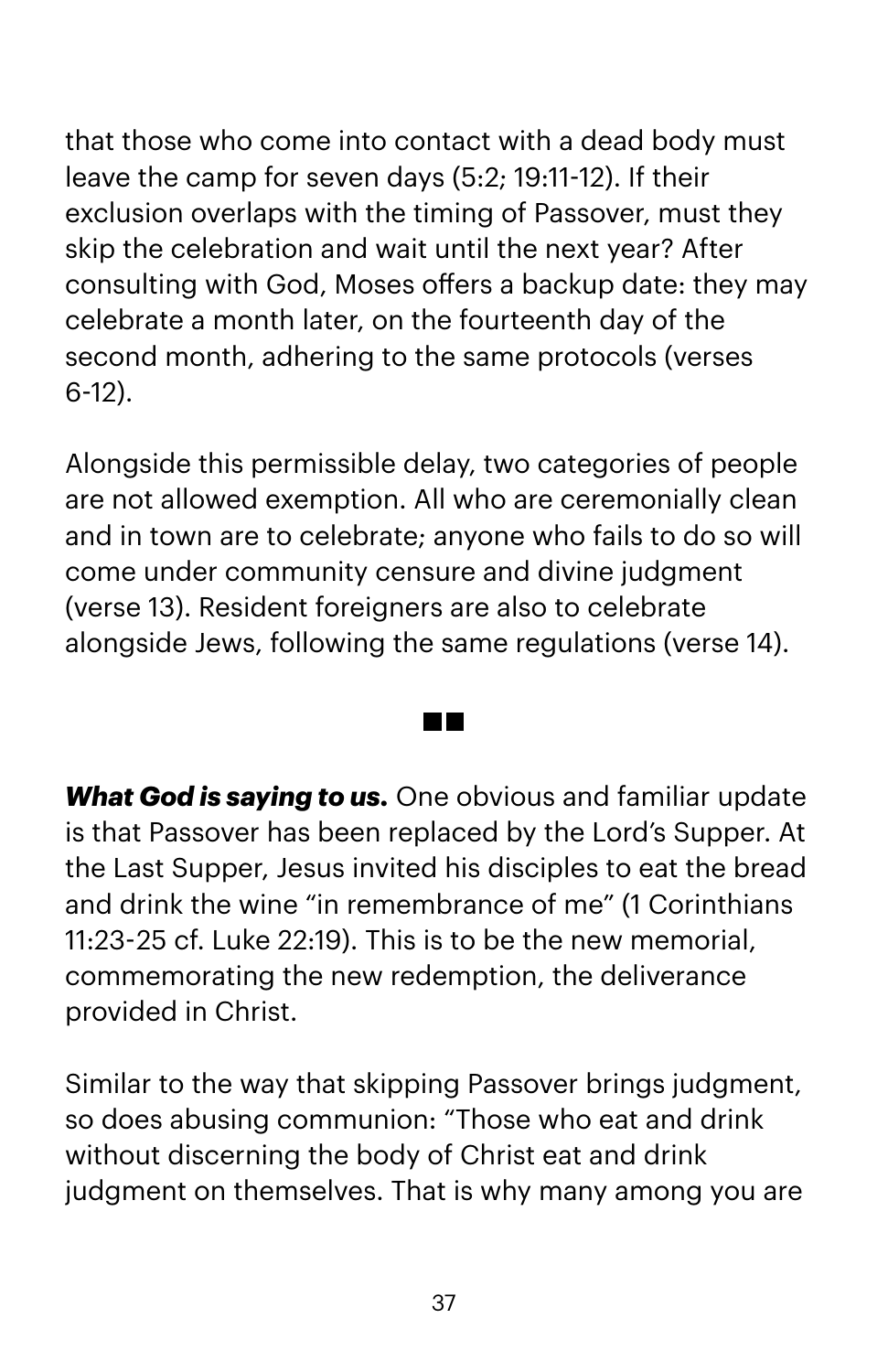weak and sick, and a number of you have fallen asleep" (i.e., died) (1 Corinthians 11:29-30).

The offense in view in this warning is commonly misconstrued, as though God threatens those who take communion as a formality, or as a routine event. The actual problem is something else altogether.

In the early Church, as at original Lord's Supper which Jesus celebrated with his disciples, communion was eaten as part of a shared meal (similar to a modern 'church potluck'). The Corinthians' offense was for on-time arrivals (typically, the financially secure) to eat and drink their fill before latecomers (generally, day laborers or slaves) could get free from work. The former ended up drunk; the latter went hungry. Given that the contemporary church has widely reduced communion to a small piece of tasteless wafer, and a tiny cup of grape juice, this particular problem is unlikely to recur today.

Still, both Numbers 9 and 1 Corinthians 11 remain relevant. The main takeaways include the importance and sanctity of the regular observance of Passover/communion. Both rituals celebrate God's extraordinary grace and mighty deliverance, whether from slavery in Egypt or from bondage to sin and Satan. Both further serve as a promissory note for full and final deliverance. We celebrate not as some meaningless routine, but as a means of grace, a physical enactment of the Word of promise, through which we commemorate God's power and kindness, and through which we are reassured of his love and intervention.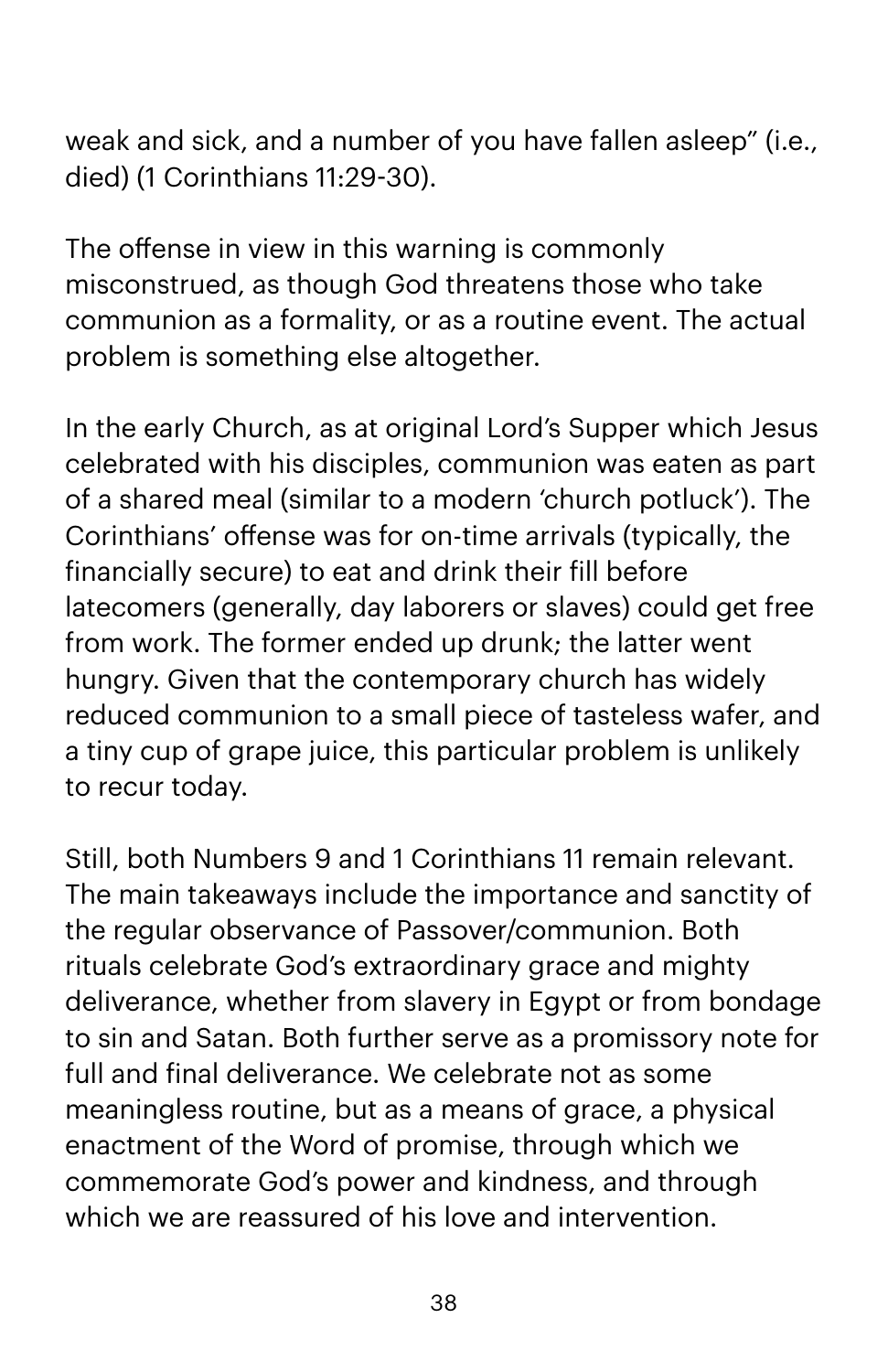Biblically conceived, communion remains a priority, in conjunction with baptism, and alongside preaching.

While we may not be subject to all the regulations of Numbers, we rightly treat communion as important, as this passage urges Israel to treat Passover. For we are beneficiaries of even greater assurances. The God who delivered from Egypt would empower them to take the new land; the God who has delivered us from judgment will empower us to reach heaven. Additionally, while Passover was open to non-Jews who resided within Israel, communion is now open to believers of all ethnicities and nationalities, wherever they live. Compared to ancient Israel, we have even more to commemorate and celebrate, and so less justification for disinterest or neglect.

> *"'Celebrate [the Passover] at the appointed time, at twilight on the fourteenth day of this month, in accordance with all its rules and regulations'" (9:3).*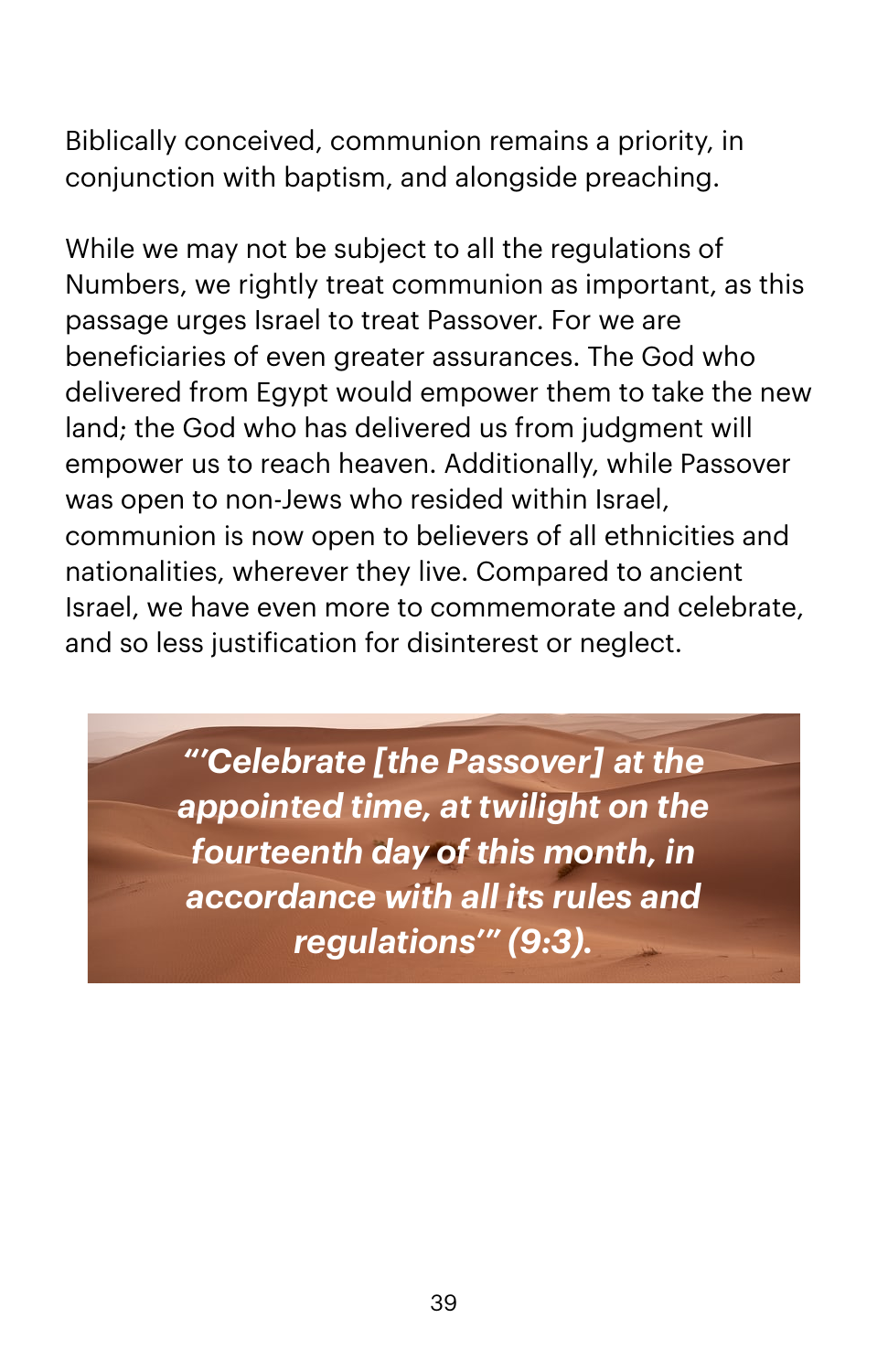# DAY 10 **GOD USES MEANS**

#### [Numbers 9:15](https://www.biblegateway.com/passage/?search=numbers+9:15-10:36&version=NIV)-10:36

Given the continuous nature of narrative, sometimes one passage transitions seamlessly into the next, so the boundaries can be hard to delimit precisely. Here, an argument could be made for limiting the passage to 9:15-10:10, conjoining two forms of travel guidance in a paradox: the cloud of God's presence (9:15-23), and the trumpets of the priests (10:1-10). In that case, the departure from Sinai in 10:11-36 could either transition to the next large section, chapters 11-25, or be the first episode in that section. On the other hand, 10:11-36 reflects the same optimism as chapters 1-9, and includes the guidance theme of 9:15-10:10. So today's reading covers the entire passage. At the same time, it is right to acknowledge that narrative is often a fluid medium, resistant to delimiting precise boundaries between distinct passages.

*What God said to them.* Chronologically and thematically, the first paragraph in this section takes us back to Exodus 40. On the first day of the first month of the second year after the Exodus, the tabernacle was set up, the cloud of glory filled the tent, and in all Israel's travels, the cloud guided them by day, and fire, by night. Now, this section fills in the details. In their wilderness journeys, Israel was guided by a paradoxical convergence of four features: the cloud and fire (9:15-23), priests blowing trumpets (10:1-10),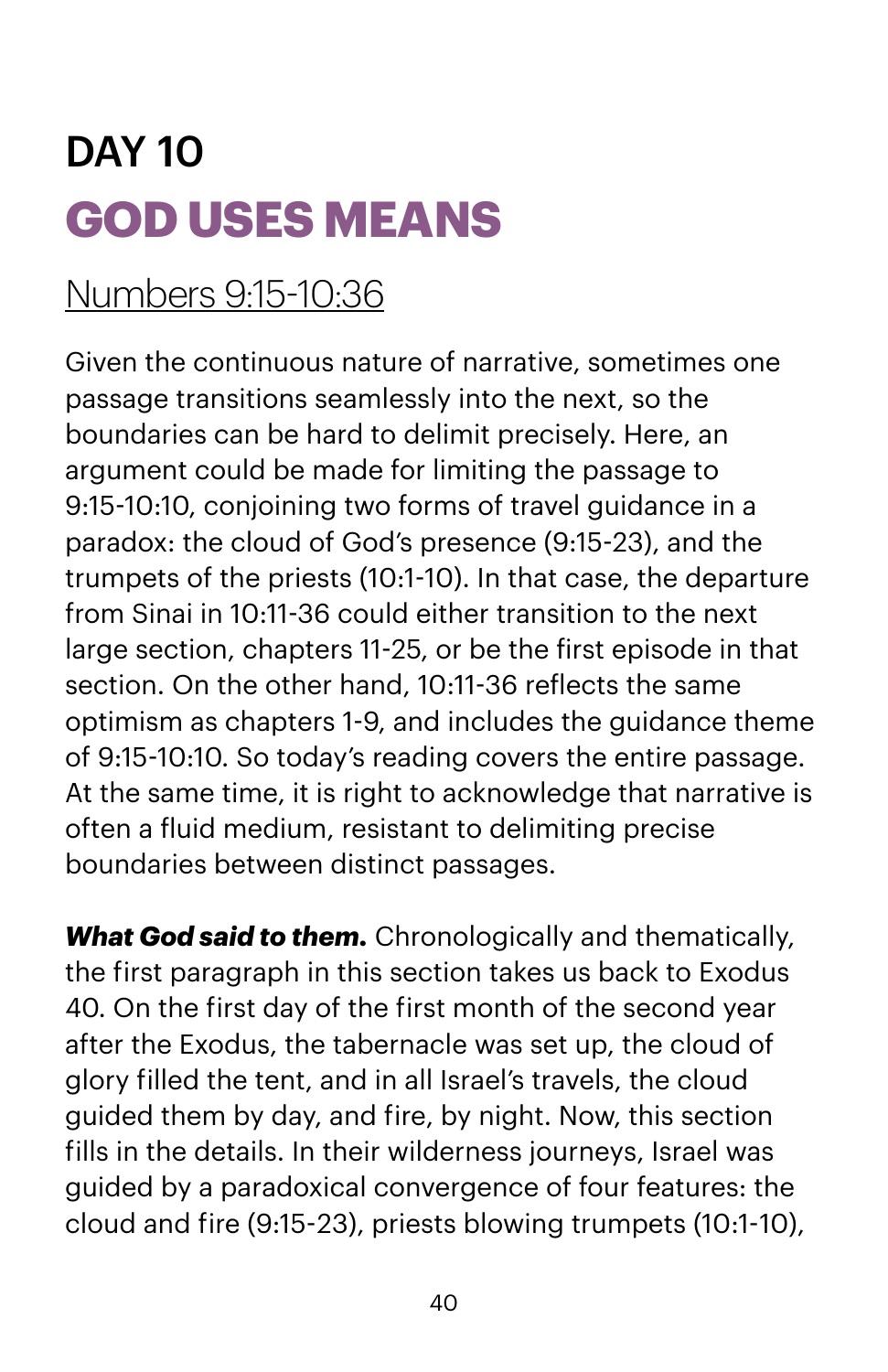divinely mandated administrative procedures (10:11-28), and a Midianite nomad (10:29-32).

The cloud and fire comes first, and is highly repetitive: both features that convey emphasis. The degree of repetition is extraordinary. The variations do not warrant careful analysis, because they serve simply to make the same point, in two parts, seven times: God guided Israel through the wilderness via the pillar of cloud and fire, and Israel followed his lead (9:15-23).

In addition to guiding Israel through the pillar of cloud and fire, God commands the use of silver trumpets. The priests will blow these for two main purposes: to gather the community for public assembly, and to signal the continuation of the march toward the new land. Later, when they reside in the land, the trumpet will summon God to join battle against any enemies (10:1-10).

Once the back-up Passover is complete, Israel departs Sinai on the first leg of the journey toward the Promised Land. The system works as designed. The cloud rises from the tabernacle to lead the way. The clans march in the order specified previously, with the Levites carrying the tabernacle (10:11-28 cf. chapters 2,4).

So far, this passage has conjoined three forms of guidance for Israel as they travel: God's presence in the pillar of cloud and fire, priests blowing silver trumpets, and fixed administrative procedures. Now it adds a fourth: Hobab, son of Reuel (a.k.a. Jethro), father-in-law of Moses (cf. Exodus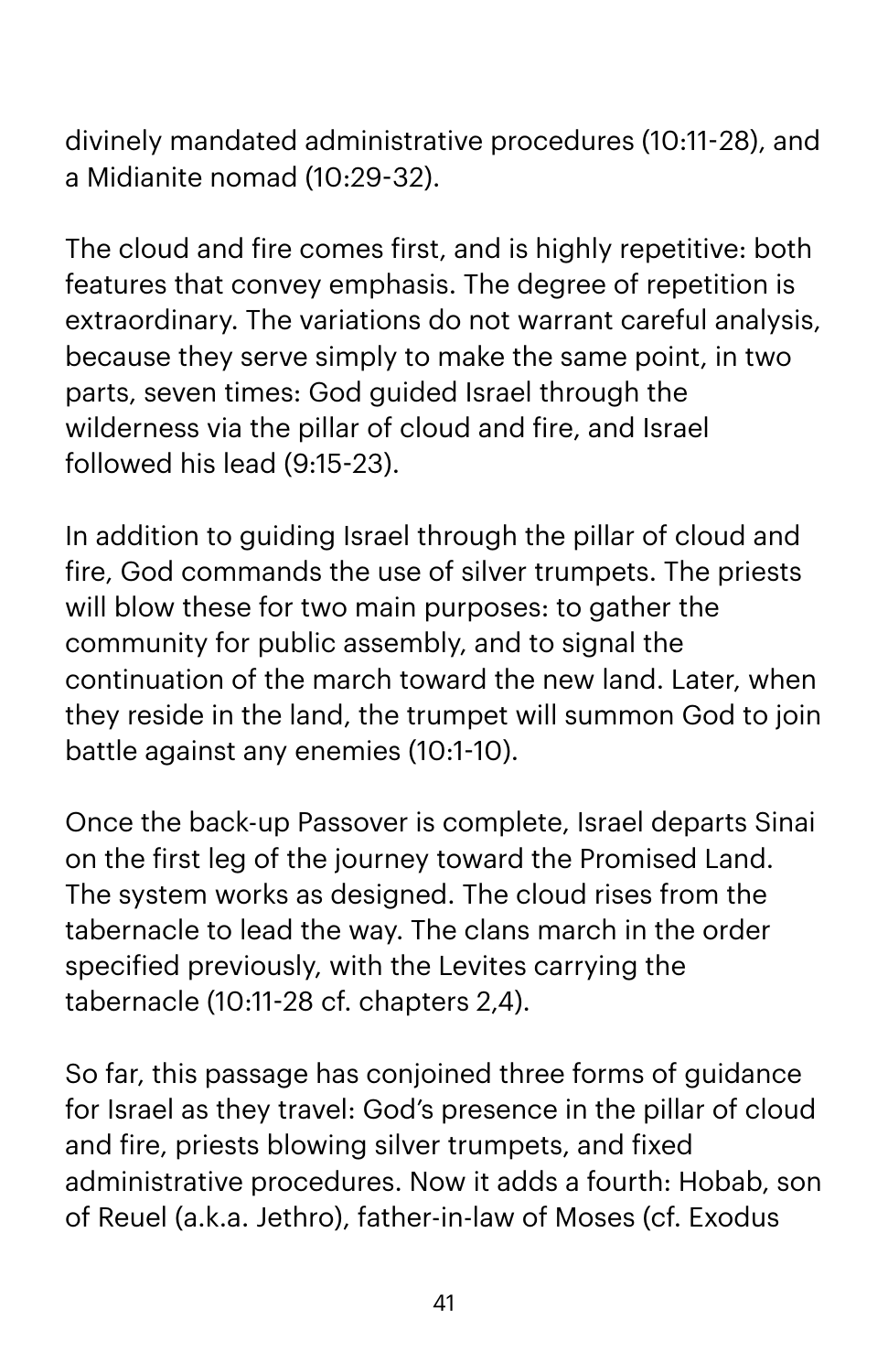2:16-3:1). The first three sources are Jewish; the fourth is Midianite. Hobab's usefulness derives from his familiarity with the wilderness and suitable campsites (10:29-32). (Hobab also foreshadows the fulfillment of the third promise to Abraham: that through his descendants, God would bless the nations.)

The closing paragraph reinforces this convergence of complementary influences. Just after commending Hobab for his familiarity with wilderness camp sites, the ark of the covenant finds them 'a place to rest,' and the cloud of the Lord oversees them as they 'set out from the camp' and continue their journey. A final song praises God for leading Israel in their travels, and residing among them in the camp (10:33-36).

*What God is saying to us.* The collocation of guiding influences is suggestive: the presence of God, trumpeting priests, administrative regulations, and a nomadic outsider. It would be easy to suppose that where God is present and directing, he provides all that is needed. And that where our role is essential, God is somewhat less engaged. Here we see God working both directly and through means, simultaneously and complementarily.

T F

The New Testament reflects the same perspective. As he prepares to ascend, Jesus commissions his disciples to carry on his mission in his absence. They will not be alone, however, as he will give them his Spirit to empower them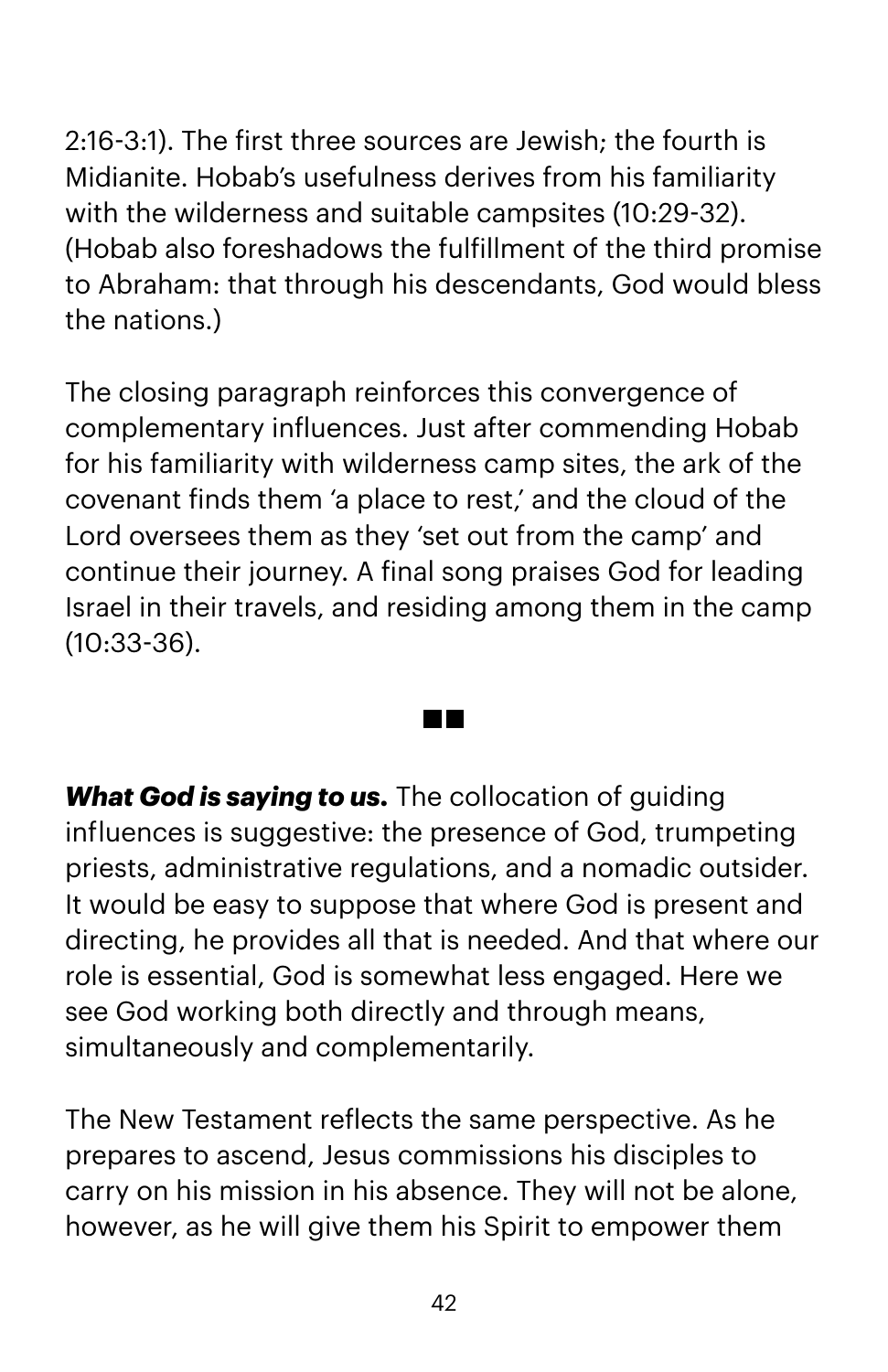(Acts 1:8). The apostle Paul extends this role to all believers. Many gifts exist, but one Spirit works through them all, giving each a ministry essential to the common good (1 Corinthians 12:4-11).

God works through means. Even where he promises to be present and to assist us, we need each other. Even when we play a decisive role, that is possible only because God is working through us.

*"At the Lord's command they encamped, and at the Lord's command they set out. They obeyed the Lord's order, in accordance with his command through Moses" (9:23).*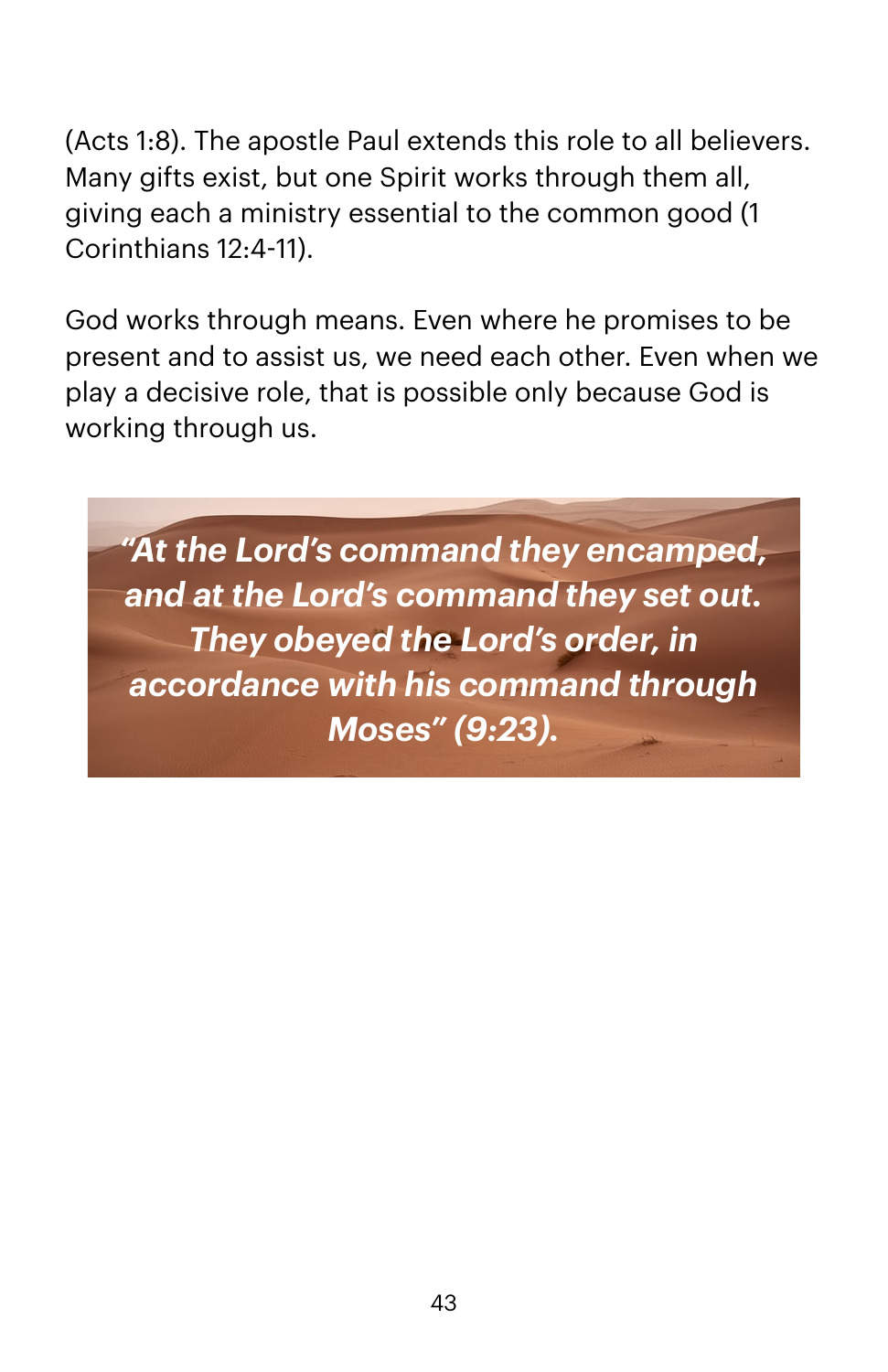# DAY 11 **THE COMPLAINTS BEGIN**

### [Numbers 11](https://www.biblegateway.com/passage/?search=numbers+11&version=NIV)

Numbers 1-10 direct Israel's preparation for the invasion of Canaan. God's presence in their midst ensures success, but comes with certain requirements, including the ministry of the Levites, holiness among the people, a consecrated tabernacle, and honoring God's previous intervention. Numbers 11-25 tracks Israel's progress – and, more often, its regress – toward the borders of the new land. Despite God's presence – or, ironically, because of his presence – this generation will fail to enter the land.

Why does the presence that ensures success actually cause failure? Because Israel fails to fulfill its obligations. In chapters 1-10, the recurring refrain is that Israel did, "just as the Lord commanded" (1:19,54; 2:33,34; 3:16,39,42,51; 4:37,41,45,49[2x]; 8:3,20,22; 9:5,18[2x],20[2x],23[3x]; 10:13). Chapters 11-25 are a litany of rebellion from all directions: the people (repeatedly), Miriam and Aaron, the Levites, even Moses. Their enemies cannot defeat them, but their rebellion provokes God to punish them.

*What God said to them.* A constellation of activities surrounded the exodus from Egypt. Israel celebrated Passover. God spared – and laid claim to – Israel's firstborn sons. A pillar of cloud (by day) and fire (by night) led them through the wilderness. God delivered them and destroyed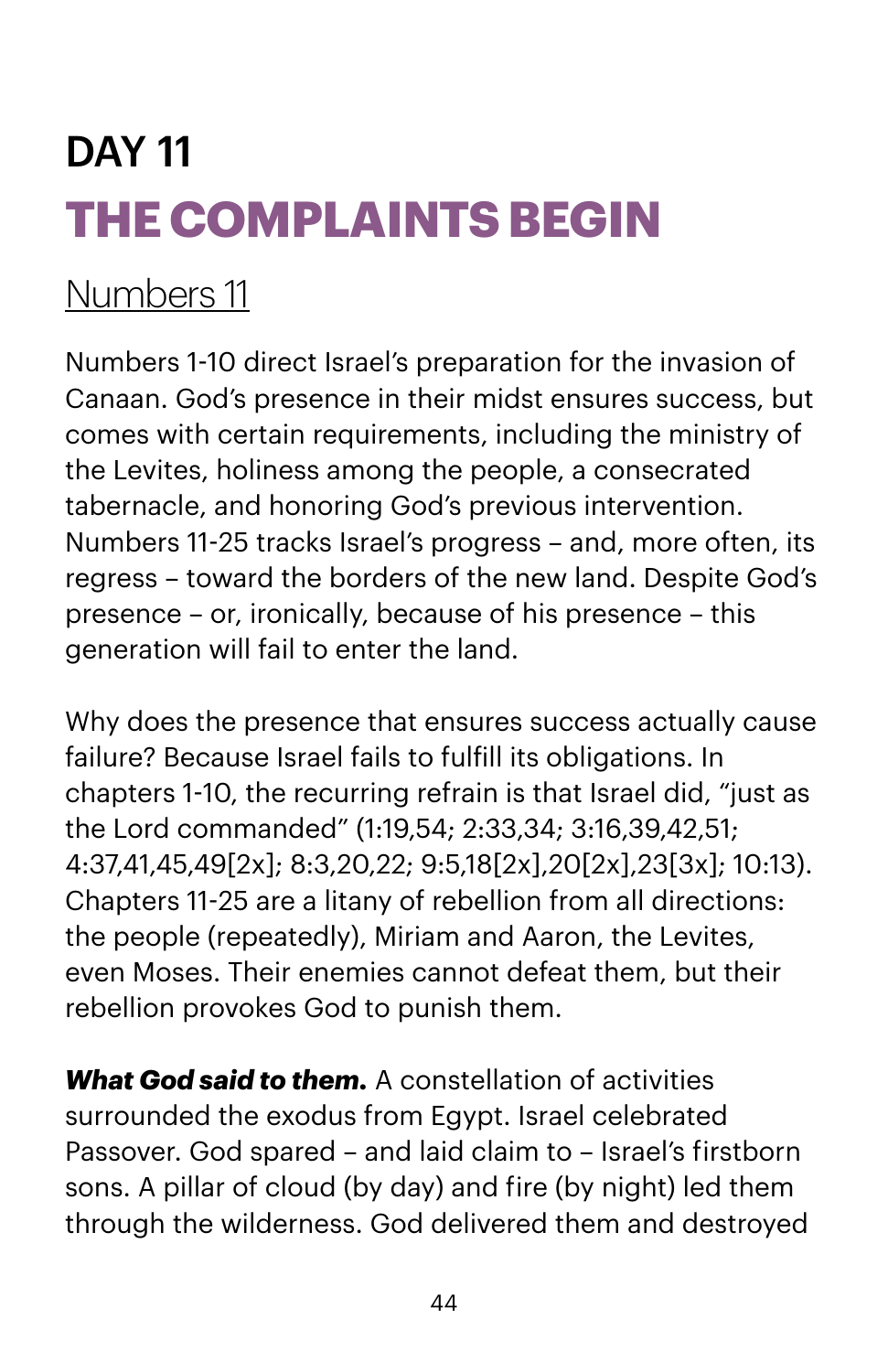their enemies at the Red Sea. Israel traveled three days through the wilderness before rebelling over the lack of potable water. They also rebelled over lack of food and meat. Moses' father-in-law returned his wife and children to him, before departing for home. After all this, they reached Mount Sinai (Exodus 12-19).

A similar constellation of activities recurs as Israel prepares to leave Sinai for the Promised Land. They exchanged the Levites for the firstborn (chapter 3). They celebrated Passover (chapter 9a). Now the cloud and fire will guide them through the wilderness (chapter 9b). Moses pleads with another in-law not to leave (chapter 10c). Their first journey will last three days, and will end in complaints about hardships, provoking divine judgment (chapter 11). So it is not just the events and storyline of Exodus that continue, but also its sinful rebellions. It would appear that neither meeting God at Sinai, nor receiving the Law, has made a qualitative difference in Israel.

Chapter 11 consists of two incidents of rebellion. The first is brief and preliminary. The people complain. In anger, God sends threatening brushfire into the outskirts of the camp. They cry out to Moses to intervene. In response to his intercessory prayer, the fire dies down, without record of any fatalities (verses 1-3).

The second incident interweaves two complaints: the people against Moses, and Moses against the Lord. God rejects the former as illegitimate, while he accepts and resolves the latter. The incident develops in two parts: the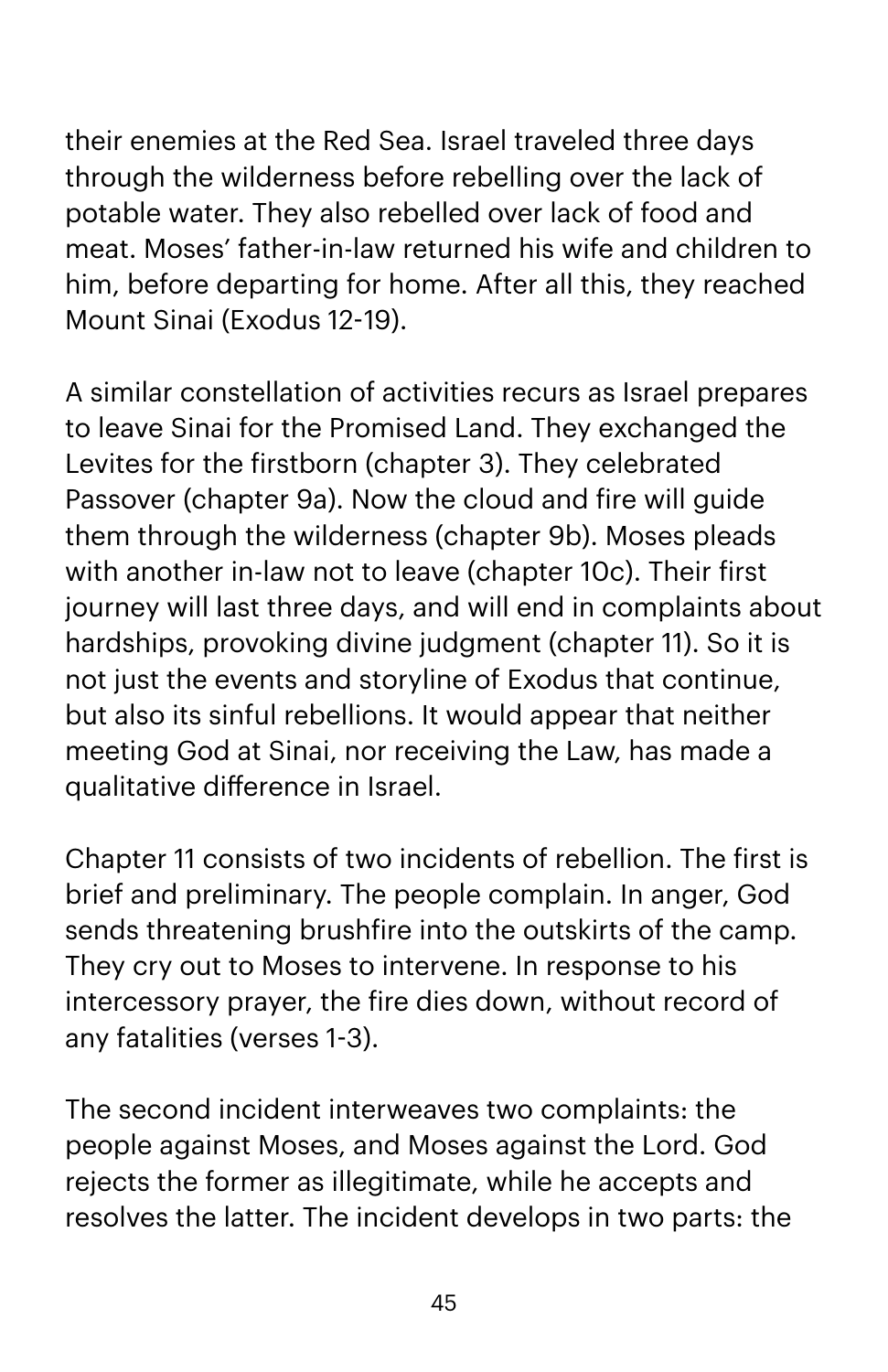complaints and God's proposed solution; and, the solution implemented. Both parts employ parallelism: antithetical ('chiastic') in the former (abb'a'), and synonymous in the latter (b"b"'a"a"').

Verses 4-23 record the complaints and God's proposed solutions:

| a  | $vV4-9$  | the people complain about manna, the lack<br>of meat and fish; |
|----|----------|----------------------------------------------------------------|
| b  | vv10-15  | Moses complains to God about the burdens<br>of leadership;     |
| b' | vv16-17  | God will anoint seventy elders to assist<br>Moses;             |
| a' | $v18-23$ | God will provide manna for the people.                         |

Verses 24-34 recount the implementation of the solutions:

| $b^{\prime\prime}$       | vv24-25 | God equips seventy elders with the Spirit; |
|--------------------------|---------|--------------------------------------------|
| $h^{\prime\prime}$       | vv26-30 | two additional elders receive the Spirit;  |
| $a^{\prime\prime}$       | vv31-32 | God supplies quail for the people;         |
| $a^{\prime\prime\prime}$ | vv33-34 | God sends a plague to punish them.         |

Verse 35 closes the account with a travel note.

While some of the subsections are substantial enough to draw additional lessons, the overall point contrasts the two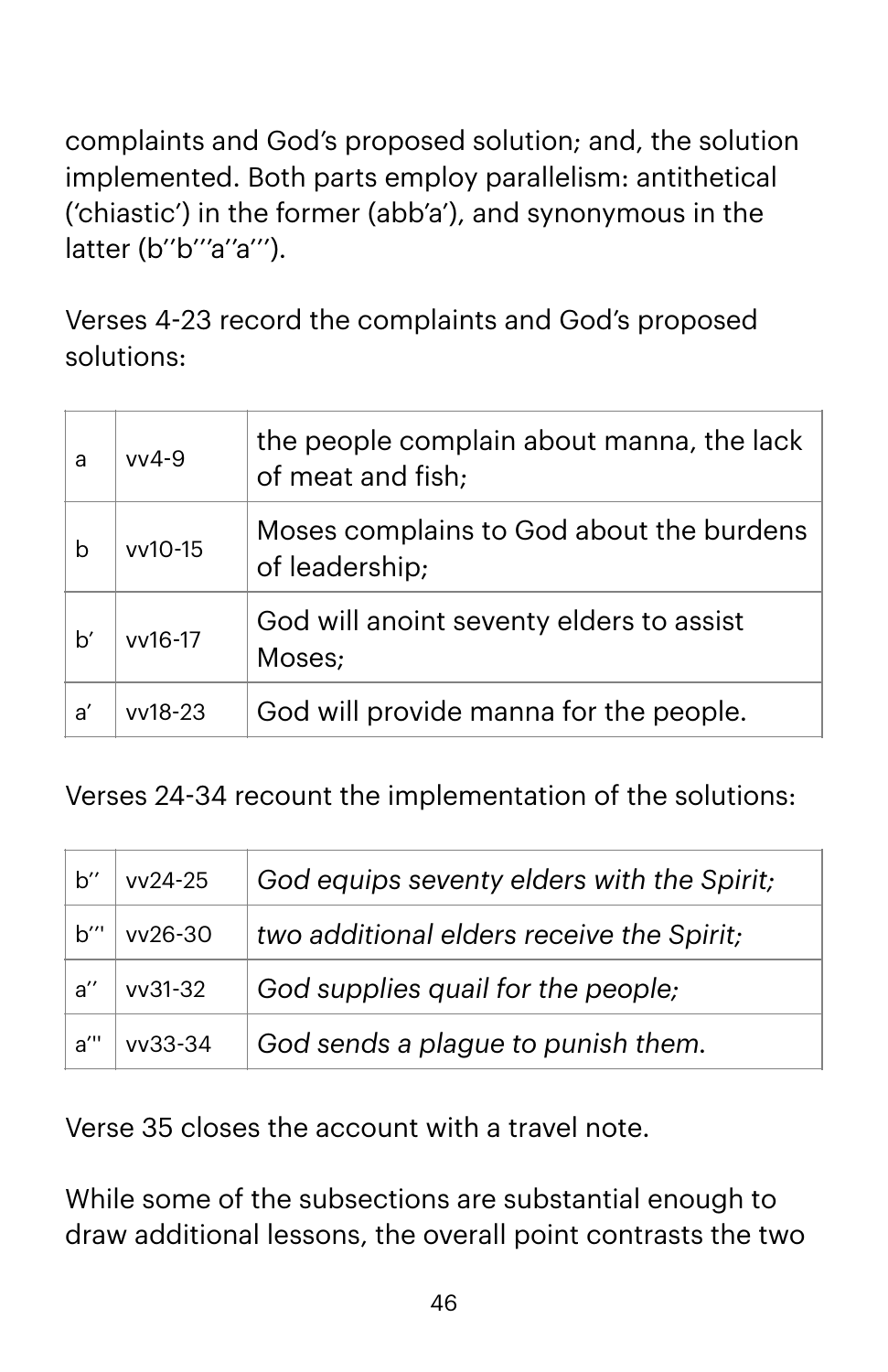complaints. The people are out of line for faulting God's miraculous provision as inadequate. Moses is reasonable in complaining about the burden of solo leadership over such a large and contentious crowd.

*What God is saying to us.* Given the presence of two topics within this passage, application could focus on either independently of the other: criticizing God's provision, and complaining about the pressures of solo leadership. Yet it would be truer to the passage, and its interweaving of these two themes, to reflect on what makes the first complaint a capital offense, while the second is remediable. The threefold reference to Egypt is an obvious pointer: "'We remember the [variety of food] we ate in Egypt at no cost'" (11:5); "'We were better off in Egypt!'" (11:18); "'Why did we ever leave Egypt?'" (11:20). Deprivation prompts the people to turn against God; crisis prompts Moses to cry out to God. It does not require much effort to uncover contemporary parallels for each reaction within our churches or our individual lives.

*"'You have rejected the Lord, who is among you, and have wailed before him, saying, "Why did we ever leave Egypt?"'" (11:20).*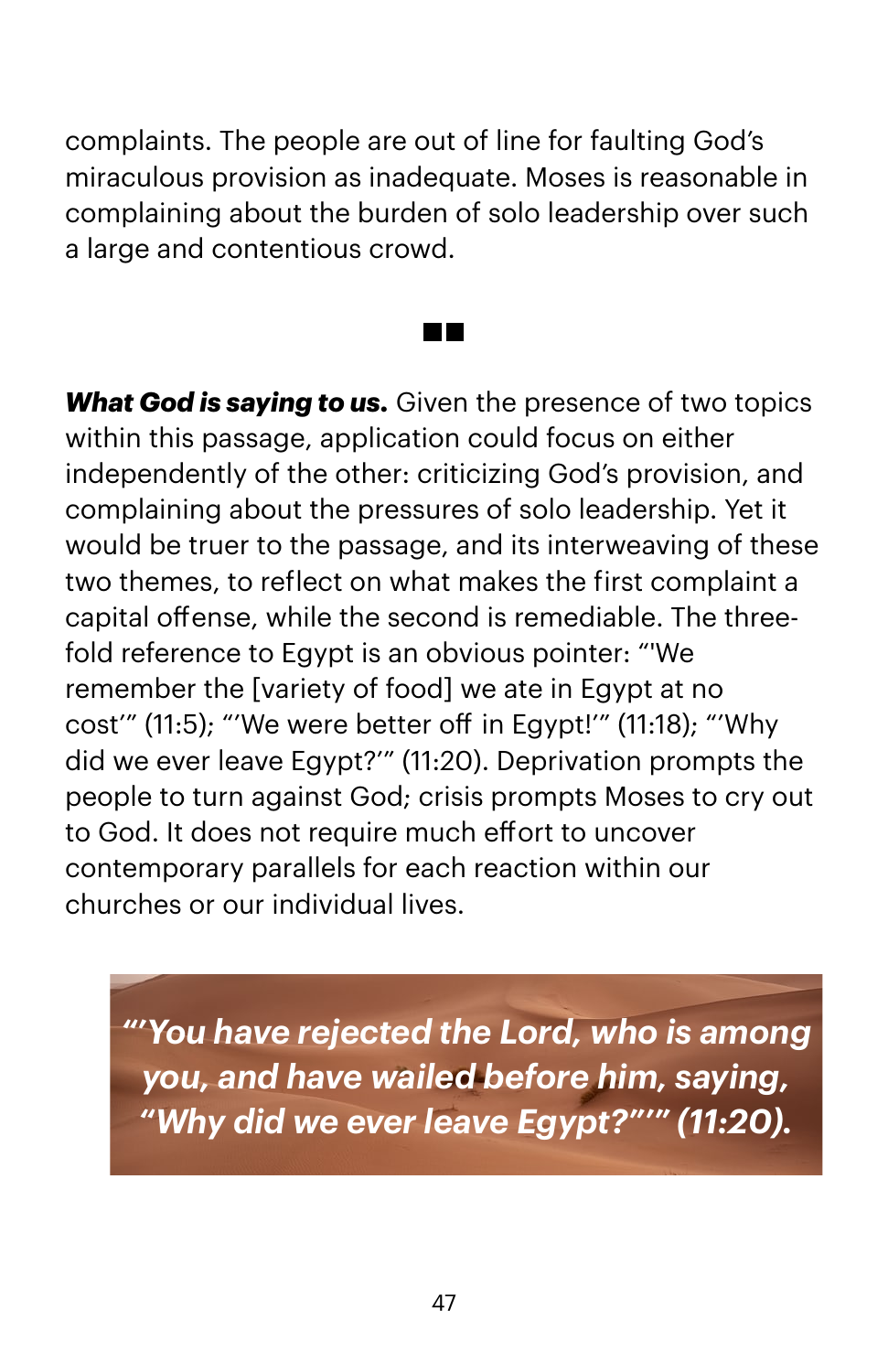## DAY 12 **REBELLION IN THE INNER CIRCLE**

#### [Numbers 12](https://www.biblegateway.com/passage/?search=numbers+12&version=NIV)

In form, this account of rebellion largely parallels the preceding two: people complain (11:1,4; 12:1); God/Moses 'hears' (11:1,10; 12:2); the anger of the Lord 'burns' (11:1,10,33; 12:9); and, he executes judgment (11:1,33; 12:10). The first and third accounts continue similarly: victims plead with Moses (11:2; 12:11); Moses intercedes (11:2 cf. 12:13); and, the judgment ends (11:2; 12:14).

In content, however, this episode is more serious. Now it is not the masses who rebel, but the top echelon of leadership, Miriam and Aaron. They are Moses' siblings. In addition, Miriam is a prophet, and a leader among the women (Exodus 15:20-21). Aaron has assisted Moses from the beginning of his mission, and is high priest, the chief religious leader (Exodus 4:14-17; 28:1-3). This is a severe crisis.

*What God said to them.* While the NIV ascribes the rebellion equally to Miriam and Aaron, the word order and Hebrew grammar both imply that Miriam is the primary instigator. Superficially, the ground of the complaint is the ethnicity of Moses' wife: she is a Cushite (perhaps Ethiopian). The details are uncertain. Perhaps this is a second wife. Or perhaps it refers to Zipporah, since 'Midianite' and 'Cushite'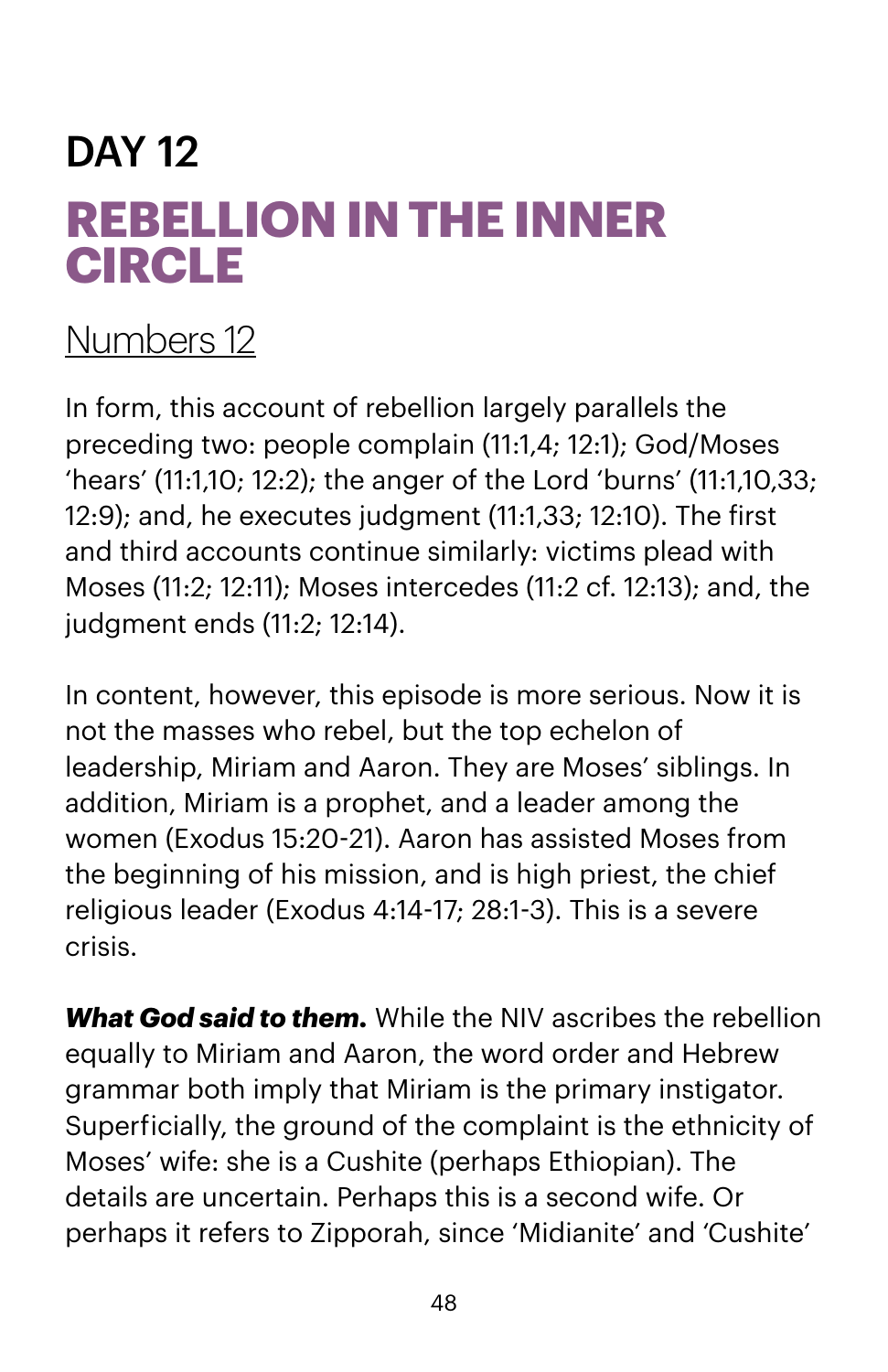are overlapping categories (Habakkuk 3:7). In any event, the detail is non-essential, as the real issue revolves around authority and rank: "'Has the Lord spoken only through Moses, or has he not also spoken through us?'" (verse 2).

Both the narrator and the Lord jump to Moses' defense. From a character standpoint, Moses is not power-hungry; instead, he is uniquely humble. From a spiritual vantage point, he has a unique relationship with God. With all other prophets – Miriam and Aaron included – God speaks through visions; with Moses, face to face. God angrily leaves the two complainants (verses 3-9).

As her judgment, Miriam suffers a defiling skin condition, rendering her unable to join the community in worship or in habitation. Aaron concedes Moses' superiority: instead of appealing directly to God for forgiveness, he addresses Moses as his superior, confesses both sin and foolishness, and begs him to intercede. In response, God requires that Miriam submit to the usual seven-day cleansing process (verses 10-15 cf. Leviticus 13:4-5; 14:1-32). When she rejoins the camp, the journey continues (verse 16).

Whatever the social standing or spiritual experience of other Israelites, Moses outranks them all, even his own siblings, even though they, too, were divinely appointed to leadership roles. Moses has a qualitatively superior relationship with God. This is not a status that he claims for himself, or jealously guards. It is a unique intimacy that God initiates with him, and vigorously defends for him.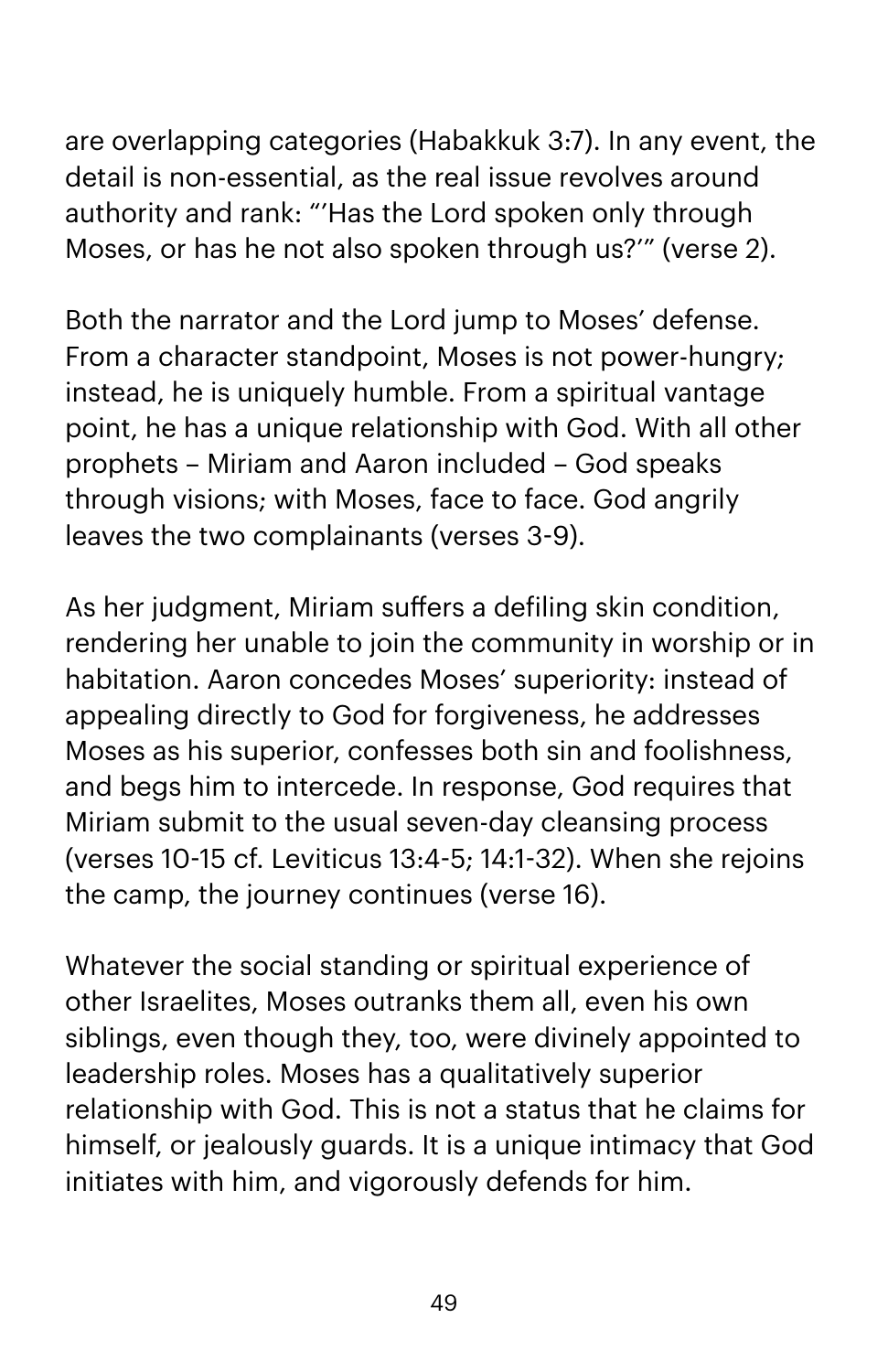While this is the point of the text, it is inadequate to stop here. The relative authority between Moses, on the one hand, and Miriam, Aaron, and the elders, on the other, was crucial in its own day. But the details were recorded because they remained relevant for subsequent generations. Moses was the conduit of Torah; Aaron, the first of the chief priests; Miriam, a prophet, and leader of women. So their relative relationship and authority set precedent for subsequent generations. God would lead Israel through Torah, priests, prophets, and elders. Among them all, Torah takes precedence, and regulates priest and prophets, who, in turn, guide the elders, who direct the community. In authority and intimacy with God, no one rivals Moses or Torah.

*What God is saying to us.* In authority and intimacy with God, no one rivals Moses or Torah. No one, that is, until Christ.

**TIP** 

God describes Moses as, "'My servant ... faithful in all my house'" (verse 7). The book of Hebrews contrasts him with Jesus: "'Moses was faithful as a servant in all God's house' ... But Christ is faithful as the Son over God's house'" (Hebrews 3:5).

Of Moses, God said, "'With him I speak face to face, clearly and not in riddles; he sees the form of the Lord.'" Even then, however, he could not see the face of Lord, but only his back, after he passed: "'You cannot see my face, for no one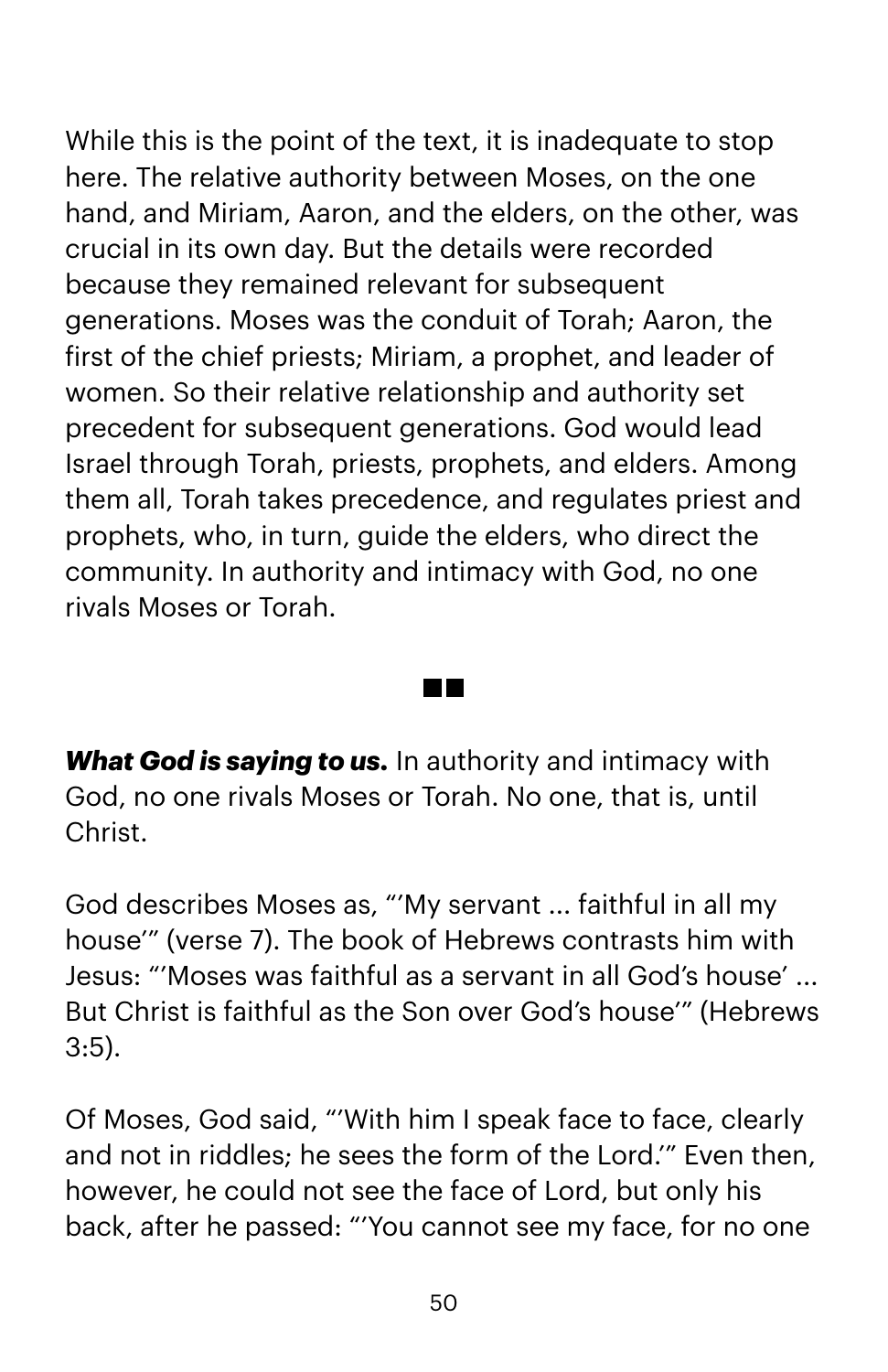may see me and live... You will see my back; but my face must not be seen'" (Exodus 33:20,23).

Of Jesus, the apostle John writes, "No one has ever seen God, but the one and only Son" (John 1:18); and, "No one has seen the Father except the one who is from God; only he has seen the Father" (John 6:46). Jesus takes it a quantum leap forward: "'Anyone who has seen me has seen the Father'" (John 14:9). Moses' superiority among his generation points to one who is even more authoritative and intimate with God.

*"'My servant Moses ... is faithful in all my house. With him I speak face to face, clearly and not in riddles'" (12:7-8).*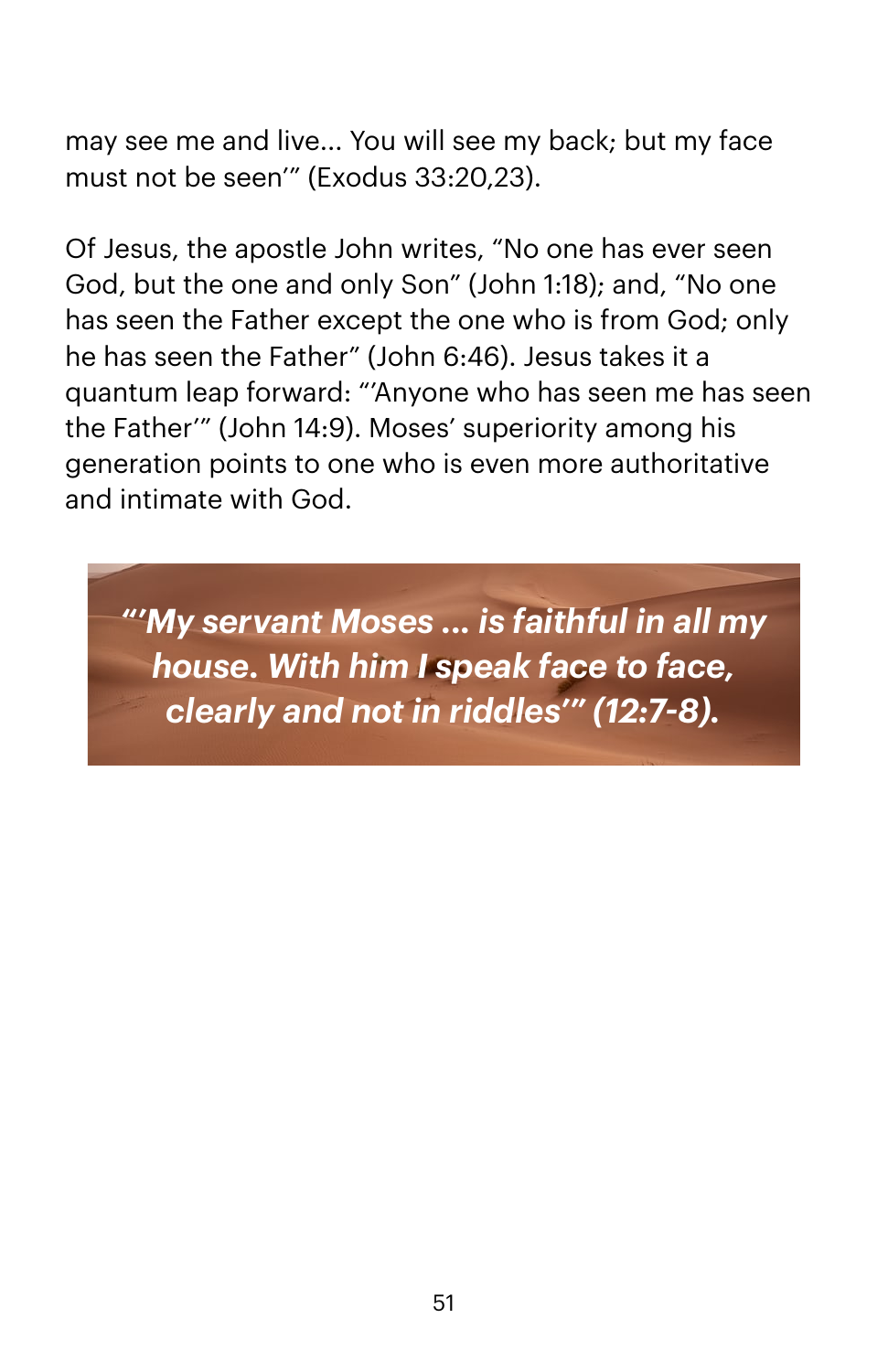# DAY 13 **TURNING BACK**

#### [Numbers 13](https://www.biblegateway.com/passage/?search=numbers+13-14&version=NIV)-14

The fourth rebellion is the worst yet, with the most severe consequences. The first complaint focused on general hardship, and God threatened the camp with fire, until Moses interceded (11:1-2). The second complaint objected to the monotony of a manna-based diet; God provided quail, and sent a plague that killed many (11:3-35). The third was qualitatively more serious, as Moses' co-leaders, Miriam and Aaron, challenged his unique role; God aflicted her with a defiling skin disease, until Moses interceded (12:1-16). In today's passage, the people are consumed with fear, and turn from both God and the Promised Land.

*What God said to them.* God calls for scouts, one from each tribe, to explore the land and its defenses. They are gone for forty days. Upon their return, they offer a mixed report: the land is fertile, but the defenses are formidable. Caleb interrupts the negativity to urge invasion. But ten of the scouts advise otherwise (13:1-33).

The people side with the majority opinion. They grumble against Moses and Aaron, against the invasion, and ultimately against God:

*If only we had died in Egypt! Or in this wilderness! Why is the Lord bringing us to this land only to let us fall by the*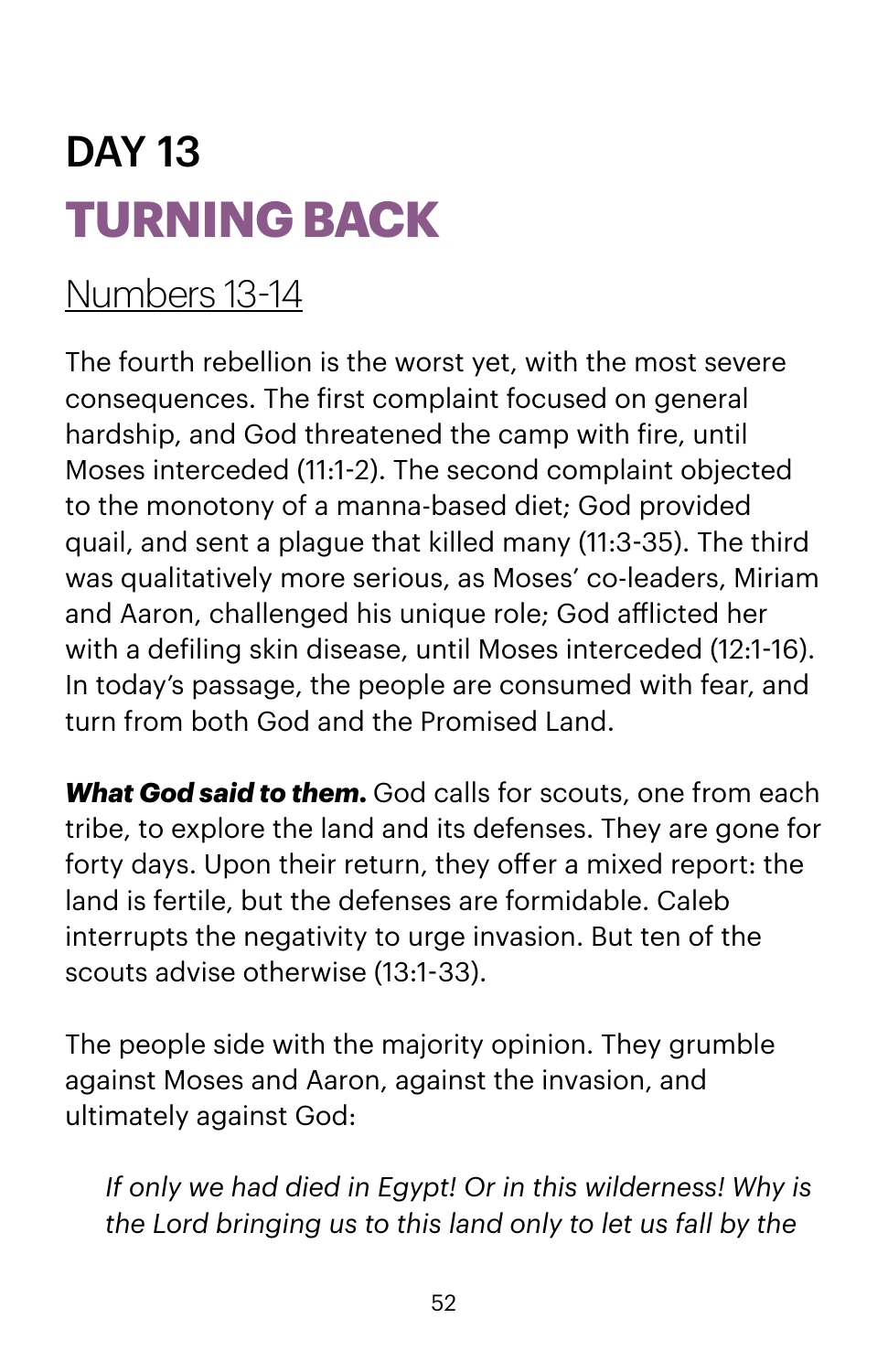*sword? Our wives and children will be taken as plunder. Wouldn't it be better for us to go back to Egypt?* 

Horrified, Moses, Aaron, Joshua, and Caleb plead with the people: the land is fertile, and with God's help, they can conquer the defenders. Their plea fails: the assembly moves to kill them. At this point, God intervenes. Offended by their contempt and lack of faith despite all the signs he performed in Egypt, he determines to kill the rebels and to start over (14:1-12).

Moses pleads with God. If he destroys his people, his reputation will suffer among the nations. Instead, Moses proposes, the Lord may better reveal his character as one who is quick to forgive, and slow to punish. Not so fast, God responds: he will forgive, but he will also punish. In keeping with their slander, this generation of adults will die in the wilderness. Only Caleb – and Joshua, we later learn – will enter the Promised Land. As initial fulfillment of this sentence, the ten guilty spies die immediately (14:12-38).

In a final act of pseudo-repentance, the people have a change of heart. They march toward the Promised Land, even though Moses warns that God will not accompany them. They are defeated, and retreat (14:39-45).

This passage explains why, after the stupendous escape from Egypt, Israel failed to possess the Promised Land on its first attempt. The God who defeated the might of Egypt was not too weak to conquer Canaan. Instead, the failure lay with his people. Despite his previous mighty interventions,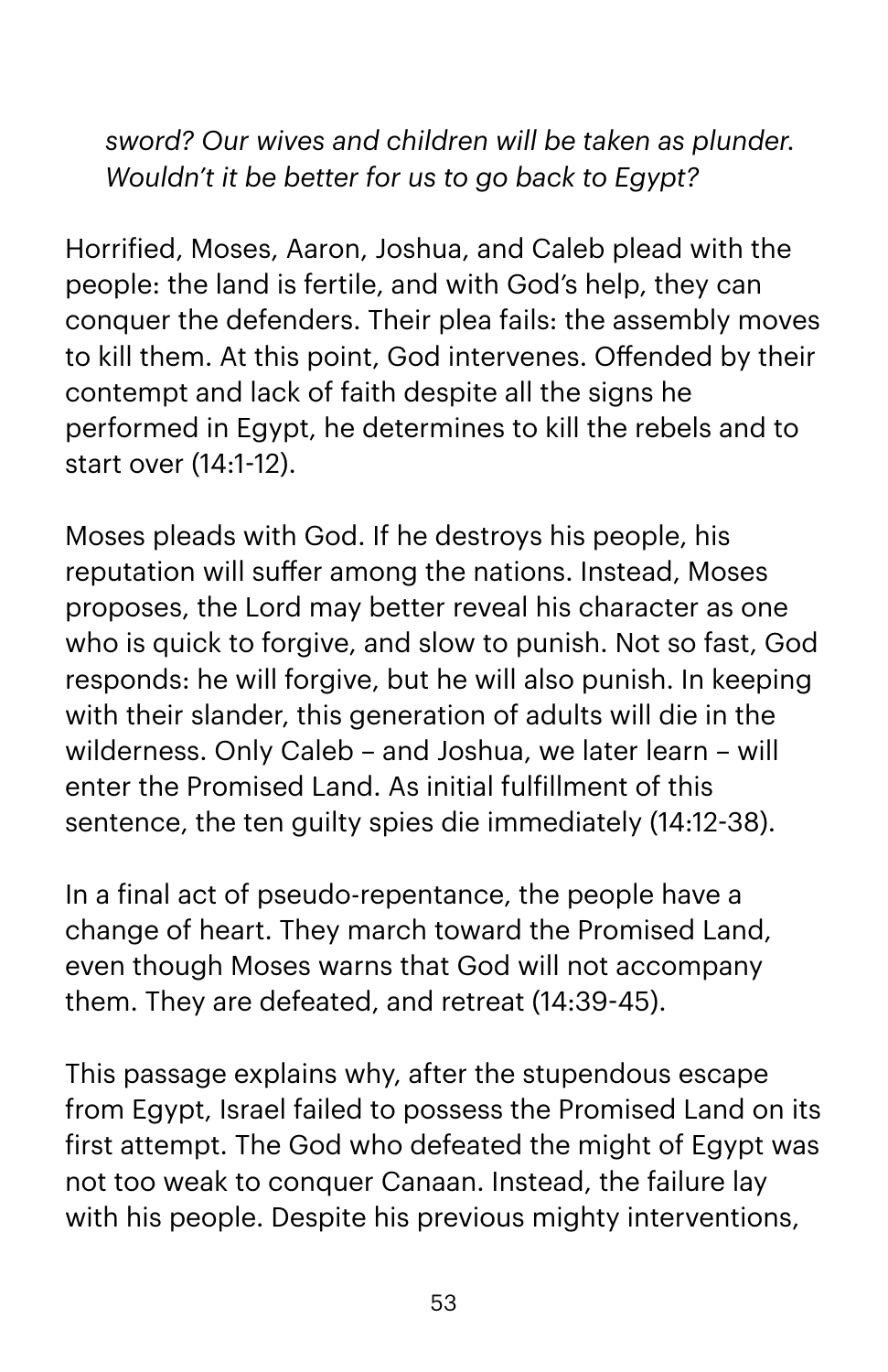they did not trust him to empower them to conquer Canaan. Instead, they turned their back on his ancient promises to Abraham, and sought to return to slavery. Stung by their contempt, God fulfilled their fearful predictions: he sentenced them to die in the wilderness. Mercy prevails, however, and the children they feared would be captured in war would instead survive to enter the Promised Land.

The passage explains more than the generational delay in entering the Promised Land. It sets a precedent for other apparent failures in the promises of God: delays and defeats in conquering the land, eventual conquest and exile from the land, struggles in post-exilic resettlement. This incident indicates that whenever the promises of God remain unfulfilled, instead of grumbling against him as unfaithful, Israel should look to their own lack of faith in the presence and power of God.

*What God is saying to us.* Within the New Testament, the apostle Paul alludes to this incident, warning the Corinthians not to 'grumble', as the wilderness generation did, lest they be killed as their forefathers were (1 Corinthians 10:10). In Numbers, grumbling against Moses was tantamount to grumbling against God, a capital offense. Breathtakingly, Paul claims that same status: for the Corinthians to complain against him is to complain against God.

**TER**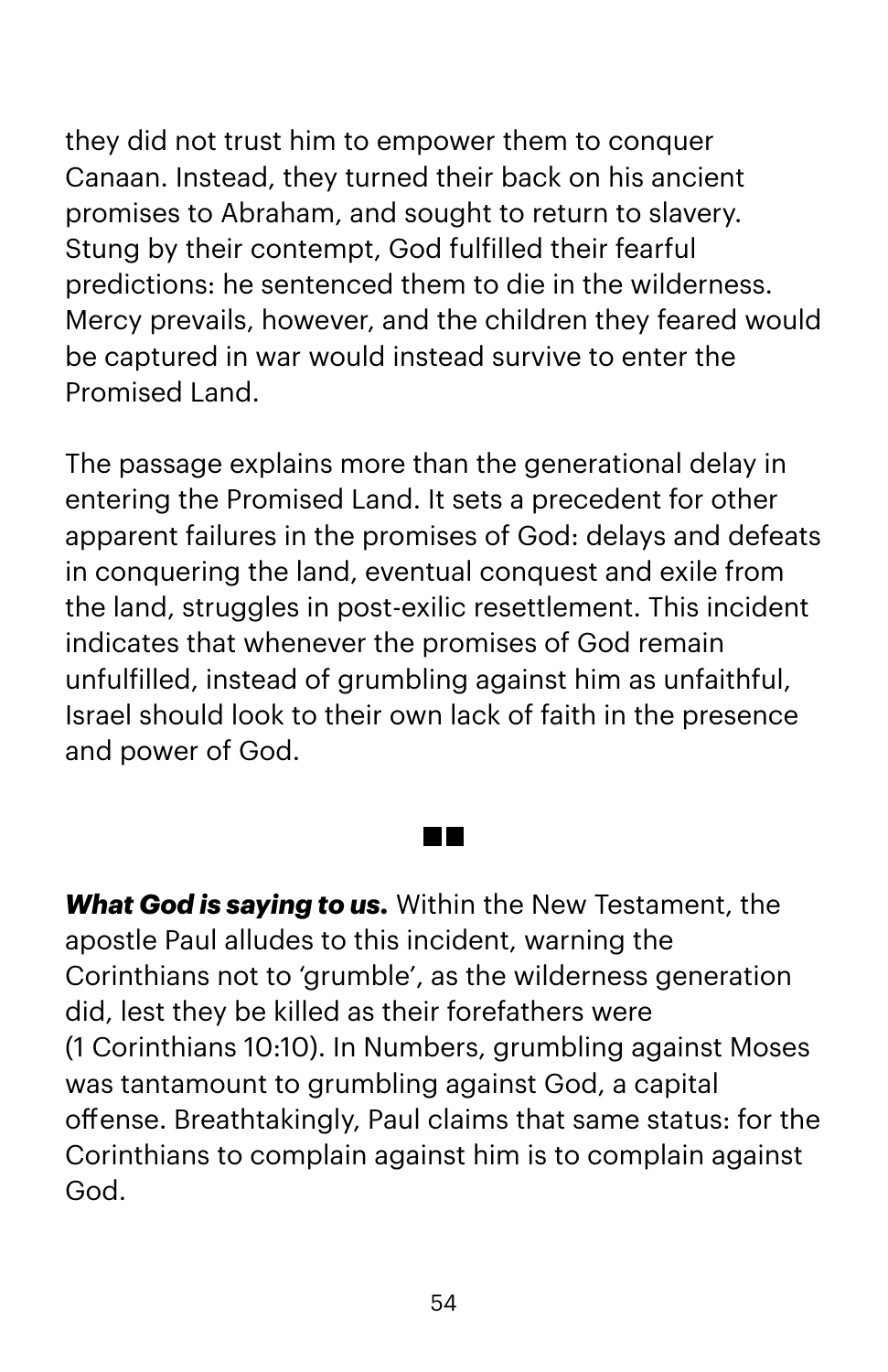Contemporary pastors must not claim this precedent lightly, for we are not apostles, and our performance may sometimes warrant complaint. At the very least, whether pastor or parishioner, we are right to be wary of grumbling against God when he fails to deliver something we want. He who did not spare his own Son can be trusted to give us all good things in his good time (Romans 8:32). We who have benefited from his Son's death have grounds only for gratitude, even if he never gives us anything else.

*"'I have forgiven them, as you asked. Nevertheless ... not one of them will ever see the land I promised on oath to their ancestors. No one who has treated me with contempt will ever see it'" (14:20,23).*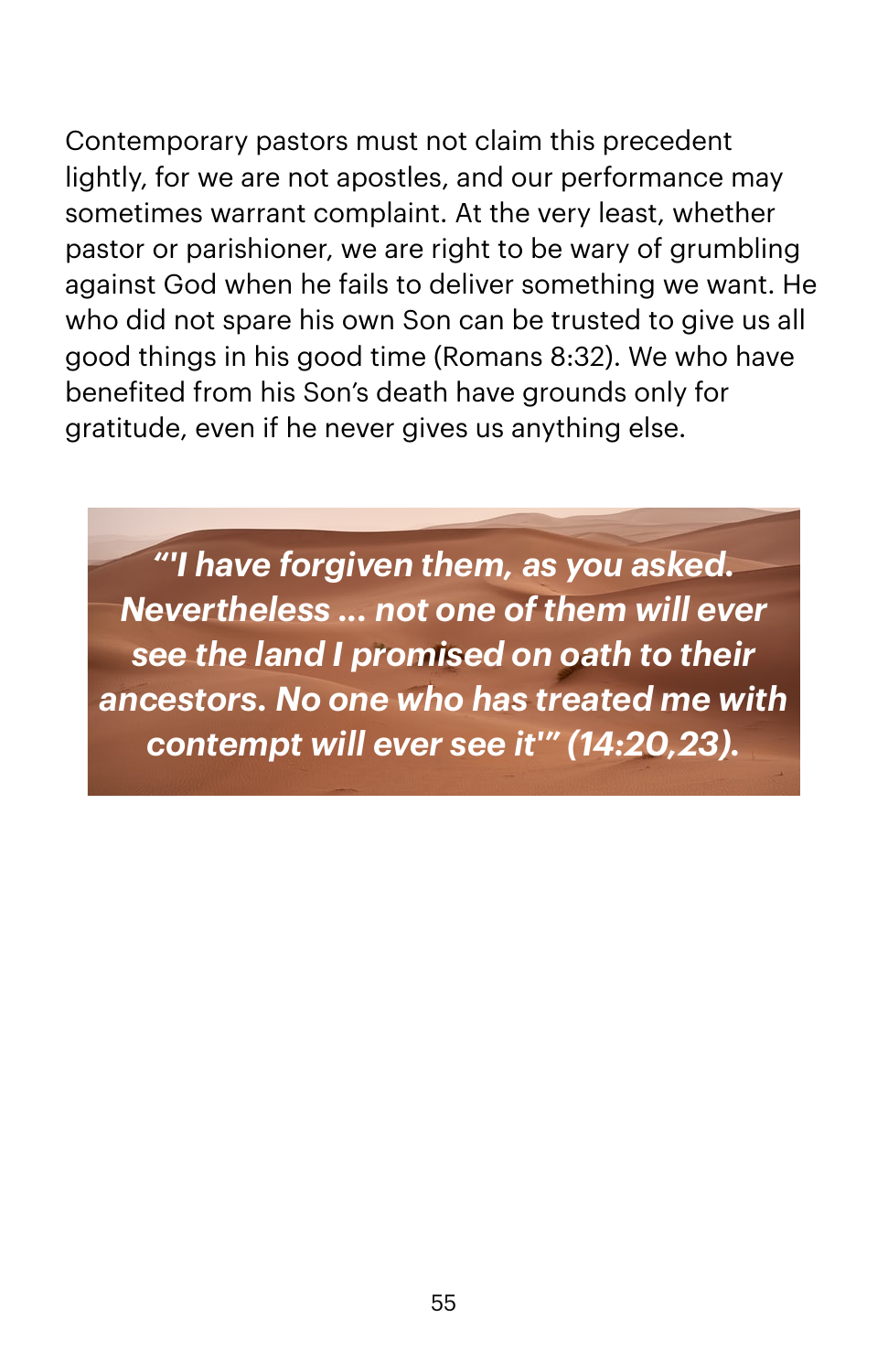### DAY 14 **DESTRUCTION OF ONE GENERATION; HOPE FOR THE NEXT**

#### [Numbers 15](https://www.biblegateway.com/passage/?search=numbers+15&version=NIV)

This chapter appears to take a sharp turn, before returning to the subject at hand. Chapters 11-14 recount four rebellions by various groups. Chapter 16 reports a fifth. In between, this chapter presents various regulations governing sacrifice. Is it anything more than a digression, a lapse in concentration by the narrator?

That proposal reflects a misunderstanding of the role of digressions in various ancient literatures, including both Old and New Testaments. As we saw in chapters 5-6, and in 8:1-4, one characteristic of this book is to break up extended narratives with a change of topic that, upon closer consideration, proves relevant to the development of the theme. So, too, here.

*What God said to them.* Ostensibly, the chapter covers two main topics: supplementary offerings (verses 1-21), and sin offerings (verses 22-31). Two shorter units close the chapter: the execution of a Sabbath-breaker (verses 32-36), and a regulation governing clothing (verses 37-41). On further consideration, all four sections reflect on the rebellions that precede and follow.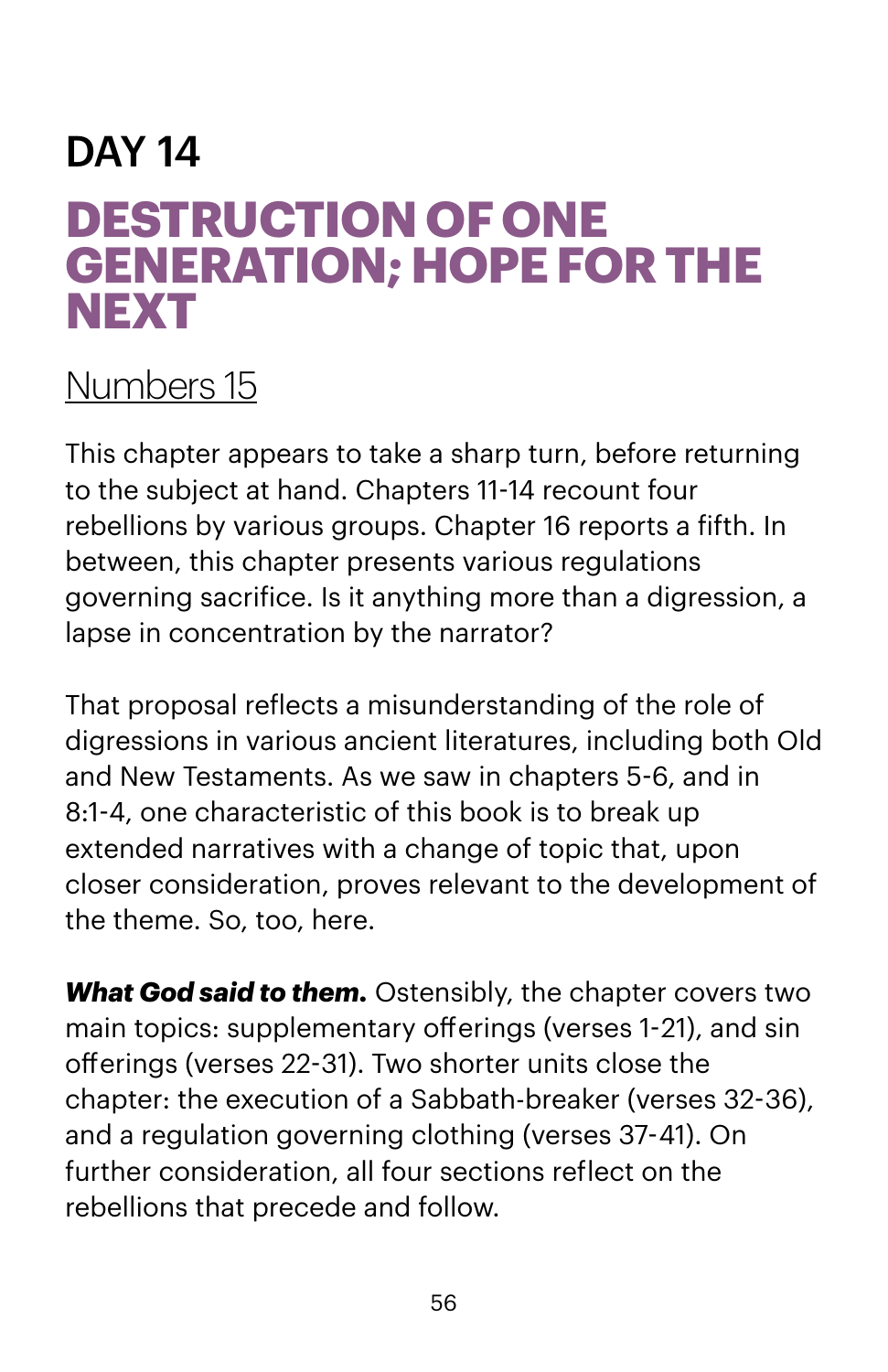Leviticus 1-6 already covered the details of the various offerings: burnt offering, grain offering, fellowship offering, sin offering, and guilt offering. Numbers 15 adds a further guideline: any animal sacrifice should be accompanied by an offering of grain, oil and wine (representative of a full meal for an honored guest).

Now we learn that the size of the supplemental offerings correlates with the size of the animal: lamb, ram, or bull (verses 1-12). This stipulation, and all other regulations about sacrifice, apply to both Israelite and resident foreigner (stated four times). The regulation also applies to all subsequent generations (stated twice) (verses 13-16). Another added note calls for the Israelites, 'when they enter the land', to offer the first-fruits not only of grain, but also from the first prepared food made from the new harvest (verses 17-21).

The second part of the chapter briefly reviews requirements for sin offerings from Leviticus 4-5, with particular emphases. As before, the offerings atone for unintentional sin: for collective sin, the community must offer a bull and a goat, along with the just-mandated grain and drink offering; for individual sin, the offering is reduced to a goat. Numbers adds that these guidelines apply to all generations, and to both Israelites and resident foreigners. Sins of defiance, on the other hand, are to be punished by execution (verses 22-31).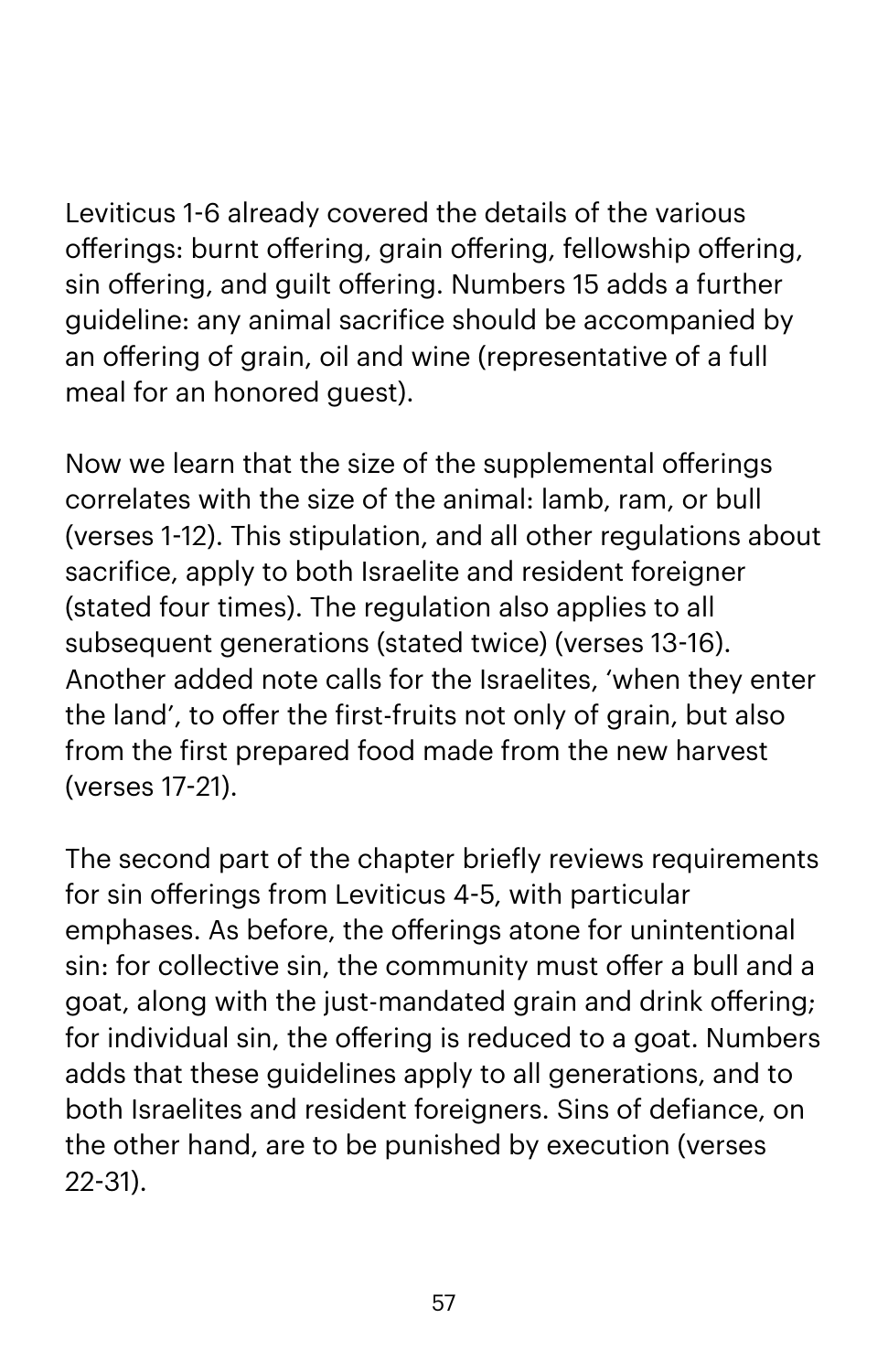A case study of deliberate sin follows. A man is found gathering wood on the Sabbath, which is a Sabbath violation and capital offense. After consultation with Moses and God, the violator is executed by stoning (verses 32-36, cf. Exodus 35:3).

Given the penalties for sin, the final paragraph commands the Israelites to sew tassels on the corners of their garments, as a constant visual reminder to obey the Lord and the Law (verses 37-41).

This is the content of the chapter; what is its point? The sins of chapters 11-14 are rebellious and defiant, provoking God to kill the entire generation. But the plan and purpose of God will not die with them. This chapter assures Israel that God will still honor his promises to Abraham. Many generations will arise (verses 14,15,18,21,23,38). They will inhabit a fertile land (verses 2,4-10,19). Foreigners will join them on equal terms (verses 14,15,16,26,29,30). Not even sin will thwart God's blessing. Instead, sacrifice will atone for them, with 'an aroma pleasing to the Lord' (verses 3,7,10,13,14,24), provided they are not defiant and rebellious (verses 25,26,28). Which all goes to say that, despite the death sentence passed on the wilderness generation, and the impending execution of fifteen thousand, Yahweh will remain "the Lord [their] God" (15:41[3x]).

The pronouncement of divine judgment on the wilderness generation appears to threaten the Abrahamic promises. If God kills the entire generation, has he forsaken Israel? Are his covenant promises null and void? Before moving on to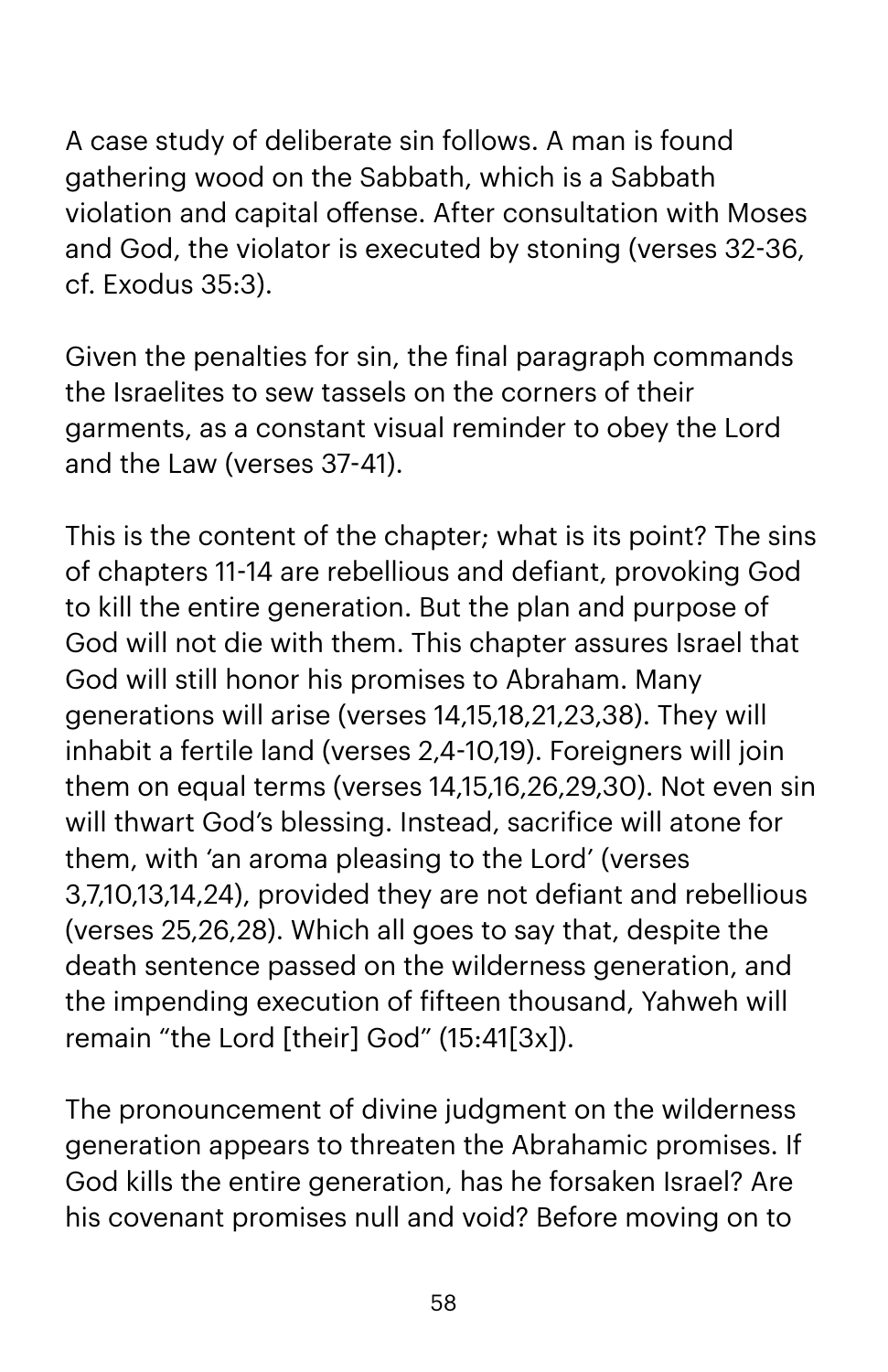yet another incident of judgment, the narrative pauses to break up the depressing litany and reassure the reader that, despite the death of an entire generation, the Abrahamic promises persist. God will kill a generation, but he will not terminate his people.

*What God is saying to us.* The apostle Paul addresses much the same question, in a parallel context. In his day, most Israelites rejected the gospel, and stood under divine judgment. Gentiles, on the other hand, flooded into the Church. Does Israel's rebellion mean that God has rejected his people?

Paul goes even further than Numbers in assuring his readers that God has not rejected Israel despite its rebellion. Instead, once the influx of gentiles is complete, God will again show mercy to Israel, and deliver them from their rebellion (Romans 11).

*"'But anyone who sins defiantly, whether native-born or foreigner, blasphemes the Lord and must be cut off from the people of Israel'" (15:30).*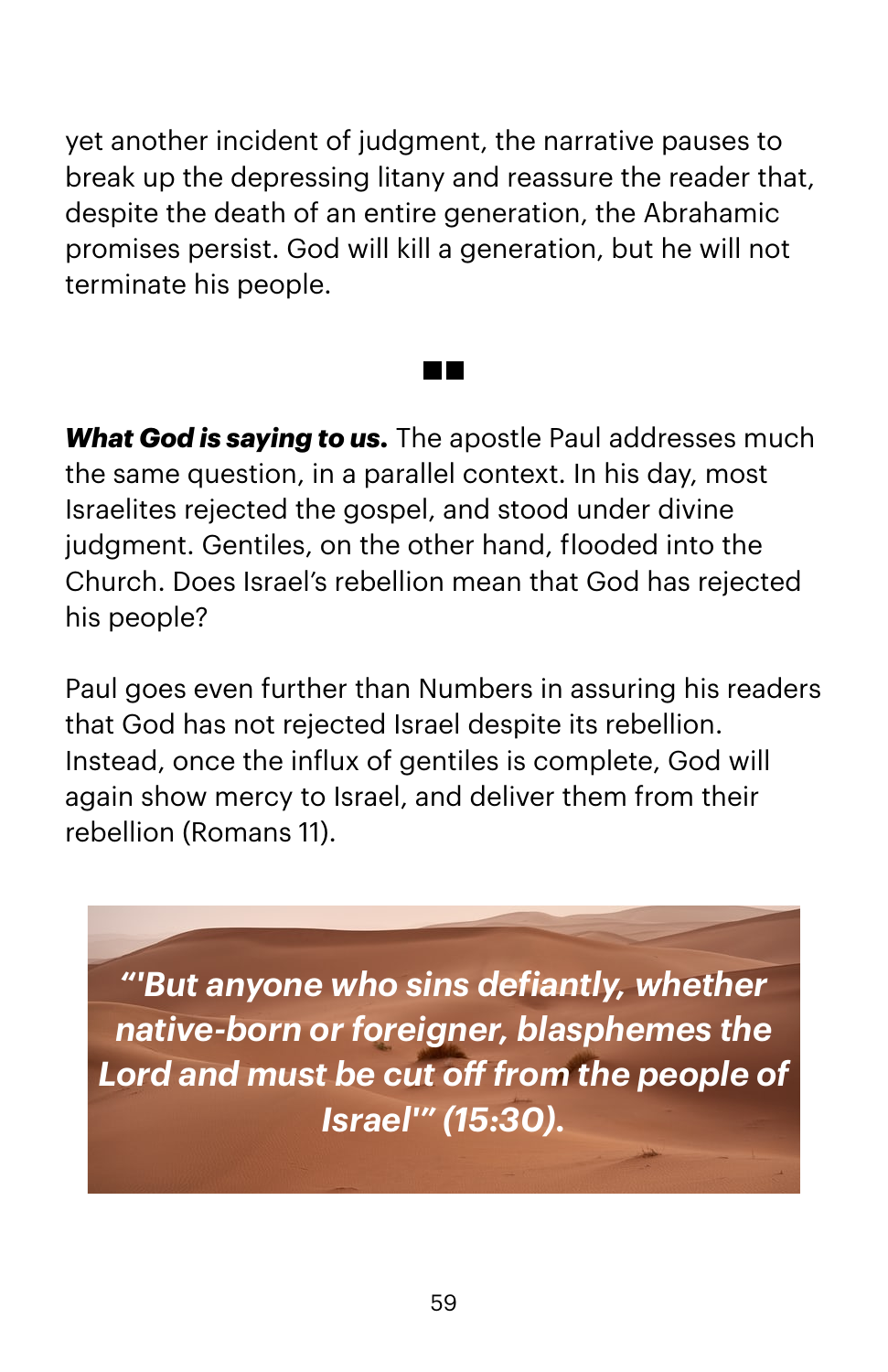# DAY 15 **PLAYING SECOND FIDDLE**

[Numbers 16:1](https://www.biblegateway.com/passage/?search=numbers+16:1-40&version=NIV)-40

After contrasting the consequences of unintentional sins versus defiant rebellion, the narrative resumes the litany of rebellions. Previous incidents included the people complaining about the monotonous diet (chapter 11), Miriam and Aaron challenging Moses' supremacy (chapter 12), and the spies instigating resistance against the invasion of Canaan (chapters 13-14). Now, a Levite and several Reubenites lead an insurrection of tribal leaders against the primacy of Moses and Aaron.

*What God said to them.* Korah is a leader from the tribe of Levi and the clan of Kohath, responsible for the care and transportation of the most holy fixtures in the tabernacle. Dathan, Abiram, and On are leaders of the tribe of Reuben. Yet, dissatisfied with their status, they rise up against Moses. Another 250 leaders join the rebellion.

Repeated vocabulary and structural parallelism focus the complaint. Moses and Aaron are going 'too far'. All members of the community are 'holy'. God is 'with them' all. So Moses and Aaron should not 'set themselves' above the assembly 'of God' (verses 1-3 cf. Exodus 19:6).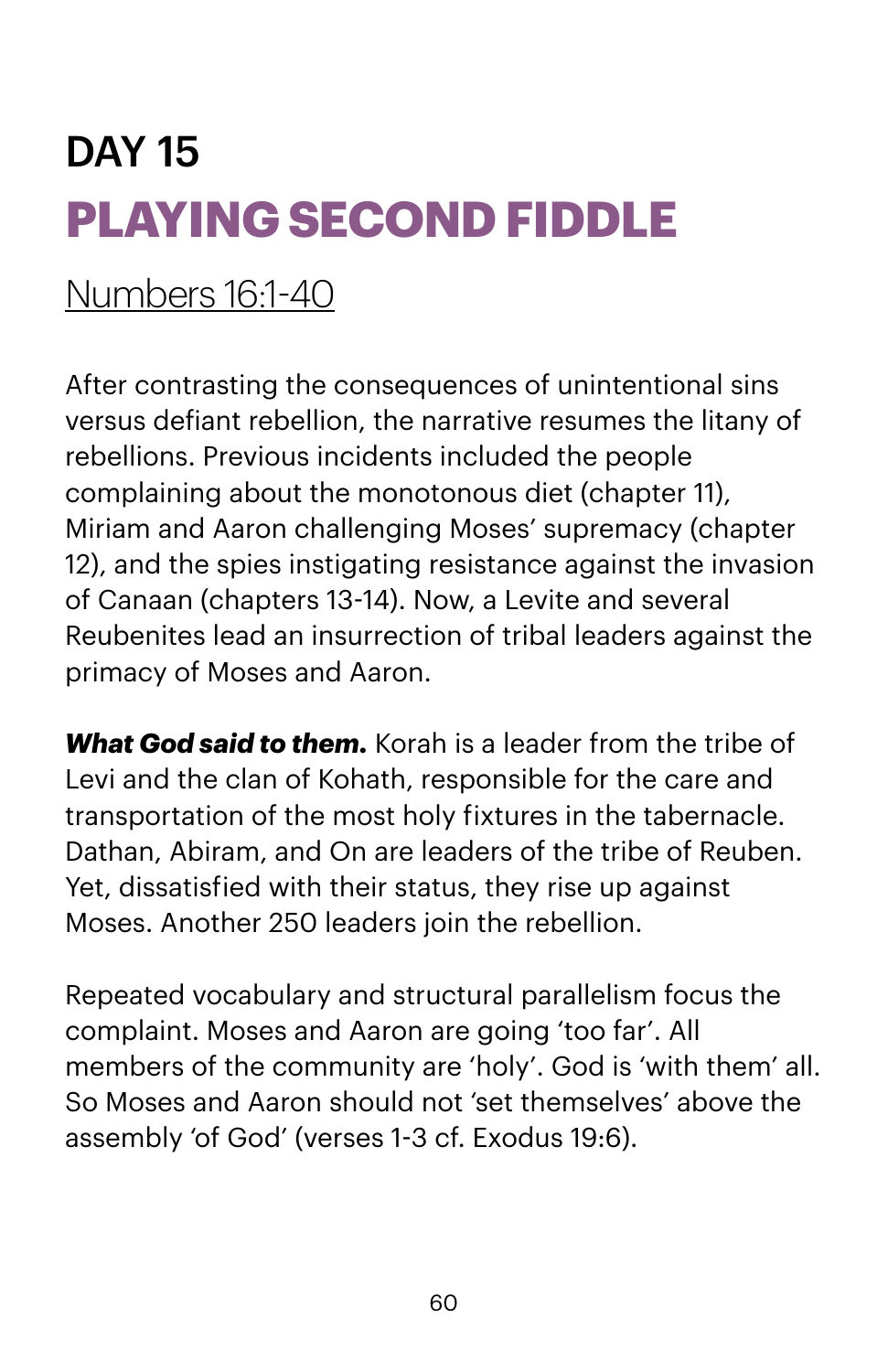In retort, Moses designs an ordeal through which God will show who is 'his', who is 'holy', whom he chooses to come 'near him', and who it is that has gone 'too far'. Recalling the execution of Aaron's sons for improperly offering incense (cf. Leviticus 10:1-3), Moses invites Korah and his supporters to take censers and offer incense at worship the next day (verses 4-7).

Before proceeding to the ordeal, Moses rebukes the two groups of insurrectionists separately. He challenges the Levites' ambition: 'Isn't it enough' that God has set them apart from the remainder of the Israelites, having them come 'near him' to serve in the tabernacle; now they clamor for priestly prerogatives, as well. This rebellion is not against Aaron, their supervisor, but against God, their director (verses 8-11).

Moses then summons the Reubenite leaders. Insolent, they refuse to come! Instead, they send back a mocking rebuke, twice repeated (in synonymous parallelism): 'Isn't it enough' that he dragged them out of Egypt, a land flowing with milk and honey, / into the wilderness to kill them / and now seeks to lord over them; // he did not bring them into the promised land flowing with milk and honey, / nor give them either field or vineyard / but instead brutalizes them. They repeat their refusal to appear before him. Moses, usually an intercessor for Israel, calls on God to destroy these rebels (verses 12-15).

The ordeal is set for the following day. Both Aaron and the rebels gather at the tent of meeting to offer incense to the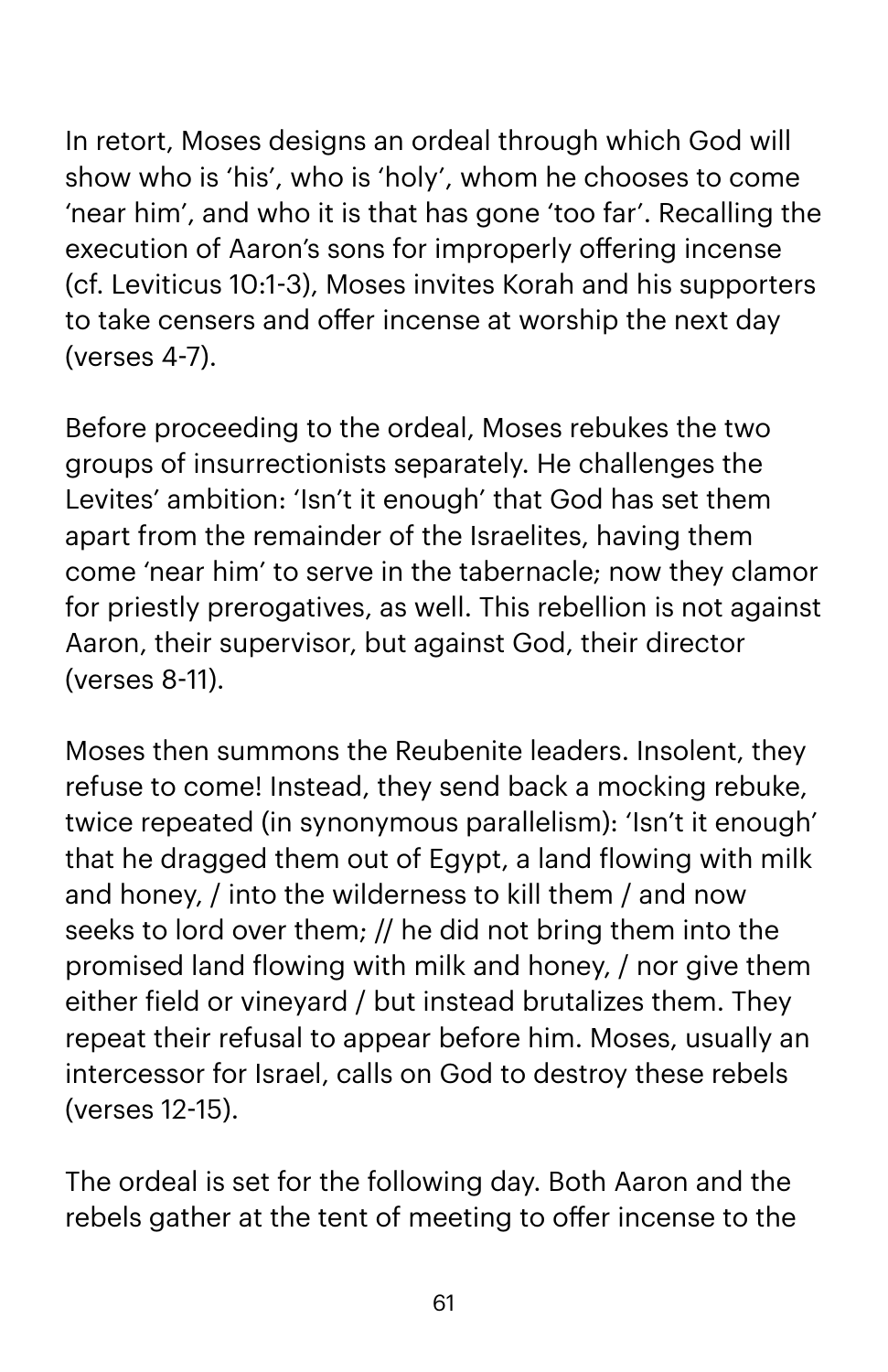Lord. Affronted by the presumption, God threatens to kill the entire assembly (verses 16-21).

Alarmed, Moses appeals for God to limit judgment to the ring leaders. At his directive, Moses separates the assembly from the rebels and their families (verses 22-27).

A sinkhole swallows the primary leaders along with their households. Then fire from the Lord kills the remaining 250 confederates (verses 28-35).

As a reminder to future generations not to usurp the role of priests, God directs Eleazar, son of Aaron, to flatten the censers and overlay the altar with them (verses 36-40).

**Contract** 

*What God is saying to us.* This passage legitimizes distinctions of spiritual authority among priests, Levites, clan leaders, and the populace as a whole. Such distinctions would remain relevant – and problematic – throughout the rest of biblical history.

While the particular distinctions of this passage may not remain valid today, wherever any distinctions exist in status or function, jealousy and rivalry can fester, even within the church. Generally, as here, resentment is cloaked in theological veneer. Ironically, many today invoke the same rationalization against the concept of ordained clergy: 'All the people of God are holy, a kingdom of priests and a holy nation' (Exodus 19:6 cf. 1 Peter 2:9). The parallel reasoning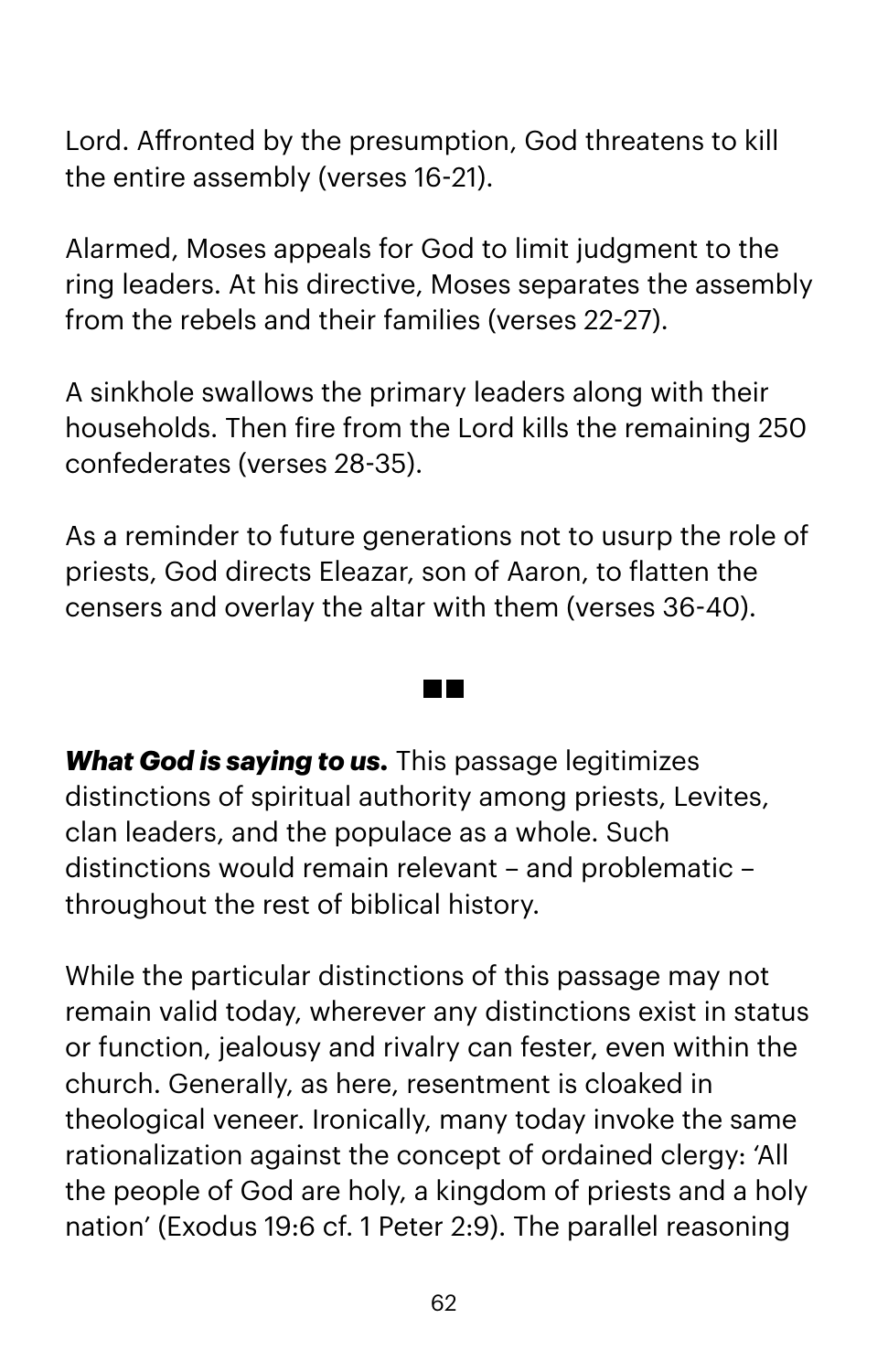should prompt second thoughts among advocates of spiritual and ecclesiastical egalitarianism.

The role and authority of clergy has decisively changed in the wake of the definitive and final priesthood of Christ. For all that, the New Testament still afirms spiritual authority and ecclesiastical ofice. Democratic and egalitarian impulses owe more to contemporary Western political and social culture, than to biblical teaching, theological insight, or spiritual maturity.

In no way does this passage condone dictatorial or unilateral impulses in church leaders. Safeguards are necessary and appropriate to prevent the abuse of spiritual authority. Discussion of appropriate protections are best left to other biblical texts which discuss those themes. This passage limits itself to defending the authority of Aaron and the priesthood, and thus, the authority of duly called and appointed church leaders.

*"'[God] has brought you and all your fellow Levites near himself, but now you are trying to get the priesthood too. It is against the Lord that you and all your followers have banded together'" (16:10-11).*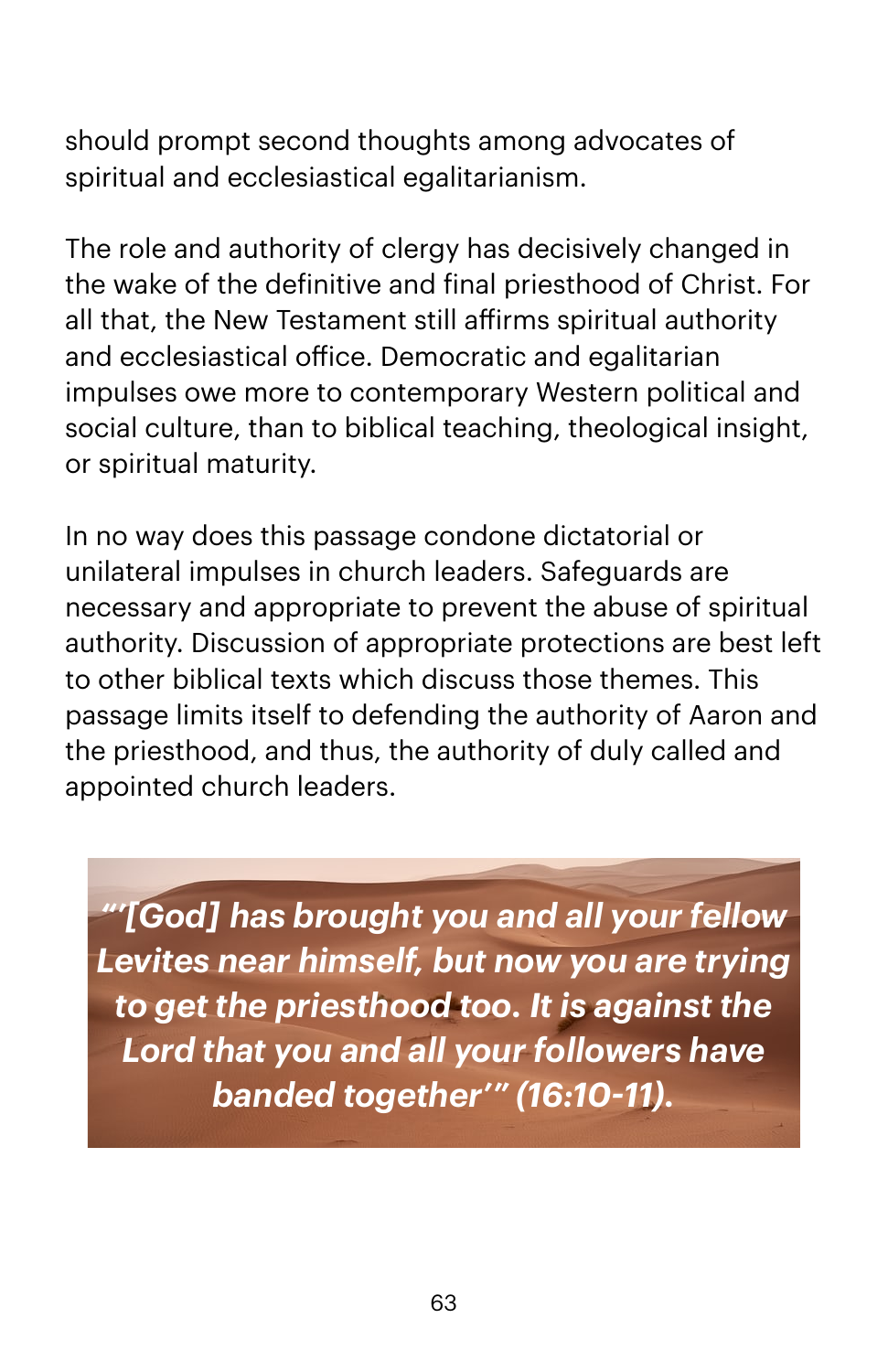## DAY 16 **THE AUTHORITY OF AARON (AND THE PRIESTHOOD)**

#### [Numbers 16:41](https://www.biblegateway.com/passage/?search=numbers+16:41-17:13&version=NIV)-17:13

This reading covers the second and third in a series of challenges to the authority of Moses and Aaron. In yesterday's passage, some Levites sought priestly prerogatives, and some Reubenites resented oversight: 250 of them died for it (16:1-40). In this second incident, the wider community blames Moses and Aaron for the executions, and God kills nearly 15,000 more (16:41-50). The obvious afinities between these two passages warrant treating them together. At the same time, length and content justify combining the second incident with the third, which responds to the preceding challenges by legitimizing Aaron's special authority (17:1-13).

*What God said to them.* The community fails to learn from the deaths of those who grumbled against Aaron. Now the entire community grumbles against Moses and Aaron, blaming them for the deaths (16:41). What could they suppose would happen?

God calls Moses and Aaron to step aside so that he can kill the crowd. Demonstrating the falsity of the charge against them, Moses and Aaron instead intercede to save their accusers. In a link with the previous episode, as a plague begins, Moses calls Aaron to take his censer into the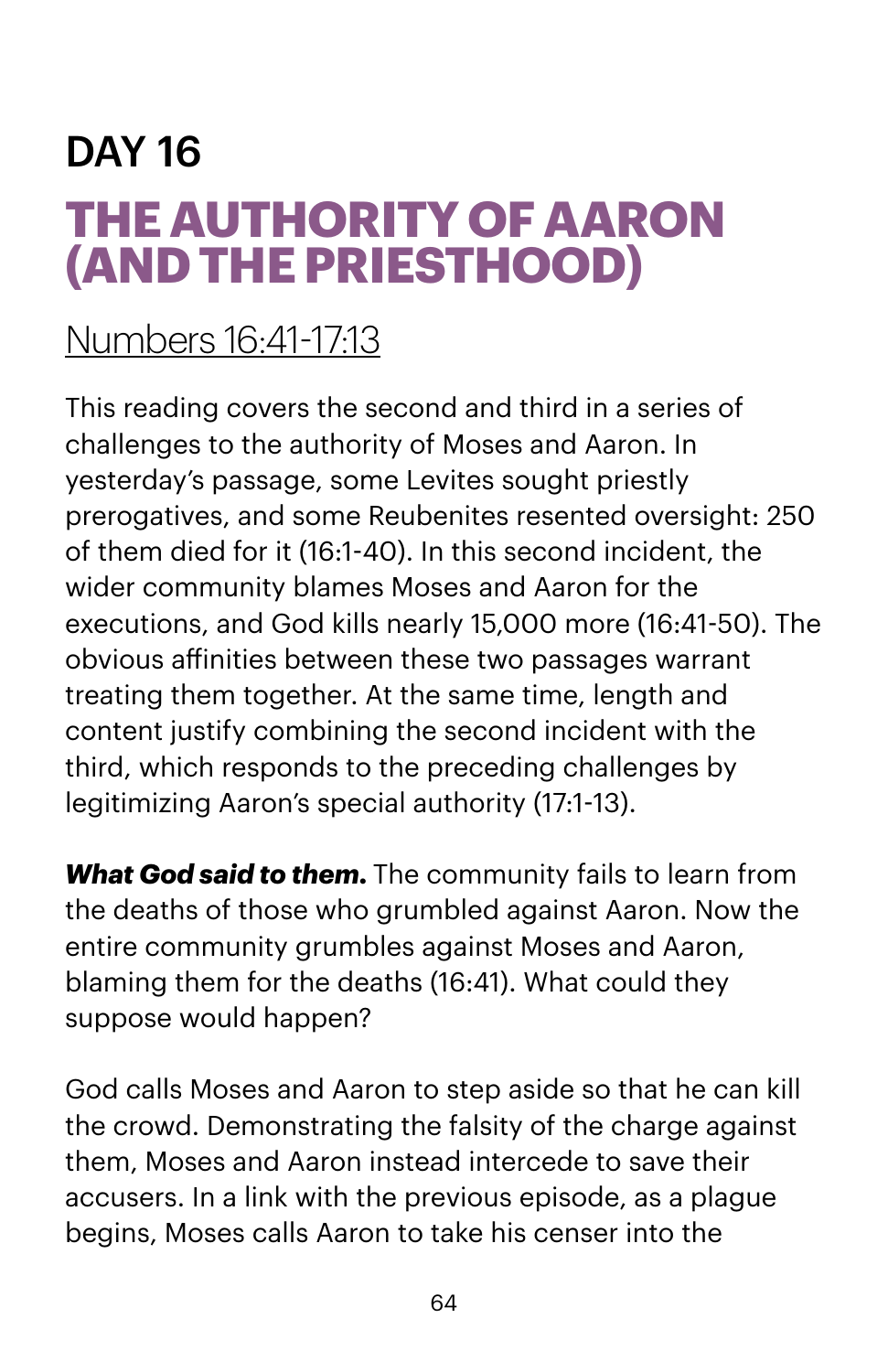tabernacle to burn incense on behalf of the crowd. The plague ends, but not before 14,700 die (16:42-50).

To recap, in the first incident in this series, Korah challenged Aaron's role as chief intercessor, authorized to offer incense for the forgiveness of the nation (16:1-40). This second incident validates Aaron's role, with a case study of him offering incense for the forgiveness of the nation (16:41-50). Now, the third incident confirms his role through symbolic action.

To settle such challenges once for all, God directs Moses to collect a staff from the head of each tribe. He then places the staffs in the holiest area of the tabernacle, in front of the ark of the covenant. A day later, Aaron's staff – and his alone – has gone through an entire season of growth: it has sprouted, budded, blossomed, and produced almonds. Moses presents the miracle before the people. From then on, it will remain in front of the ark, as validation of Aaron's authority, and as a precaution against future rebellions and executions. The symbolic action has the desired effect, at least initially: the people fear that they will die if they intrude on priestly duties (17:1-13).

The point is emphasized through an unusual amount of repetition. God intends Aaron's staff as a sign to the rebellious not to grumble, 'so that they will not die'. Five times in rapid succession, the people fear execution: "'We will die! We are lost, we are all lost! Anyone who comes near the tabernacle of the Lord will die. Are we all going to die?'"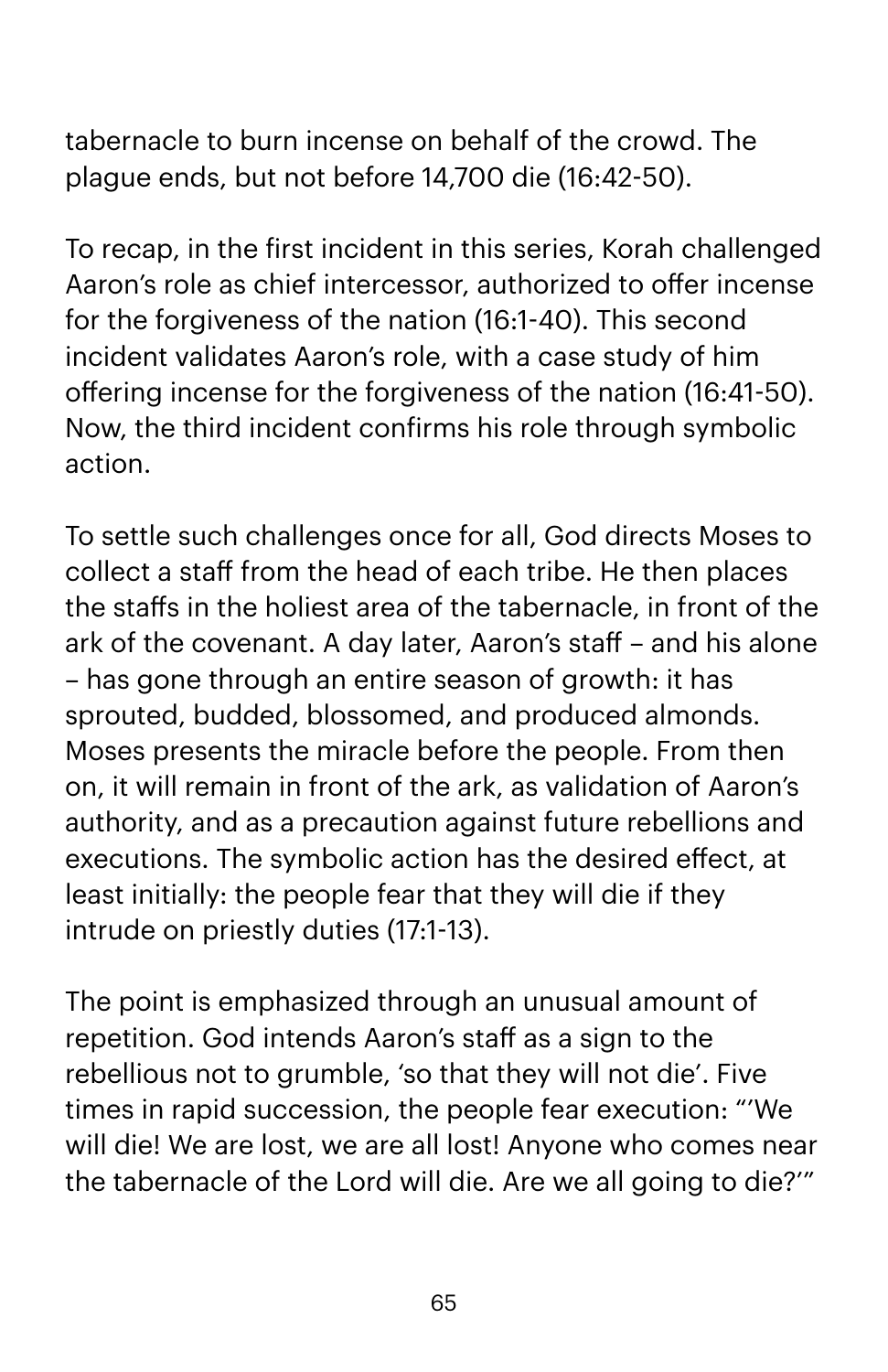Spiritual authority and hierarchy have received considerable attention in Numbers. The Levites are authorized and anointed (chapters 2-4,8). Moses' unique authority is challenged by Miriam and Aaron, and vindicated by God (chapter 12). Moses and Aaron are challenged by the crowd (chapters 14). Aaron and the priests are challenged by Levites (chapters 16a). Now Aaron's authority is twice confirmed by God (chapters 16b,17).

This theme would not receive so much attention were it merely of historical interest. Subsequent biblical texts indicate that controversies over spiritual authority and hierarchy persist throughout Israel's history. These passages serve not merely to record past challenges against authority, but also to preempt and adjudicate future disputes. The vindication of Aaron serves particularly to validate the authority of the priesthood in anticipation of future resistance.

**The Contract** 

*What God is saying to us.* This passage supports and reinforces the message of the preceding incident. Rather than repeat the preceding application – the legitimacy of spiritual authority – we reflect instead on the repetition of the prompting occasion; that is, the pervasiveness of spiritual insubordination, and the severity of its consequences.

Insubordination against spiritual leadership is no less common and persistent today. What is less common today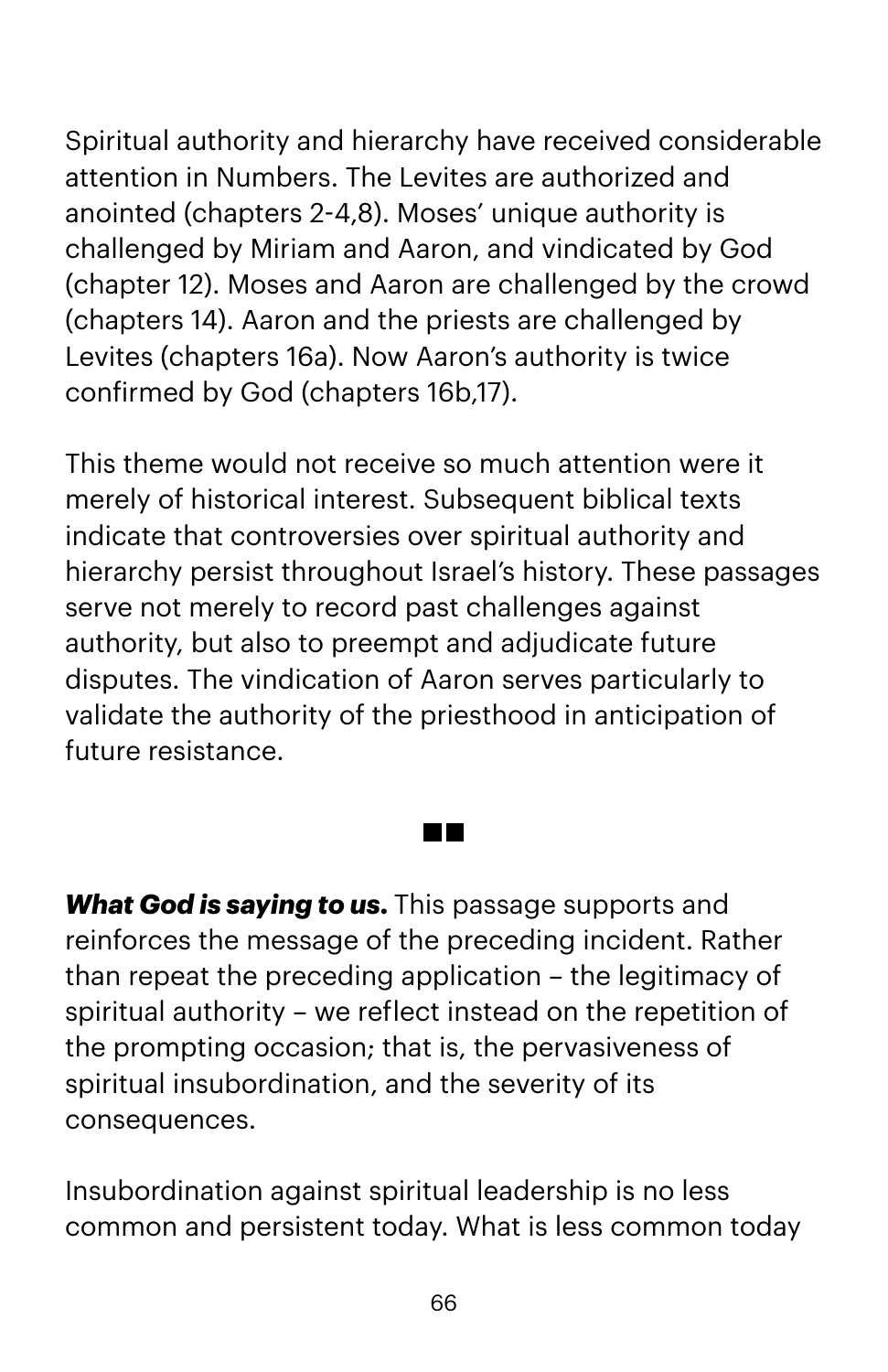is for God to execute those who rebel against legitimate authority, appropriately exercised.

These caveats are crucial: legitimate authority, appropriately exercised. Both self-appointment and authoritarianism are widespread today. But these improprieties are not the focus of this passage.

Instead, here we are warned not to rebel against legitimate spiritual leadership, appropriately exercised. Today, God generally does not strike down 15,000 mutineers at one time. But the same could be said of the biblical era. Scripture records this one occurrence as a warning for all subsequent generations. It seeks to put an end to grumbling against God and his appointed leaders, so that we might not come under judgment, whether immediately in this life, or eventually in the next.

*"'This will put an end to their grumbling against me, so that they will not die'" (17:10).*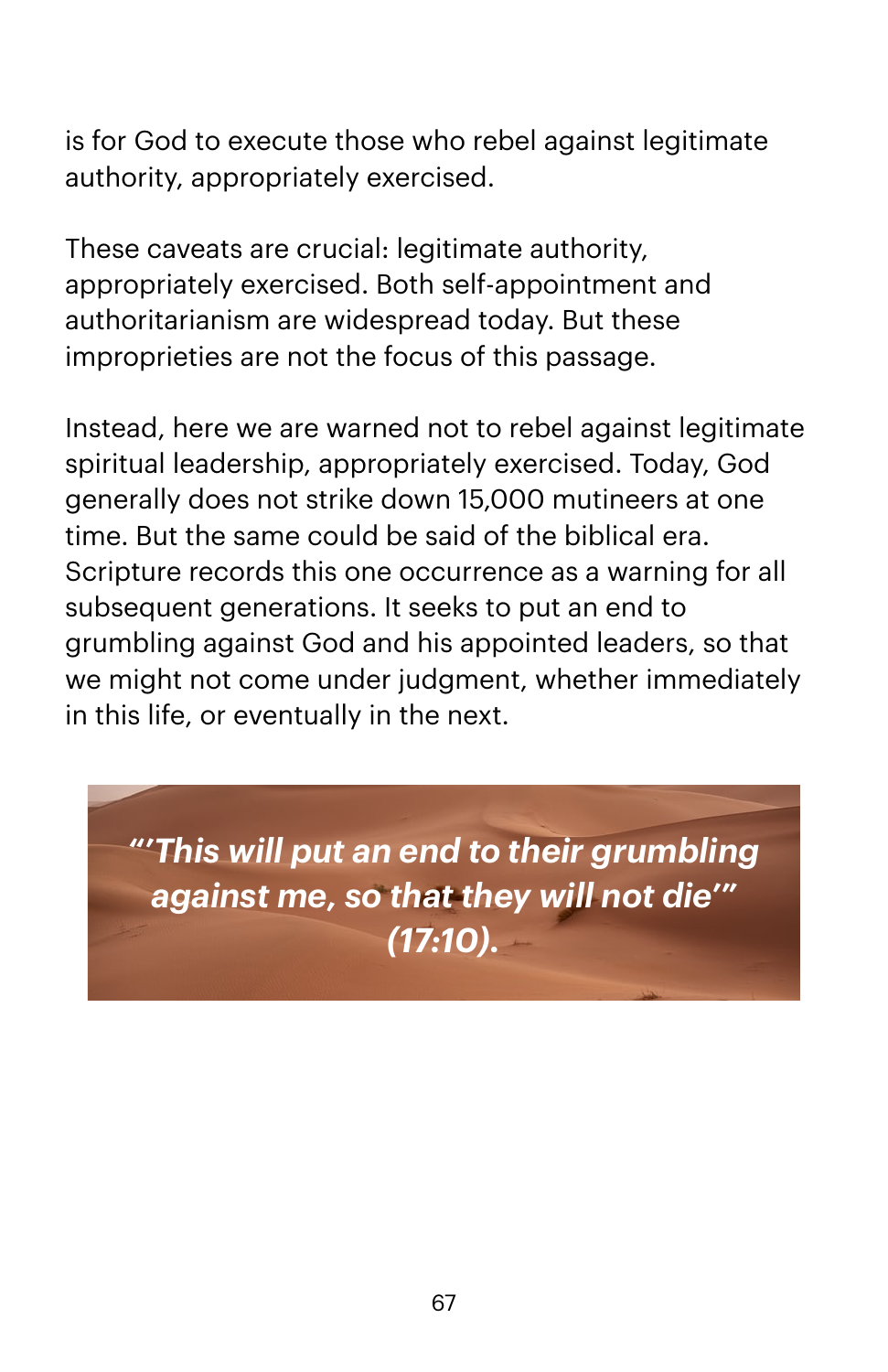### DAY 17 **VOCATIONAL RELIGIOUS WORKERS: RESPONSIBILITIES AND COMPENSATION**

#### [Numbers 18](https://www.biblegateway.com/passage/?search=numbers+18&version=NIV)

As noted previously, Numbers alternates between case study and law, likely for two reasons: to maintain interest, and to intertwine application with principle. Earlier, Numbers 11-14 recounted three episodes of rebellion and judgment, then chapter 15 warned that sacrifice does not atone for defiant sin. More recently, Numbers 16-17 recorded three episodes challenging the authority of Aaron and the priesthood. Now, this chapter defends the special status of the priests and Levites, with respect to both ministry (verses 1-7) and compensation (verses 8-32).

*What God said to them.* In a change from usual practice, God speaks directly to Aaron (verses 1,8,20), except for the one instance when Aaron might otherwise be accused of conflict of interest (verse 25).

Verse 1-7 distinguish the duties of the priests and Levites (cf. Numbers 3-4,8). Verse 1 states the thesis: the priests and the Levites share responsibility for the tabernacle, though certain functions are the sole prerogative of priests. Overseen by priests, the Levites perform all duties related to the tent structure. They must, however, avoid its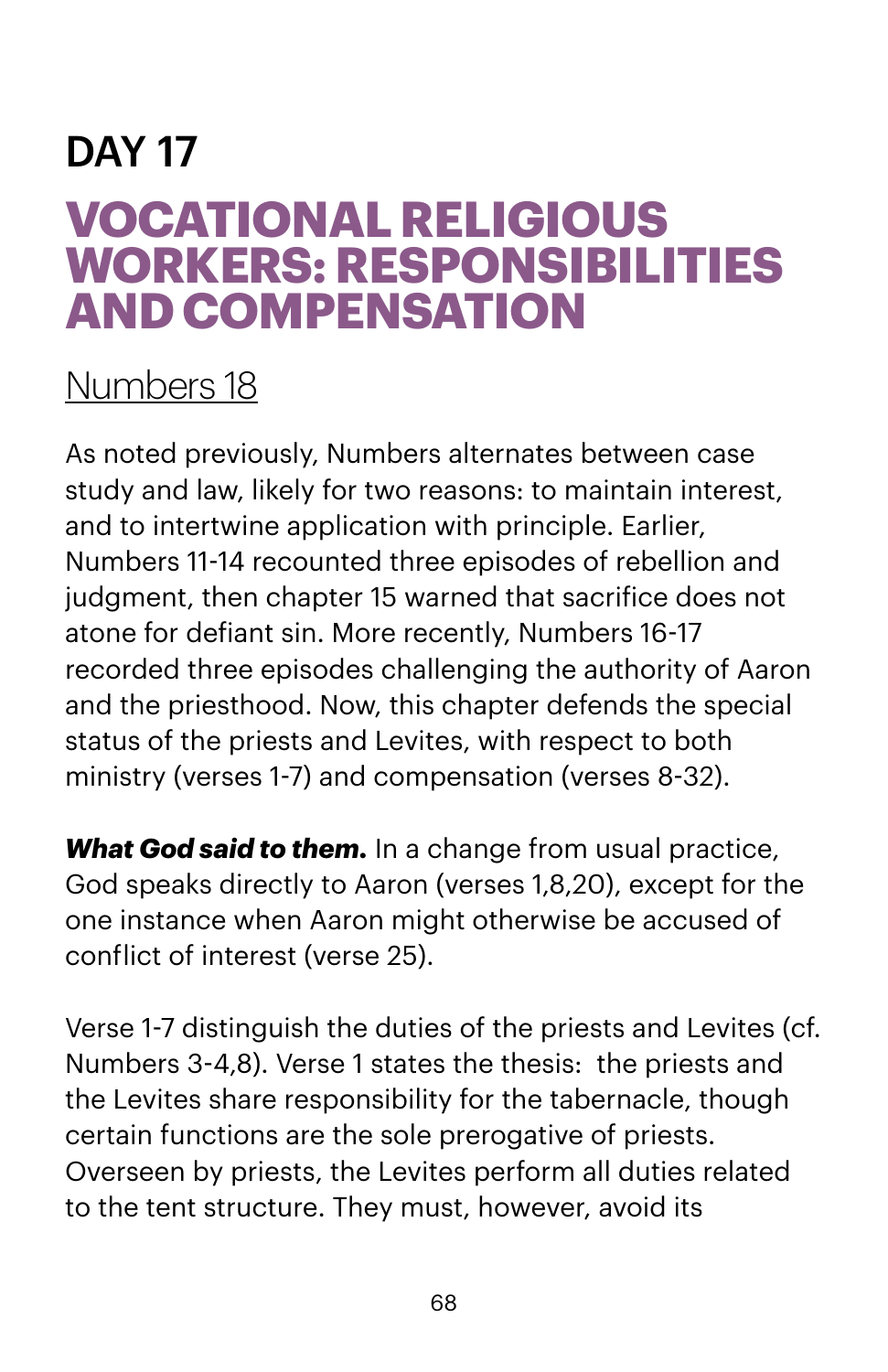furnishings, including the altar, or else they and the priests will both die as divine judgment (verses 2-4). The priests have sole jurisdiction over the care of the sanctuary and its furnishings. Anyone else who enters the sanctuary – even Levites – must be executed (verses 5-7).

Verses 8-32 cover the financial remuneration of priests and Levites. Thirteen times in these few verses, God authorizes both priests and Levites to live off the offerings that the people present to him (verses 8,9,11,12,13,14,18,19,21,24,26, 28,31). This emphasis anticipates – and precludes – resentment over the priests and Levites supporting themselves from offerings to God.

Beyond that, these verses rank the holiness of the various offerings, and allocate them accordingly. Priests alone may consume the most holy offerings: grain, sin, and guilt sacrifices. The wave, firstfruit, and firstborn offerings, they may share with family members. Offerings are allocated to the priests because they do not receive a share of the land (verses 8-20).

The Levites derive support from the tithes of produce that the people offer to God. This provision is similarly necessary because they too do not receive a share in the land (verses 21-24). The Levites, in turn, are to tithe the produce, giving the best part to the priests. Otherwise, they will be guilty of defiling the offerings, a capital offense (verses 25-32).

Overall, two features are especially prominent in the chapter. For one, it is God who assigns the functions and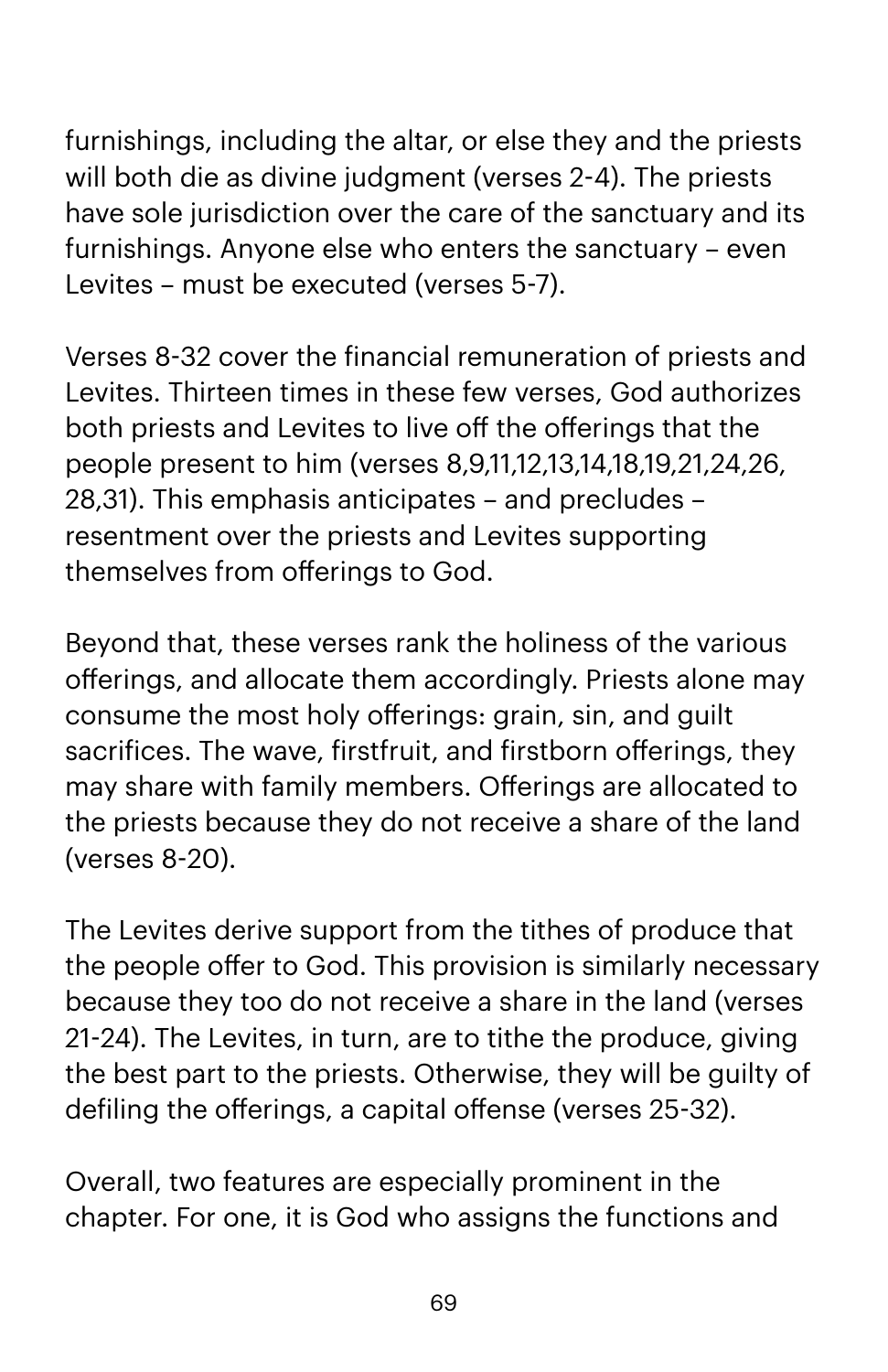compensation of priests and Levites. Anyone who would dispute either is opposing not just the clergy, but God. Consequently, both worship and donation are matters of life and death. Random people cannot serve as priests or Levites, or they will die. Levites cannot serve as priests, or they will die. Priests must not allow others to perform their duties, or both will die. Levites must tithe the best of their income to the priests, or they will die. Worship and giving are, literally, deadly serious.

Secondly, it is God, not the people, who pays the priests and Levites. The people donate the required sacrifices to God in worship. Then God designates most of his share for the support of the clergy. The distinction is carefully and repeatedly made, so it clearly intentional and significant.

The people do not hire and pay tabernacle staff. They are not bosses over the priests and Levites. Instead, it is God who appoints, directs, and compensates ministry and tabernacle staff.

*What God is saying to us.* The apostle Paul references this passage – as well as the teaching of Jesus – to defend the financial support of vocational pastors: "Don't you know that those who serve in the temple get their food from the temple, and those who serve at the altar share in what is offered on the altar? In the same way, the Lord has commanded that those who preach the gospel should receive their living from the gospel." He insists that financial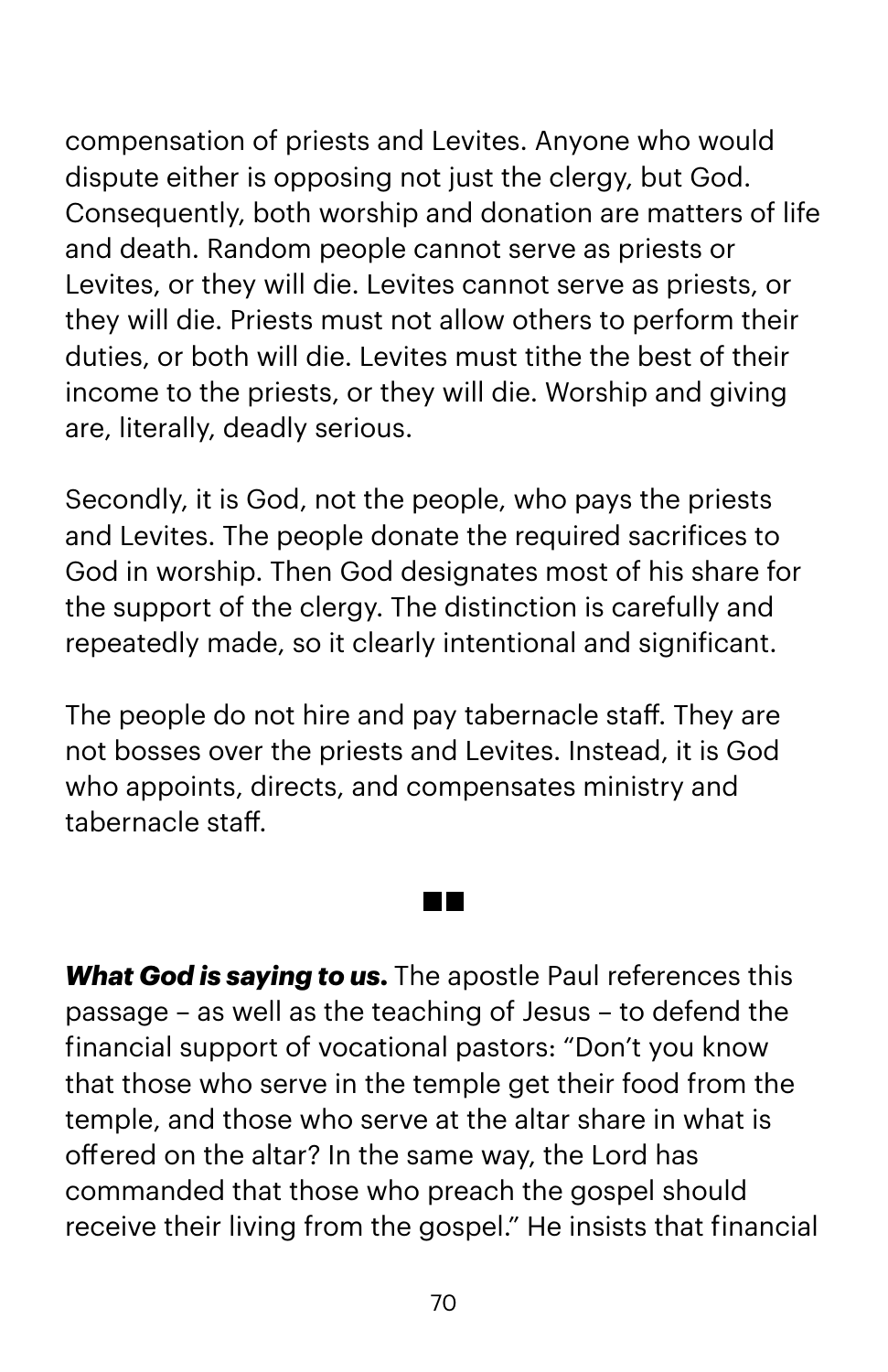support is the prerogative of all vocational gospel workers (1 Corinthians 9:3-18 cf. Matthew 10:10).

The tone and length of both Numbers 18 and 1 Corinthians 9 indicate that the appointment and financial support of clergy were controversial in both Old and New Testament eras. These issues are also fraught with tension today. At a minimum, we can say this much with clarity: pastors and ministry staff are not employees of a church, its leadership, or its members. Ultimately, it is God who appoints, directs, and compensates them, even if he does so via member donations to the church.

*"'I give to the Levites all the tithes in Israel as their inheritance in return for the work they do while serving at the tent of meeting'" (18:21).*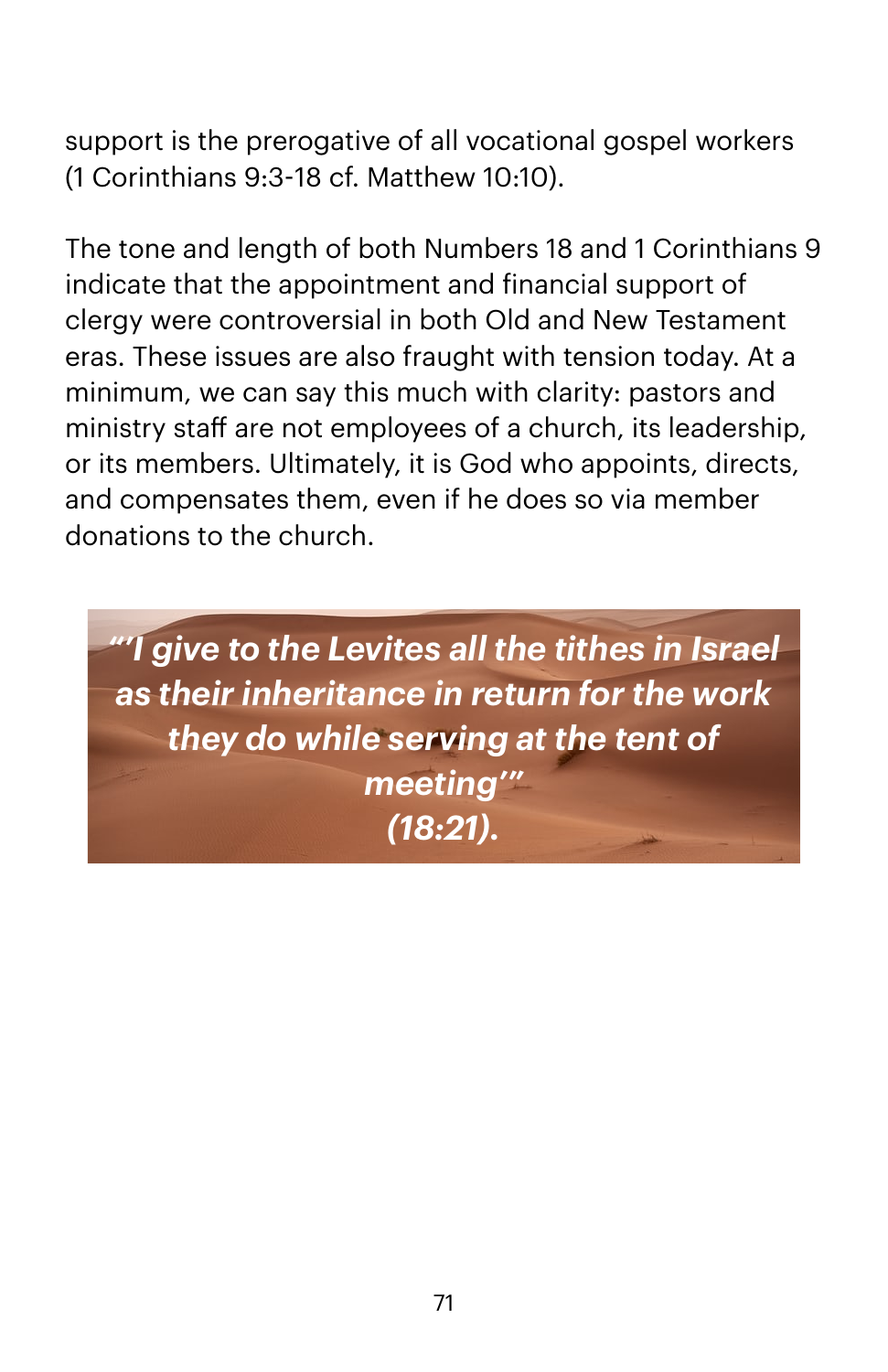## DAY 18 **REMOVING DEATH'S DEFILEMENT**

#### [Numbers 19](https://www.biblegateway.com/passage/?search=numbers+19&version=NIV)

At first glance, this passage seems another case of random placement. Further reflection suggests two connections to the preceding context.

The beginning of Numbers focused on the sacred role of the Levites (chapters 2-4), followed by reflection on sin and holiness among the laity, including the revered Nazirite vow (chapters 5-6). That is to say, while Numbers endorses the special status of vocational ministers, it also provides opportunity for the laity to participate in sacred calling. The same progression recurs here: after defending the special status of priest and Levites (chapters 16-18), the text assigns laity a role in sacred rites. Clergy hold a special status, but the laity also play a crucial role.

The second connection between chapter 19 and its preceding context comes in the shared focus on death. Chapter 16 records three incidents resulting in the death of nearly 15,000 Israelites. Proximity to the dead was one of the most virulent causes of defilement. This chapter explains the process for cleansing from defilement contracted through contact with the dead.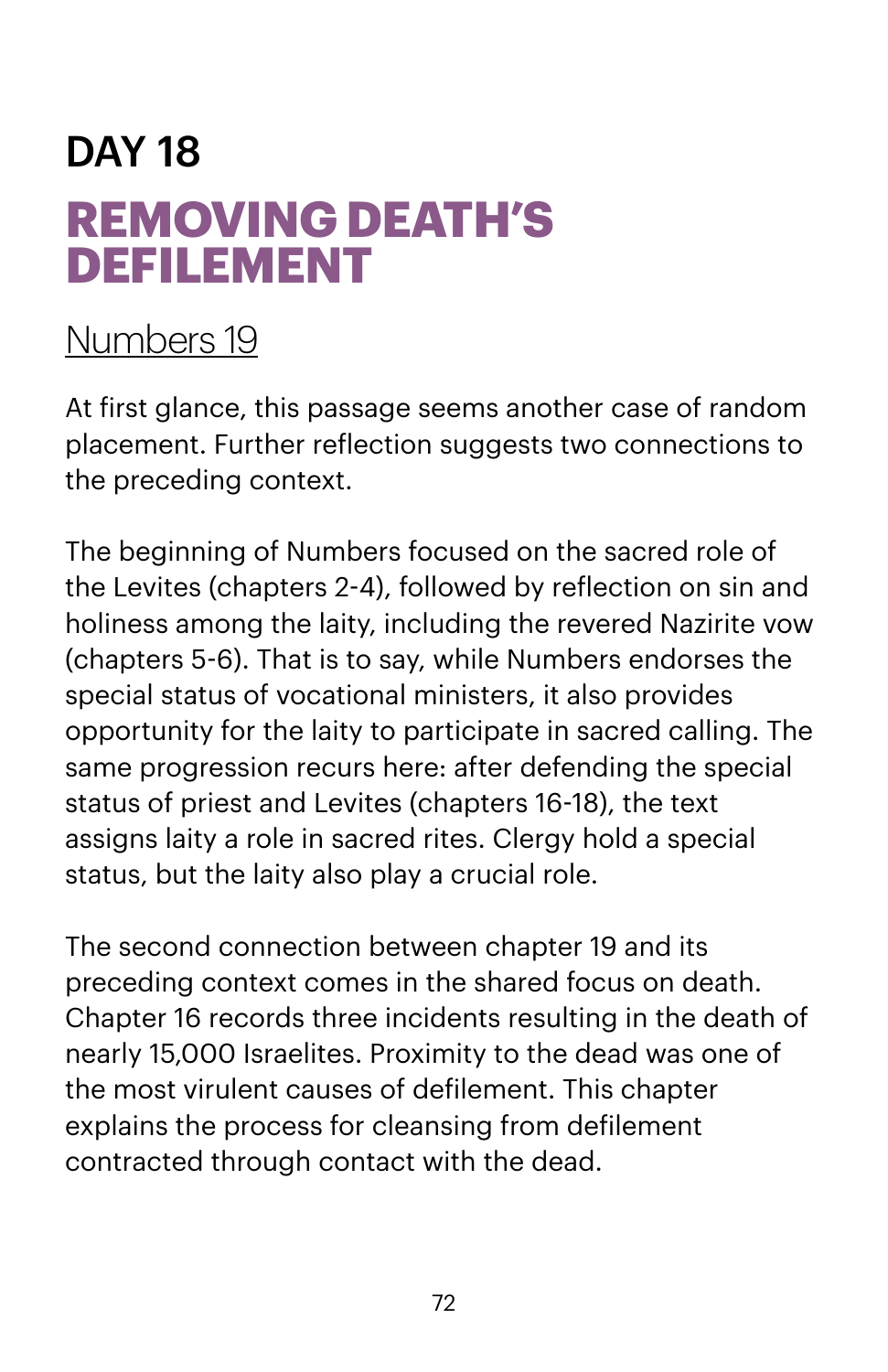*What God said to them.* The explanation of the process for removing defilement has two parts. Verses 1-13 outlines the process from beginning to end. Verses 14-22 applies the ritual process to representative situations.

The process has three steps. First, the priest oversees the slaughter of a reddish-brown heifer. Unlike most sacrifices, the cow is burnt in its entirety, including its blood, along with other reddish materials symbolizing blood. Both the priest who sacrifices the cow, and the assistant who burns it, are temporarily defiled, until they wash their clothes and bodies, and evening comes (verses 1-8).

The second step entails the collection and storage of the ashes for later use. Any ceremonially clean man may play this role, though it defiles him, necessitating his cleansing (verses 9-10). The third step occurs when anyone comes into contact with a dead human body: they are sprinkled with water containing a small amount of these ashes, three and seven days after contact. Those sprinkled are cleansed. Those who refuse remain unclean; they are excluded from the community, in order to preserve the purity of the tabernacle (verses 11-13).

Verses 14-22 take a second pass over much the same material. They omit the production of the ashes, but elaborate various sorts of contact with the dead that defile (verses 14-16), and also add details to the ritual process (verses 17-19). The threat recurs, virtually verbatim, against those who refuse the ritual (verse 20). As before, the ritual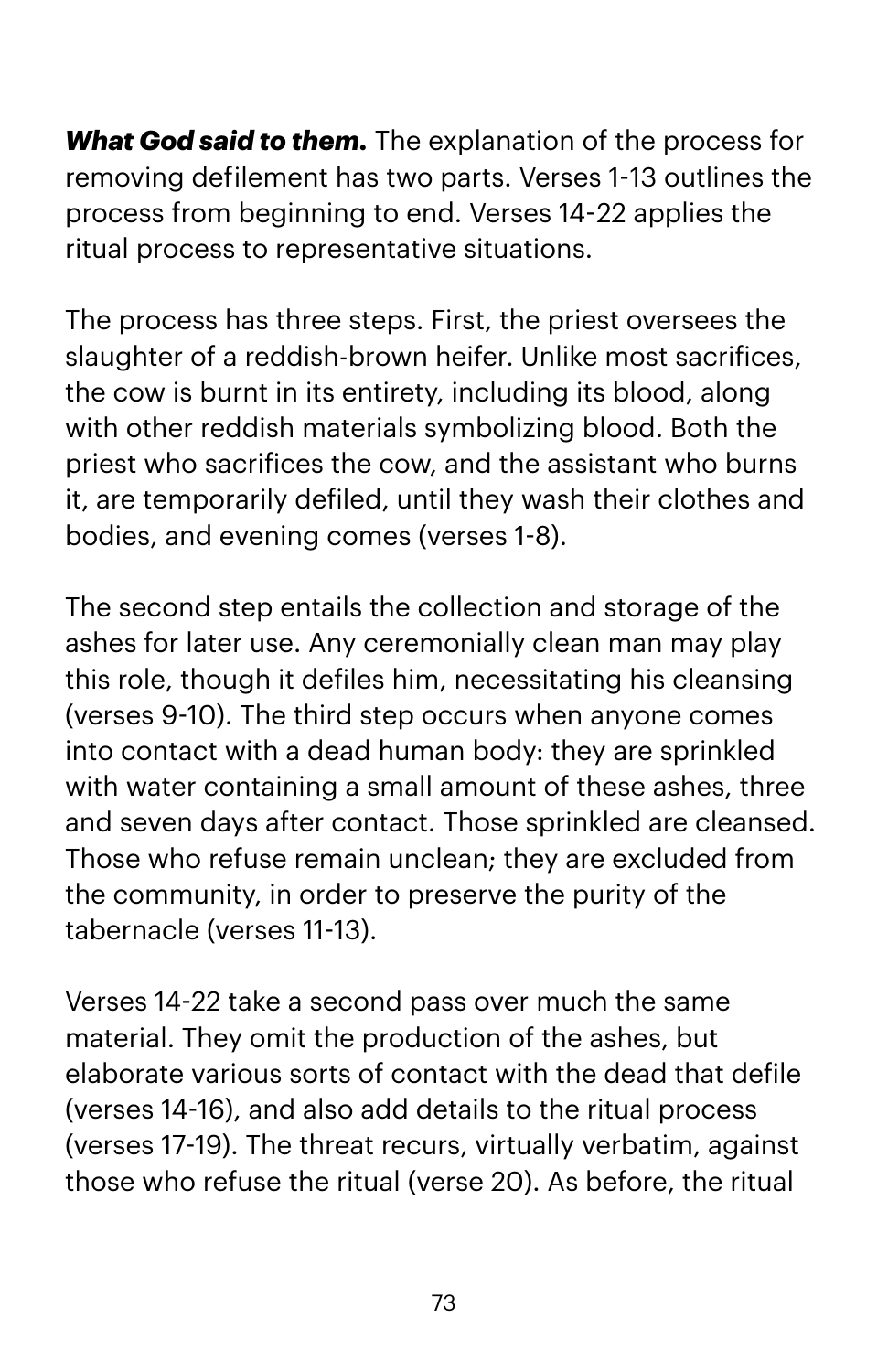defiles those who assist, so they too must wash and wait until nightfall (verses 21-22).

A notable feature of this ritual is the participation of laity. Perhaps the reason is expediency: given the frequency of contact with the dead, it would be a heavy burden on the priests and Levites to conduct all the cleansing ceremonies, and the defilement incurred would interfere with their service in the tabernacle. Whatever the rationale, it is notable that the laity play a crucial role in the ritual that remedies the severest form of defilement. They do not perform the roles of priests and Levites, or enjoy their status, but laity still exercise an important spiritual role.

*What God is saying to us.* Application of this passage moves in two directions. Within the New Testament, the book of Hebrews combines this sacrifice of a heifer with other types of animal sacrifice to proclaim the superiority of Christ. The regular repetition of these sacrifices indicated "that the gifts and sacrifices being offered were not able to clear the conscience of the worshiper." But Christ's oncefor-all offer of his own blood in sacrifice for the sins of mankind achieves an actual and effective cleansing from sin and death:

**The Co** 

*The ashes of a heifer sprinkled on those who are ceremonially unclean sanctify them so that they are outwardly clean. How much more, then, will the blood of Christ ... cleanse our consciences from acts that lead to*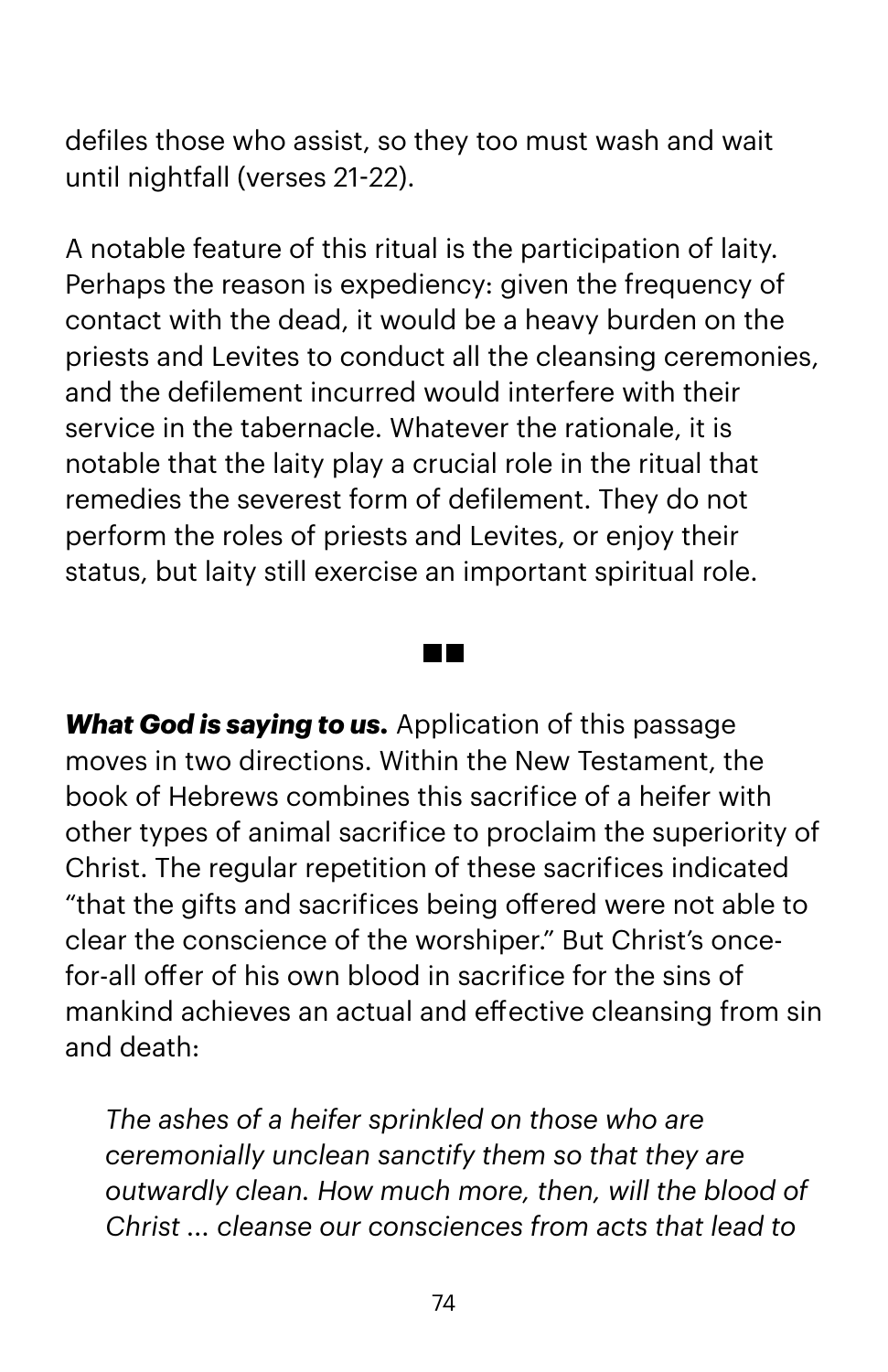*death, so that we may serve the living God (Hebrews 9:9,13-14).* 

By his death, Christ accomplishes what the heifer sacrifice symbolized, cleansing from guilt and shame.

Application of this passage can also develop the role of non-clergy in dealing with the guilt and shame of sin. All Christians – not only ordained clergy – have a legitimate role in proclaiming forgiveness, and in helping one another overcome sin. The apostle James writes, "Therefore confess your sins to each other and pray for each other" (James 5:16). Similarly, Paul counsels, "If someone is caught in a sin, you who live by the Spirit should restore that person gently. But watch yourselves, or you also may be tempted" (Galatians 6:1-2).

*"'The ashes of the heifer ... are to be kept by the Israelite community for use in the water of cleansing'" (19:9).*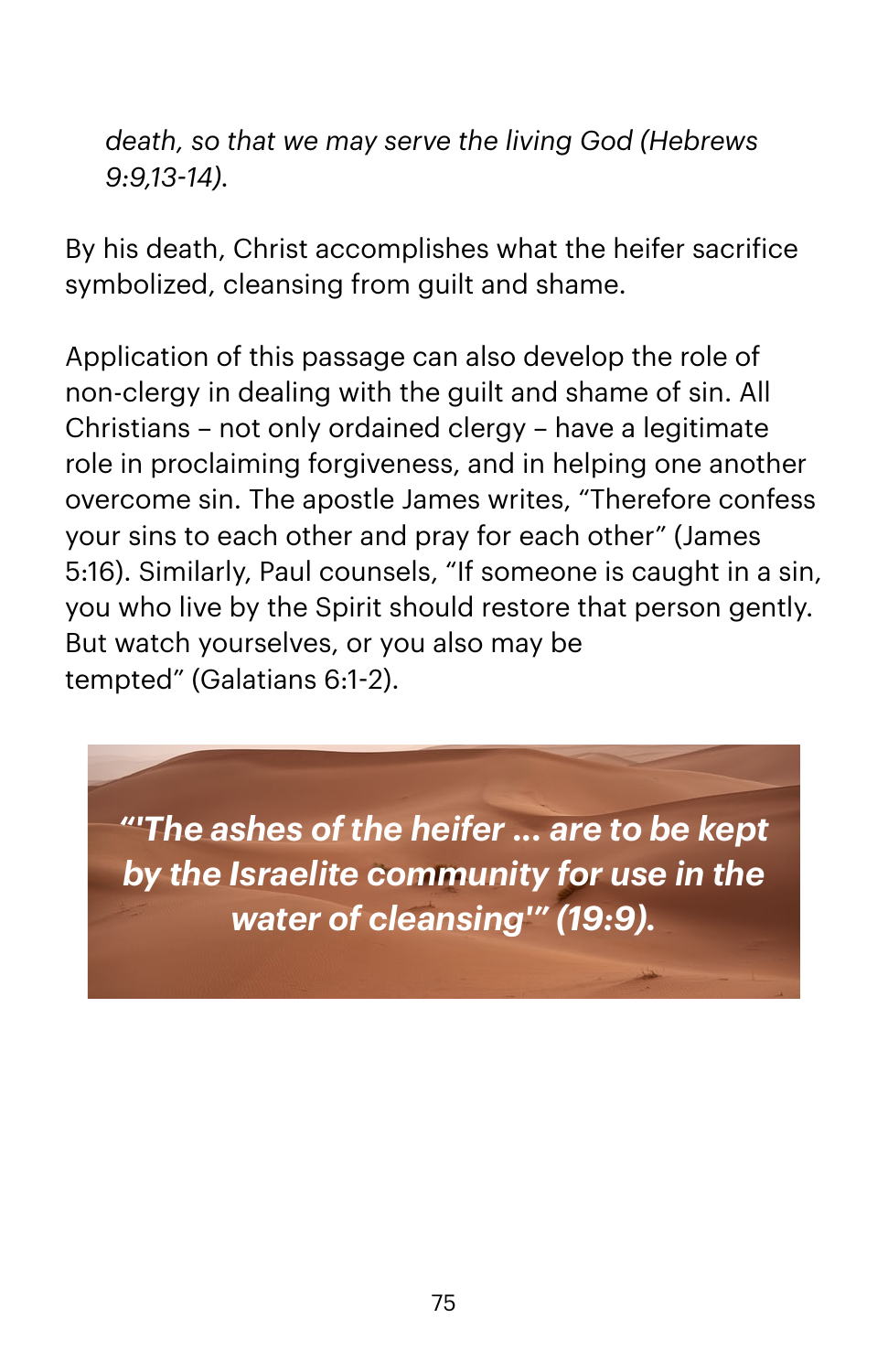## DAY 19 **LEADERSHIP FAILURE AND ITS RAMIFICATIONS**

### [Numbers 20](https://www.biblegateway.com/passage/?search=numbers+20&version=NIV)

The limits of this passage are signaled by a double inclusion. Miriam dies at the beginning of the chapter; Aaron at its end. Additionally, Aaron's death in verses 22-29 is punishment for his (and Moses') sin in verses 2-13.

Between Aaron's sin and his judgment, Israel encounters a hostile Edom, and is forced to travel a circuitous route. The compilation couples the two ramifications resulting from the disobedience of Aaron and Moses: individually, they die before reaching the Promised Land; collectively, Israel loses their top leadership on the verge of invading Canaan.

*What God said to them.* The chapter consists of three episodes. The first recalls the water-from-the-rock incident in Exodus 17. The two accounts share several features: each occurs in the wilderness (Sin and Zin, respectively); the people blame Moses for the lack of water; the malcontents idealize prior conditions in Egypt; Moses provides water by striking a rock with a staff; each account memorializes the incident by naming the location 'Meribah' ('quarreling').

The numerous similarities highlight the one significant difference: in Exodus, Moses is commanded to strike the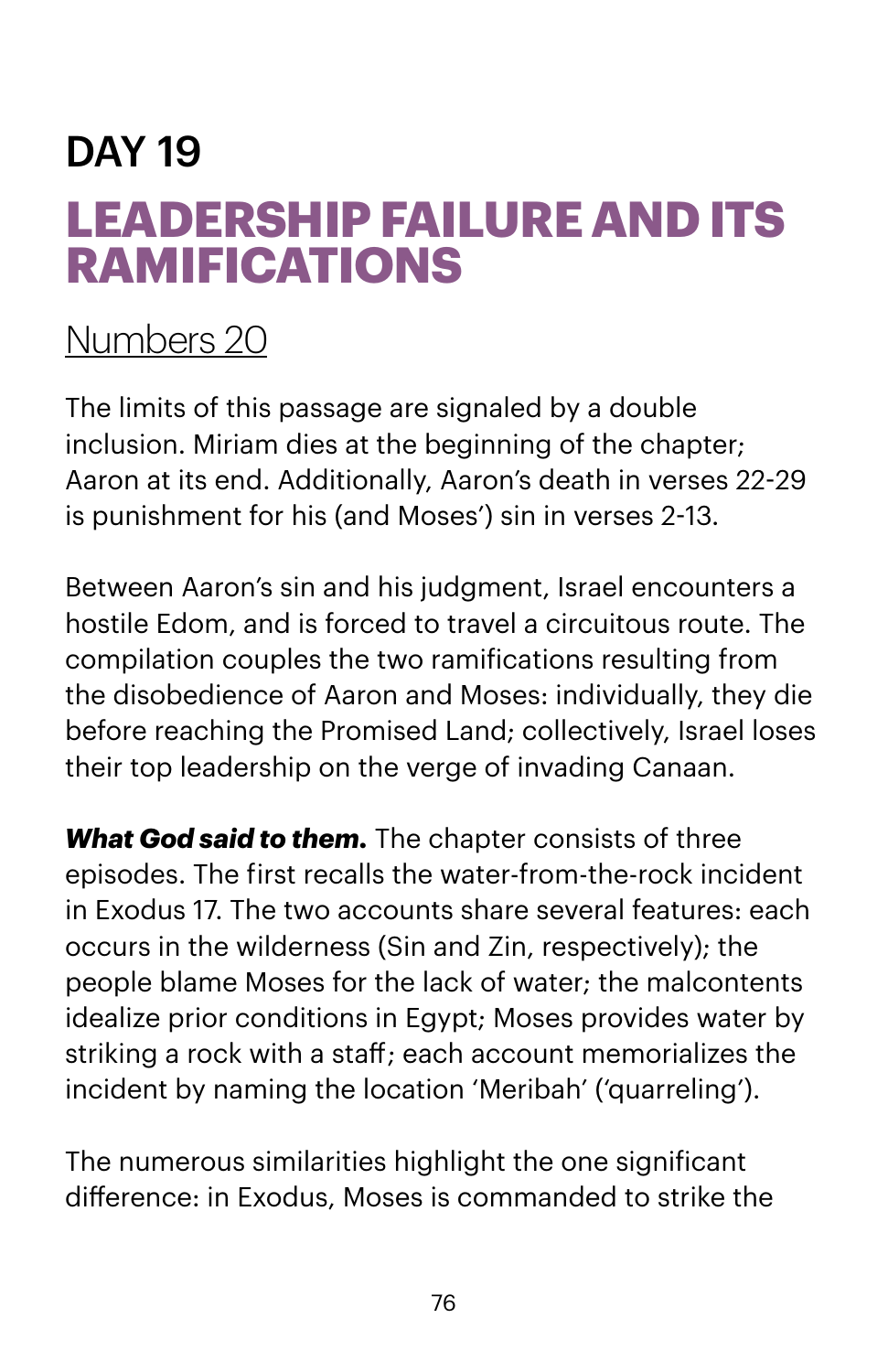rock and does so; in Numbers, he is commanded to speak to the rock, but instead strikes it.

God responds fiercely. He accuses Moses and Aaron of rebellion (the same term Moses uses to describe his complaining countrymen). As punishment, the two leaders will die before reaching the Promised Land. The text makes a play on words to justify what may seem to be a draconian penalty: Moses and Aaron do not honor God as 'holy', so he executes them in order to demonstrate that he is 'holy'. In this context, 'holy' entails two related senses: to be respected fully and obeyed exactly. Committing the same sin as the wilderness generation, Moses and Aaron suffer the same penalty (verses 1-13).

Before the verdict is carried out, one incident intervenes. As Israel settles the Promised Land, its opponents fall into two camps: distant relatives (Edom, Moab), and sworn enemies (Canaanites). Here they encounter the former. In the standard format for formal letters, Moses requests safe passage. As motivation, he appeals to their ancient relationship, evokes sympathy with a recitation of Israel's recent sufferings, invokes the angel of God as their defender, and twice promises not to plunder supplies. Nonetheless, Edom threatens attack. To avoid confrontation, Israel detours (verses 14-21).

Four months later, Aaron dies (cf. 33:38-39). God gives timely warning, and calls for Aaron's son Eleazar to succeed him as high priest. Moses, Aaron, and Eleazar ascend Mount Hor. Once they transfer the sacred garments from father to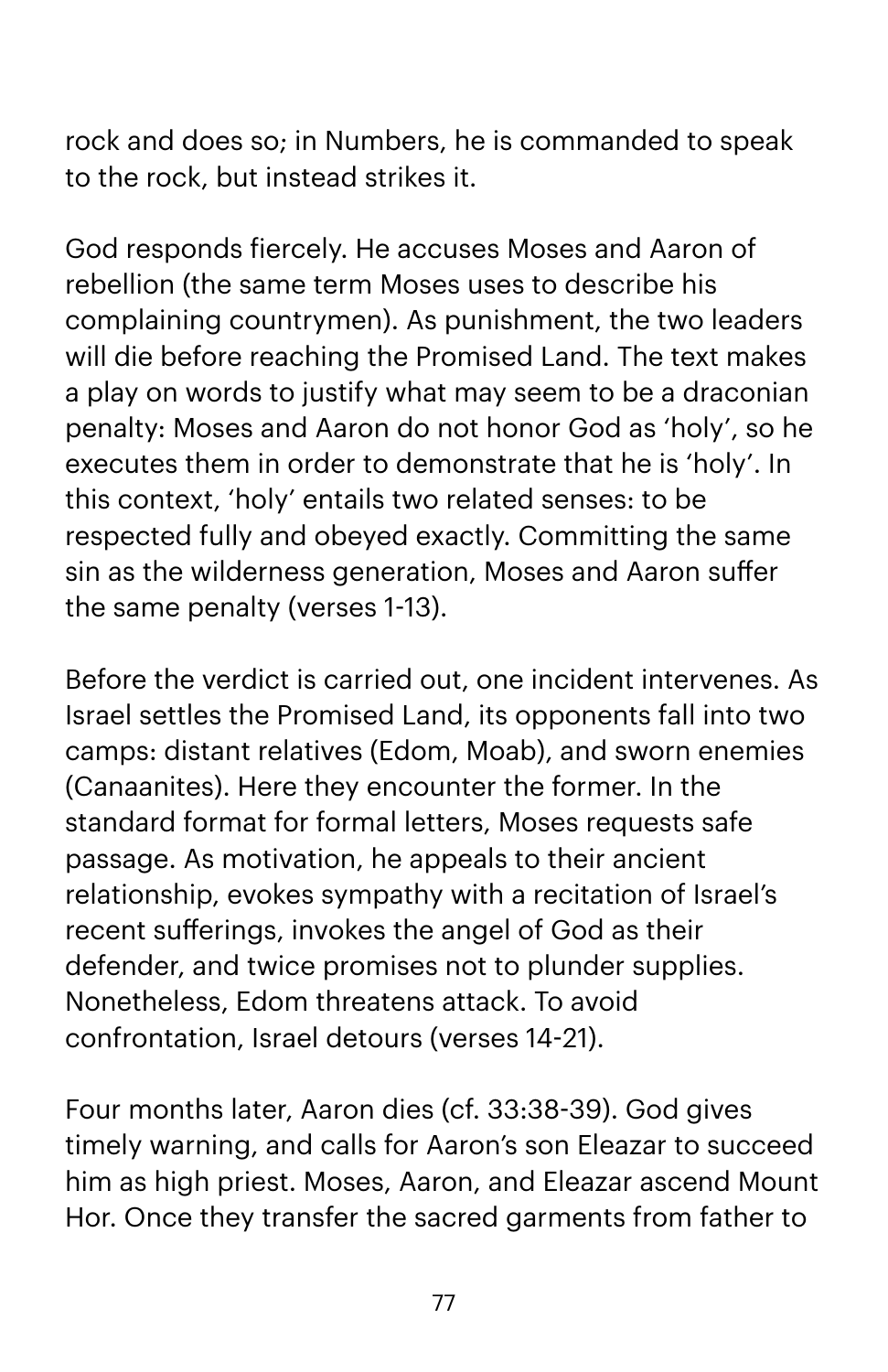son, Aaron dies. The nation mourns for thirty days, instead of the customary seven (verses 22-29).

These incidents are notable individually and collectively. Individually, Moses and Aaron fail in the same way, and suffer the same punishment, as the rest of the exodus generation: they rebel against God, and die in the wilderness. The disobedience of Moses and Aaron seems less egregious than the repeated rebellions of the wilderness generation, so their comparable punishment indicates that God holds leaders to a higher standard.

Collectively, these events spell danger to the entire nation. Israel's preeminent leaders die just as the nation faces their greatest challenge. Without their anointed leaders, will Israel survive a prolonged military campaign against the Canaanites? The next passage addresses this question.

 $\sim 100$ 

*What God is saying to us.* For today, we focus on the personal ramification of Moses' and Aaron's rebellion and punishment.

Often leadership brings with it a sense of entitlement, and national or international fame promotes an air of invincibility. This passage demonstrates that God holds leaders to a higher standard, and that he punishes misconduct, even when doing so may threaten his purposes or his people.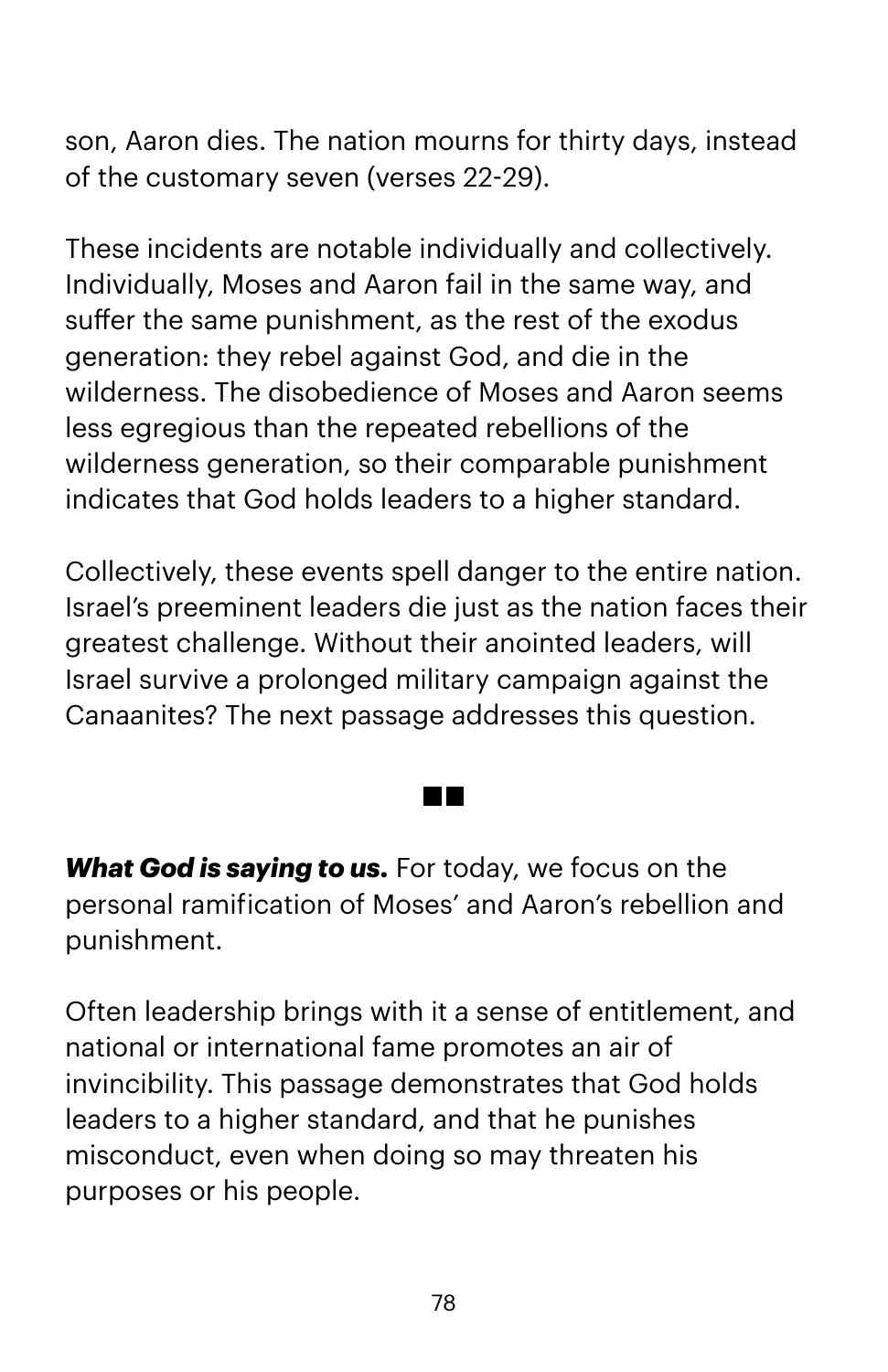The steady stream of Christian leaders suffering public exposure makes this passage intensely relevant today.

If even Moses, the great liberator, and Aaron, the founding high priest, are not beyond committing grievous sin, how should we pray for our leaders, and what supports can we provide them?

If God is willing to risk his plans for Israel in order to uphold his holiness, what leader today can expect God to let sin pass unpunished, no matter what the collateral damage to his broader goals?

Given that God exposes the sins of Moses and Aaron to public view for all time, so that subsequent generations learn to respect his holiness, what does he think of our tendency to protect our organizations' reputations by covering up the sins of our leaders?

*"The Lord said to Moses and Aaron, 'Because you did not trust in me enough to honor me as holy in the sight of the Israelites, you will not bring this community into the land I give them'" (20:12).*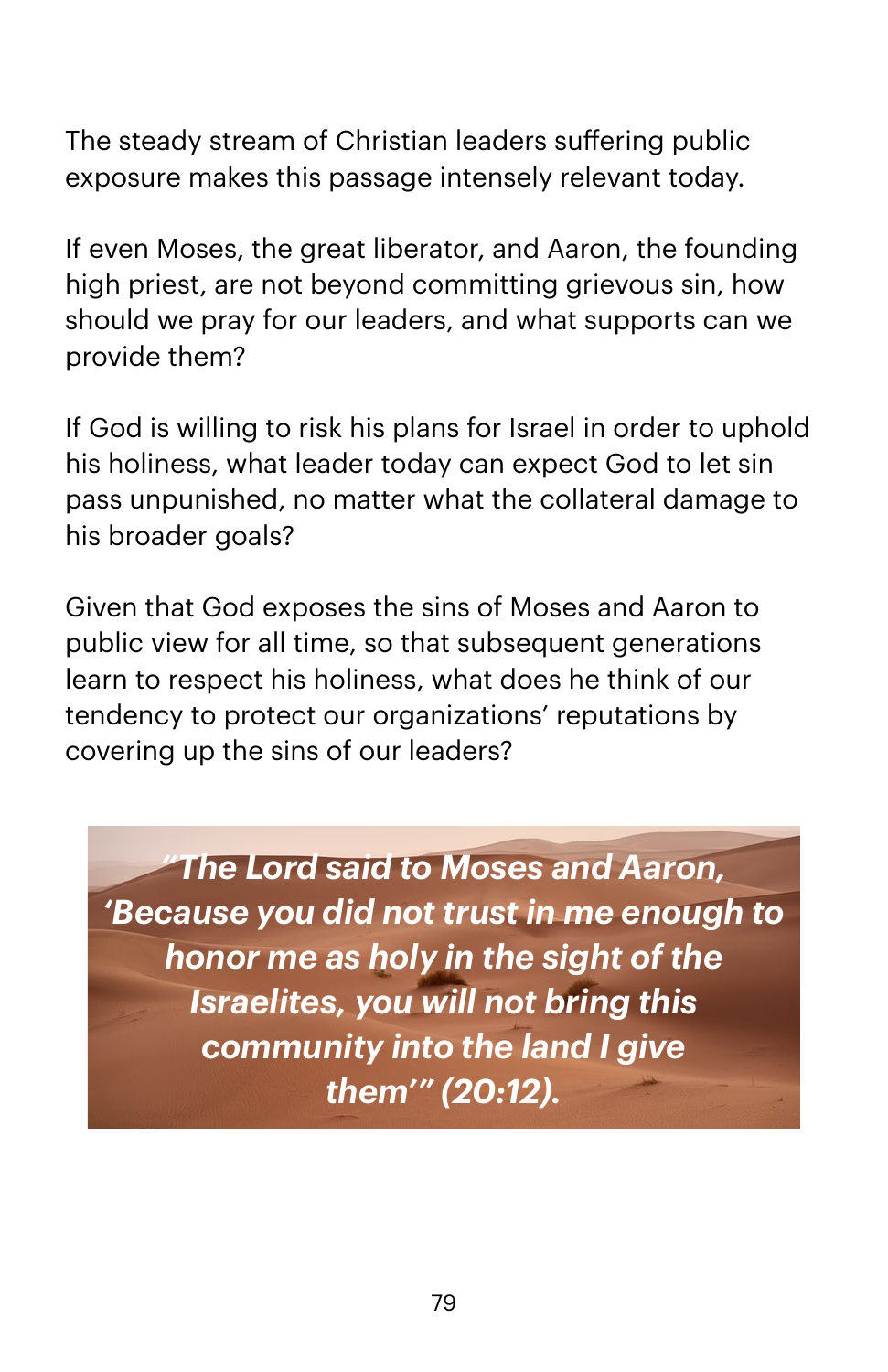# DAY 20 **STABILITY IN UNSTABLE TIMES**

## [Numbers 21](https://www.biblegateway.com/passage/?search=numbers+21&version=NIV)

The events of chapter 20 pose an urgent question: With the deaths of Aaron and Moses, will Israel survive the invasion of Canaan? Chapter 21 calms the anxiety, presenting four case studies to reassure Israel that they will survive the deaths of their divinely-appointed leaders, because God himself is with them.

*What God said to them.* The chapter consists of four episodes, in thematic chiasm (battle-provisions-provisionsbattle):

| a  | $vv1-3$ | Israel defeats a Canaanite city.                          |
|----|---------|-----------------------------------------------------------|
| b  | $vv4-9$ | God punishes Israel for complaining about food and water. |
| b' |         | vv10-20   Israel celebrates God's provision of water.     |
| a' |         | vv21-35 Israel defeats two Amorite cities.                |

Together, the incidents resolve the crisis of chapter 20, reassuring Israel that even with the deaths of Aaron and Moses, and the invasion of Canaan, the nation will prosper because God guides their fight and provides for them.

The initial encounter with Canaanites goes poorly. As Israel travels toward Moab, they are attacked, and some are captured. In response, Israel commits itself to *herem*, war of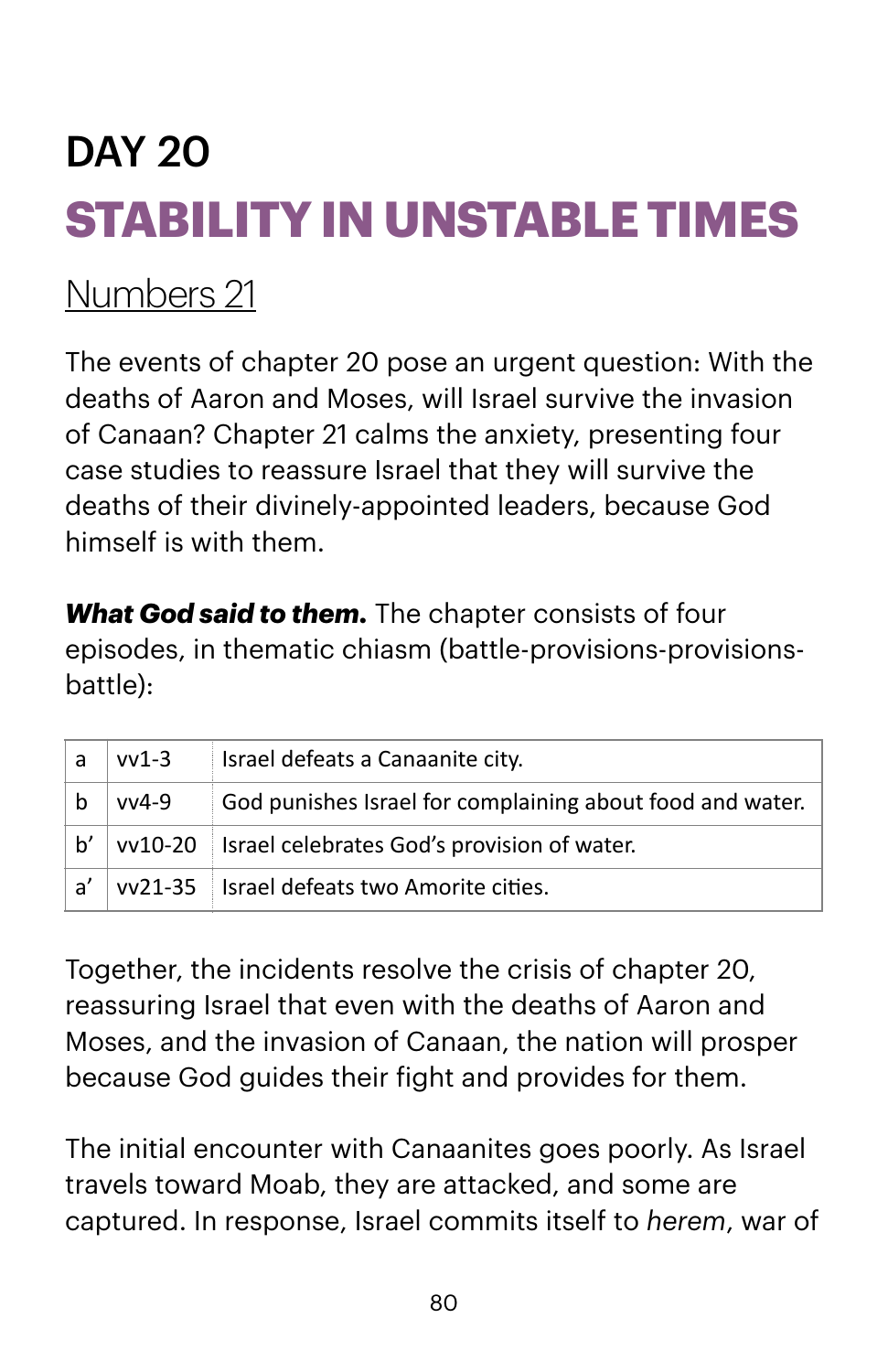<span id="page-80-1"></span>annihilation.<sup>4</sup>God powers them to victory. Consequently, the location is named Hormah, meaning,

'Destruction' (21:13). Notably, Hormah is the same location where Israel earlier suffered defeat, when they first refused to invade Canaan at divine command, and then attempted to invade against his directive (14:39-45). With this deliverance, God rehabilitates the place name: 'Hormah' no longer represents the destruction of Israel; it now references the destruction of their enemies.

In the second episode, Israel complains about the lack of bread and water, and the monotony of manna. In response, God sends venomous snakes into their midst, killing many. They repent, and plead with Moses to intercede. God directs him to make a bronze snake and lift it on a pole, so that anyone who has been bitten can look at the snake and be healed (verses 4-9). The snake was a widespread ancient symbol of spiritual power, at times, good; at other times, bad. Here the effect is clear: Moses intercedes for deliverance from the plague, and God provides a corresponding symbol of deliverance. (Centuries later, subsequent generations will use the bronze serpent as an idol, provoking King Hezekiah to destroy it, 2 Kings 18:4.)

On the surface, the third episode is a travelogue, taken from an otherwise unknown ancient chronicle called, The Book of the Wars of the Lord. On further consideration, it balances the previous incident. The snake infestation was divine judgment for complaining against God over food and water.

<span id="page-80-0"></span>On the ethics of *herem*, see the daily readings covering Deuteronomy 7-9. [4](#page-80-1)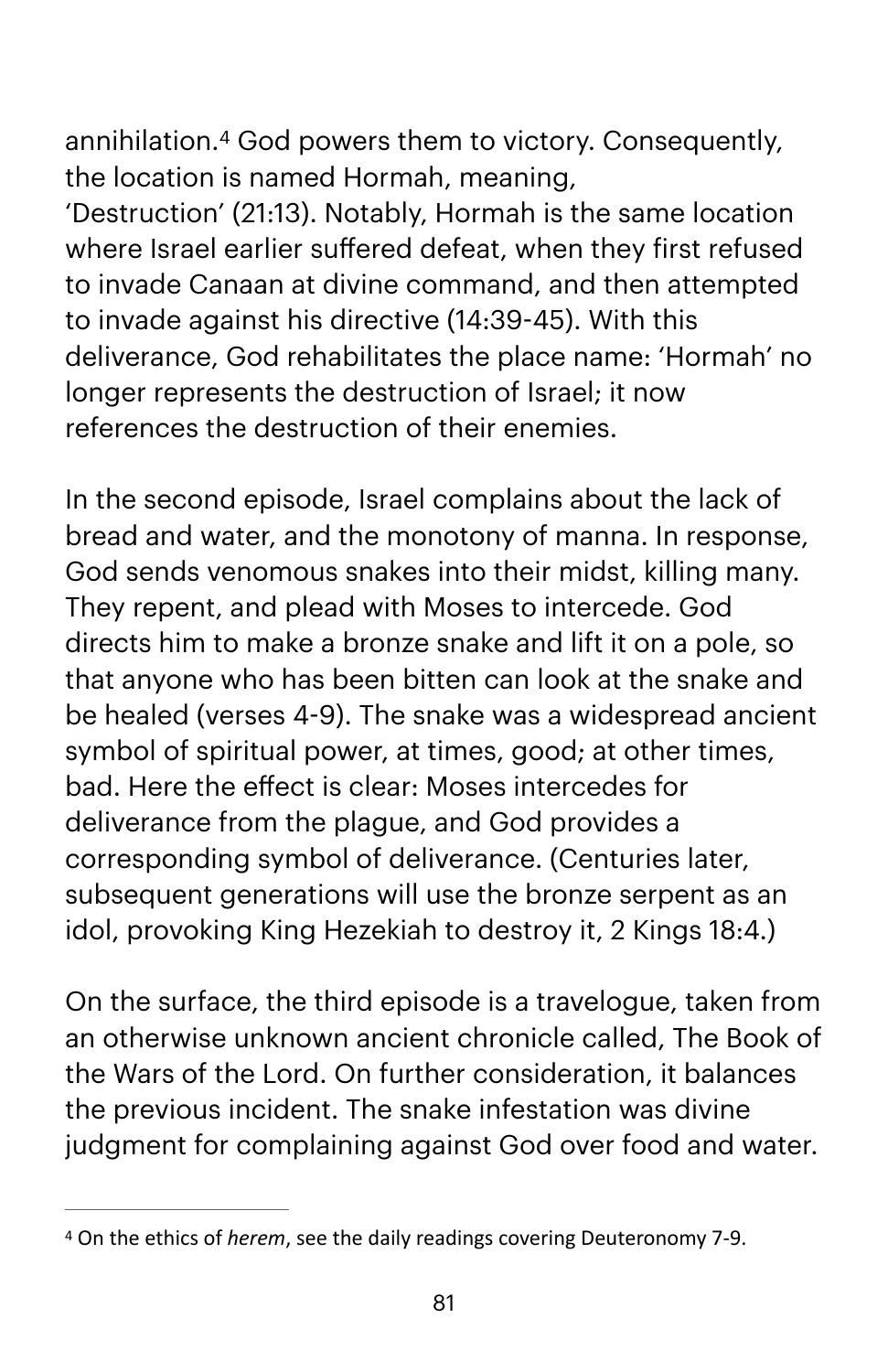The itinerary here not only lists locations where Israel camped, but also reports that God provided wells en route. He does not merely punish the grumblers; he continues supplying their needs (verses 10-20 cf. Deuteronomy 2-3).

The final episode – a couple of local wars – contrasts with the first episode, and also with Edom's intimidation in chapter 20. When Israel sought to pass through Edom, they were rebuffed. That raised an urgent question: how will they invade a fortified land? Now they seek to pass through Amorite territory, again pledging not to take provisions or harm inhabitants. Sihon, the local ruler, attacks. Israel defeats his forces and takes possession of land that he had previously captured from Moab. Israel also defeats Og, ruler of Bashan, and captures his land (verses 21-35; cf. Deuteronomy 2-3).

All four episodes resolve the anxieties of Numbers 20, and hold out hope for coming challenges. God will provide them water as they dig wells, and will empower them in battle. What he has done through Moses, he will continue to do. The death of the first-generation leadership does not doom the invasion of Canaan, because God remains with Israel.

*What God is saying to us.* In the Gospel of John, Jesus reimagines the second episode as a type of his crucifixionresurrection-ascension complex. "'Just as Moses lifted up the snake in the wilderness, so the Son of Man must be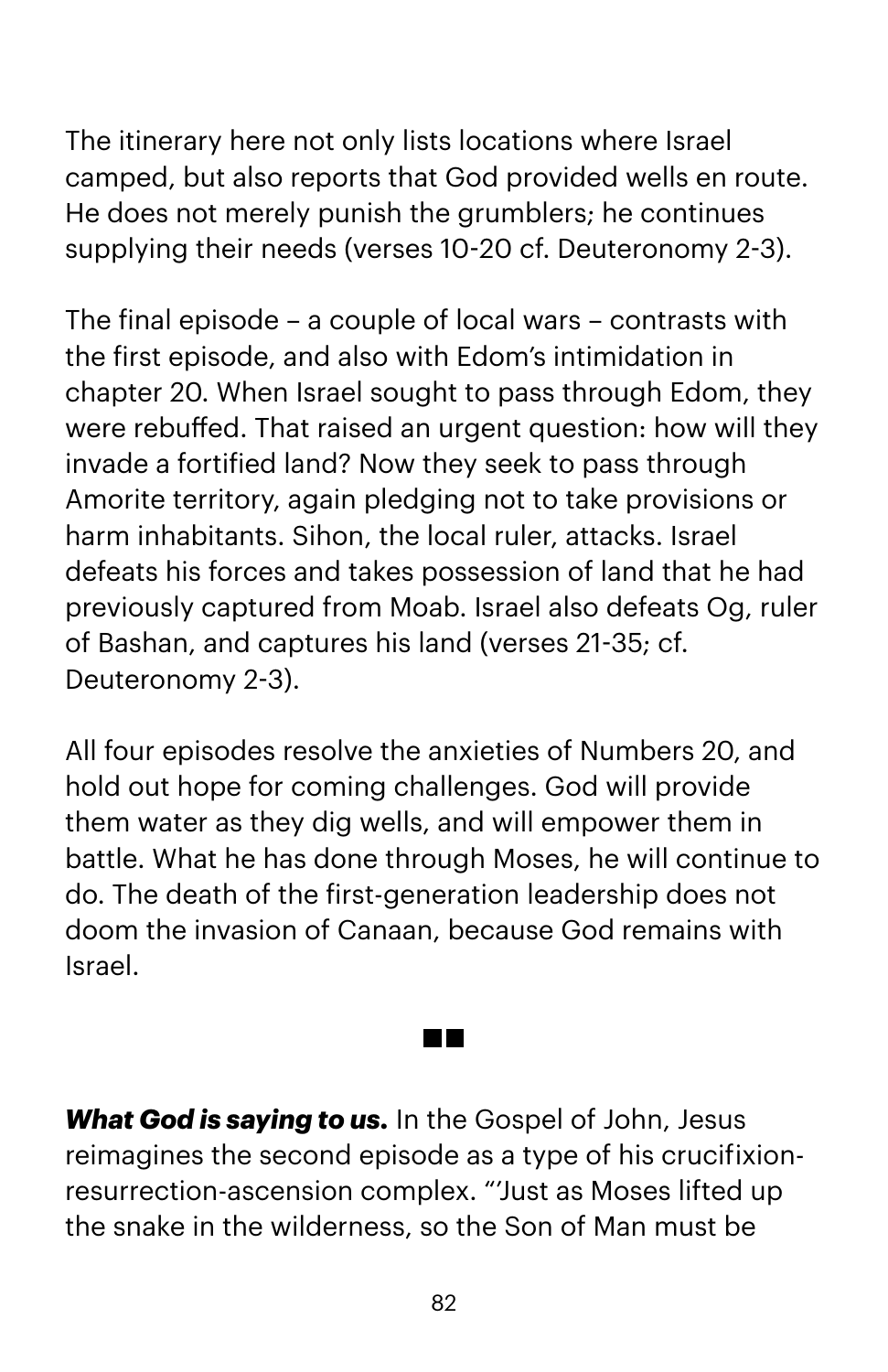lifted up, that everyone who believes may have eternal life in him'" (John 3:14-15). Turning toward the lifted serpent provided escape from physical death; turning toward the crucified and exalted Jesus brings eternal life.

The current passage applies in a second way, as well. Later in this Gospel, Jesus speaks to an analogous situation. He is about to die, but his disciples need not be anxious about themselves or his mission. It is to their advantage that he goes, Jesus reassures them, because he will send a successor, the Holy Spirit, to guide and empower them (John 14:16-17,26; 15:26-27; 16:7-11,12-15). Consequently, leadership transitions are considerably less anxious and disruptive today: the outward face may change, but the underlying leadership remains the same.

*"The Lord said to Moses, 'Make a snake and put it up on a pole; anyone who is bitten can look at it and live'" (21:8).*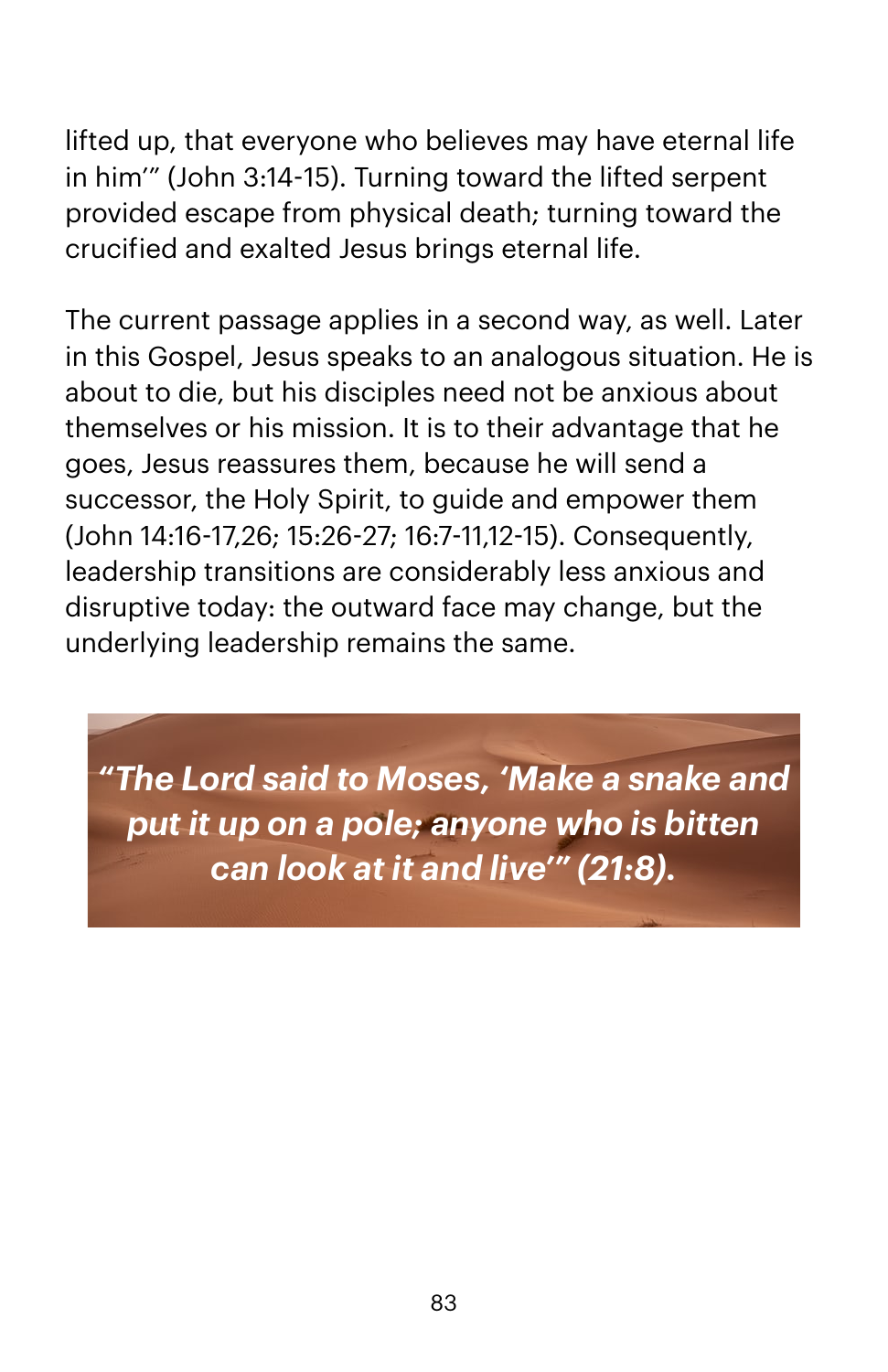# DAY 21 **SPIRITUAL WARFARE**

## [Numbers 22](https://www.biblegateway.com/passage/?search=numbers+22-24&version=NIV)-24

This lengthy episode is fascinating in its own right: black magic, a shaman, a talking donkey. These attentiongrabbing features should not distract us from the role of this incident in the larger narrative. This incident continues to address the leadership transition. Aaron has just died, and Moses' death is imminent. Can Israel survive in the absence of its high priest and preeminent prophet?

*What God is said to them.* Three contrasts combine to form the point of this passage: the shaman Balaam versus Aaron and Moses, as priest and prophet; Balaam and the Moabite ruler Balak versus God, cursing and blessing; and, Balaam and Balak versus God, controlling Israel's fate. Together, these contrasts afirm that even in the absence of its longstanding spiritual leaders and intermediaries with God, Israel is not vulnerable to Canaanite gods and their spiritmediums.

Moses takes center stage in every chapter of Numbers except these three, where he makes no appearance. Instead, a new character – a spirit- medium named Balaam – occupies center stage. Israel's victory over the Amorites brings them within striking distance of Moab and Midian. Recognizing that their forces are overmatched, the Moabite ruler Balak devises a different strategy: he summons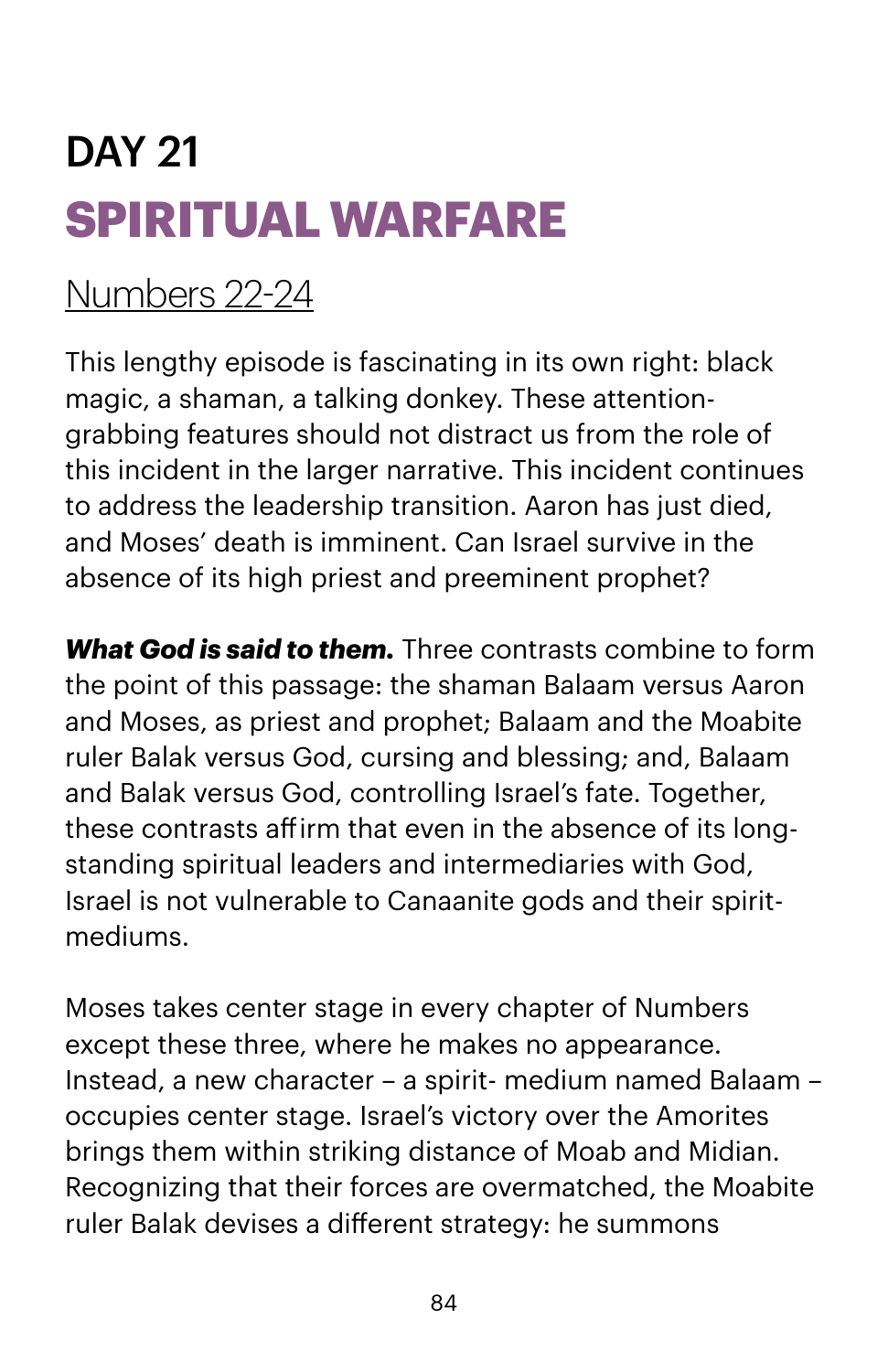Balaam, whose reputation has spread over four hundred miles. Significantly, Balak's invitation references all three Abrahamic promises: the vast number of Israelites, their territorial conquests, and the ironic characterization that 'those whom Balaam blesses are blessed, and those whom he curses are cursed' (22:1-7a cf. Genesis 12:3).

This is a war between God and Canaanite gods. Balak supposes that as a powerful spirit-medium, Balaam can direct the spirits to bless or curse. To his credit, Balaam denies that he crassly manipulates spirits; instead, the spirits direct him. The narrator adds his own take on Balaam as a medium: in this instance, God intervenes so that Balaam hears not from his usual spirits, but from the divine Spirit (22:7b-8).

In their first encounter, God forbids Balaam to accept Balak's invitation (22:9-13). In their second encounter, he permits Balaam to go, but insists that he must speak only what God authorizes, not what Balak wants (22:14-20). The third encounter is especially ironic: Balaam, the purported skilful spirit guide has less preternatural perception than his own donkey. He is again commanded to speak only what God says (22:21-35).

His three encounters with God prepare Balaam for three encounters with Balak. A prologue sets parameters: Balaam can speak only what God tells him (22:36-40). Each of the three encounters follows the same pattern: Balak and Balaam stop at a high place; they offer seven double sacrifices; Balaam consults God privately; rather than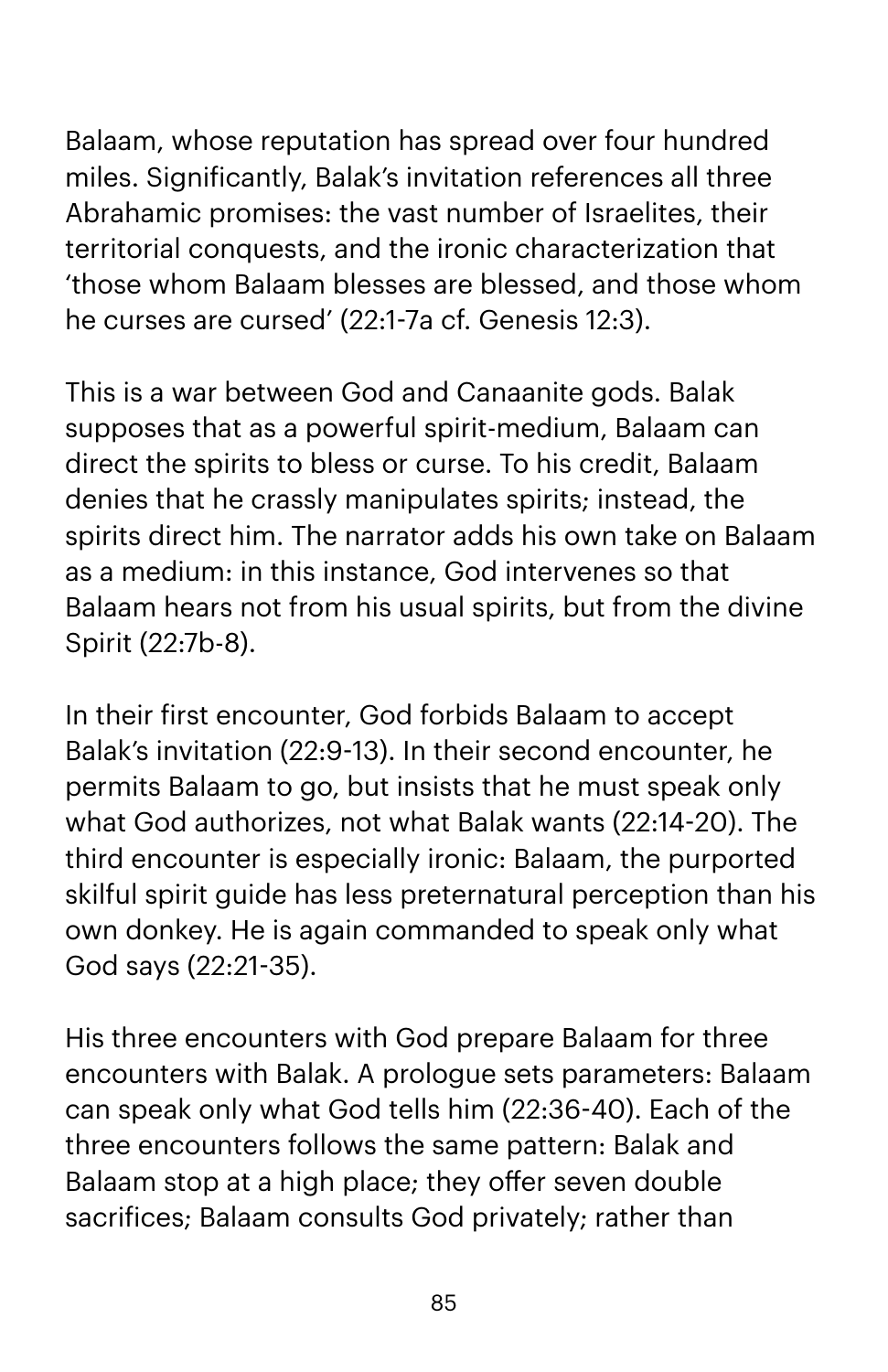cursing Israel, he announces God's blessing; Balak objects; Balaam insists that he can speak only as God directs (22:41-23:12; 23:13-26; 23:27-24:14). The third encounter is especially significant: for the first time, Balaam does not resort to divination; instead, as with Israel's prophets, the Spirit of God comes on him, and he prophesies.

In an epilogue, Balaam offers an additional four unsolicited, genuine prophesies, all to the same effect: God will raise up a mighty king for Israel – a star, with scepter – who will crush all their enemies (24:15-25).

The singular message of these three chapters, repeated often: even in the absence of their spiritual intermediaries, God will bless Israel and curse her enemies. Already one of the Abrahamic promises has been fulfilled: "Moab was terrified because there were so many [Israelites]" (22:2). Balaam prophesies the fulfillment of the second and third Abrahamic promises: Israel will conquer Canaan; and those nations which cooperate will share God's blessings, while those who oppose will suffer his curses. God will accomplish all this, even in the absence of preeminent prophet Moses and chief priest Aaron. God will accomplish all this, even if he has no better conduit as prophet and priest than a pagan shaman. God will fulfill his promises to Israel, despite all opponents, military or spiritistic.

*What God is saying to us.* In our day, skepticism dismisses spiritism, yet most of the world – ancient and modern –

a di S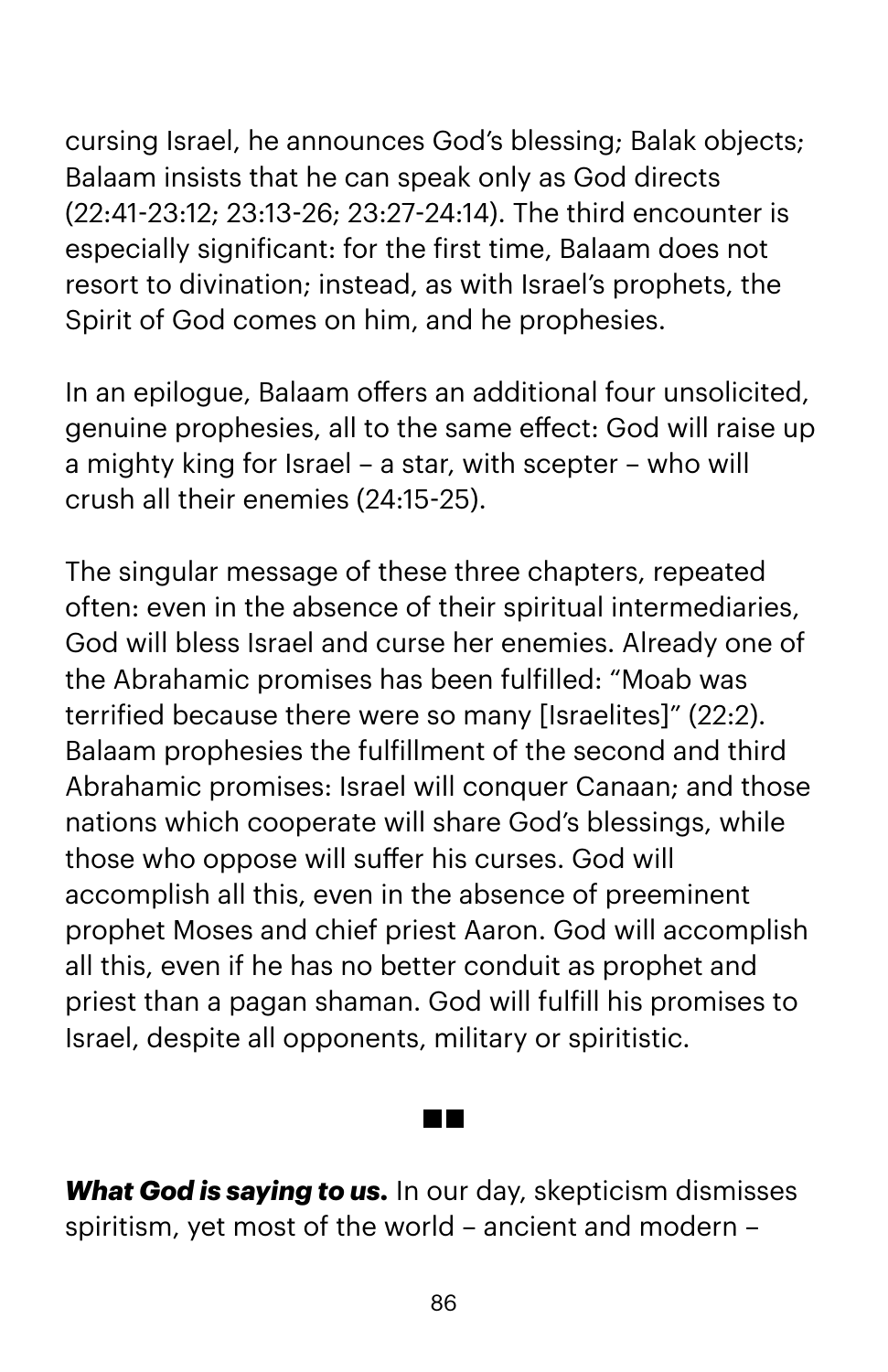afirms the reality of spiritual powers, as well as the ability of mediums to influence them toward desired ends. The New Testament afirms that our battle is even fiercer, for our enemy is not the ruler of some earthly power who appeals to a spirit medium for help against us. Instead, "our struggle is ... against the rulers, against the authorities, against the powers of this dark world and against the spiritual forces of evil in the heavenly realms" (Ephesians 6:12). Yet on our side is the great and mighty God, who fights for his Church and his purposes, ensuring final victory (Revelation 19-22).

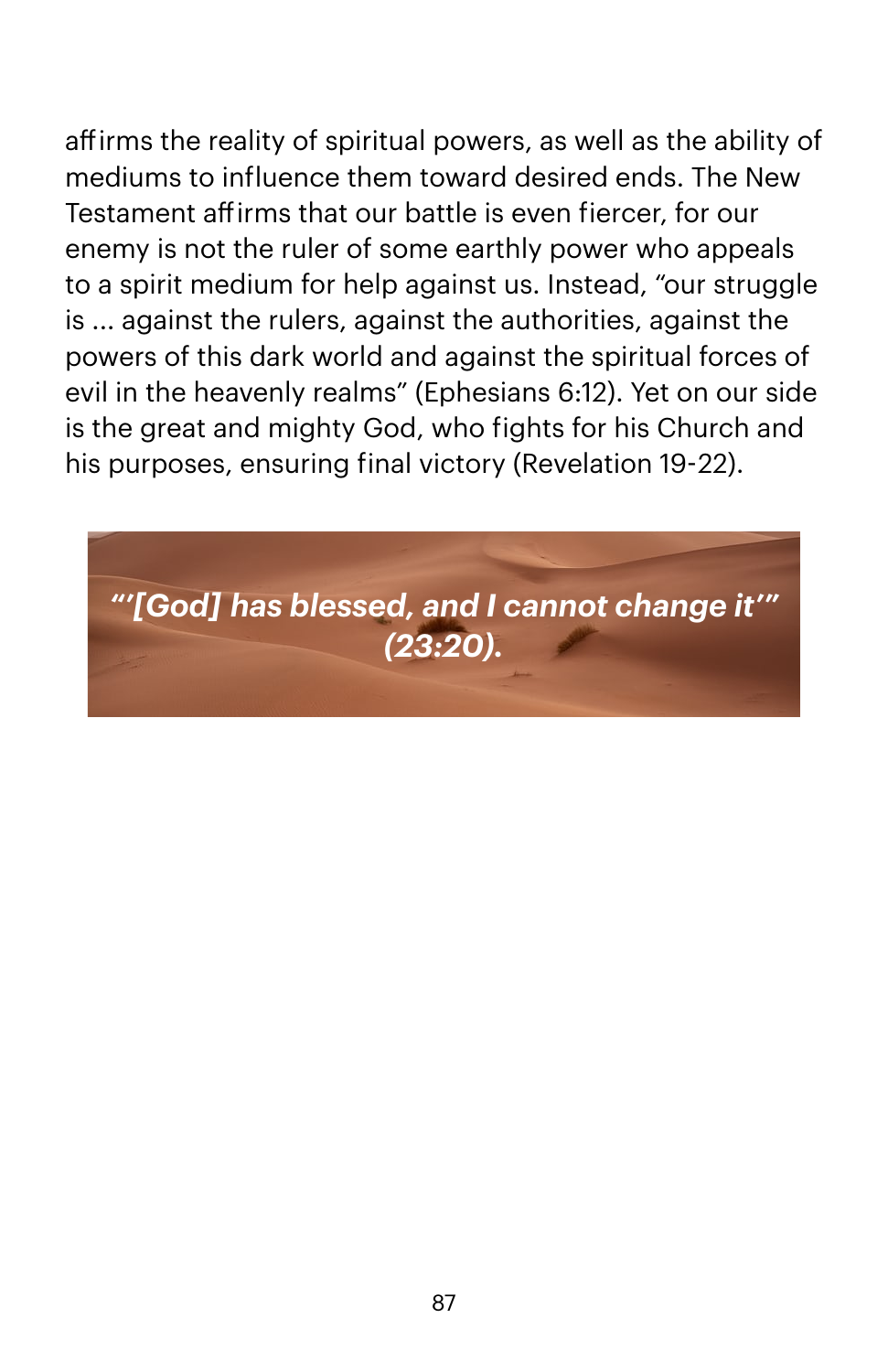# DAY 22 **DESTROYED FROM WITHIN**

## [Numbers 25](https://www.biblegateway.com/passage/?search=numbers+25&version=NIV)

The previous episode rang with hope. From a human perspective, the deaths of Moses and Aaron would seem to cripple Israel's future. Nonetheless, God remains determined to bless them, even, if necessary, through disreputable agents, such as a mortal enemy and a pagan shaman. Just as the future looks hopeful, Israel manages to turn it bleak again.

This pattern – highlight followed by lowlight – is familiar by now. The exodus from Egypt led to complaints about food and water (Exodus 14-16). At the same time as God was revealing the Ten Commandments and the sanctuary design, Israel worshipped the golden calf (Exodus 20-33). As they prepared to invade Canaan, they rebelled over the risks (Numbers 1-11). Now, just after God demonstrated that his blessing would survive the death of Moses and Aaron, Israel engages in sexual immorality and idolatry with enemy women, and 24,000 die in punishment.

*What God said to them.* This incident involves the same main characters as the preceding episode. Previously, Midianites and Moabites joined forces in recruiting Balaam to curse the Israelites. After that strategy failed, Moabite and Midianite women entice Israelite men to participate in sexual immorality, feasting, and idol worship. A later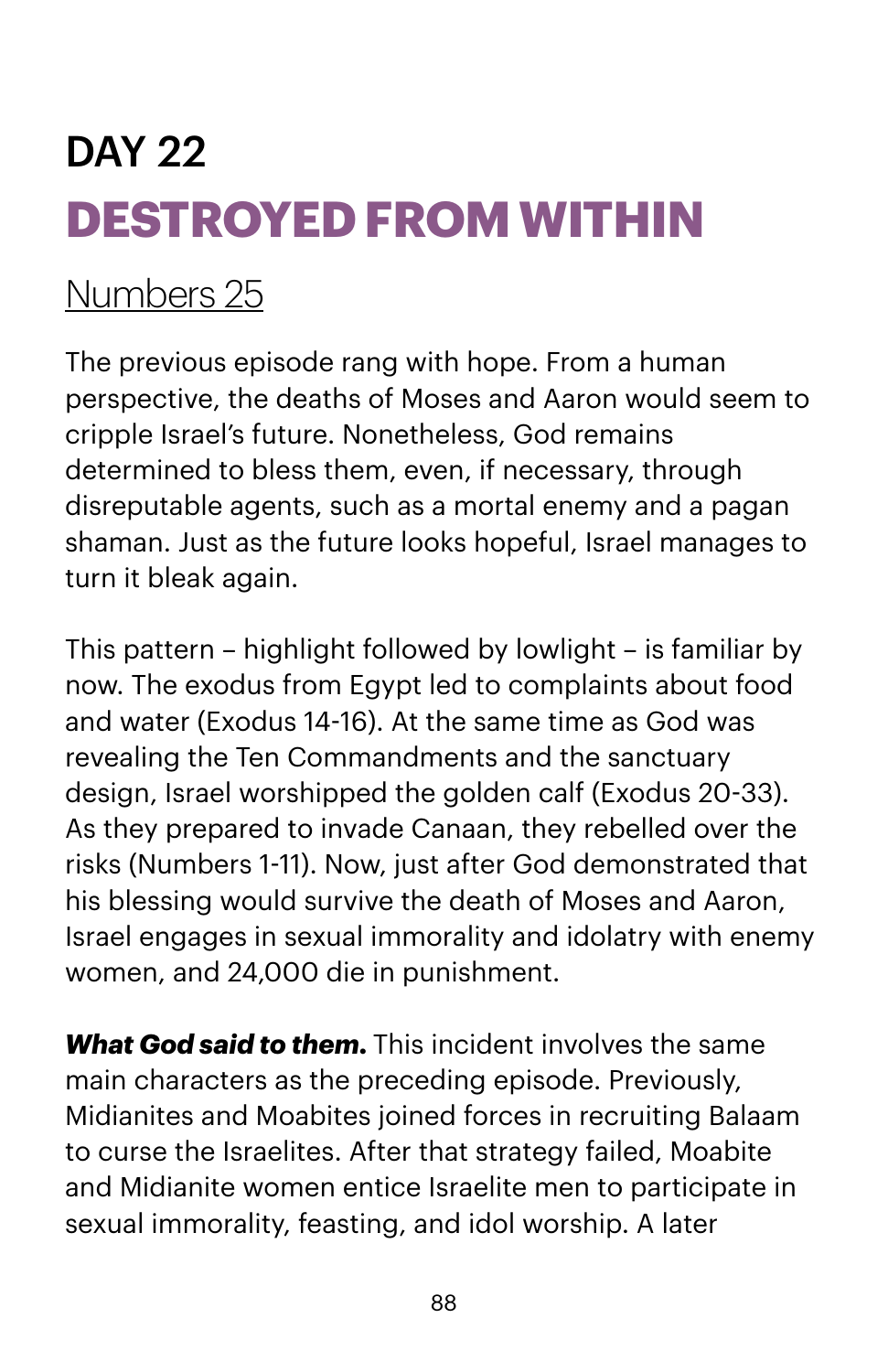chapter indicates that this, too, was a Balaam-devised strategy to corrupt Israel (Numbers 31:16). The connection between the two episodes is instructive: what their enemy could not do to them by force, Israel did to themselves out of lust.

In the ancient world, feasts commonly involved sacrifice to the gods, and often included sexual entertainment. So the Israelite men engage in two sins: sexual immorality and idol worship. From God's perspective, offerings to other deities are not a harmless social formality, but a capital offense (verses 1-3).

Judgment is immediate, multifaceted, and severe. God directs Moses to execute the leaders among the offenders, and leave their bodies exposed to the elements, as a warning to the rank and file. Moses calls judges to execute those from their clans who worshipped Baal. At the same time, God instigates a plague that kills 24,000 (verses 4-9).

In the midst of these punishments, an Israelite man brings a Midianite woman into his tent, within view of the crowd. Inflamed by the impudence, Phinehas, grandson of Aaron, drives his spear through the two of them, while they are engaged in the sex act. His devotion to God makes atonement for the Israelite's sin, saves the remaining populace, and secures a perpetual priesthood for his descendants (verses 6-13). Additionally, because of this incident, God calls for Israel to exterminate the Midianites (verses 14-18).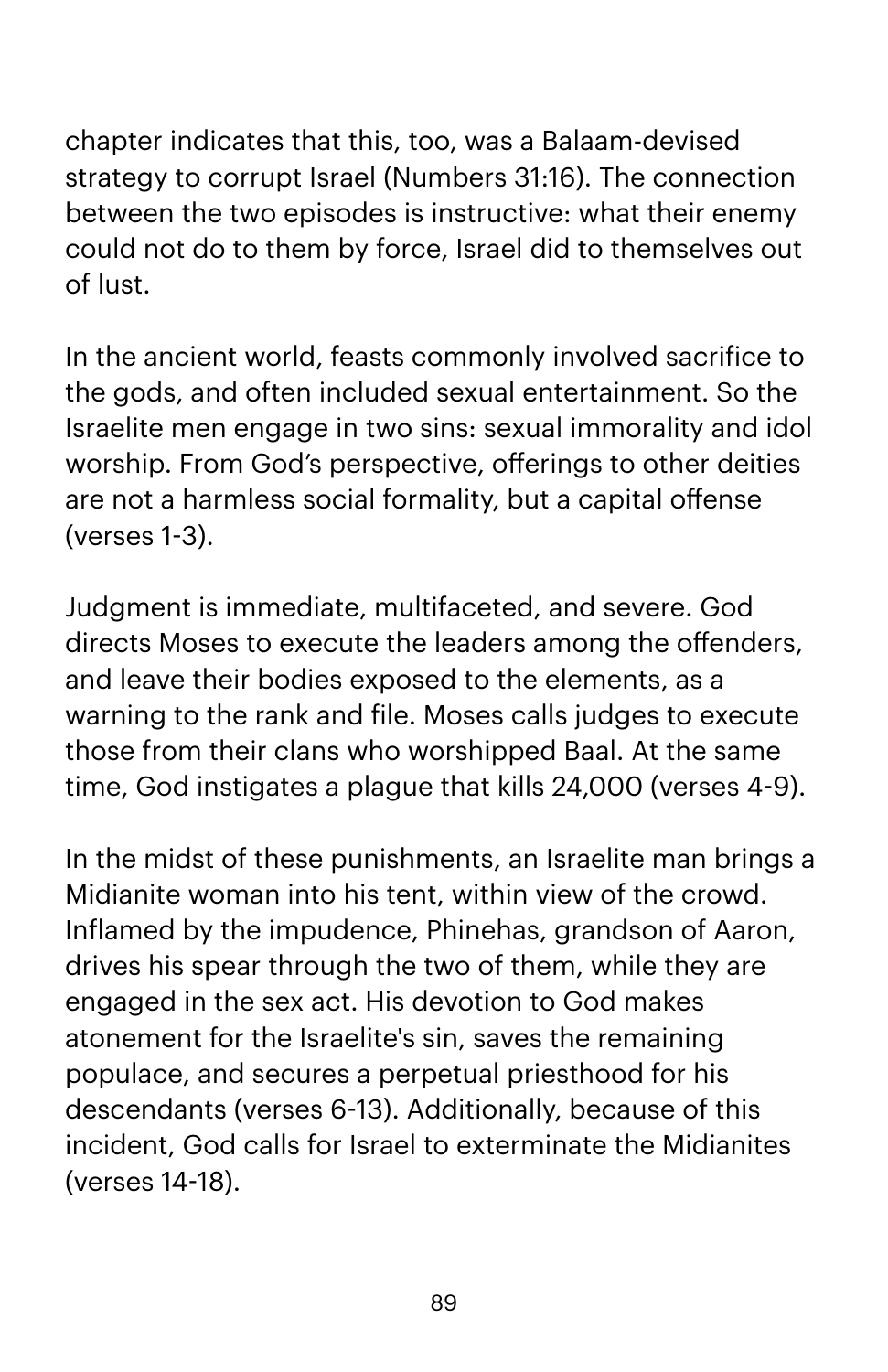In short, God protected Israel from the previous Moabite and Midianite effort to curse the nation (chapters 22-24). God does not, however, protect his people from themselves, and they suffer the consequences of their egregious sin (chapter 25). On the one hand, this episode confirms the justness of God's decision to wipe out the entire generation. On the other hand, it raises doubt about the new generation's commitment to live for God so that they can survive.

**THE REA** 

*What God is saying to us.* The apostle Paul references this passage in 1 Corinthians 10, in response to Christians who join their non-Christian neighbors for feasts, even though the host would first offer the food in honor of household deities. Because of the association with idols, Paul characterizes the meal as idolatrous, even if the Christian does not actively participate in the offering. Numbers 25 also reinforces his warnings against sexual immorality, rebuked earlier in the same letter.

*Do not be idolaters, as some of them were; as it is written: "The people sat down to eat and drink and got up to indulge in revelry." We should not commit sexual immorality, as some of them did—and in one day twenty-*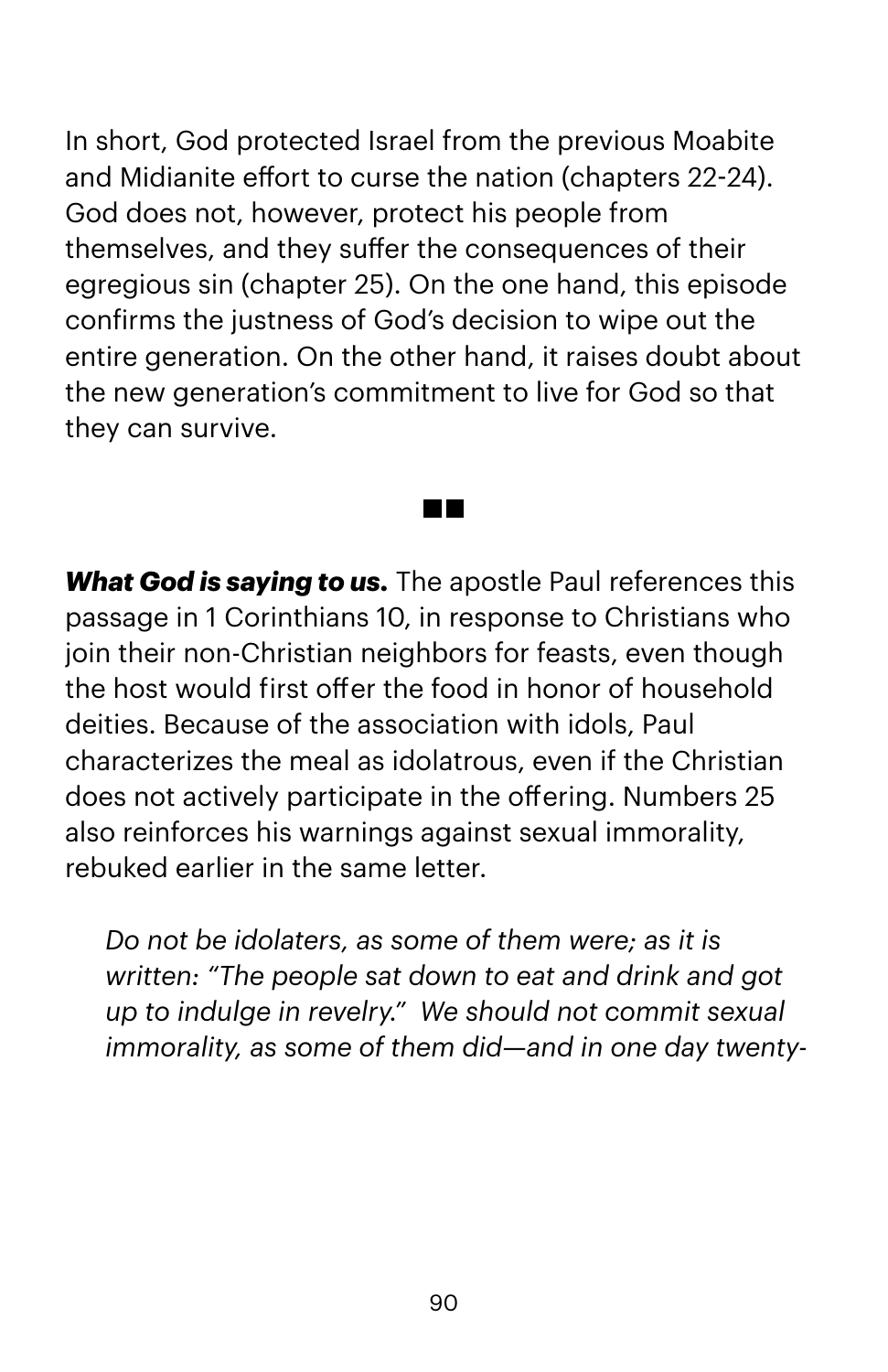<span id="page-90-1"></span>*three thousand of them died (10:7-8).[5](#page-90-0)*

Participating in idol feasts and engaging in sexual immorality remain capital sins in the New Testament era, and thus, in our own day.

Participation in idol feasts is not a widespread problem in the northern or western hemispheres (though it is a pressing issue in much of the southern and eastern hemispheres). Sexual immorality is a pervasive problem among Christians in all places. Oddly, the warning of Numbers 25 and 1 Corinthians 10 is widely disregarded. When tempted either to join idol feasts or to engage in sexual immorality, Christians should ask themselves: Is this worth falling under divine judgment?

*"Those who died in the plague numbered 24,000" (25:9).*

<span id="page-90-0"></span><sup>&</sup>lt;sup>[5](#page-90-1)</sup> Numbers 25 counts 24,000 casualties, whereas Paul numbers 23,000. Likely he intends his readers to discern a combined allusion to both occasions when God punished Israel for idolatry during the wilderness wanderings, amalgamating the 3,000 casualties of the golden calf episode (Exodus 32:28), with the 24,000 here.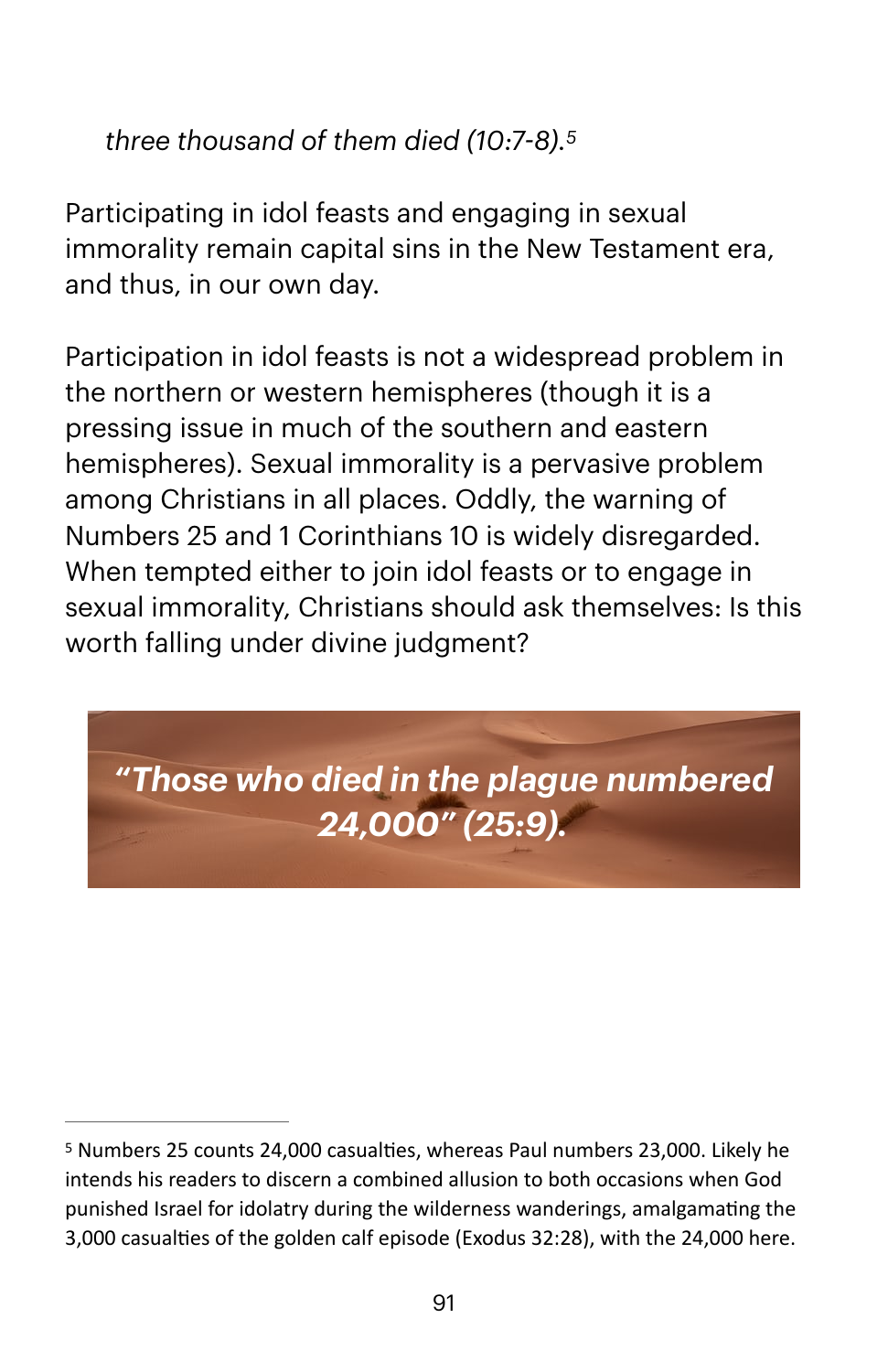# DAY 23 **A SECOND CENSUS**

## [Numbers 26](https://www.biblegateway.com/passage/?search=numbers+26&version=NIV)

This chapter may look and sound familiar, because it is. In form and substance, it largely repeats Numbers 1. Largely, but not entirely.

Largely: it is a lengthy census. Which is odd in itself. After all, one census in a document would seem to sufice. Let alone two.

But not entirely: this census registers the next generation. Moreover, despite the superficial similarity, the second census makes a much different point than its predecessor.

*What God said to them.* The second census, like the first, counts all the male Israelites, twenty years old and above, listed by clan, in the same order (with one minor exception, the reversal of the two sons of Joseph: Manasseh and Ephraim). The second census uses the same phraseology and structure, followed by a recount of the Levites. Despite these formal similarities, the second census differs notably at three points.

For one, this new census names a second generation. The transition begins in 26:1, with God speaking not to Moses and Aaron, but, for the first time, to Moses and Eleazar, son of Aaron. Each clan identification in the census includes not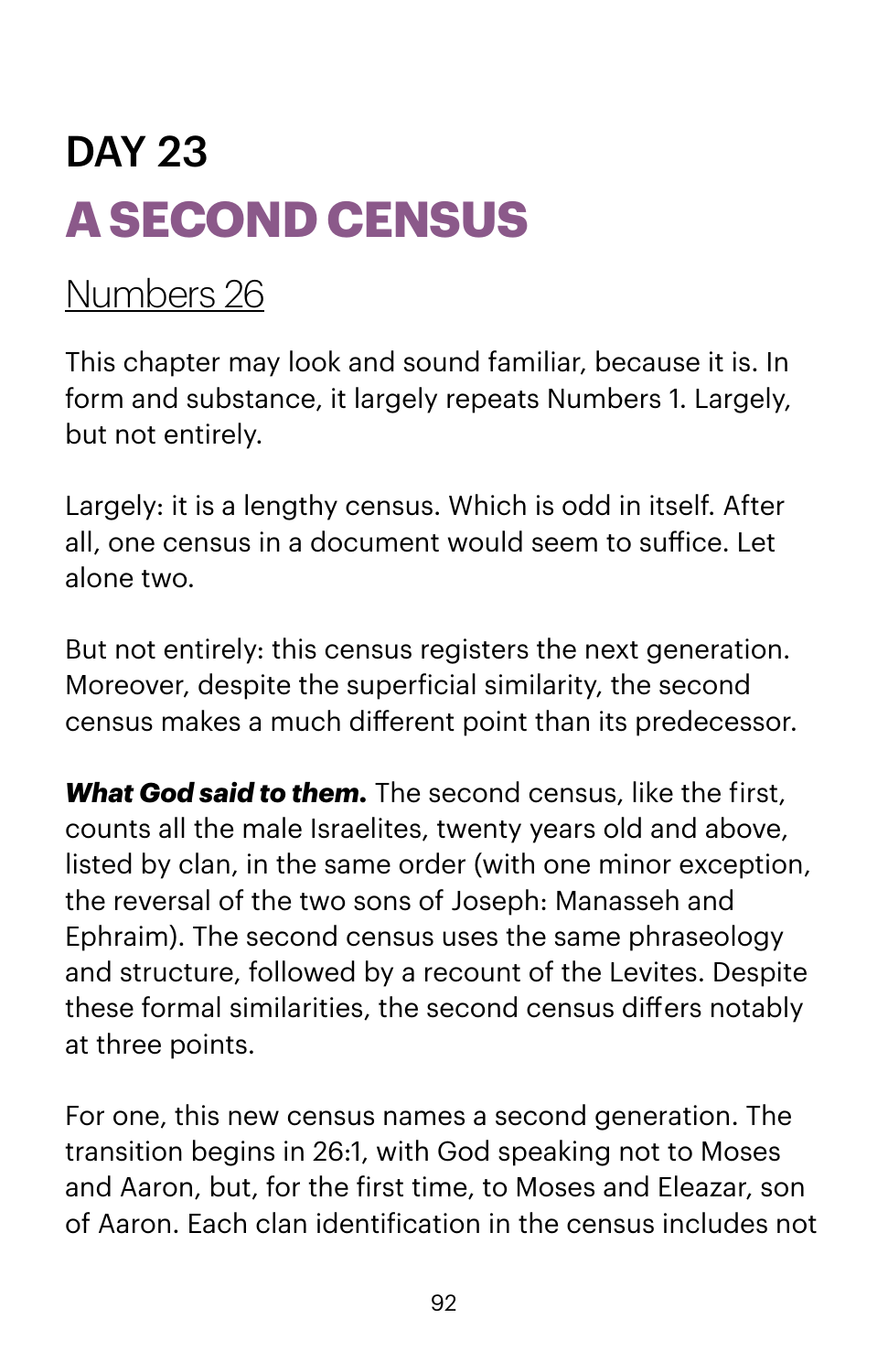only the founding patriarch, but also his children and the clans which descend from them. Apart from the founding patriarchs, no person appears on both lists. The conclusion explains why not: "Not one of them was among those counted by Moses and Aaron the priest... For the Lord had told those Israelites they would surely die in the desert, and not one of them was left" (26:64). The wilderness generation has perished under divine judgment. At the same time, the purpose of God continues, passing on through the next generation.

A second feature of the list is actually less a difference than an unexpected similarity: despite the death of an entire generation, the clan totals are comparable. Reuben began with 46,500, and now has 43,730; Gad, with 45,650, and now, 40,500; Judah increases from 74,600 to 76,500. The one exception is a precipitous fall in numbers for the clan of Simeon: from 59,300 to 22,200. This decline reflects the first point above: in the preceding chapter, it was a man from the clan of Simeon who flouted his sexual relationship with a Midianite and was speared by Phinehas, with God's approval (25:6-9). So the purpose of God continues, even when some people of God forfeit their place in it.

The third feature of this list – and another difference from the first – is its purpose. The first census registered men for the military draft: fourteen times it repeats the refrain, "who are able to serve in the army" (chapter 1). The second census registers families for land distribution once they secure Canaan: "The land is to be allotted to them as an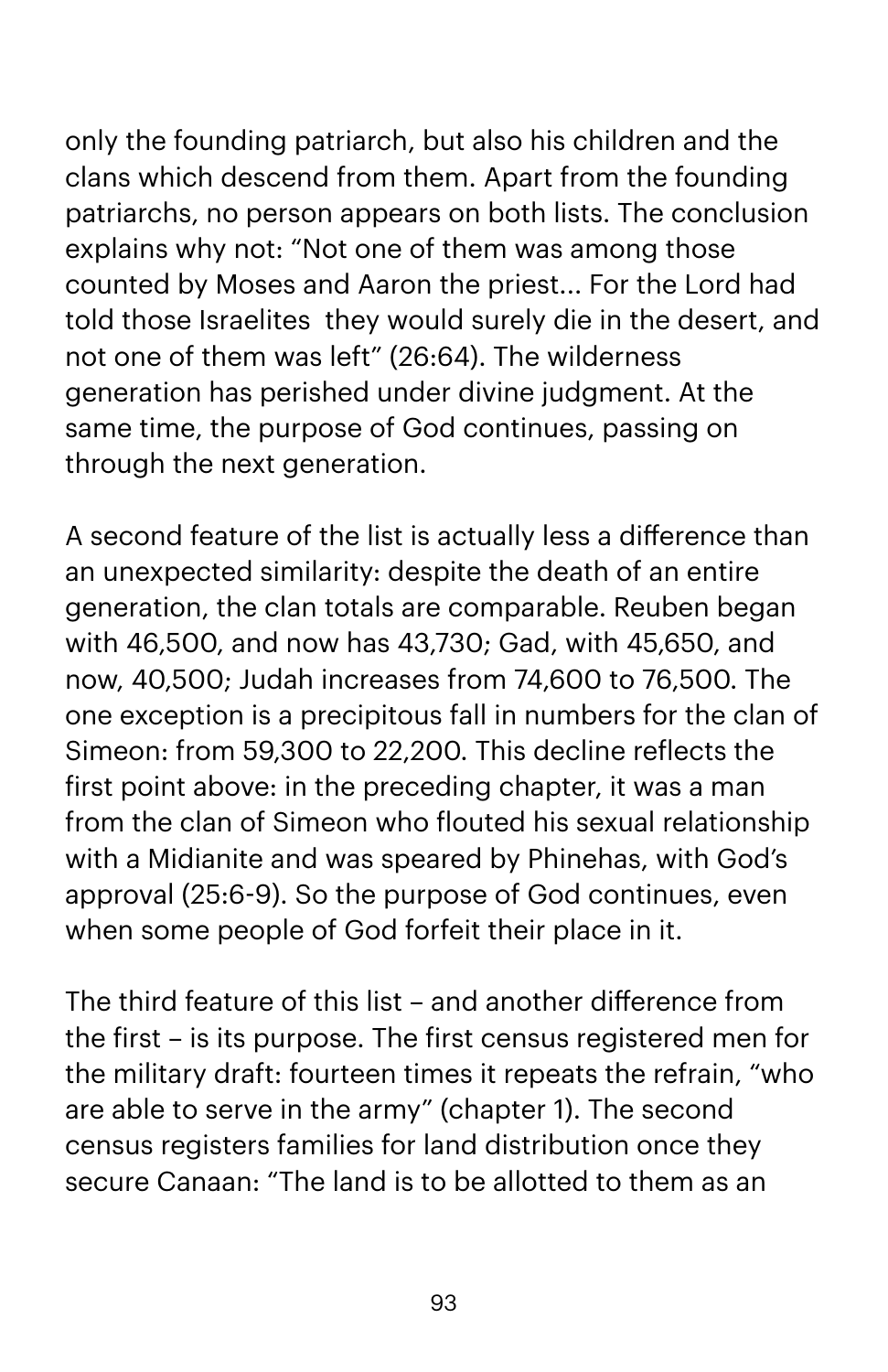inheritance based on the number of names" (26:53 cf. 26:52-56).

Israel is headed into war for the land of Canaan. The first census addressed the question: "Will we all die, and the purposes of God fail?" The implicit answer of that census is: "You are the fulfillment of the first Abrahamic promise: innumerable descendants. So you can trust the second promise of God: a homeland!" The second census carries a much different – even opposite – message. It is not enemies and war that they should fear, but their God who judges the rebellious. At the same time, even when one generation dies under judgment, his purpose continues: even while the text records the death of one generation, threatening the first promise, it apportions land to the next generation, sustaining the first promise and fulfilling the second.

*What God is saying to us.* Many Christians today hope that God no longer judges his people for egregious sin, supposing that we escape accountability by appeal to the death of Jesus. But Paul explicitly applies the judgments of Numbers to Christians in his own day. Recalling the wilderness incidents, he warns, "These things happened to them as examples and were written down as warnings for us, on whom the culmination of the ages has come. So ... be careful that you don't fall!" (1 Corinthians 10:11-12).

Here Paul makes the same points as Numbers 26. The purpose of God is being fulfilled: in Christ, the culmination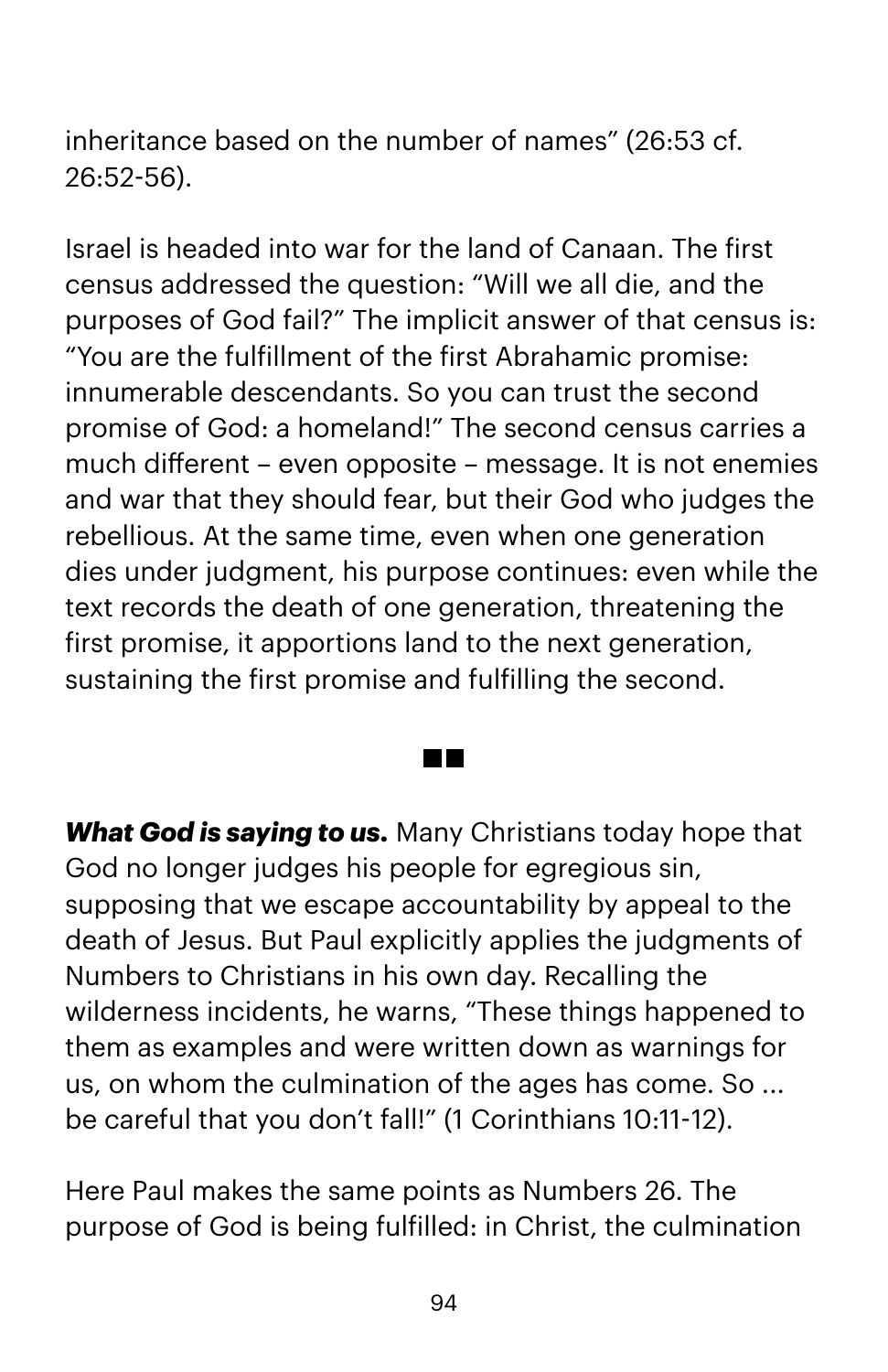of the ages has arrived with the blessing of the gentiles, fulfilling the third Abrahamic promise. Nonetheless, egregious sin forfeits participation in his blessing. Therefore, he warns, we must avoid the wilderness sins of sexual immorality, idolatry, rebellion against God, and criticism of appointed leaders (1 Corinthians 10:7-10).

*"Not one of them was among those counted by Moses and Aaron the priest when they counted the Israelites in the Desert of Sinai. For the Lord had told those Israelites they would surely die in the wilderness, and not one of them was left" (26:64-65).*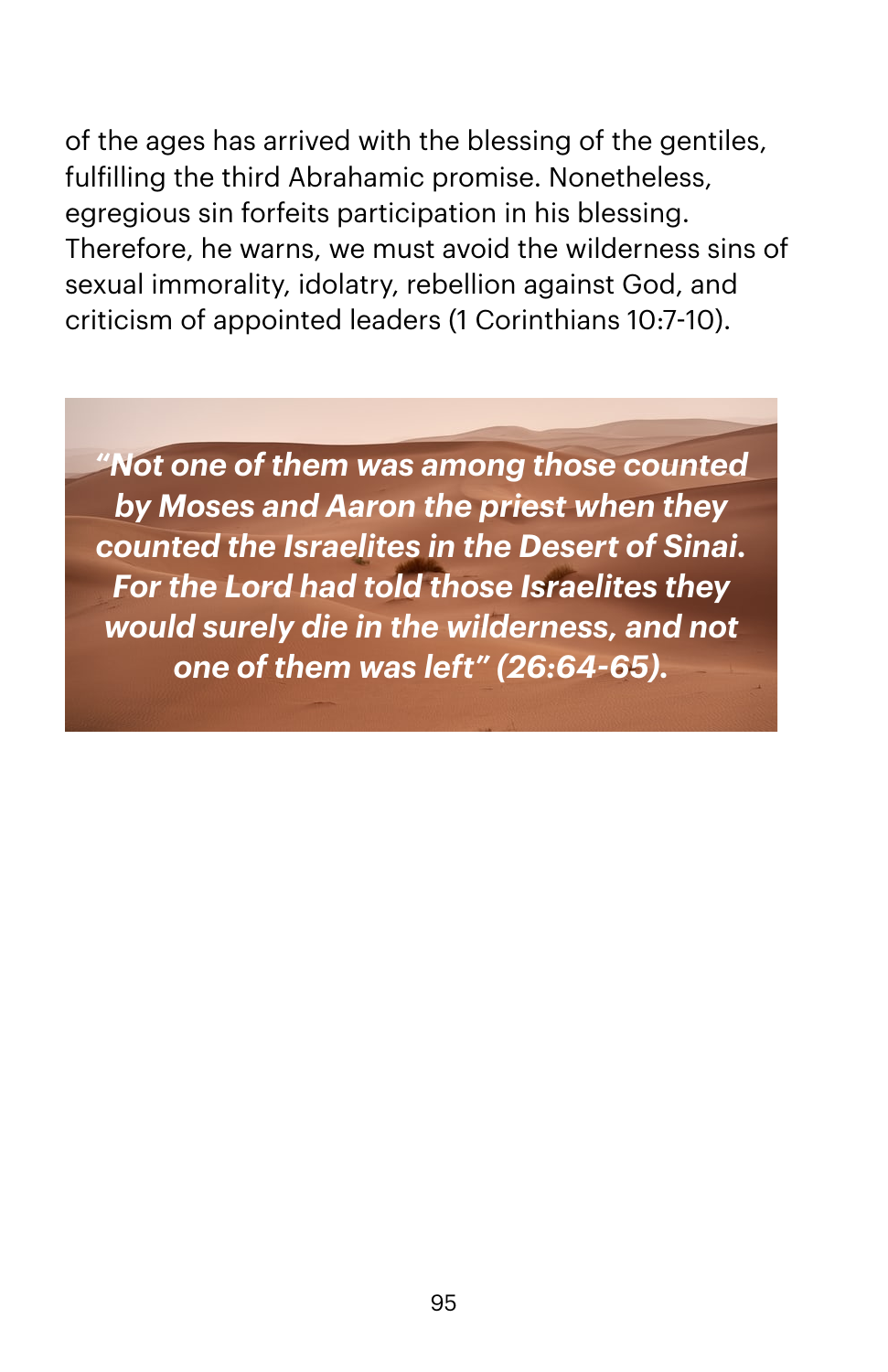## DAY 24 **THE ECONOMIC RIGHTS OF SINGLE WOMEN**

## [Numbers 27:1](https://www.biblegateway.com/passage/?search=numbers+27:1-11;+36:1-13&version=NIV)-11; 36:1-13

The first part of Numbers 27 is another example of a text which initially appears randomly situated, but, on further consideration, is connected to its context.

*What God said to them.* Numbers 27:1-11 discusses the land rights of five named sisters. Their father, Zelophehad, died in the wilderness, but of natural cause, not in punishment for sin (which could have forfeited his right to land). Typically, his share of the Promised Land would be divided among surviving sons, but he had none. This jeopardizes his family's title to his allotment in the Promised Land, and threatens his daughters' economic well-being. This episode provides a case study in the application of the laws regarding family inheritance.

The connection of this passage to its context is not immediately apparent. A close reading, however, reveals strong links to what precedes and follows. The census of chapter 26 provided the data necessary for land distribution once Israel conquers Canaan. In order to arrange a proportionate distribution, the census listed the original patriarchs and one generation of their male children, and the clans that descended from those children, including numerical totals. With one exception: the lineage of the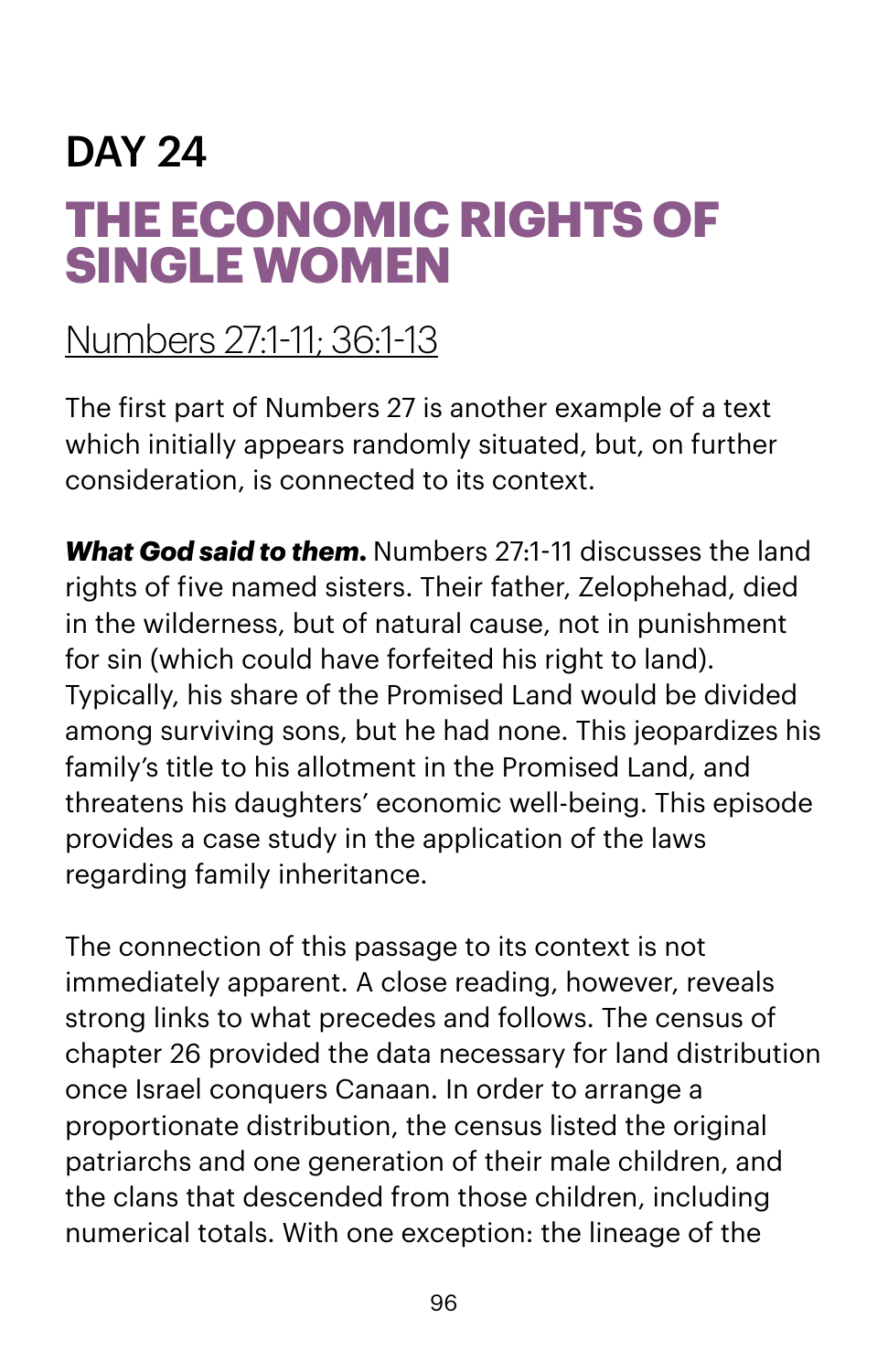patriarch Joseph was traced through five generations, in order to reach the five daughters of the son-less Zelophehad. Thus, among other functions, the census of chapter 26 sets up the case study of chapter 27a, and the case study addresses a gap in the census.

A connection also exists with what follows, signaling the cohesion of Numbers 27-36. After the allocation of land to Zelophehad's daughters, they disappear from view, but only temporarily. The final chapter of Numbers, chapter 36, returns to these woman and their allocated share of the land. What will happen to their land if they marry outside the clan? In that case, land allocated to the clan of Manasseh would end up in the hands of some other clan, in violation of God's original allotment. The solution is that these daughters must choose husbands from within their clan.

So the land rights of Zelophehad's daughters forms an inclusion around the entire third section of Numbers, not only connecting the two episodes, but also providing thematic cohesion to the entirety of Numbers 26-36. Subsequent readings will identify additional connections. For today, it sufices to focus on the link between these two separate units.

Both episodes suppose that possession of land is Godordained. Land is essential both to economic well-being and to clan cohesion. In this instance, the two functions are in tension. In chapter 27a, the financial survival of Zelophehad's daughters requires that they retain ownership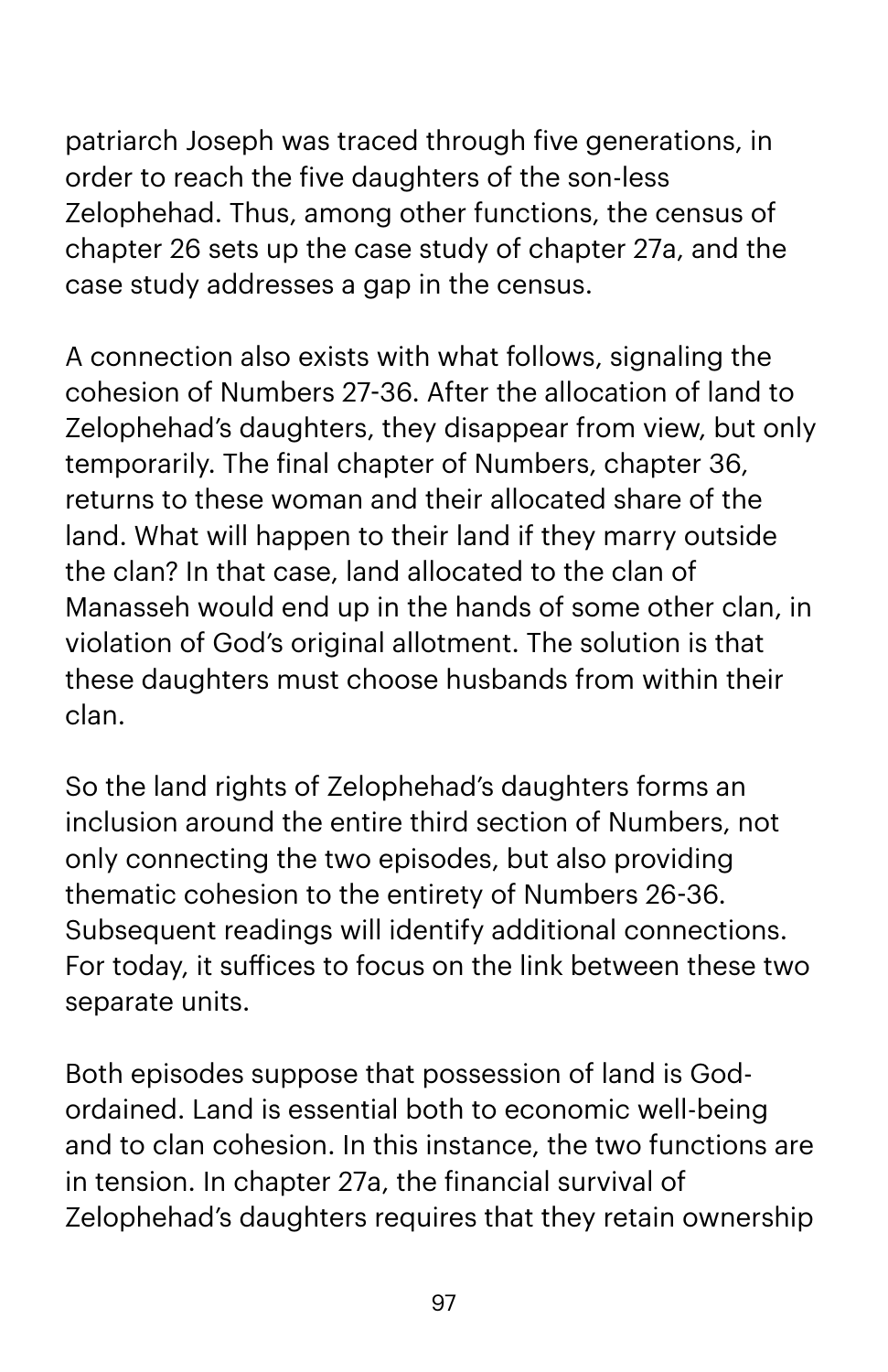of the land, so that it does not pass from their lineage to other members of the clan. In chapter 36, the clan acts to prevent exogenous marriage, so that the ownership of the land does not transfer with any daughters who marry outside the clan.

Such law makes perfect sense within a traditional agrarian society, where land ownership is central to financial survival, and passes predominately to male heirs. God allocates the Promised Land, so his boundaries must be respected. With the land central both to economic wellbeing and to clan identity, the two functions are ranked in order of relative priority. This passages prioritizes the rights of economically dependent women over wealth accumulation by other members of the clan. But once the daughters' financial well-being is secured through marriage, the claims of the clan take priority.

#### TN

*What God is saying to us.* The equitable distribution of land remains a crucial issue in agrarian societies today. In such contexts, this passage – along with others in the Old Testament – speaks against the permanent accumulation of vast tracts of arable land in the hands of a few elite, and the subjugation of the masses in tenant farming. Since many traditional societies practice inheritance through the male line, this passage establishes an important precedent for land distribution in the absence of male descendants. It is not entirely egalitarian – where they exist, sons still have priority over daughters in claims to inheritance – but it does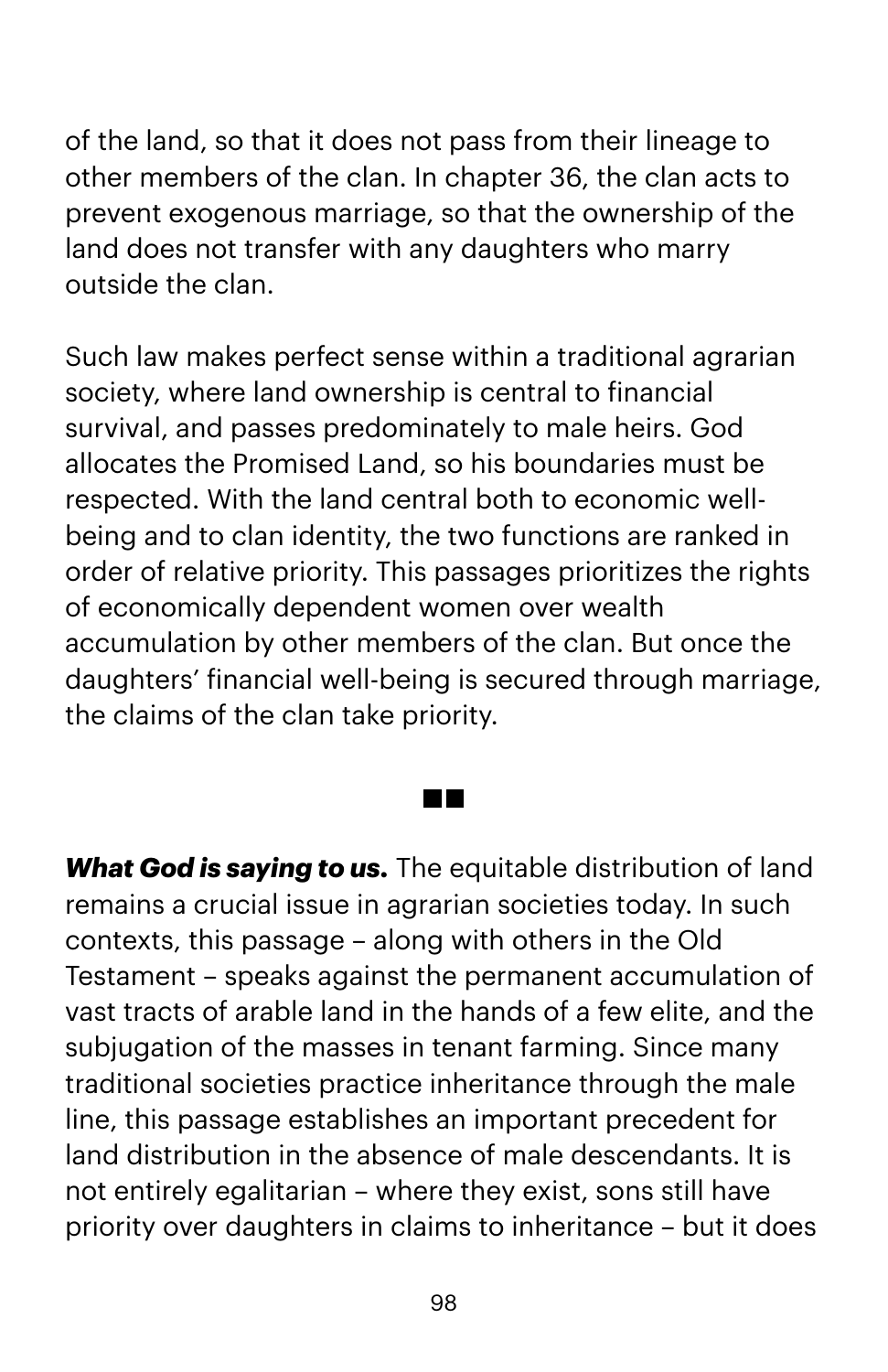at least provide for the well-being of women who lack a 'male protector'.

For urbanized societies, land distribution is a rather distant expression of a continuing issue: economic well-being and wealth accumulation. Unfortunately, Christian positions on social issues typically correlate more closely with economic class and culture of origin than with Scripture. This passage, and others in the Hebrew Bible, still speak today against the accumulation of perpetual wealth in the hands of a small ownership class, and the entrenched poverty of the working poor. Opposing such abuse is neither socialism nor communism; it is God's Word.

*"'This is to have the force of law for the Israelites, as the Lord commanded Moses'" (27:11).*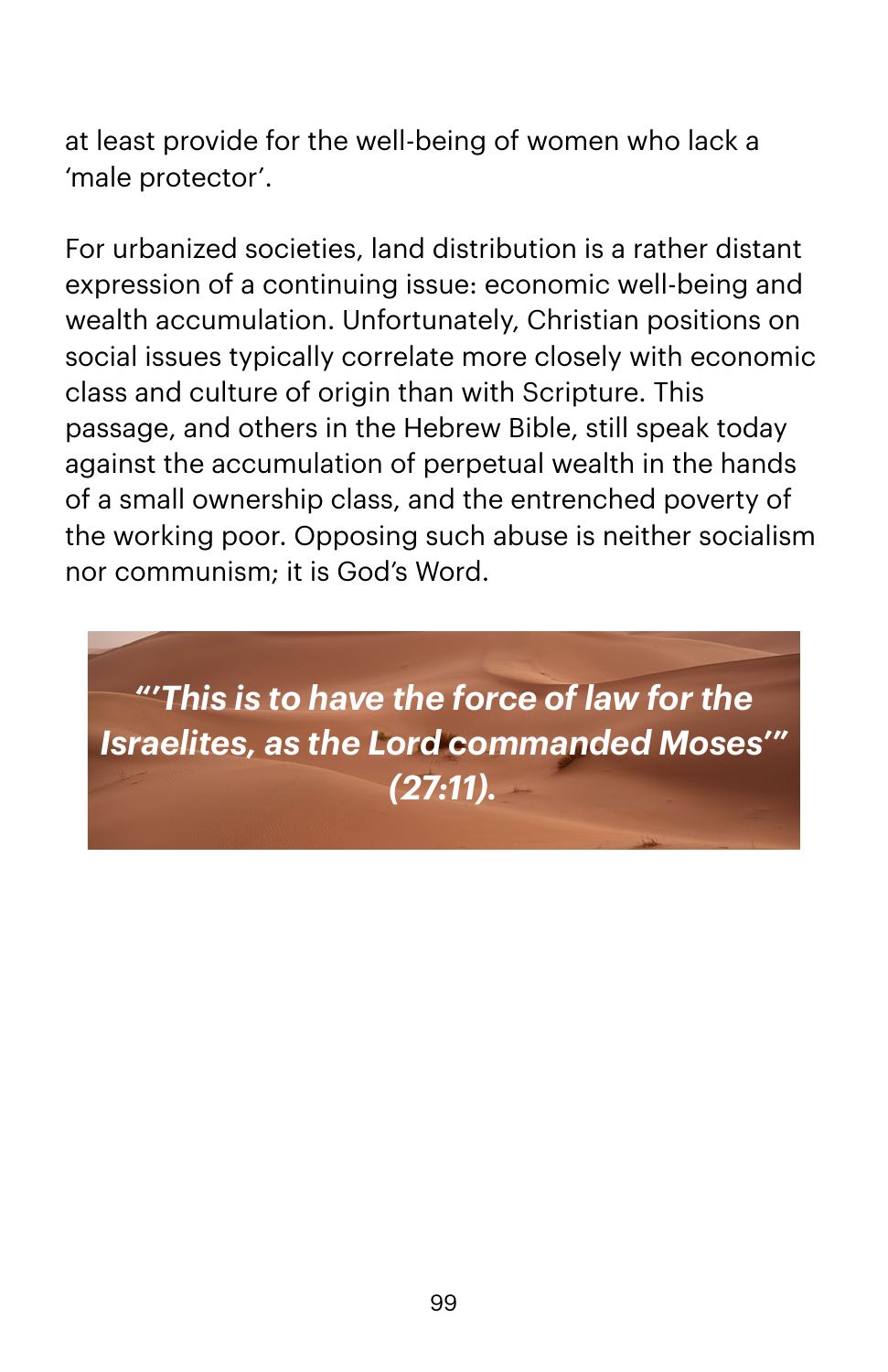# DAY 25 **LEADERSHIP TRANSITION**

## [Numbers 27:12](https://www.biblegateway.com/passage/?search=numbers+27:12-23&version=NIV)-23

With the journey resuming toward the new land, the third section of Numbers revisits and elaborates earlier themes. So far, we have seen a recount of the population (Numbers 26 cf. chapter 1), and new details regarding the distribution of land (Numbers 27a cf. chapter 14). Now the text returns to the imminent death of Moses, and the void that his departure will create (cf. chapter 20).

*What God said to them.* This passage proceeds in four steps. God invites Moses to ascend a mountain in order to see the Promised Land, prior to his death in judgment for disobedience in the Desert of Zin (verses 12-14 cf. Numbers 20:1-13). Concerned about the void his death will create, Moses urges God to appoint a successor (verses 15-17). God directs Moses to anoint Joshua publicly (verses 18-21). Moses does so (verses 22-23).

The passage makes two points about Joshua's status. On the one hand, he is the authorized successor to Moses: God identifies him; Moses lays hands on him; the appointment ceremony occurs during sacred assembly; his commission is to direct the entire community. The closing section records the exact implementation of these instructions. Between the command and its fulfillment, the passage afirms the status of Joshua as successor to Moses a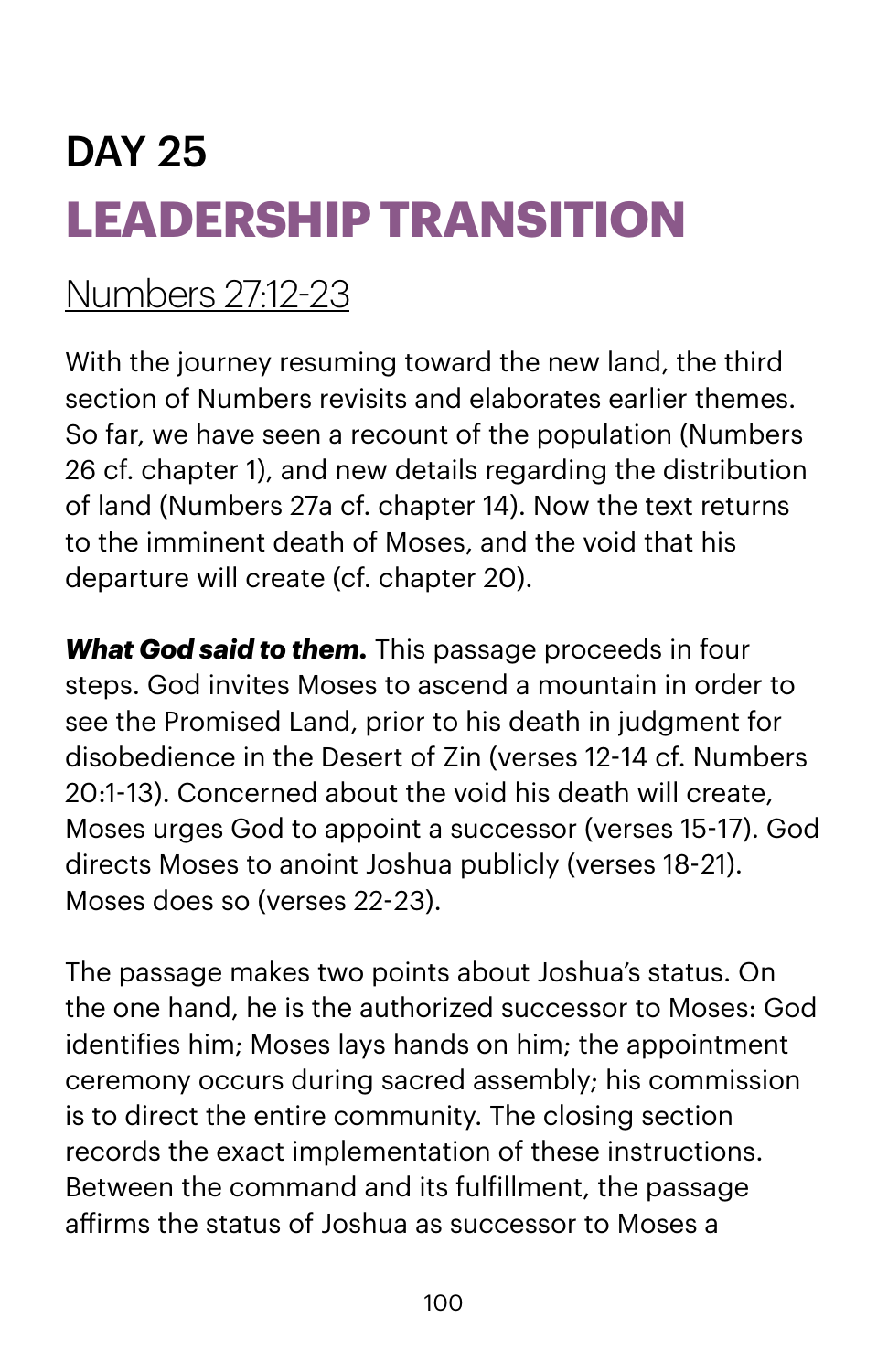remarkable eight times. There can be no doubt about Joshua's authority.

At the same time, Joshua never attains the full measure of Moses' status or intimacy with God. He receives 'some' of Moses authority (verse 20). Similarly, while God spoke with Moses face to face, he will speak with Joshua through the high priest Eleazar, and the Urim and Thummim (an ancient form of guidance, the details of which are no longer known) (verse 21).

Given the frequency and fury of the rebellions against Moses, God and the biblical text take extraordinary effort to validate Joshua as successor. At the same time, God intends Joshua to be only half the leader that Moses was. Thus, this passage both afirms and limits Joshua's status. In partnership with Eleazar the priest, he has authority over all Israel, though Moses remains incomparable.

Exodus and Numbers have long prepared for the commissioning of Joshua, documenting his closeness to Moses, his character, his experience, and his leadership skill. He led an early attack against the Amalekites (Exodus 17:9-15), joined Moses atop Mount Sinai (Exodus 24), witnessed the people's shameful idolatry (Exodus 32:17-35), and was present for divine revelations at the Tent of Meeting (Exodus 33:7-11). With Caleb, he was one of only two spies who trusted God for the invasion of Canaan (Numbers 13-14). God will confirm him again, at the Tent of Meeting, just prior to Moses' death (Deuteronomy 31:14-23).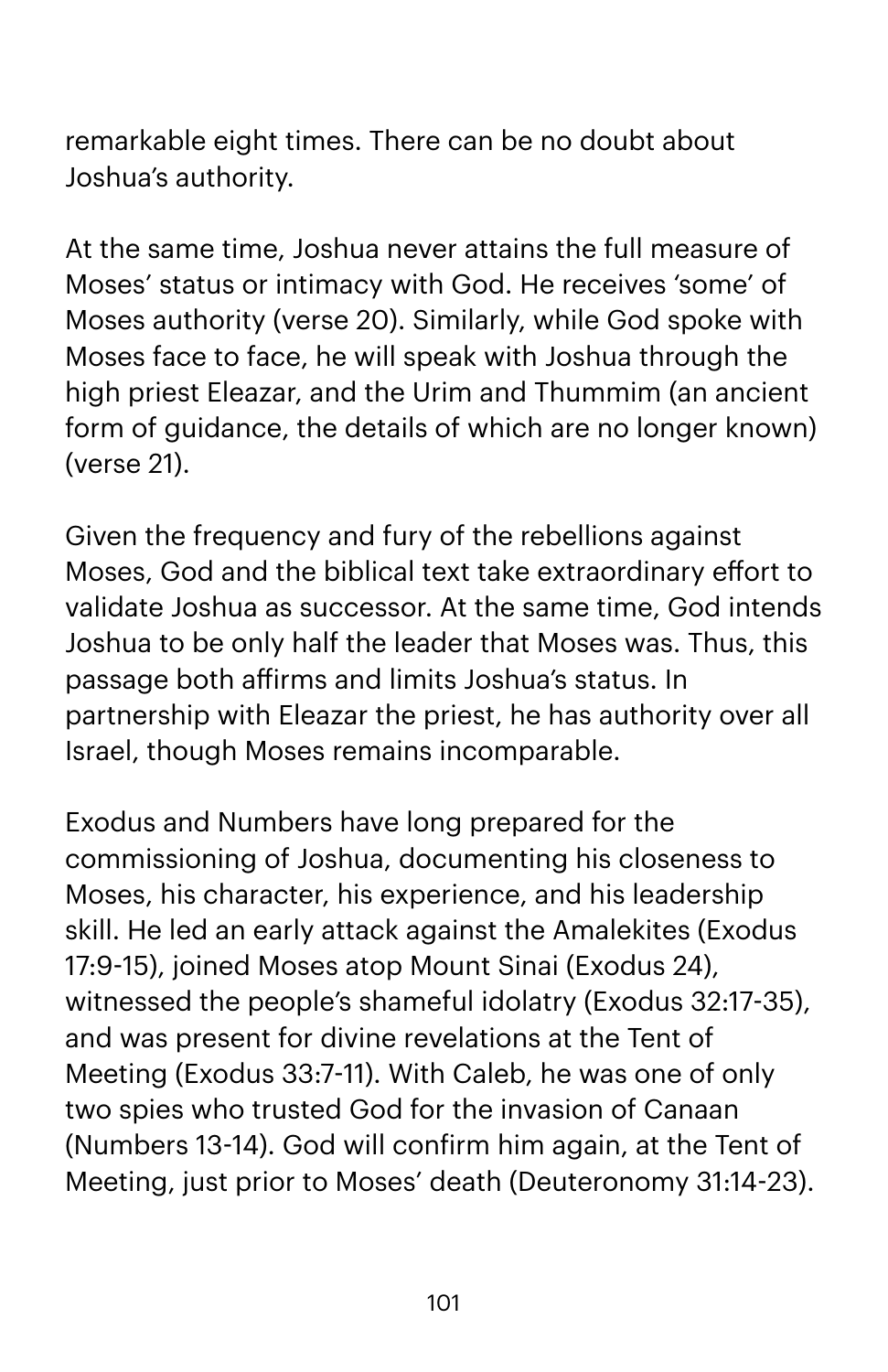Then, when Moses dies, Joshua will be filled with the Spirit that empowered Moses (Deuteronomy 34:9).

This record reflects the sensitivity of the transition from founder to second-generation leadership. Though Joshua never attains to Moses' status or intimacy with God, he is nonetheless divinely called and commissioned to lead Israel. His role will be strategic, at a time of national crisis, so the people need – and receive – assurance that he has the character, experience, and authority to fulfill this demanding role.

*What God is saying to us.* Given that 'Joshua' is the Hebrew version of the Greek name, 'Jesus' (both meaning 'God saves'), it is a natural to suppose that Joshua anticipates Jesus. Yet the New Testament never explicitly correlates them. Likely this is because it portrays Jesus as greater than Moses, while Numbers portrays Joshua as less than Moses.

A more fruitful avenue of contemporary application is prompted by the expression 'like sheep without a shepherd'. Considering his impending death, Moses pleads for a successor "'so the Lord's people will not be like sheep without a shepherd'" (verse 17). In his own ministry, Jesus sees crowds, "harassed and helpless, like sheep without a shepherd." In response, Jesus urges his disciples to pray for more workers, then sends them out on mission, as the answer to that prayer (Matthew 9:36-10:42).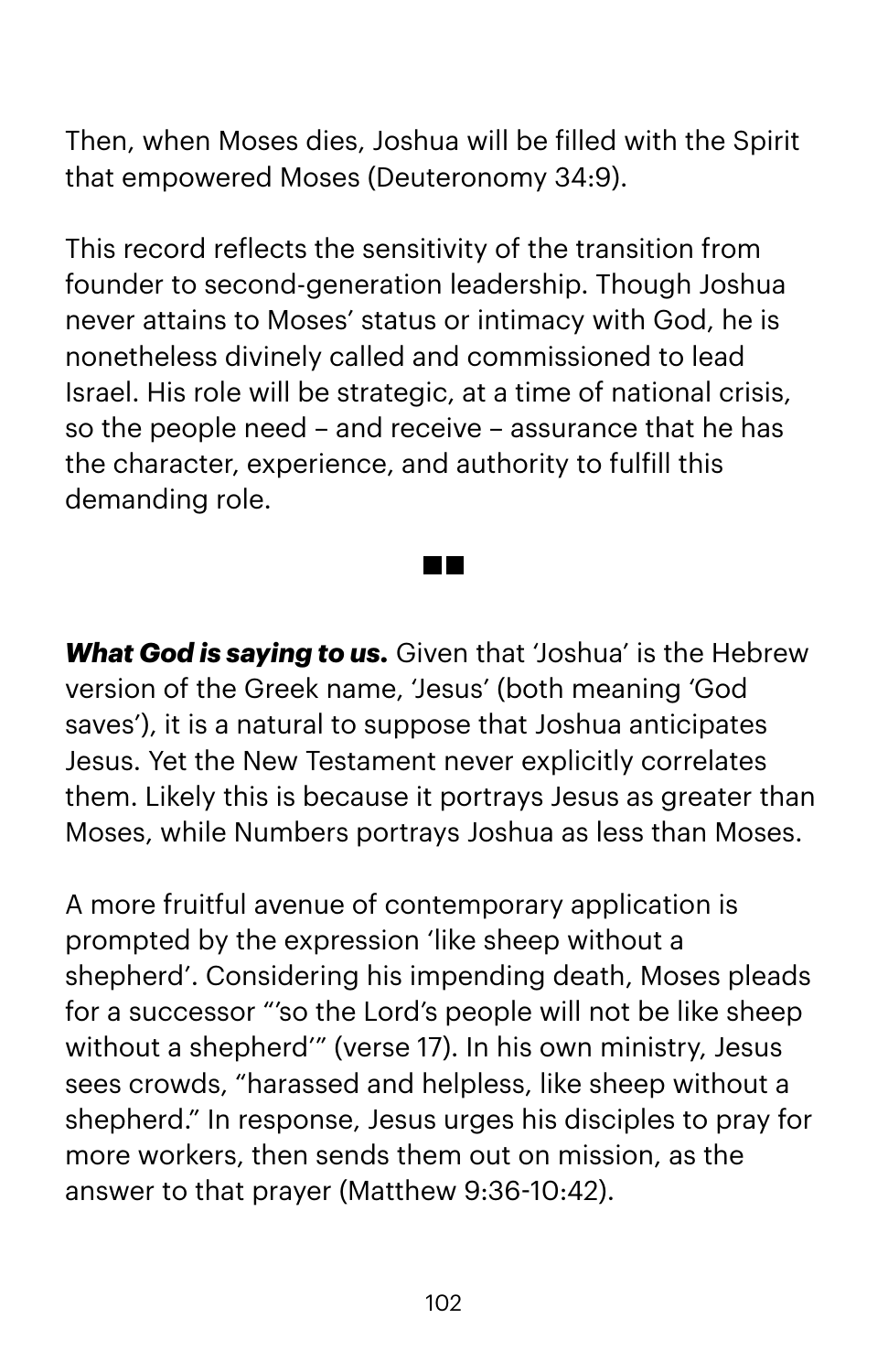So likely it is not Jesus who is the new Joshua. He is the new and greater Moses. If anyone, it is Christian evangelists, missionaries, and pastors – and especially higher echelon pioneering leaders – who are the new Joshua(s). With this equivalence, he serves as a paradigm for the character, experience, and calling to be sought in identifying whom God is appointing to leadership within the Church today.

*"The Lord said to Moses, 'Take Joshua son of Nun, a man in whom is the spirit of leadership, and lay your hand on him. Have him stand before Eleazar the priest and the entire assembly and commission him in their presence. Give him some of your authority so the whole Israelite community will obey him'" (27:18-20).*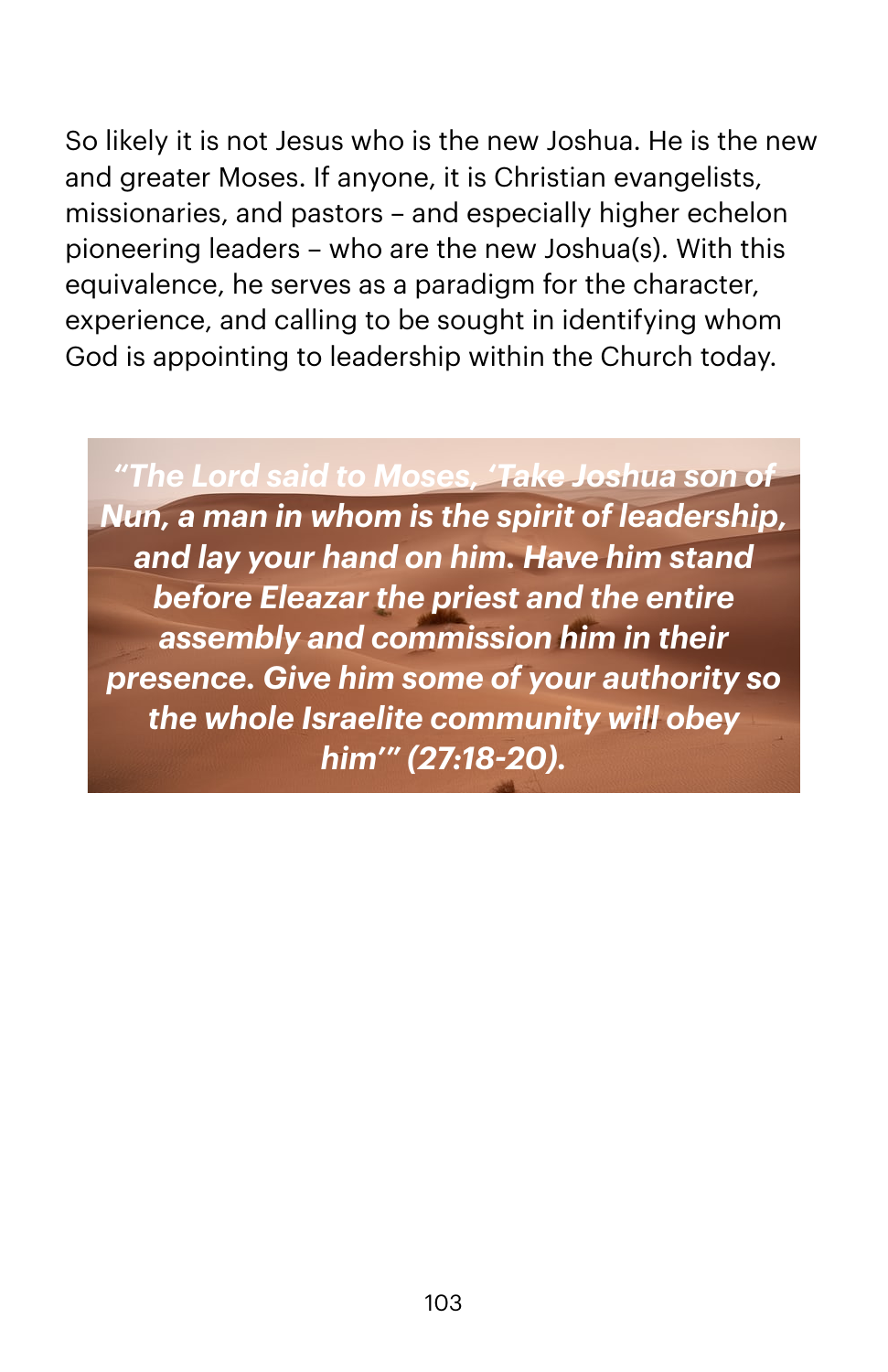## DAY 26 **THE SCHEDULE OF REQUIRED SACRIFICES**

#### [Numbers 28](https://www.biblegateway.com/passage/?search=numbers+28-29&version=NIV)-29

Sacrifices were the focus of three previous passages (Leviticus 1-7, Leviticus 22-23, Numbers 15). Each time, the discussion is partial, rather than comprehensive, treating some aspect of sacrifice relevant within that particular context. The same is true of this passage.

*What God said to them.* Chapters 26-27 developed against the backdrop of life in the Promised Land: the distribution of land (chapter 26-27a), and the appointment of new leadership (chapter 27b). Now, Numbers lays out the timing of the various sacrifices in the land, in order of frequency.

The offering of food and drink to deities is a common feature of many religions. The interpretation of the offerings varies from one religion to another, and even among various groups within a religion. Given that sacrifices comprise fullcourse meals – meat, grain, and drink – a common interpretation is that gods need feeding. Precluding that interpretation, this passage repeatedly describes sacrifice as 'an aroma pleasing to the Lord' (28:2,6,8,13,24,27; 29:2,6,8,13,36).

As to the specifics, this passage is organized by 'the appointed time' for the various offerings (28:2). Twice a day,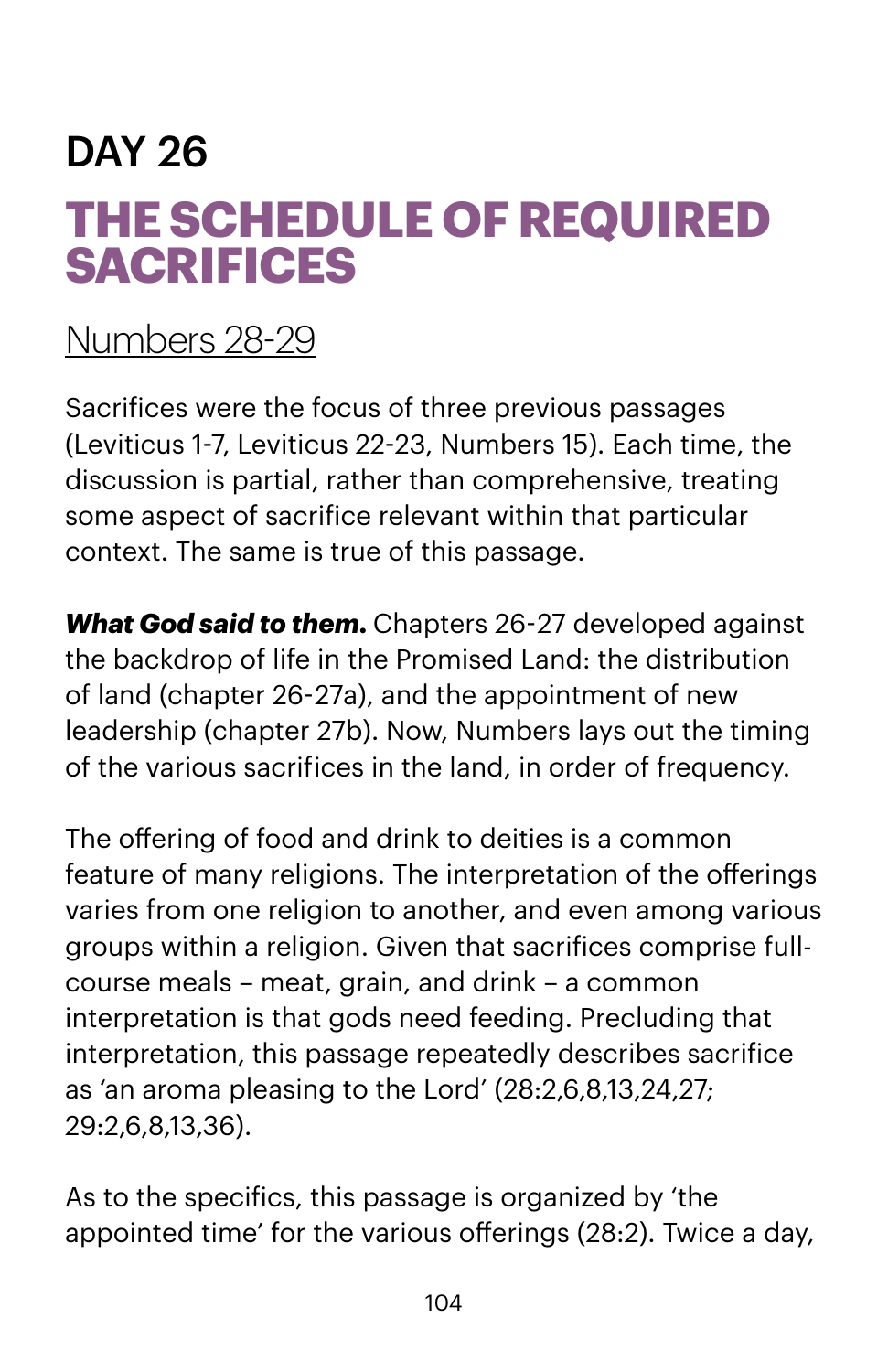morning and evening, Israel is to present a burnt offering consisting of a lamb, grain with oil, and drink offerings (28:3-8). On the Sabbath, they are to present an additional burnt offering, along with grain and drink offerings (28:9-10).

The first of the lunar month – the new moon – requires an additional burnt offering consisting of two bulls, one ram, and seven lambs. More expensive animals require correspondingly larger grain and drink offerings. A sin offering of one goat is also required (28:11-15).

In addition to daily, weekly, and monthly offerings, the calendar year is marked by annual festivals. Immediately after Passover, beginning the fifteenth day of the first month (March/April), the seven-day Feast of Unleavened Bread commemorates the exodus from Egypt. Each day, the people are to offer the equivalent of the new-moon offering: two bulls, one ram, and seven lambs, along with the complementary grain and drink offerings (28:16-25 cf. Exodus 23:14-15; Leviticus 23:4-8).

Fifty days later comes the Feast of Weeks (or 'Firstfruits', a.k.a. 'Pentecost'), celebrating the early grain harvest. The same sacrifices are required as on the first of the month, and on each of the days of Unleavened Bread (28:26-31 cf. Exodus 23:16; Leviticus 23:15-21).

The seventh month of the year is the busiest for festivals, with eighteen days devoted to religious celebrations. In addition to the usual daily and new-moon offerings, the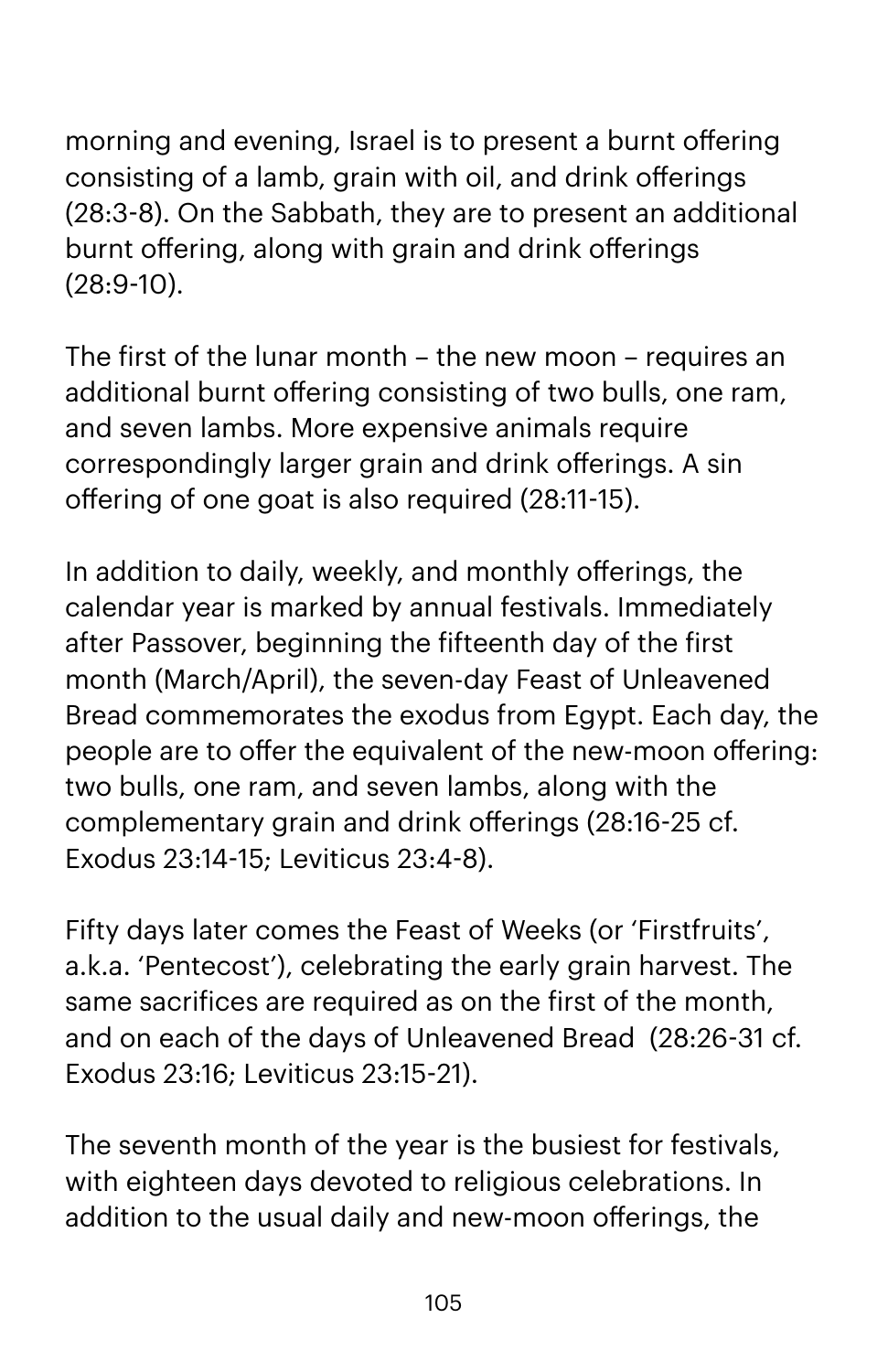month begins with the Feast of Trumpets. The sacrifice is modest, with only one bull (rather than two), along with the usual ram and seven lambs, as well as proportionate offerings of grain and oil; drink offerings are not mentioned, but are likely assumed (29:1-6 cf. Leviticus 23:23-25). The Feast of Trumpets begins an extended period of reflection and repentance, leading to the Day of Atonement on the tenth of the month. The sacrifices offered are the same as for the Feast of Trumpets (29:7-11 cf. Leviticus 16; 23:23-32).

Beginning the fifteenth of the month, the Feast of Tabernacles (or 'Booths') celebrates the end of the harvest season. Copious sacrifices extend over eight days. Sacrifices of bulls reduce successively from thirteen per day to seven. In addition, ram sacrifices hold consistent at two, and lambs at fourteen, each accompanied by the typical grain and drink. All this is in addition to the usual daily burnt, grain, drink, and sin offerings. The festival ends on the eighth day, with a more modest burnt offering of a single bull, a ram, and seven lambs, along with grain, drink, and sin offerings (29:12-38 cf. Leviticus 23:33-36).

The final two verses anticipate the optional vows and freewill offerings that follow in the next chapter (29:39-40).

*What God is saying to us.* Old Testament scholar Gordon Wenham collates all these offerings, reaching an annual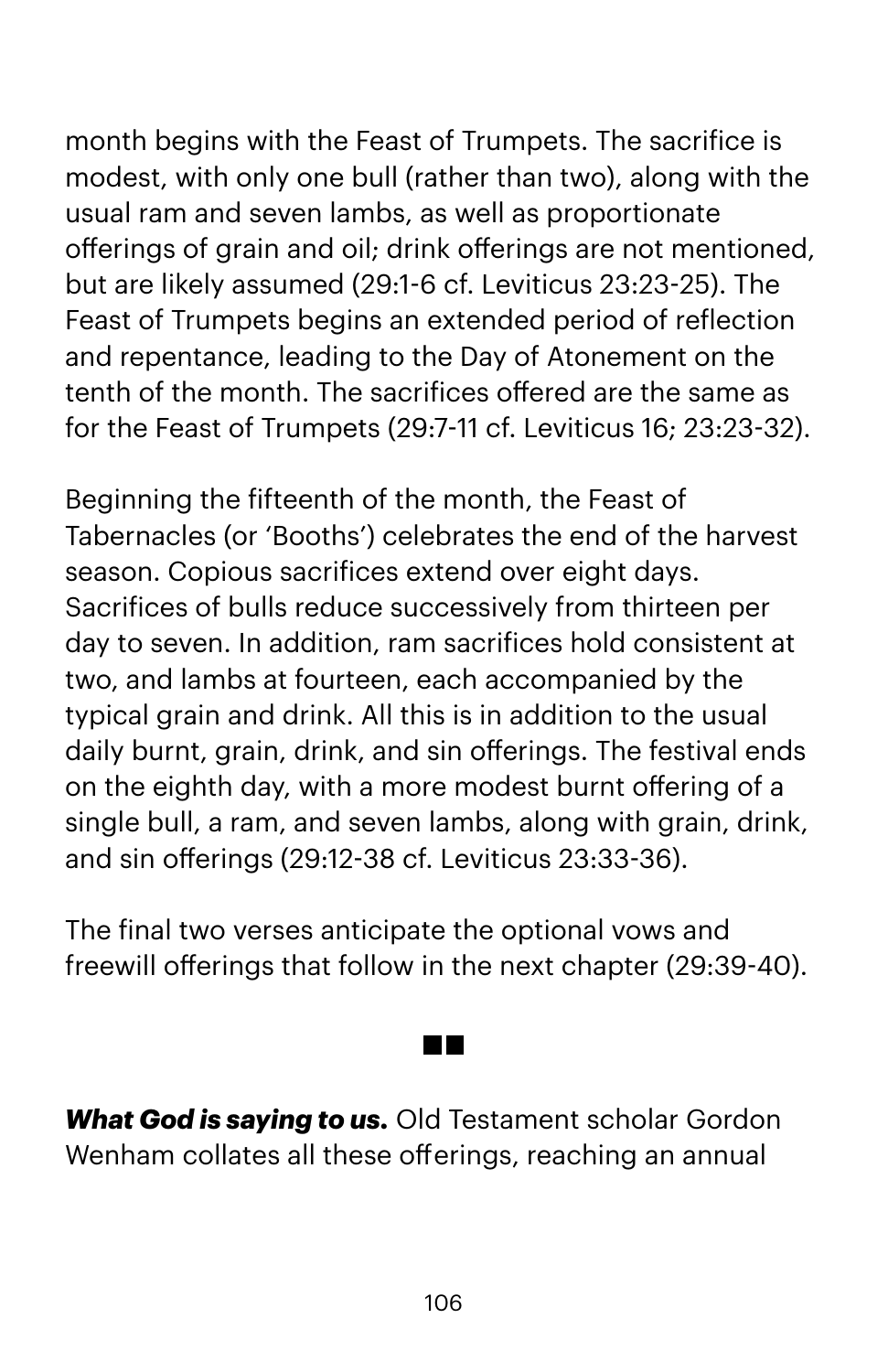<span id="page-106-1"></span>total of 113 bulls, 32 rams, 1086 lambs, more than a ton of flour, and a thousand bottles of oil and wine.[6](#page-106-0)

It is hard for us to track the details of a sacrifice-based relationship with God. Gratefully, we need not. For us, the complexity highlights the simplicity and finality of salvation in Christ. From these two chapters, we can see why the author of Hebrews characterizes the sacrifices as "repeated endlessly year after year." Instead, "we have been made holy through the sacrifice of the body of Jesus Christ once for all" (Hebrews 10:1,10). With his death, Jesus has achieved what innumerable animal sacrifices could not.

The sacrificial system also reminds us that today, our sacrifice is to offer ourselves to God, living, holy, and pleasing to him (Romans 12:1).

*"'Make sure that you present to me at the appointed time my food offerings ... as an aroma pleasing to me'" (28:2).*

<span id="page-106-0"></span>Wenham, *Numbers* (1981) p 220. [6](#page-106-1)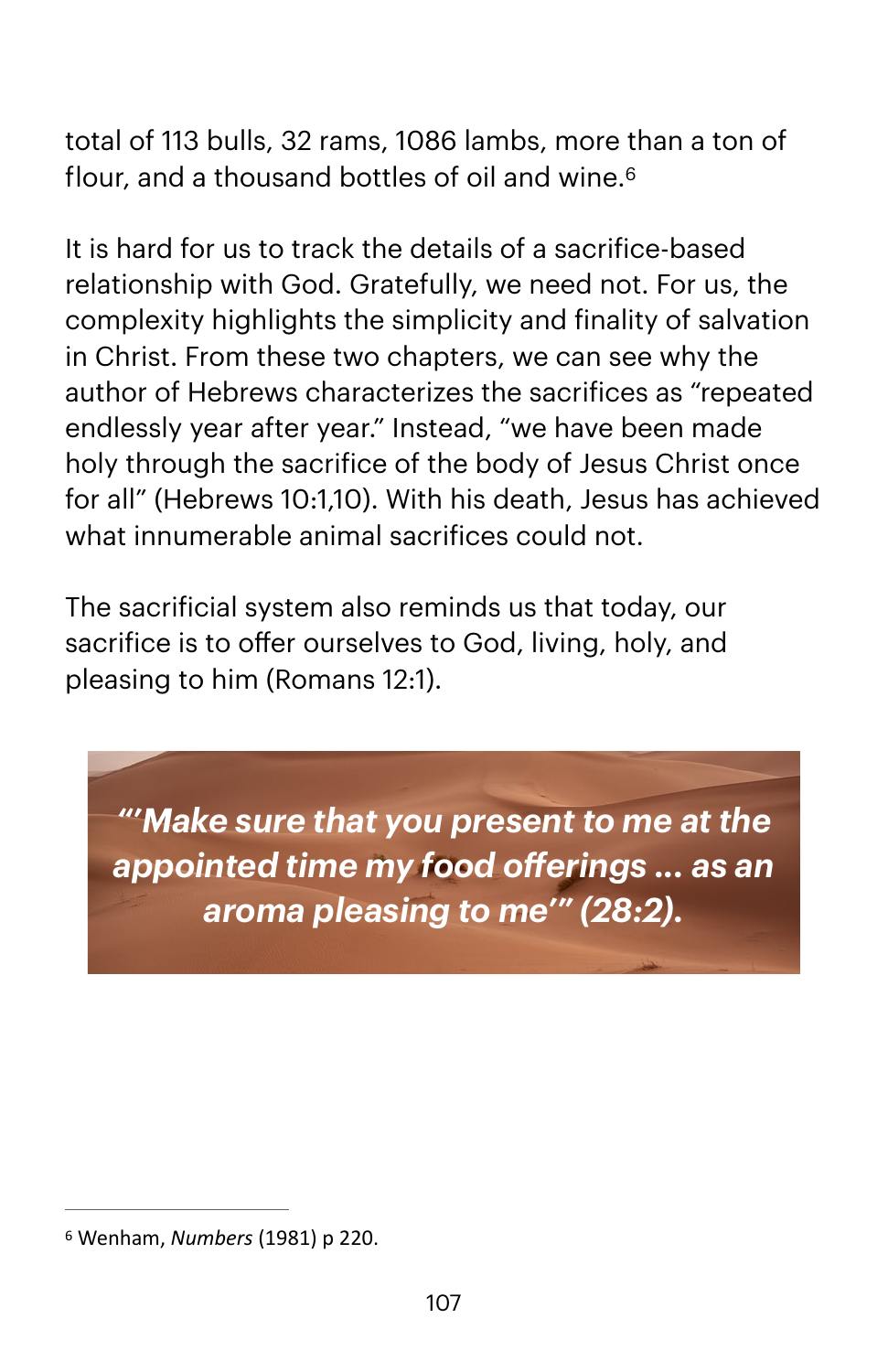# DAY 27 **WOMEN'S RITES**

## [Numbers 30](https://www.biblegateway.com/passage/?search=numbers+30&version=NIV)

In the Old Testament, devotion to God was obligatory at designated times. Devotion may also be expressed spontaneously, whether in gratitude over some particular benefit, or in plea during crisis. Chapters 28-29 surveyed the required occasions and sacrifices; this chapter addresses voluntary vows.

Verses 1-2 begin with vows by men, setting up a contrast with the rest of the chapter: vows by women. The conclusion captures the focus of the entire chapter: vows by women are a specific expression of an broader dynamic, "relationships between a man and his wife, and between a father and his young daughter still living in his house" (verse 16).

In particular, the chapter afirms that men are spiritually independent: they are obligated to fulfill any vow they make (verses 1-2). Women are spiritually dependent on a family male: their vows are binding only after review by father or husband, as the case may be (verses 3-15). Today's reading will survey the content of the chapter, and then reflect on the contemporary application of patriarchal spirituality within cultures which aspire to be egalitarian.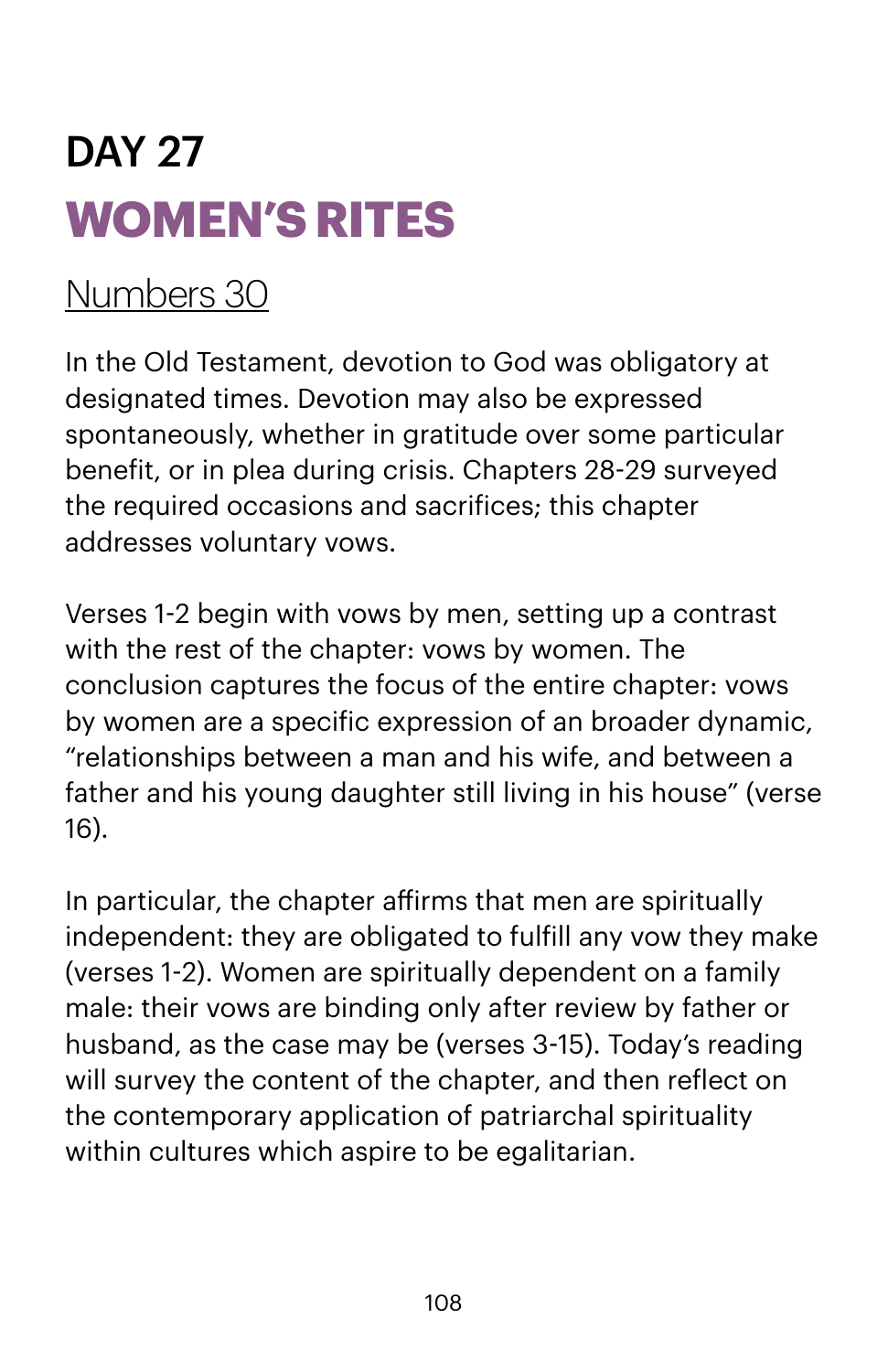*What God said to them.* The general topic is evident through repetition: twelve times the passage references 'vows and pledges'. While it never explicitly differentiates the two terms, 'vow' was used earlier for the Nazirite commitment (Numbers 6:1-21 cf. Leviticus 27). So where the two can be distinguished, 'vow' may reference a commitment of life, while 'pledge' promises an offering if a prayer is answered (e.g., Genesis 28:20-22; Numbers 21:1-3). Either way, such commitments are neither required nor calendrical, so they do not fit within chapters 28-29. Yet while taking a vow or making a pledge is voluntary, its fulfillment is mandatory (Leviticus 5:4-13; Deuteronomy 23:21-23; cf. Judges 11:30-39; 1 Samuel 1:1128).

Or, rather, vows and pledges made by men must be fulfilled (verse 2). Those made by women are binding only after review by a familial male. Accordingly, the chapter develops in terms of the women's marital status. If a young woman still lives in her family household, her father can overrule her vow, provided he does so as soon as he learns of it. If he says nothing, then the vow is confirmed and binding. If he forbids it, then she is released from obligation (verses 3-5).

If a young woman makes a vow, and gets married thereafter, her new husband has the same option, under the same conditions. Provided he acts when he first learns of her vow, he can annul it (verses 6-8).

A widow or divorcée, on the other hand, is independent spiritually, and is bound by any vow she makes (verse 9).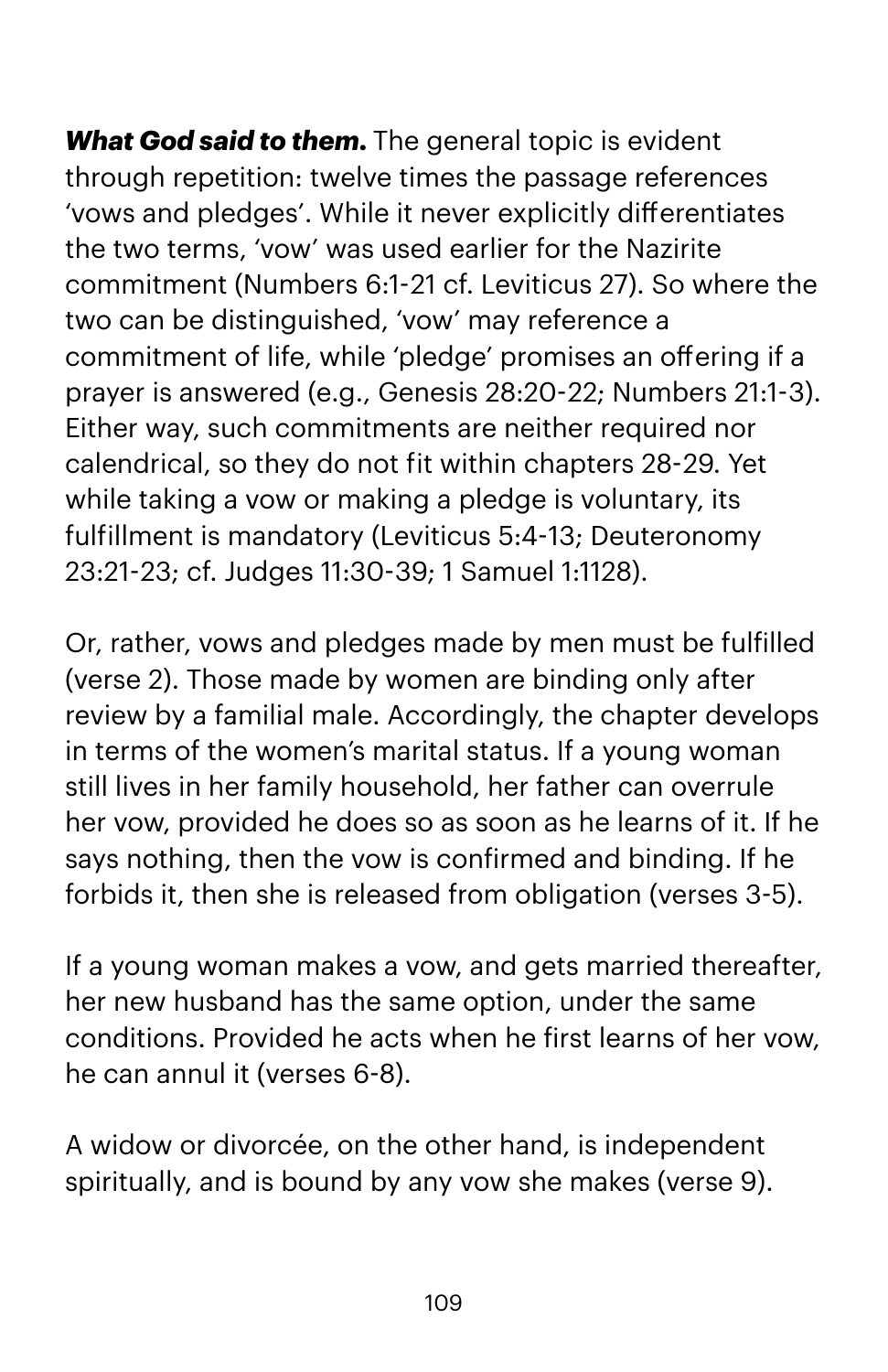If a woman is already married when she takes a vow or makes a pledge, then her husband can overrule it, provided he does so immediately. If he learns of it but says nothing, or if he confirms it, then the vow is binding. If he waits until sometime later to nullify it, then he – not she – is guilty of the violation (verses 10-15). Under such circumstances, Leviticus previously stipulated that the guilty party is to make a sin offering, to atone for the commitment not honored (Leviticus 5:4-13).

In short, of the four categories, only widows and divorcées are obliged to fulfill their vows without confirmation by a familial male. Which is to say, no other woman is an independent spiritual actor, on a par with an adult male.

*What God is saying to us.* Regarding vows in general, we note both Jesus' cautions and the continued practice of vows among the earliest Christians (Matthew 5:33-37; 15:3-9; cf. Acts 18:18; 21:20-24). Vows and pledges do not feature prominently in contemporary Western Christianity, and nothing in this passage – or in Scripture more broadly – requires that to change.

The one common exception to cultural trends is that commitments are frequently made to consider vocational ministry or cross-cultural missions. Does this passage mean that a man is bound by any commitments made at a missions recruitment conference, but that a woman who makes such a commitment must have it validated by her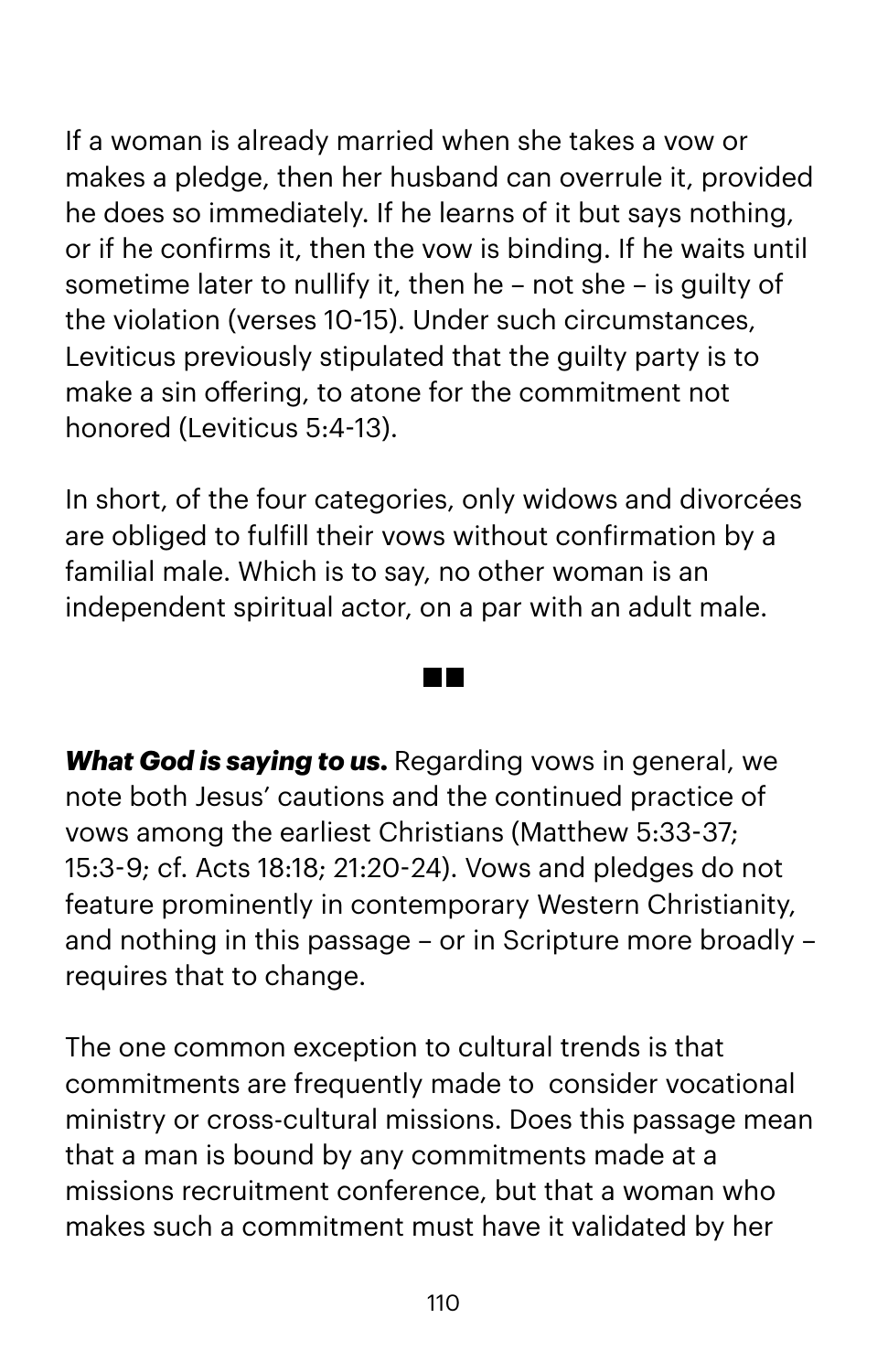father, husband, or fiancé, before it becomes binding? Are women prohibited from engaging with God with the same degree of self-determination as men?

This passage clearly assumes a patriarchal culture, in which women tended to be restricted and protected. In contemporary patriarchal cultures, it is arguable that vows taken by women are still subject to review by a familial male. But nothing in Numbers requires that we return to a patriarchal culture. In support of egalitarian adaptation, it is worth noting that Jesus' teaching on vows is genderneutral.

*"These are the regulations the Lord gave Moses concerning relationships between a man and his wife, and between a father and his young daughter still living at home" (30:16).*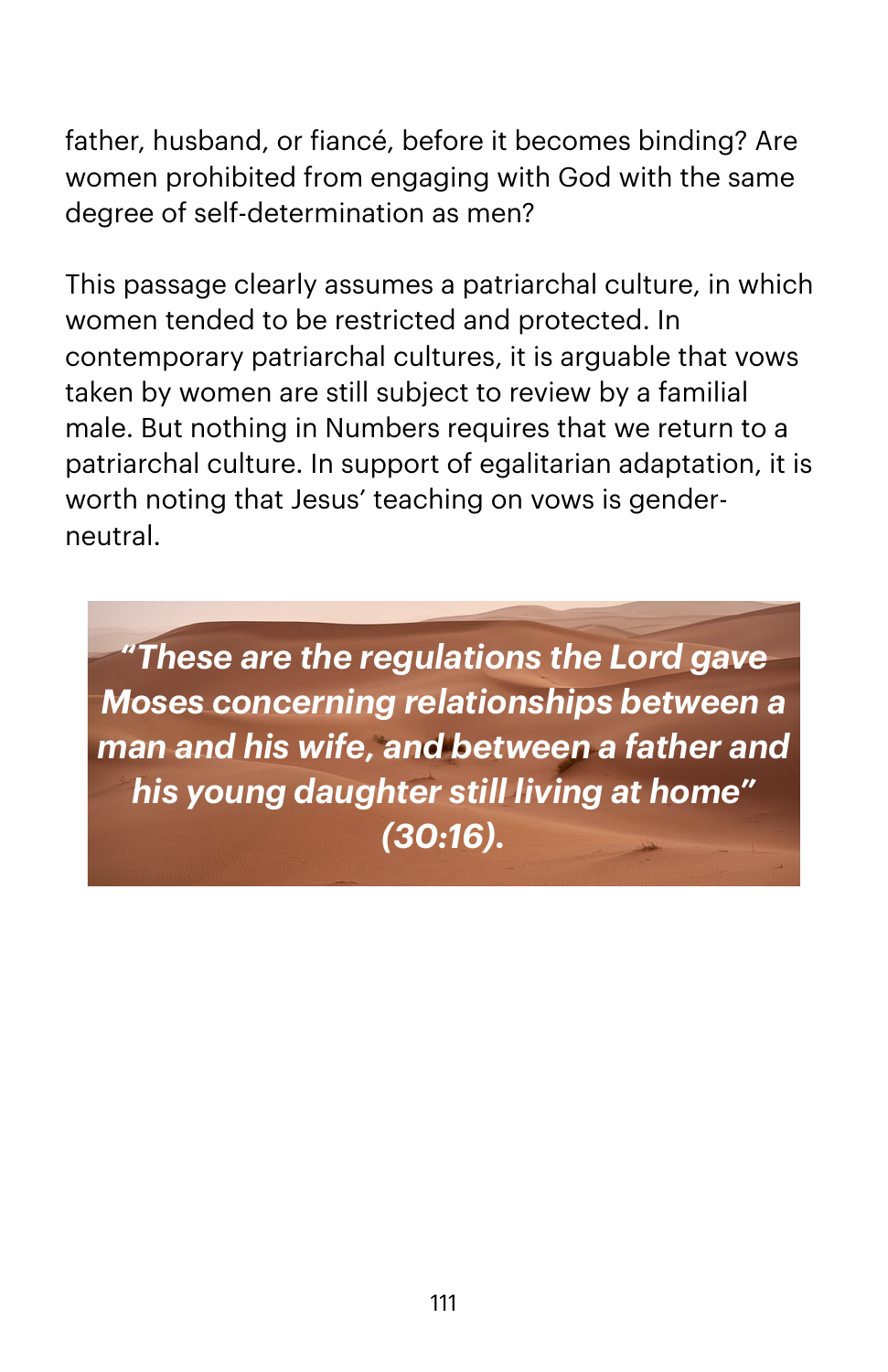# DAY 28 **RETRIBUTION AGAINST THE MIDIANITES**

### [Numbers 31](https://www.biblegateway.com/passage/?search=numbers+31&version=NIV)

Numbers 31 looks backward and forward. It looks backward to the Moabite and Midianite plot against Israel, ending with God's command to "'treat the Midianites as enemies and kill them because they treated you as enemies when they deceived you in the affair of Peor'" (Numbers 22-25). It looks forward to the invasion of Canaan, providing a trial run for the battles to come. Moses' last military initiative is simultaneously the first military action for the new generation.

*What God said to them.* The action – and the chapter – divides naturally into seven parts.

The call to battle explains its purpose and identifies the participants. The battle takes vengeance against the Midianites, for their opposition toward both Israel and God. The clans are to participate equally, each providing 1,000 men for battle. For added power, Phinehas, son of the high priest Eleazar, brings sacred objects to the battle (verses 1-6).

The battle itself receives little attention. Israel kills every man, including the five rulers who initiated the earlier conflict, and Balaam, the shaman who previously devised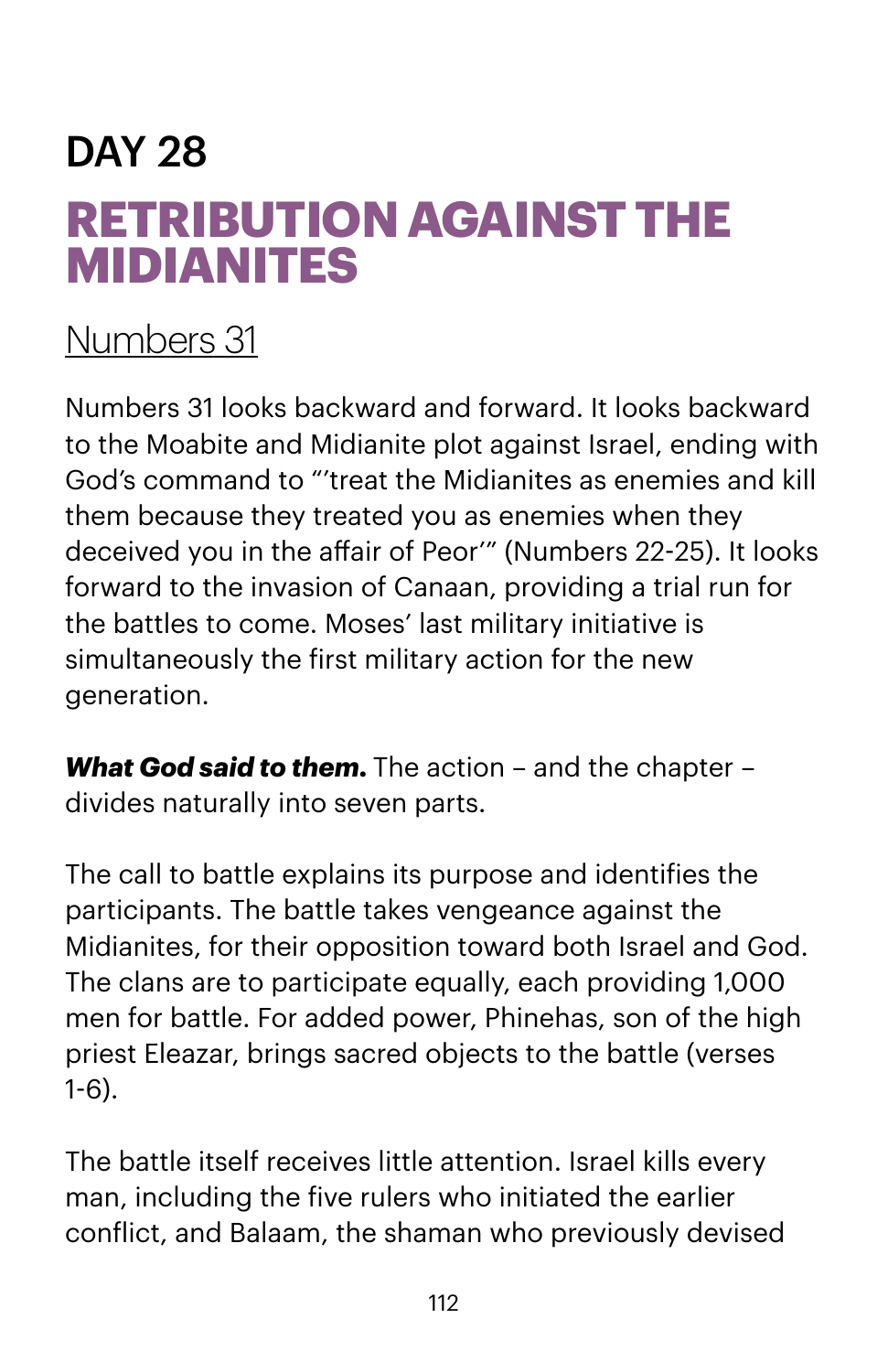the strategy to destroy Israel. The Israelites take the rest of the women, children, animals, and goods as plunder, and raze the towns (verses 7-12).

Given that the women were culpable in seducing Israel into pagan worship, Moses faults the warriors for allowing them to survive. He demands the execution of every boy and sexually mature woman. Only the prepubescent girls may live (verses 13-18).

Then all the fighters and plunder must be purified before entering camp. In keep with previous guidelines, the process requires seven days. Everything that can withstand fire must be burned. Anything else is to be cleansed with water (verses 19-24).

The spoils are then divided, with half shared among the fighters, and half distributed among the community. The soldiers are to give tribute to the Lord for the priests. The rest of the community gives a share for the maintenance of the tabernacle, and the support of the Levites (verses 25-31).

The volume of plunder seems excessive, like the numbers in the censuses of chapters 1 and 26. Scholars propose similar solutions in both instances, with no certain conclusion to either (verses 32-47).

Finally, the commanders count their losses, and find that they suffered no fatalities. Ironically, their forefathers feared that an invasion would annihilate the nation. Instead, the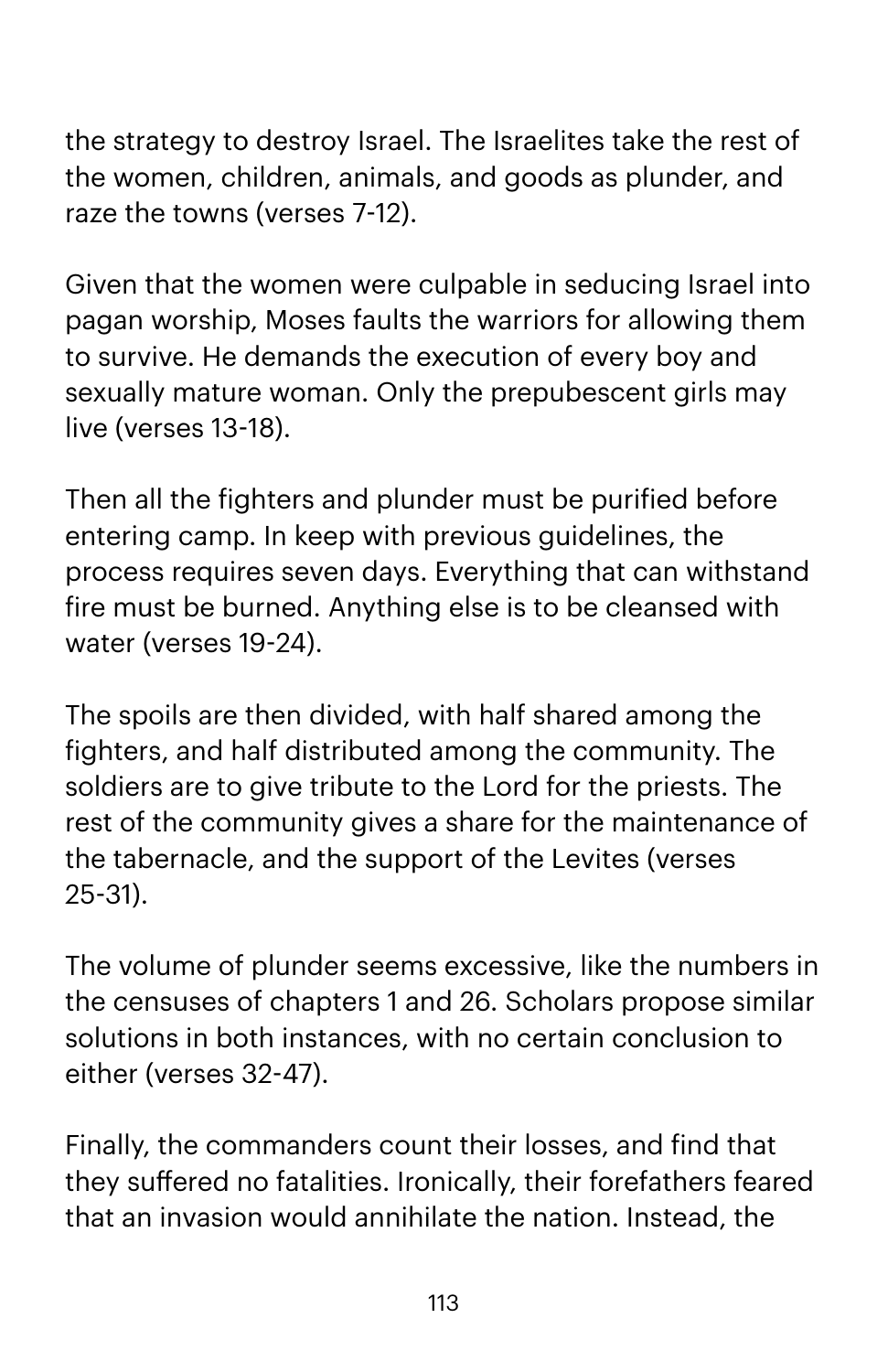first battle brings total victory without any lives lost. In gratitude, the battle commanders collect all the gold objects they plundered and offer them to the Lord as a memorial (verses 48-54).

In all respects, this first battle is ideal. The people obey the Lord and Moses at every point. They kill all the enemy and take vast plunder. They share the spoils liberally with noncombatants, and with God and the tabernacle staff. All without loss of a single life. The remainder of the battles may not proceed so smoothly or turn out so well, but this is, at least, an encouraging start.

**THE R** 

*What God is saying to us.* Militarily, the first battle was an unqualified success. Morally, it was atrocious. Or so it seems to us: murderous revenge, massacre, slavery, plunder, razing. All at the direction of God? What sort of God – what sort of religion – is this?

Nothing will make this entirely palatable by contemporary standards, but some considerations may mitigate the worst aspects of it. For one, we should be honest about our own era. Such brutality is part of the history of our own country, and is currently occurring around the world today. War is brutal and brutalizing, and civilians, women, and children are consistently among its victims.

Secondly, the invasion of Canaan was a crucial time in the survival of Israel not only as a nation, but also as the people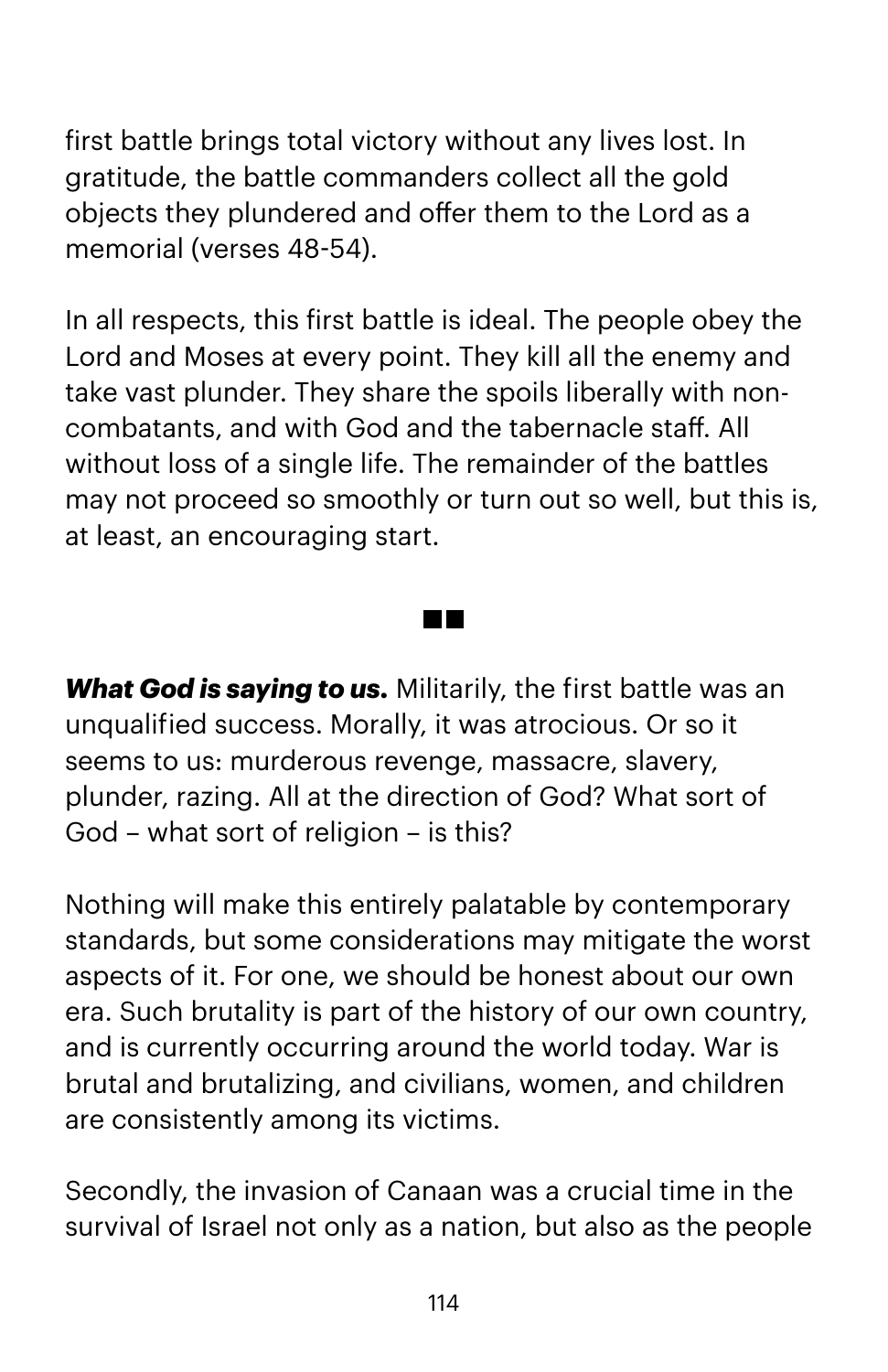of God. The Midianites repeatedly attacked Israel, and finally succeeded in seducing them into betraying their God, threatening their own destruction. The annihilation of the Midianites is more retributive than vengeful.

Thirdly, this is not genocide. God does not victimize any one people, ethnicity or race. Numbers repeatedly documents that he kills thousands of his own people in judgment for sin. A little later, he threatens to destroy the entire nation if they commit the same sins as the Midianites (33:55-56). This God is holier and fiercer than may be comfortable for us, but he is consistent in his judgments, regardless of race or ethnicity.

Ultimately, the New Testament reafirms the basic contours of judgment, though it includes a breathtaking caveat. Sin and idolatry still make people enemies of God. Yet he now deflects their judgment onto his own Son in the effort to reconcile his enemies to himself.

*"They fought against Midian, as the Lord commanded Moses, and killed every man" (31:7).*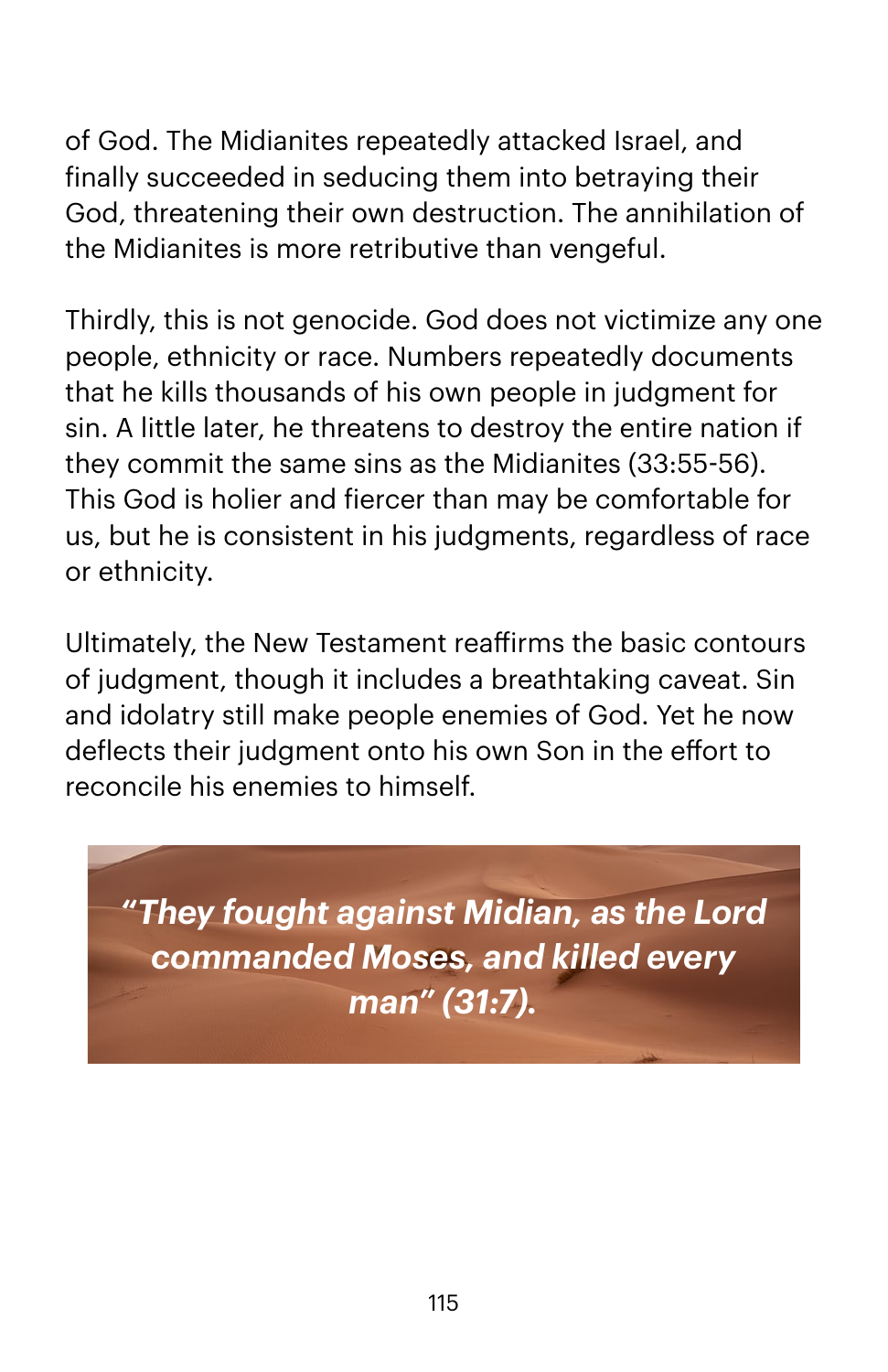# DAY 29 **DÉJA VUE ALL OVER AGAIN?**

## [Numbers 32](https://www.biblegateway.com/passage/?search=numbers+32&version=NIV)

With the victories of Numbers 21 and 31, Israel seized control of territory east of the Jordan ('the Transjordan'), and thus, outside the Promised Land. Additionally, the recent victory over the Midianites secured a great amount of booty, including large numbers of herd animals. Leaders from two clans – the Reubenites and the Gadites – decide that with all this, they need not travel any further. They have all they need for a comfortable life right there. They approach Moses with their proposal. Detecting parallels to the previous generation's refusal to invade Canaan (cf. Numbers 13-14), Moses explodes in anger. The chapter traces their negotiations and final settlement.

*What God said to them.* The language of this chapter is formal, and its development is structured, both attributes of an oficial negotiation and settlement. It is covenantal in character, with conditions and stipulations, blessing and curse, sworn before God.

The narrative introduction sets both the scene and the tone. The leaders of the clans of Reuben and Gad find themselves with large herds and flocks, in land suitable for grazing, and draw the obvious conclusion: "Let's just settle here." Using the deferential language of a covenant subordinate ('your servants'), they present a formal proposal to the community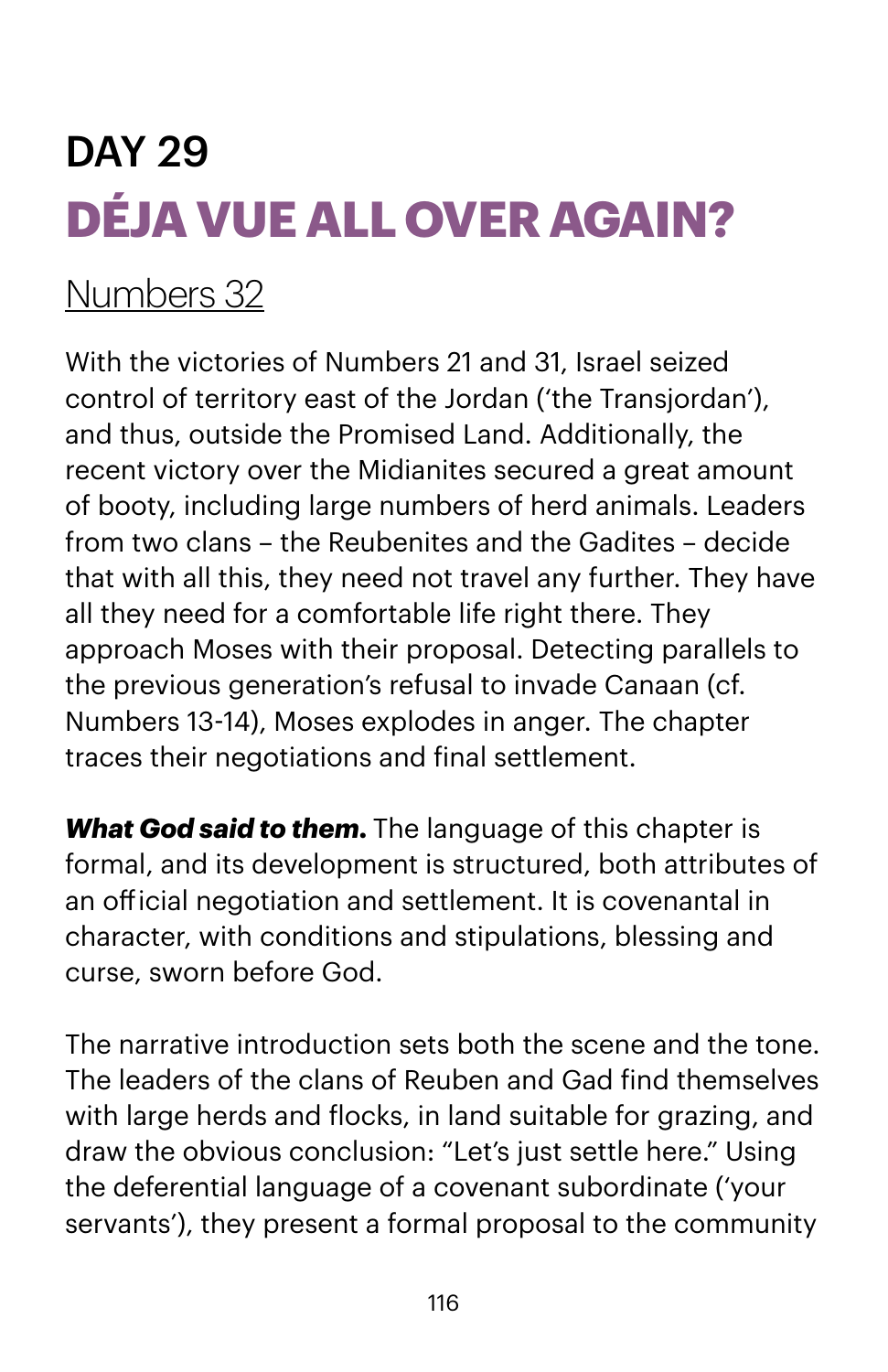leadership: Moses, Eleazar the high priest, and the assembly of clan leaders (verses 1-5).

Moses sees parallels to the first generation's refusal to enter the land. (The narrator draws attention to the thematic similarity with many verbal parallels between the two accounts). He is incensed at the suggestion that these two clans live in safety while their countrymen go to war. He is infuriated that this desertion could jeopardize the entire invasion. They are repeating the sin of their fathers, endangering the entire community with another generation of wandering in the wilderness, or perhaps even total destruction (verses 6-15).

The Gadites and Reubenites take his rebuke to heart, but do not want to give up on their initial proposal. So they offer a solution to satisfy both parties. They will pause briefly to build the structures necessary to protect their livestock and dependents. Then they will lead the invasion of the new land. They will not return to their homes until the Promised Land is substantially conquered, and they will renounce any claim to the land of Canaan (verses 16-19).

Moses formally accepts their proposal, repeating its terms carefully, and invoking God as witness to the covenant. If they join the battle for the land, once it is conquered they may return to the Transjordan. If they do not, they will come under divine judgment. On these terms, they may erect structures to protect their families and herds, and then join the invasion forces (verses 20-24).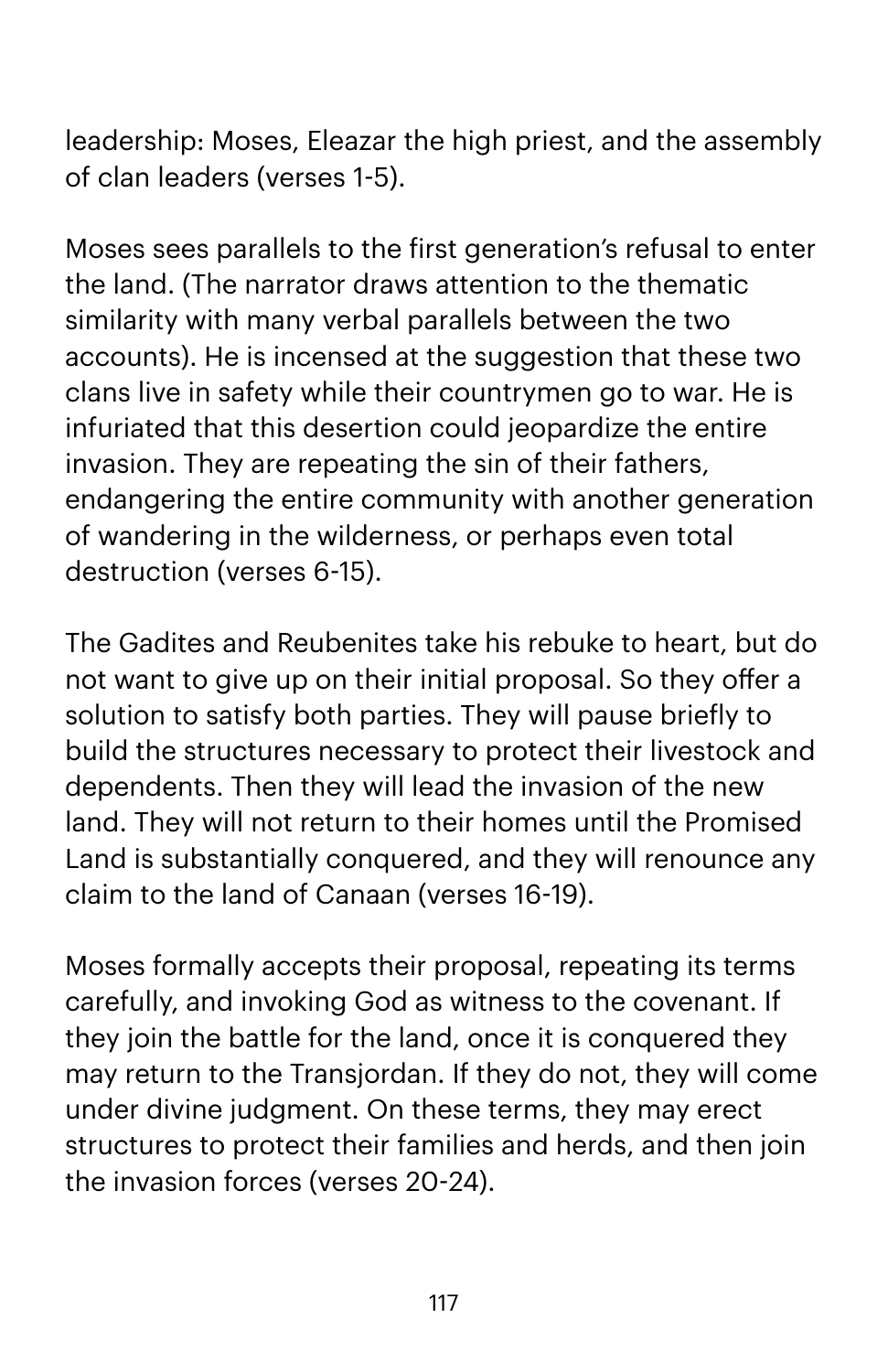The Gadites and Reubenites formally accept the terms of the agreement, again using the covenantal language 'servant' for themselves, and 'lord' for Moses (verses 25-27).

Since Moses will not be alive to oversee the fulfillment of the agreement, he brings together the leaders of the next generation: Joshua as his replacement, Eleazar as high priest, and the heads of the other clans. He formally repeats the terms of the covenant: the two clans will fight alongside the rest of Israel, then return home. Otherwise, they forfeit their claim on the Transjordan (verses 28-30).

The Gadites and Reubenites formally accept the terms of the agreement again, this time in front of the collective leadership (verses 31-32).

The ceremony concludes with Moses assigning the land to the Gadites and Reubenites, joined now for the first time by a portion of the clan of Manasseh. The remaining verses delegate their respective portions: the Gadites settle the central region; the Reubenites, the southern region; and various descendants of Manasseh receive northern portions (verses 33-42).

**What God is saying to us.** The continuing literal application of this passage today is dificult on many grounds. National Israel is now oficially a secular state. Its national and regional boundaries no longer correspond to biblical parameters. Tribal identification is largely lost to history.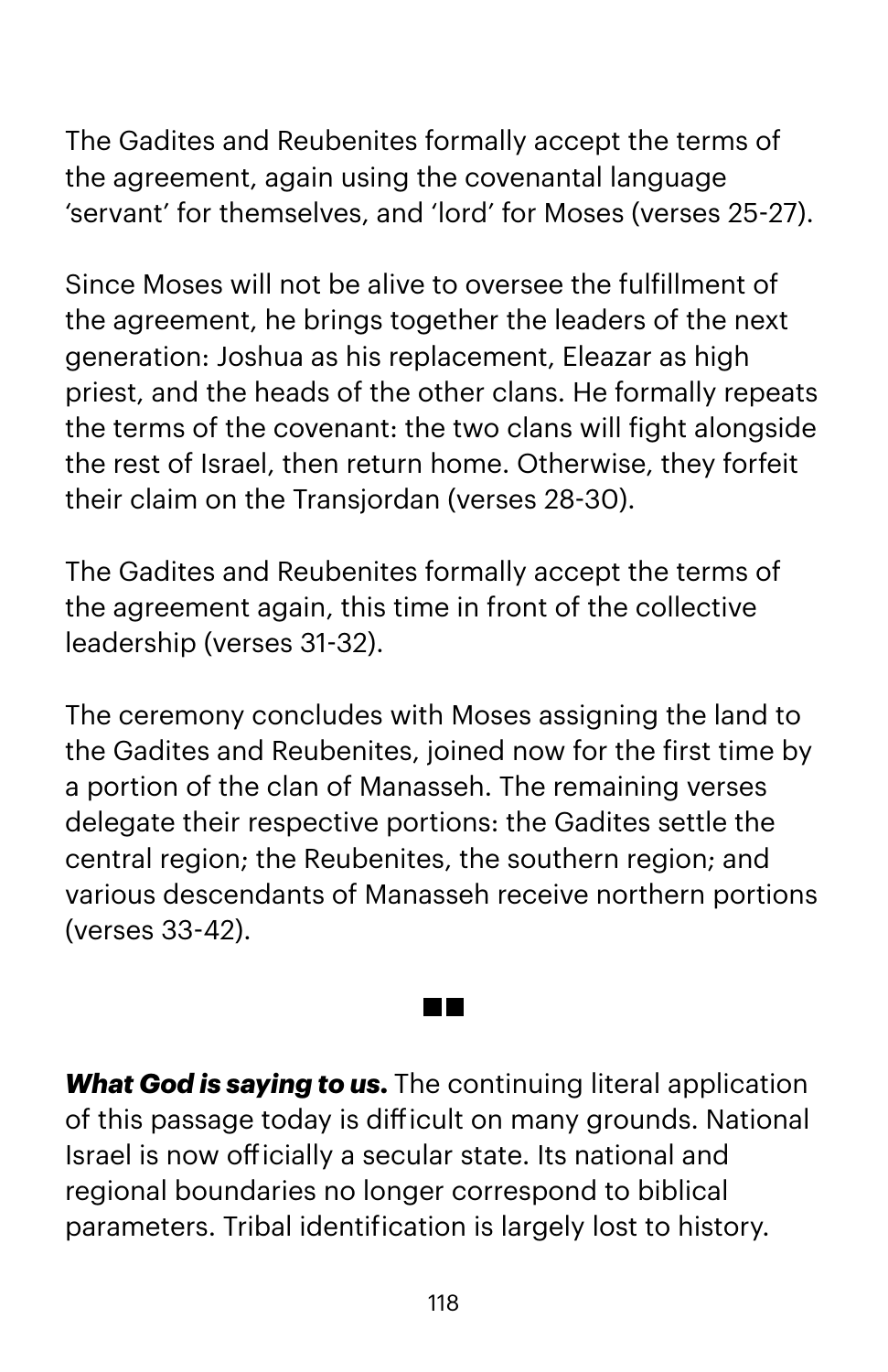Above all, the New Testament never quotes or alludes to any verse within this chapter, nor does it confirm the continuing validity of the land promise to national or ethnic Israel, much less its allocation to the various clans.

Analogically, however, the passage is still relevant. God still calls his people to a common task and a shared life. Some branches of his local and worldwide Church still live in prosperity with freedom to worship, while other sections suffer under persecution and poverty. Both locally and internationally, we can still learn from Moses' insistence that the Reubenites and Gadites join with the remaining tribes until all share in the fulfillment of all God's promises.

*"'Should your fellow Israelites go to war while you sit here?'"(32:6).*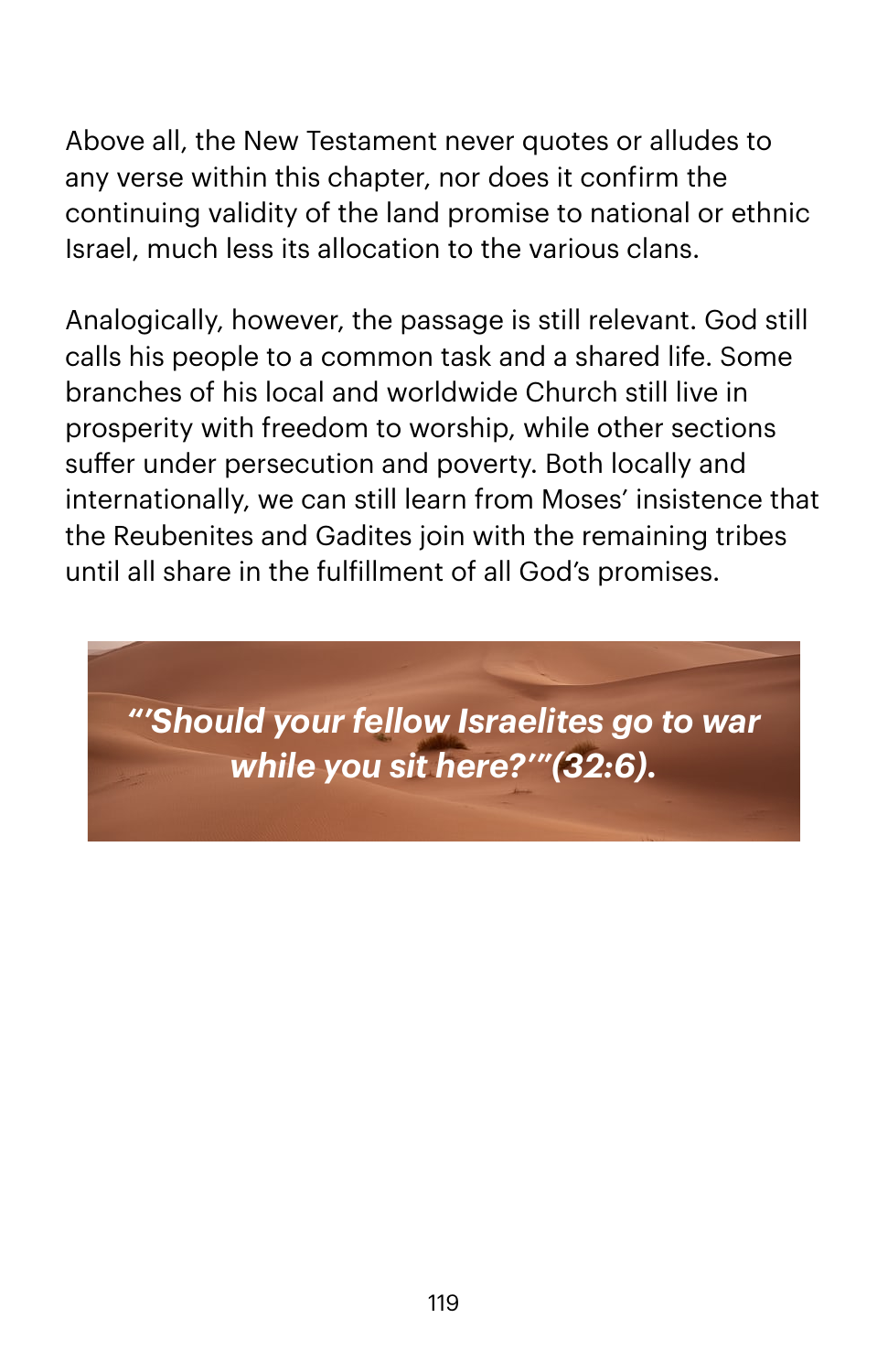# DAY 30 **WILDERNESS ITINERARY**

### [Numbers 33:1](https://www.biblegateway.com/passage/?search=numbers+33:1-49&version=NIV)-49

Like the two censuses, this travel itinerary poses significant challenges to a modern reader. The location of many landmarks – even key sites like Sinai or the 'Sea of Reeds' – is no longer known. Nor is the rationale for inclusion on the list evident. Some campsites from Exodus and Numbers are omitted. Many other sites are listed here for the first time. Why did God command Moses to record it (verse 2)? Why should we even care about a list of the campsites as ancient Israel wandered through the wilderness? What can we take away from it?

*What God said to them.* Occasional expansions of the itinerary raise the possibility that the narrator may have more in mind than a bare recital of historical detail. The itinerary begins in a celebratory – perhaps even gloating – tone: Israel "marched out defiantly in full view of all the Egyptians, who were burying all their firstborn, whom the Lord had struck down among them; for the Lord had brought judgment on their gods" (verses 3-4). When the itinerary reaches Rephidim, the narrator alludes to its unfortunate event: "where there was no water for the people to drink" (verse 14). When the people reach Mount Hor, the narrator records the death of Aaron (verses 37-39). Nonetheless, the brevity of the comments does not match their importance, and other crucial events make no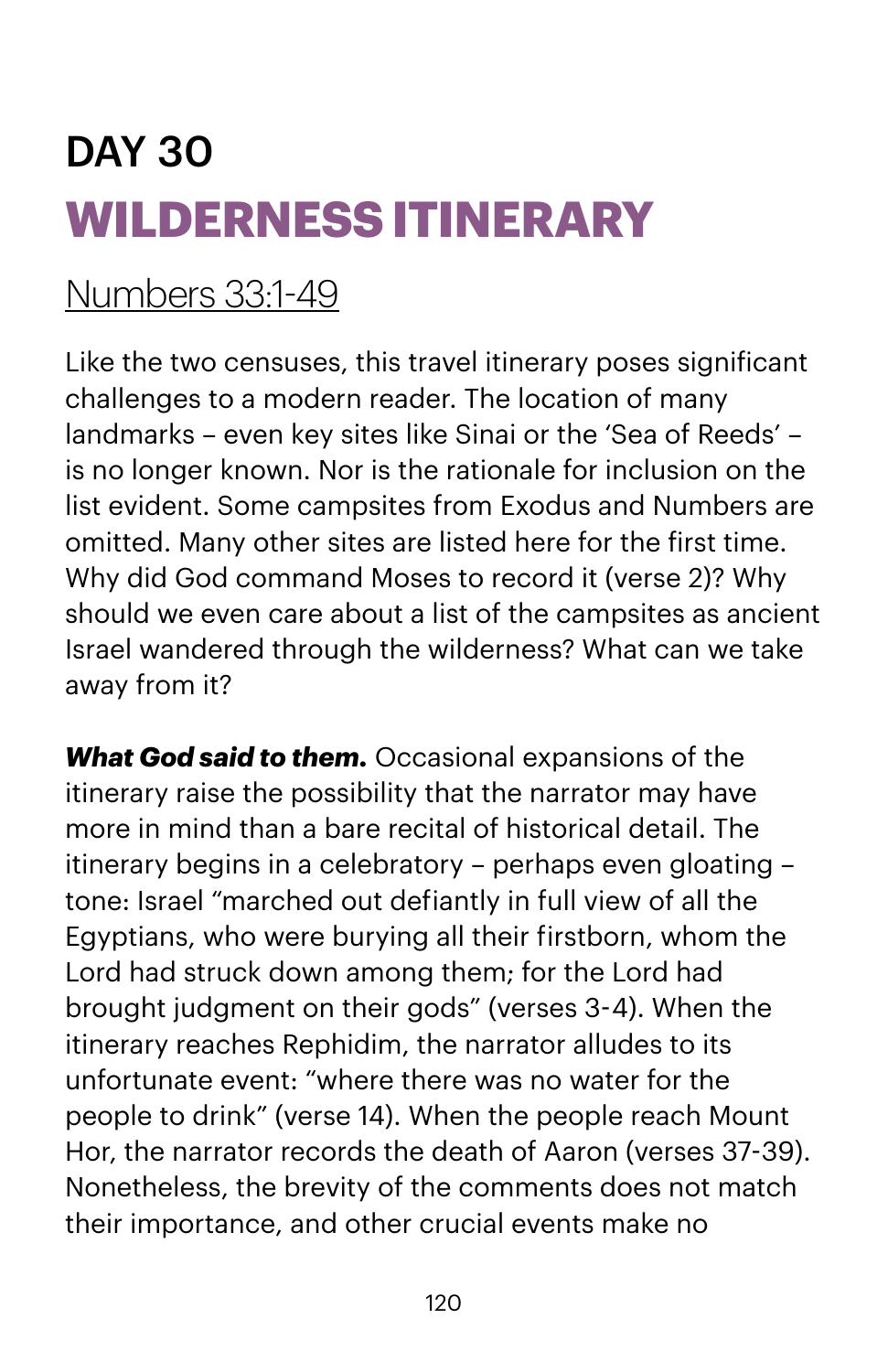appearance, such as the revelation at Sinai, or the crises in the wilderness of Sin or Zin.

One clue to the original significance of the itinerary comes from ancient Near Eastern backgrounds. As in many cultures, victorious generals and kings typically recorded the itineraries of their conquests in geographical order, to commemorate their impressive power and great exploits. Read against that backdrop, this list is a record not of Moses' acumen or Israel's power, but of God's faithful guidance and abundant provision over forty years, and through forty-two stops. At the beginning of the journey, the narrator highlighted God's guidance and Israel's obedience: "Whenever the cloud lifted from above the Tent, the Israelites set out; whenever the cloud settled, the Israelites encamped" (9:17). Now, toward its end, this chapter tracks God's faithfulness, through all the dangers and privations, and in spite of Israel's frequent faithlessness.

Another clue to the original significance of the itinerary comes from the closing verses of the chapter. Israel is about to launch a long war for control of the Promised Land. Numbers 34 will set wide parameters for their conquest. The book of Joshua will describe a lengthy list of battles. The itinerary of God's recent faithfulness prompts hope that he will continue to lead and protect his people each step of the way. As a result, they will take possession of the land, and divide it among themselves.

At the same time, the promise comes with the same caveat as ever. Israel must drive out the inhabitants of the land,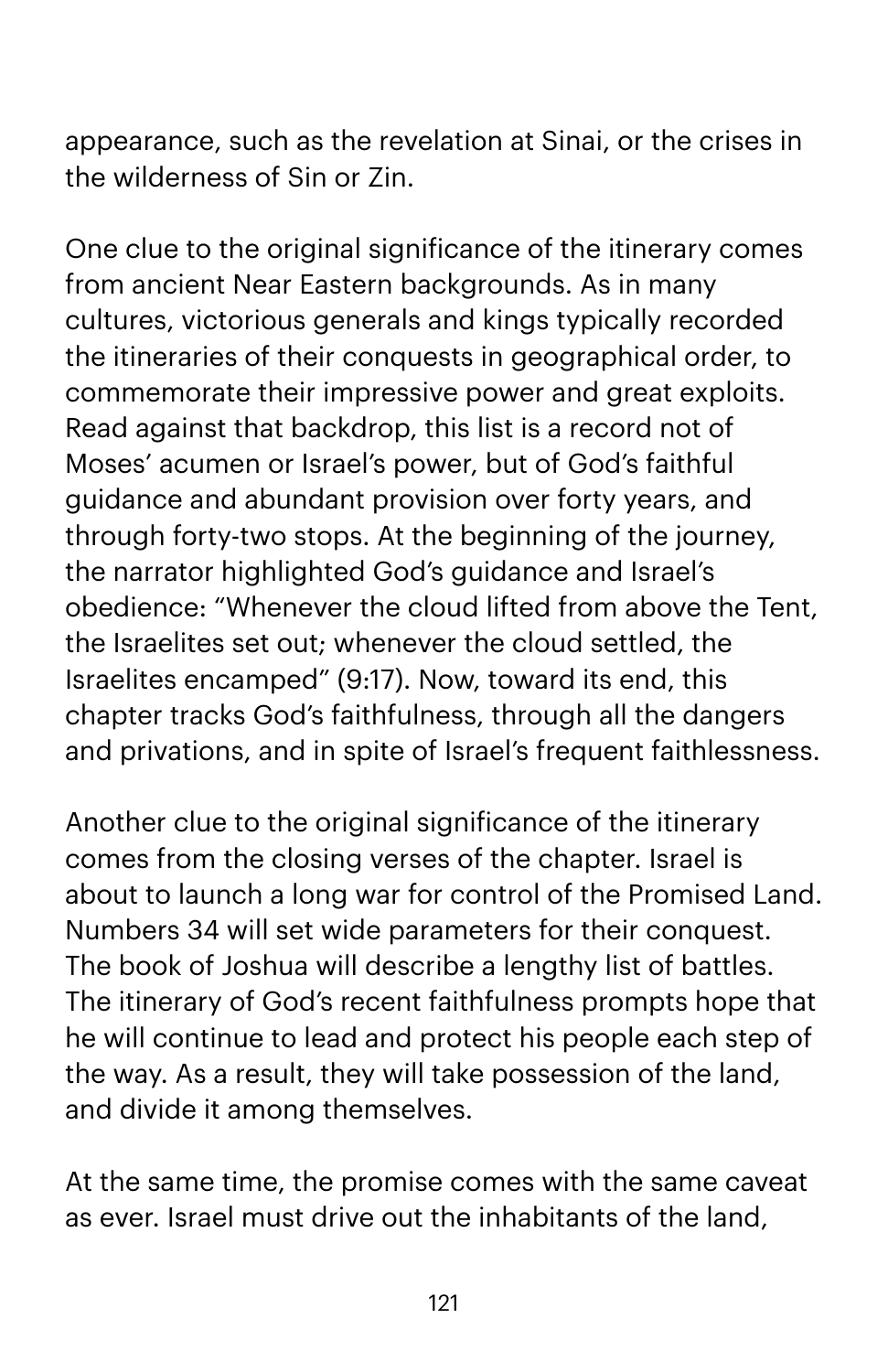and destroy their gods. Otherwise, if they permit the Canaanites to remain in the land, the two will intermarry, and Israel will worship their gods. Then, God concludes in somber tones, "I will do to you what I plan to do to them" (verse 56).

Overall, the chapter is upbeat. Finally Israel has completed their assigned forty years wandering in the wilderness. Even though this delay was divine punishment, God remained with them, guiding and providing every step of the way. Now they are about to conquer the land of promise, with each family taking permanent possession of its allotted portion. Though the final note is cautionary: all this will be spoiled – the land forfeited, and worse – if they allow Canaanites to remain in the land, to tempt them to commit adultery against God.

Later, Joshua will repeat the warning (Joshua 23:12-13). Israel, however, will ultimately disregard it (Judges 3:5-6).

*What God is saying to us.* This passage points to the relevance of Church history and missions history to our task today. Israel's conquest of the land – like the spread of the gospel from small beginnings in Jerusalem to a world-wide movement today, and its recent explosion across Latin America, Africa, and Asia – inspires confidence as we turn our attention to the remaining areas of resistance around the world, and to the work that remains to be done in each locale. The record of Numbers 33 is part of our history as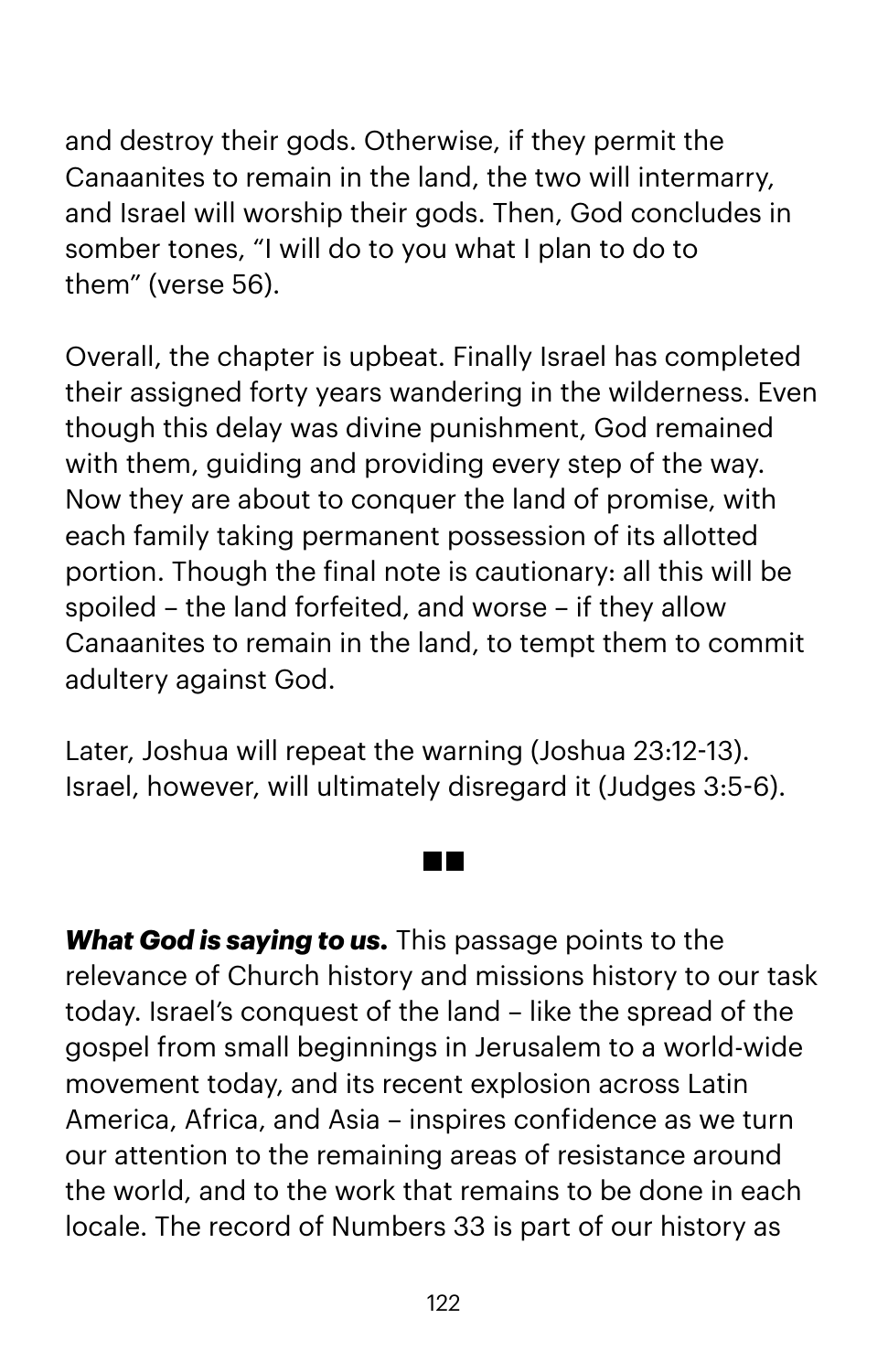the people of God. In the centuries since, God has added innumerable sites to the itinerary. Read in this light, the record of those advances is not dry. It nurtures hope, and motivates action. Yet that history will make little difference if we are unfamiliar with it.

*"At the Lord's command Moses recorded the stages in their journey. This is their journey by stages" (33:2).*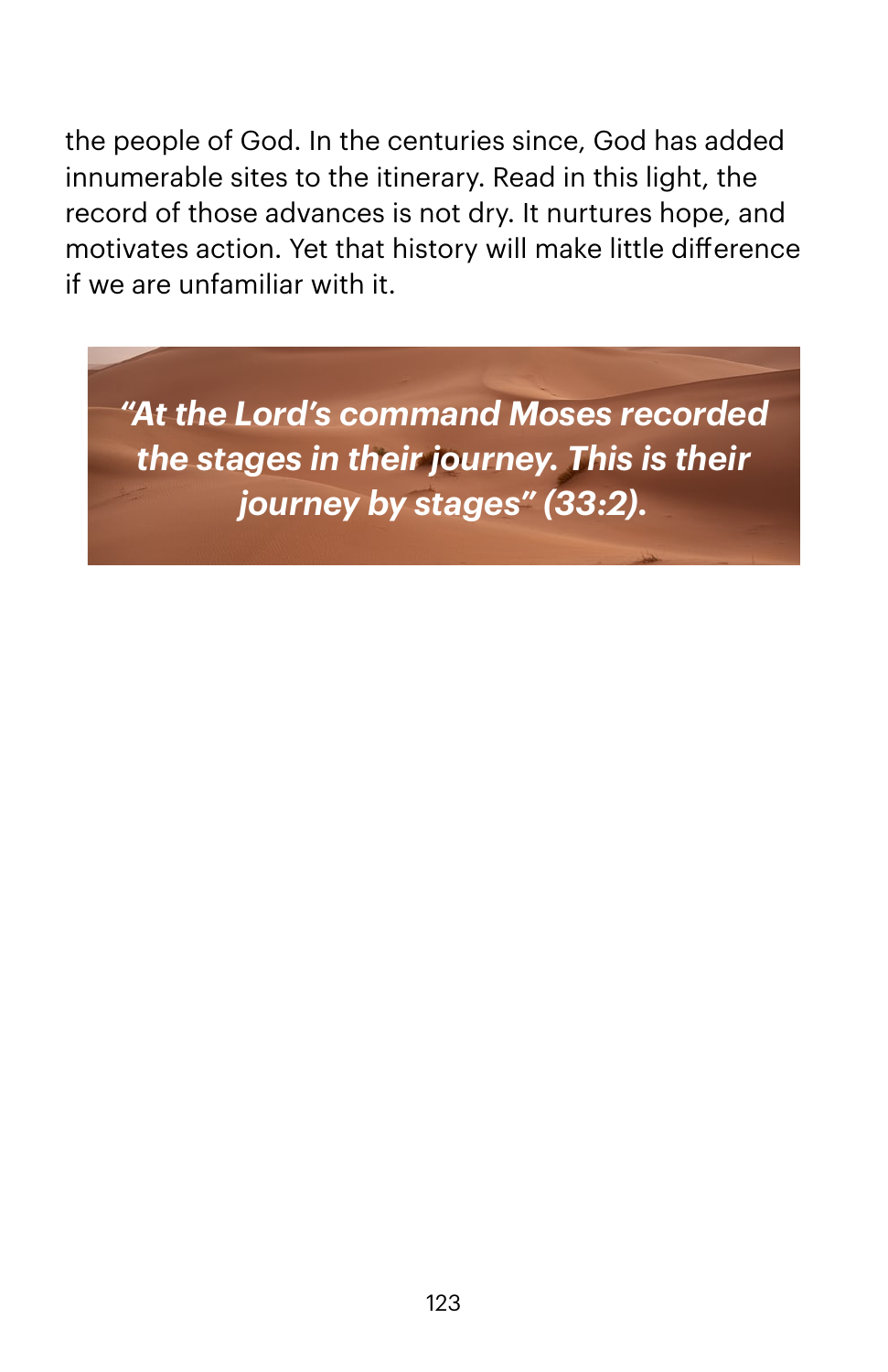# DAY 31 **CONQUERING AND ALLOCATING THE LAND**

#### [Numbers 33:50](https://www.biblegateway.com/passage/?search=numbers+33:50-34:39&version=NIV)-34:39

The preceding itinerary left Israel encamped on the plains of Moab, alongside the Jordan River, across from Jericho. There, Moses pauses to outline the next stage of their journey: the invasion of Canaan. The structure, theme, and content of this chapter are all clear, though its application is not immediately obvious.

*What God said to them.* In the first paragraph, God speaks through Moses, setting the agenda for the invasion of Canaan. The paragraph is structured in a chiasm (abb'a'). The beginning and end urge Israel to drive the current inhabitants and its gods completely out of the land (a); otherwise, they will come under Canaanite influence, and fall under divine judgment (a'). The middle units address the flip side: Israel is to take permanent possession of the land, as promised by God (b), dividing it among the clans, proportionately, by lot (b') (33:50-56). The remainder of the reading elaborates the middle terms of the chiasm: the occupation and distribution of the land.

The second paragraph traces the boundaries of the Promised Land. The first and last verses of the paragraph form an inclusion, underscoring the theme. In between the boundaries are listed: southern, western, northern, eastern.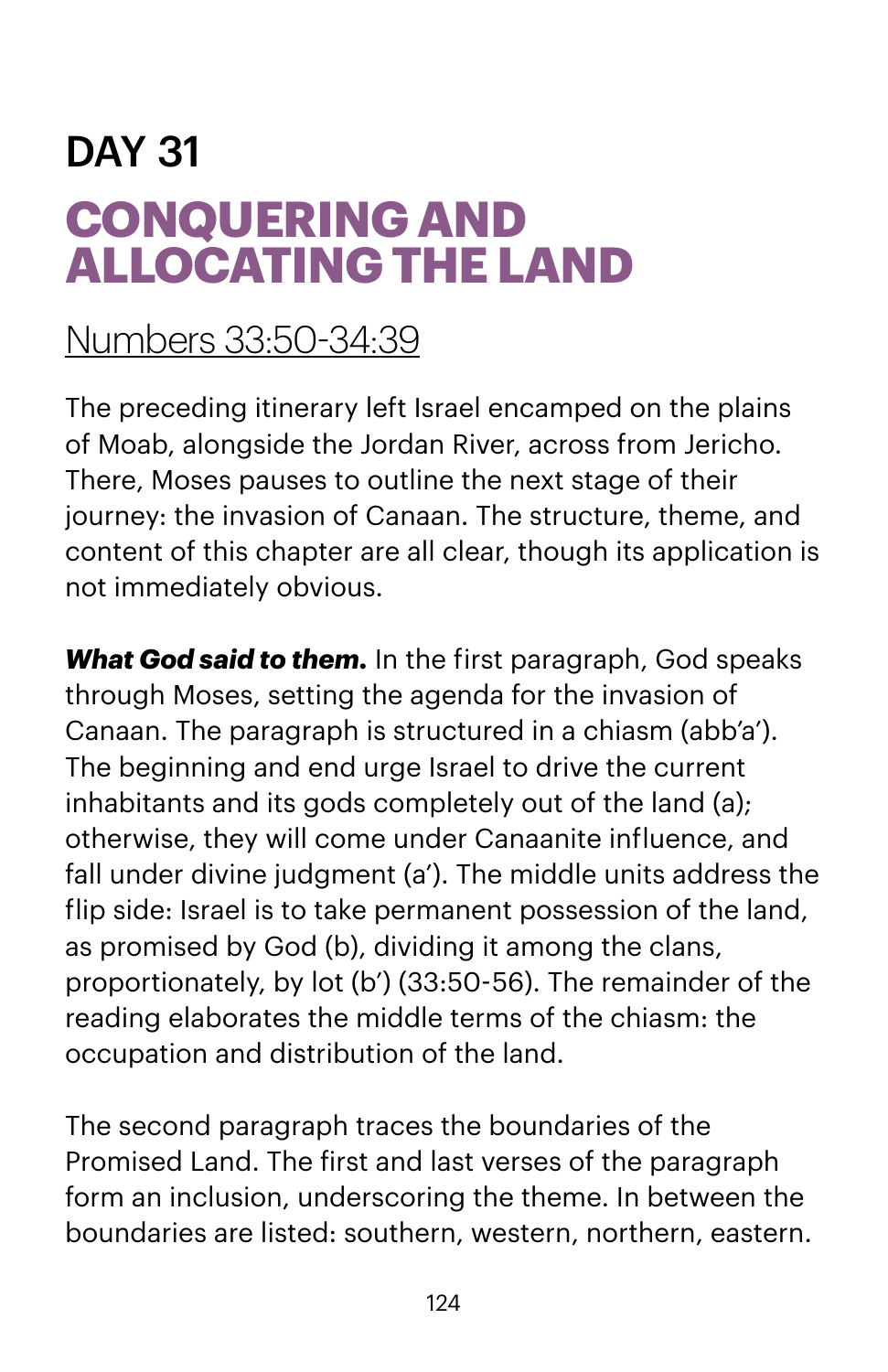The Transjordan region, settled by the clans of Gad, Reuben, and half the clan of Manasseh, is omitted (34:1-12). As it happens, Israel never fully occupies these borders. The closest they come is during the united monarchy, under kings David and Solomon. Subsequent biblical books will explain the reason for this failure.

The final paragraph guides the division of the land. Portions are to be assigned by lot, so that the process is transparently unbiased. The two-and-a-half tribes assigned the Transjordan already have their share, so they will not receive any of this allotment. The process is to be administered by senior and representative leadership, so that it is beyond challenge: Eleazar, the chief priest; Joshua, the national leader; and one specified ranking member from each of the remaining nine-and-a-half clans (34:13-29).

*What God is saying to us.* With any modern country, the careful delimitation of external and internal boundaries serves many purposes. For ancient Israel, there is an additional reason: within these parameters, they could go to war confident in God's help; outside, it was risky to venture. But how is any of this relevant today, any more than, say, the boundaries of ancient Egypt, or the extent of the Ottoman empire?

**Contract** 

In this instance, the main effect is to correct widespread misapplication of the passage. With the perfect vision of hindsight, we rightly reject the application of this passage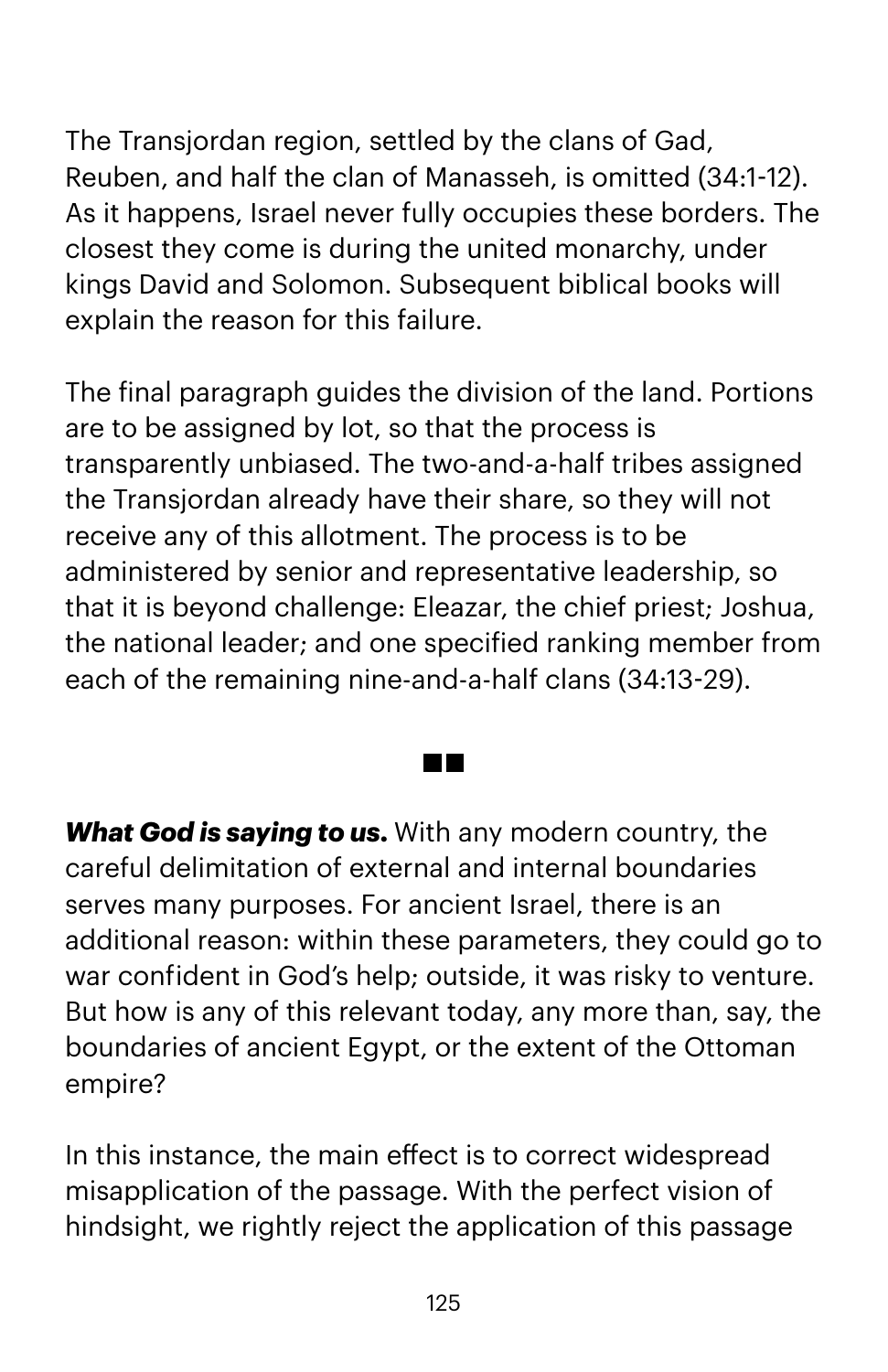to the European settlement of North America, with the Amerindians reprising the role of Canaanites, and European settlers assuming the role of God's anointed invaders. For the most part, the Amerindian genocide occurred without any attempt at theological justification. But where the concept of Promised Land was invoked, it abused the Bible.

Lacking the perfect vision of hindsight, another application remains popular among Christians today: that Numbers 34 legitimizes the current Israelite settlement of Palestine. This issue is too controversial and too complicated to resolve here. At the very least, though, it should be noted that to apply the passage in this way would require careful argument and extensive justification.

On the face of it, several considerations challenge such an application. For one, contemporary Israel is a secular state, not coterminous with the chosen people in Numbers. For another, the boundaries of contemporary Israel were imposed by Western might, displacing its Palestinian inhabitants. For a third, the boundaries of modern Israel do not match this biblical record (and will not, without additional wars fought and won). For a fourth, as noted before, the clan origins of most Jews are entirely lost to the dislocations of history. So this allocation of land, and other aspects of Old Testament land laws, cannot be applied directly.

The biggest challenge to such application, though, is that the New Testament never confirms ethnic Israel as the ongoing people of God. Instead, it proclaims that the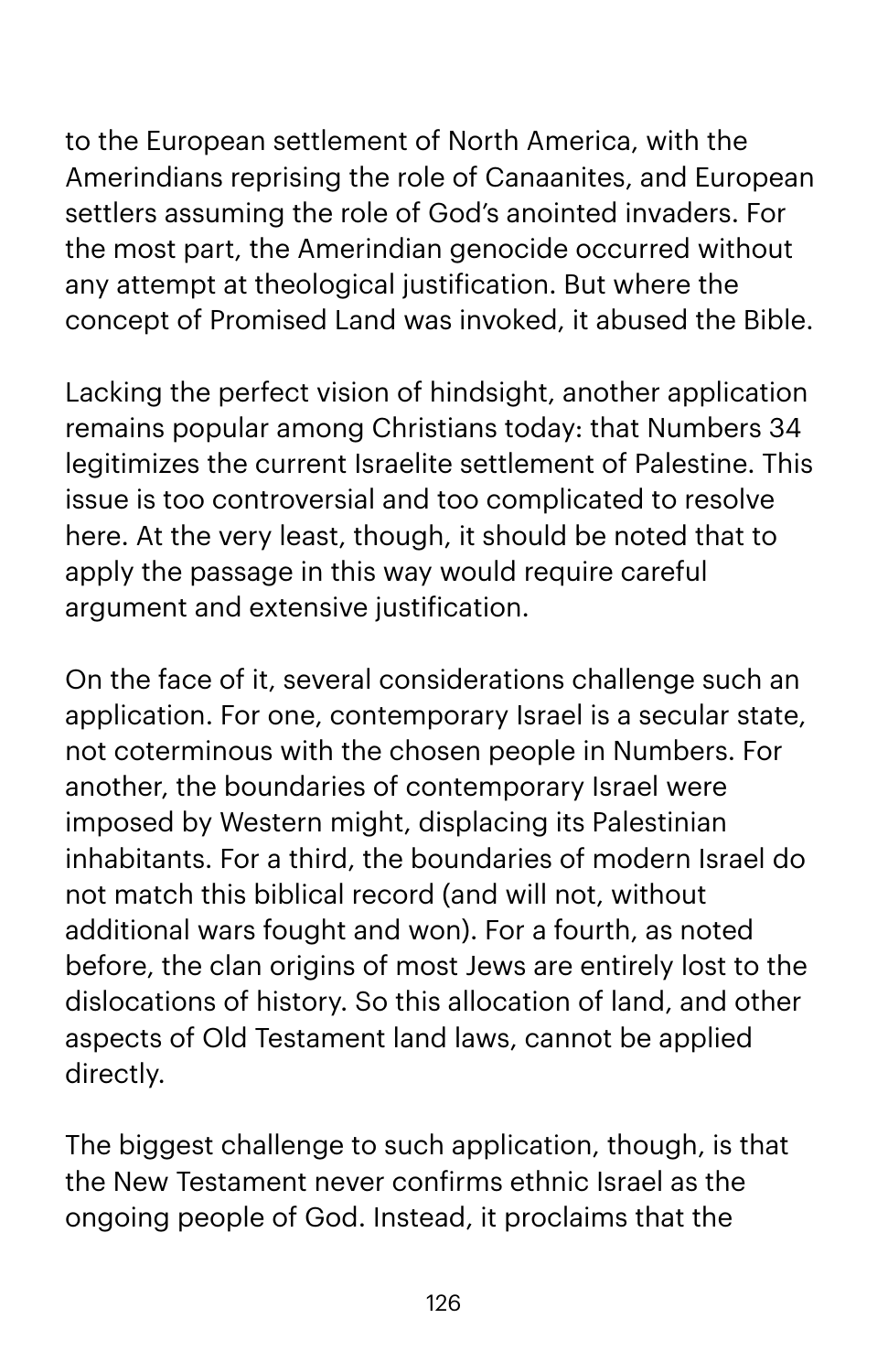Church – combining both ethnic Jewish and ethnic gentile Christians – is the people of God. Our promised home is no longer geographical Palestine, but the new Jerusalem, descended from heaven (Revelation 21-22).

This is not to suggest that Israel is an occupying force without legitimate territorial claims. It does suppose, though, that the Bible provides no justification for denying Palestinian rights to a share in the land. If this passage has any contribution to make to the current controversy, its original principles may provide a starting-point for negotiated settlement: defined boundaries, proportionate share, tribal (or ethnic) borders, negotiated by representatives from all stakeholders.

*"'This will be your land, with its boundaries on every side'" (34:12).*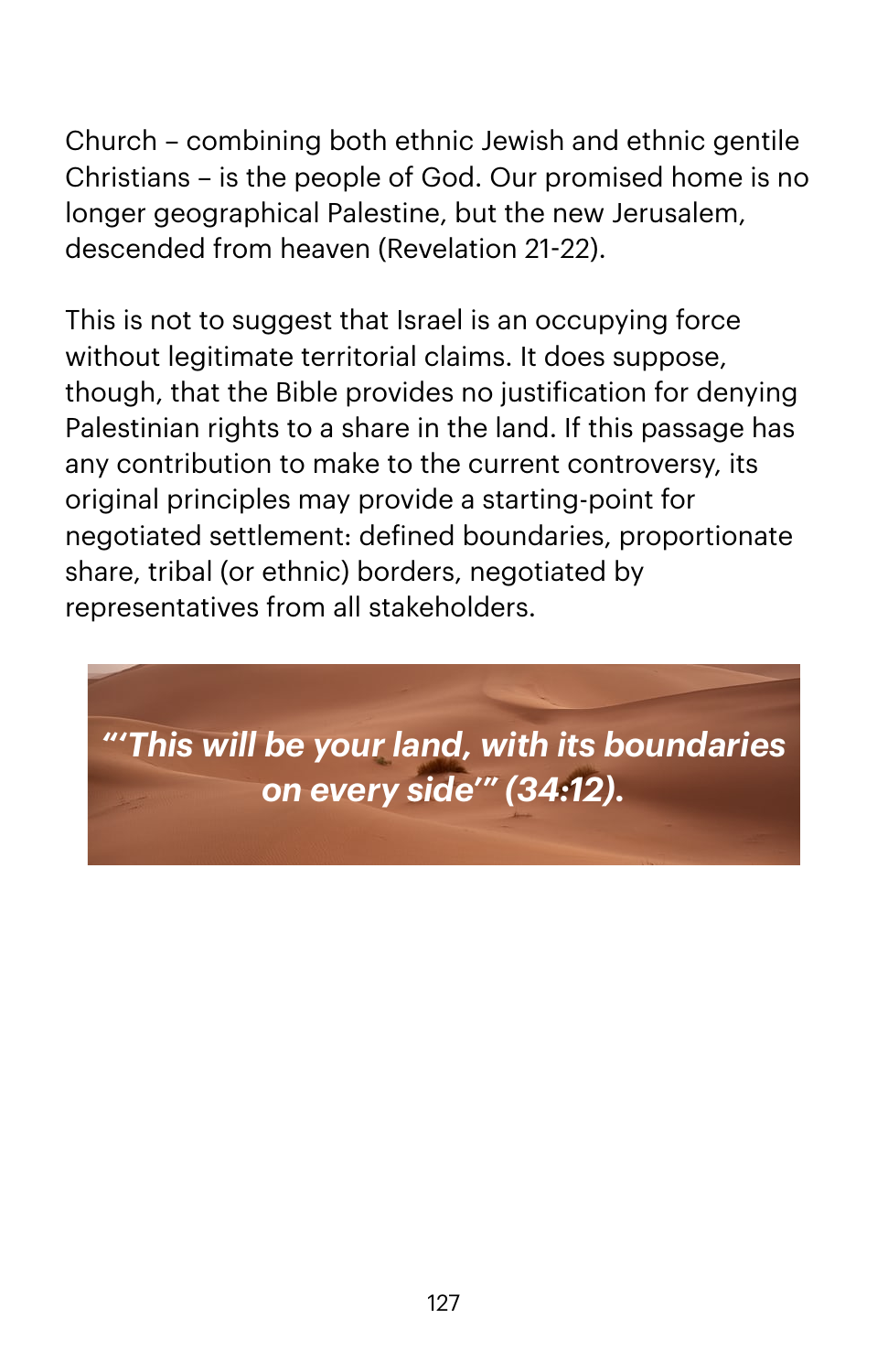## DAY 32 **OTHER LAND-RELATED REGULATIONS**

### [Numbers 35](https://www.biblegateway.com/passage/?search=numbers+35-36&version=NIV)-36

If Numbers were an independent, self-standing book, its end would seem anti-climactic. But as the fourth in a fivepart series, it is unsurprising that the closing passage would tidy up various aspects of land distribution before the next stage of the story begins in Deuteronomy.

*What God said to them.* The itinerary of chapter 33 brought Israel to the banks of the Jordan, and the borders of Canaan. Chapter 34 then outlined the external borders and internal subdivisions of the Promised Land. Now, chapters 35-36 address three remaining topics related to land distribution.

The first pertains to the Levites share of the land. Earlier, God indicated that he – not a parcel of land – would be their inheritance (18:20). Nonetheless, they still need a place to live, and pasture for their herds. God instructs the other clans to establish forty-eight towns around the country where Levites can live and tend herd. Six of the towns are also to serve as cities of refuge (35:1-8).

The cities of refuge provide a safe zone for those who accidentally kill someone (35:9-15). This provision requires careful distinction between murder and manslaughter. The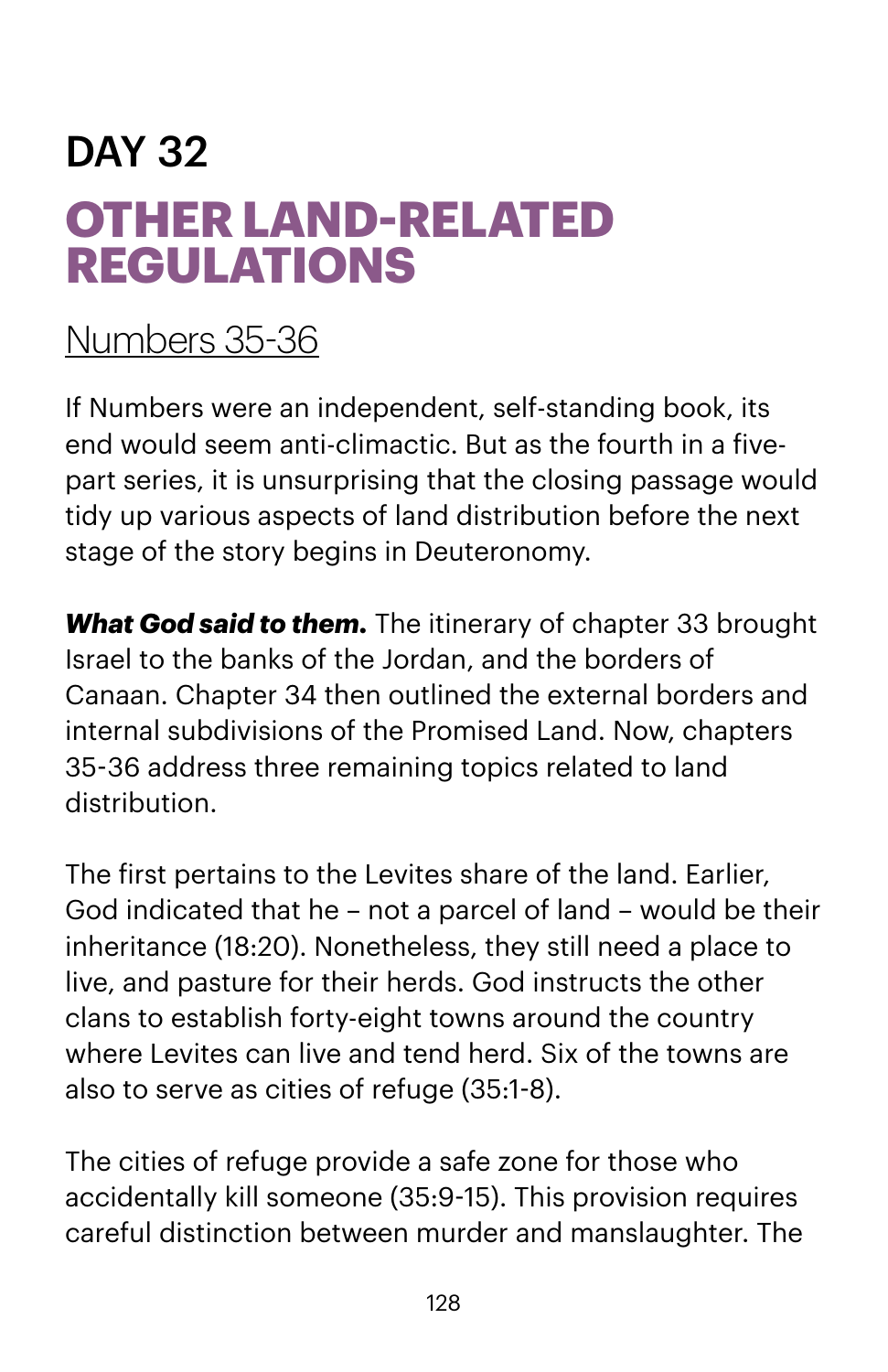use of a weapon made of iron, stone, or wood, classifies the death as murder, and permits the victim's family to avenge in kind. Motive also factors into the criteria for murder: even when no weapon is involved, where there is evidence of malice, and death ensues from shoving, throwing an object, or punching, the instigator is guilty of murder, permitting the victim's family to avenge death by death (35:16-21).

In the absence of either weapon or malice, the killing is assumed to be accidental. The killer is to flee immediately to a city of refuge. A leadership assembly from the scene of the death assesses the circumstances. If the death is confirmed to be accidental, the perpetrator must live in the city of refuge until the death of the current high priest. Otherwise, the victim's family may avenge their loss by killing the accused (35:22-29).

The guidelines for differentiating accidental death from murder segues into a digression on the punishment for murder. A murder conviction requires the testimony of two eyewitnesses. Murder may not be compensated monetarily. Murder defiles the land, where God dwells among his people; executing the murderer cleanses the land (35:30-34).

Reverting to land regulations, chapter 36 revisits the allocation of Zelophehad's land after his death. Earlier, to provide for his daughters' well-being, God authorized Moses to allot them their father's land (chapter 27a). Now clan leaders worry that if any of the daughters marries out of the clan, the land will permanently follow them. God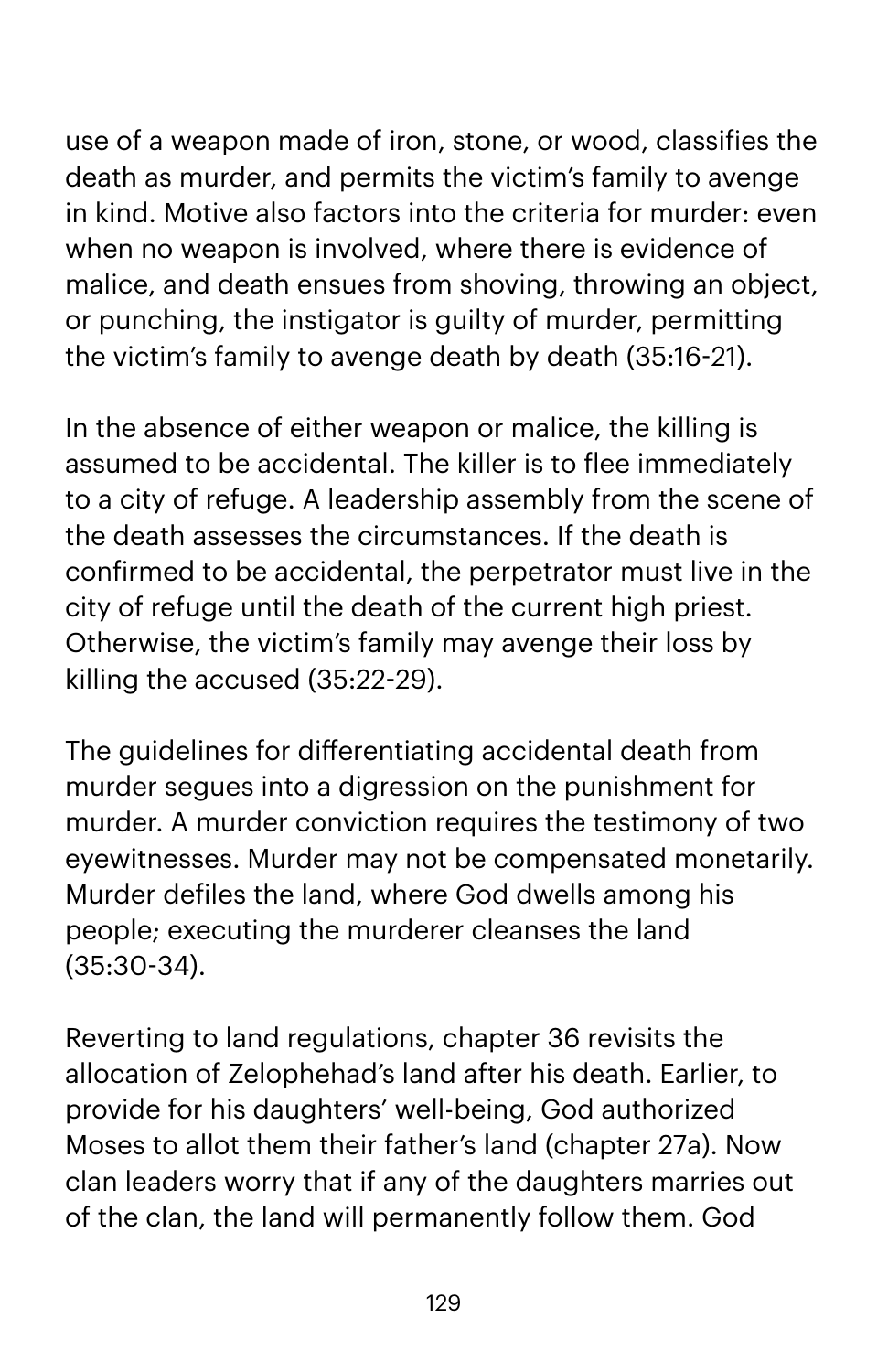resolves this concern: any woman who inherits land must marry within the clan (36:1-13).

With these guidelines in hand, Israel is ready to invade Canaan. But first, in Deuteronomy, God will invite the new generation to renew the covenant.

**THE R** 

*What God is saying to us.* Chapter 34 anticipates the longawaited fulfillment of the land promise, a cause for great celebration. At the same time, God reminds Israel of their responsibilities in the use of the land. While these regulations originally applied to the people of God resident within in the land of God, they reflect his character and values. Our culture ignores them at its own risk.

Three of the four paragraphs restrict land grabbing. Land owners must set aside some land for the use of the landless clergy. They must reserve other areas for cities of refuge. They are to retain the remainder of their land within the family and clan, for the sake of generational prosperity. Broadly conceived, these guidelines have the effect of providing stability and security for the entire populace, including the disenfranchised, while restraining the accumulation of perpetual wealth in the hands of a few wealthy landowners. Today, other assets compete with land ownership as the basis for of financial prosperity. Adapting for that difference, biblical strictures against unbridled wealth accumulation and perpetual economic inequity are no less urgent today.